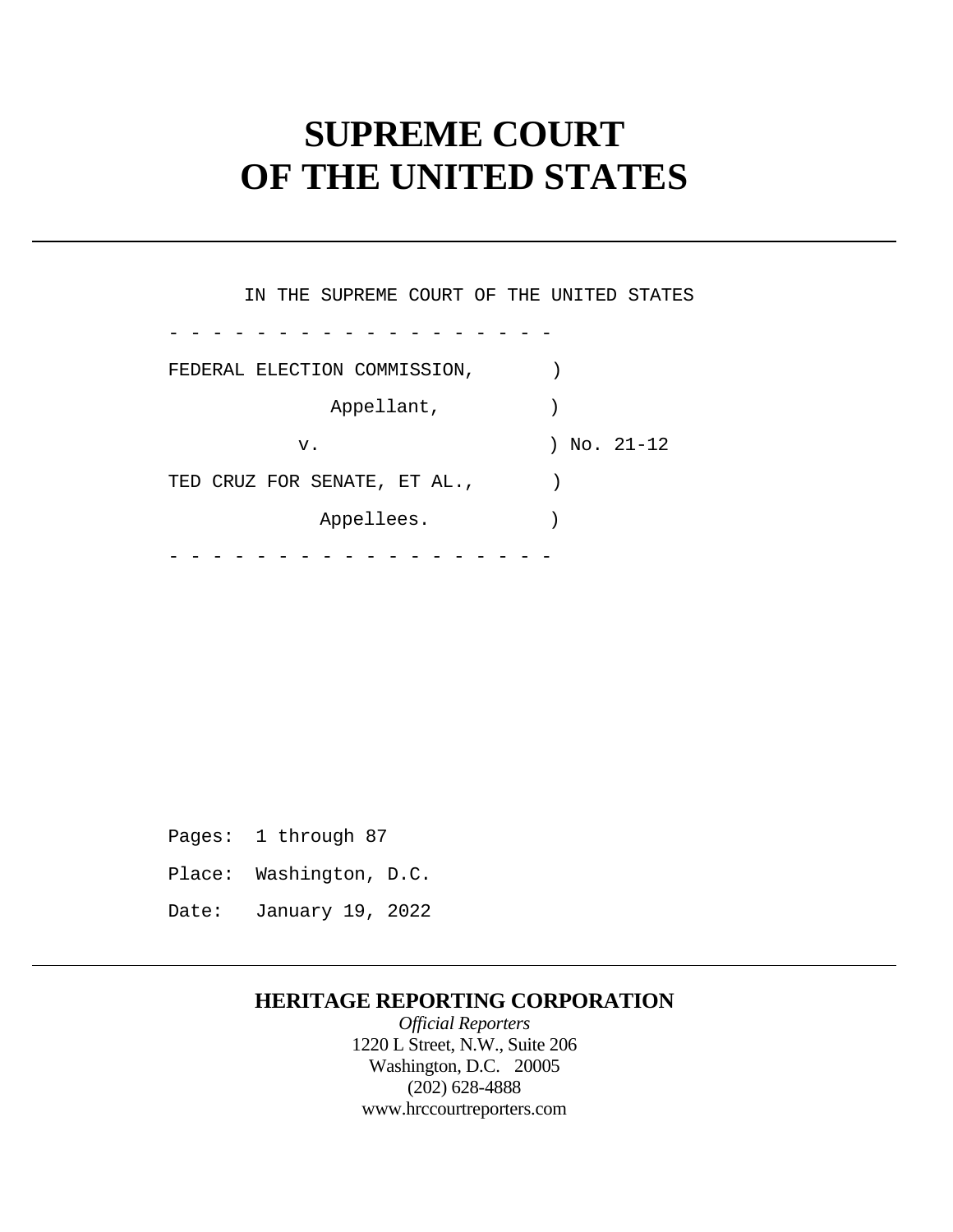1

1 2 3 4 5 6 7 8 9 10 11 12 13 14 15 16 17 18 19 20 21 22 23 24 25 - - - - - - - - - - - - - - - - - - - - - - - - - - - - - - - - - - - - IN THE SUPREME COURT OF THE UNITED STATES FEDERAL ELECTION COMMISSION,  $)$ Appellant,  $)$  v. ) No. 21-12 TED CRUZ FOR SENATE, ET AL.,  $\qquad \qquad$  ) Appellees. Washington, D.C. Wednesday, January 19, 2022 The above-entitled matter came on for oral argument before the Supreme Court of the United States at 10:00 a.m. APPEARANCES: MALCOLM L. STEWART, Deputy Solicitor General, Department of Justice, Washington, D.C.; on behalf of the Appellant. CHARLES J. COOPER, ESQUIRE, Washington, D.C.; on behalf of the Appellees.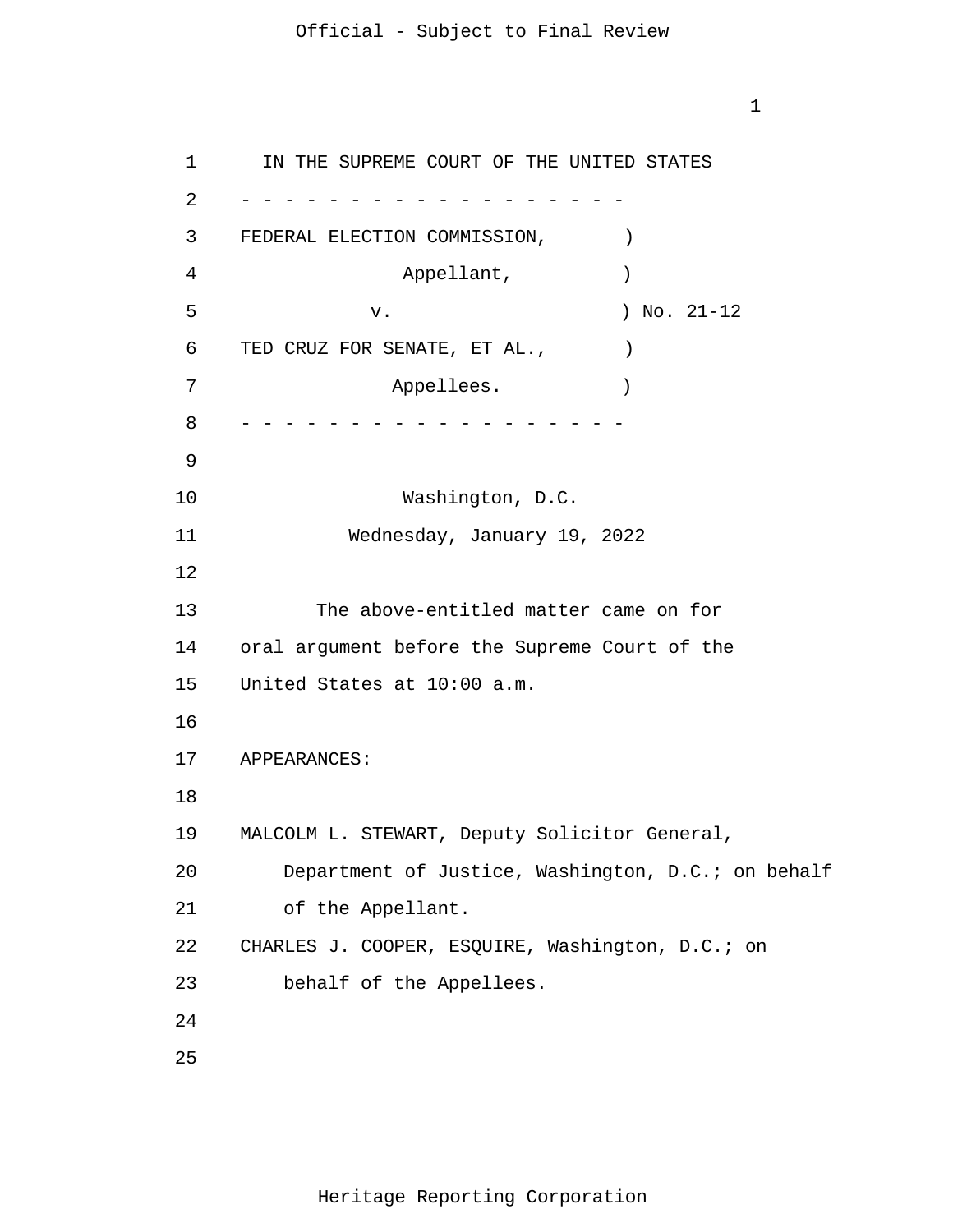| $\mathbf 1$    | CONTENTS                   |       |
|----------------|----------------------------|-------|
| $\overline{a}$ | ORAL ARGUMENT OF:          | PAGE: |
| 3              | MALCOLM L. STEWART, ESQ.   |       |
| $\overline{4}$ | On behalf of the Appellant | 3     |
| 5              | ORAL ARGUMENT OF:          |       |
| 6              | CHARLES J. COOPER, ESQ.    |       |
| 7 <sup>7</sup> | On behalf of the Appellees | 43    |
| 8              | REBUTTAL ARGUMENT OF:      |       |
| 9              | MALCOLM L. STEWART, ESQ.   |       |
| 10             | On behalf of the Appellant | 82    |
| 11             |                            |       |
| 12             |                            |       |
| 13             |                            |       |
| 14             |                            |       |
| 15             |                            |       |
| 16             |                            |       |
| 17             |                            |       |
| 18             |                            |       |
| 19             |                            |       |
| 20             |                            |       |
| 21             |                            |       |
| 22             |                            |       |
| 23             |                            |       |
| 24             |                            |       |
| 25             |                            |       |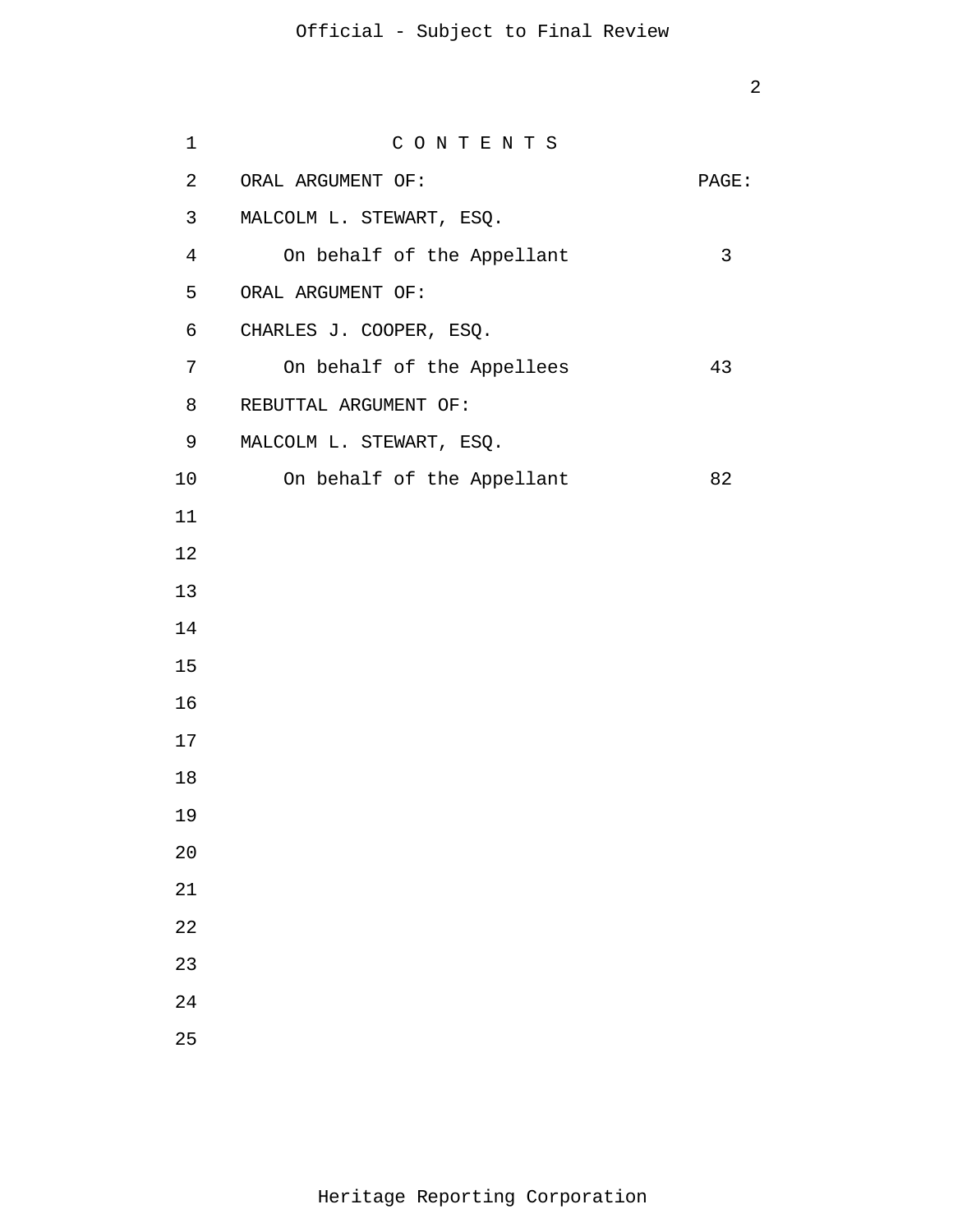1 2 3 4 5 6 7 8 9 10 11 12 13 14 15 16 17 18 19 20 21 22 23 24 25 P R O C E E D I N G S (10:00 a.m.) CHIEF JUSTICE ROBERTS: Justice Sotomayor is participating remotely this morning. We will hear argument first this morning in Case 21-12, Federal Election Commission versus Ted Cruz for Senate. Mr. Stewart. ORAL ARGUMENT OF MALCOLM L. STEWART ON BEHALF OF THE APPELLANT MR. STEWART: Mr. Chief Justice, and may it please the Court: Appellees' suit should be dismissed for lack of standing, but if the Court reaches the merits, it should reverse the district court's judgment and hold that the statutory loan repayment limit is constitutional. Appellees lack standing for two reasons. First, although they have directed their challenge to the statutory loan repayment limit, Appellees stipulated below that the first \$250,000 of Senator Cruz's loan was repaid with pre-election funds. The statute therefore does not currently restrict the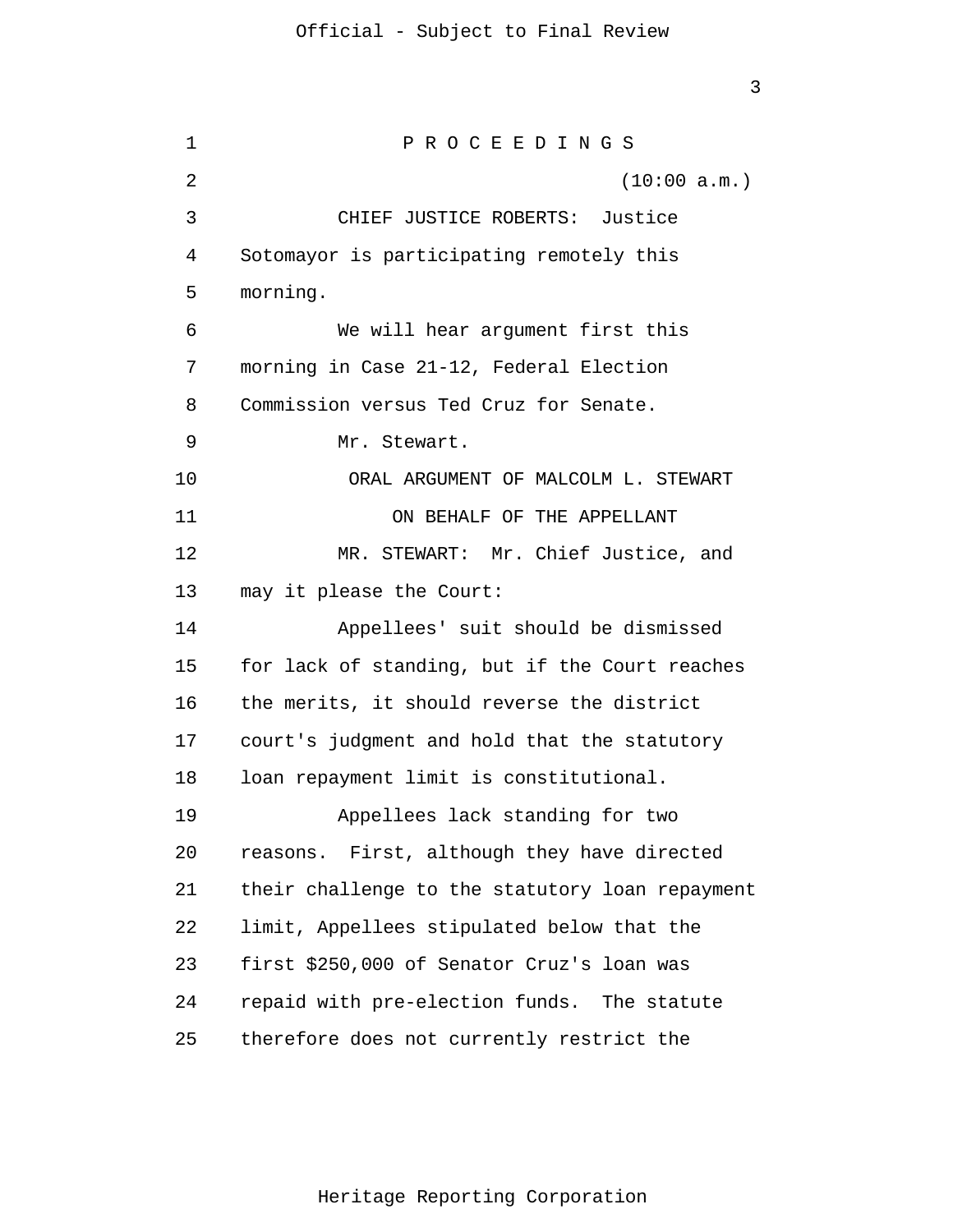1  $\overline{2}$  Senator's ability to obtain full repayment of his loan.

3 4 5 6 7 8 9 10 11 12 13 14 15 16 17 18 19 20 21 22 23 24 25 Second, the current regulatory barrier to repayment is self-inflicted. Appellees could have avoided any injury simply by behaving exactly as they would have if the statute and regulation did not exist. Instead, they went out of their way to engage in transactions that would -- they would not otherwise have undertaken, solely to subject the Senator to a financial loss and thereby lay the groundwork for a lawsuit. That deliberate self-infliction of injury for no purpose other than to facilitate litigation severed the causal link between the challenged laws and Senator Cruz's injury. On the merits, the loan repayment limit is constitutional. It imposes insubstantial burdens on the financing of electoral campaigns, and it targets a practice that has significant corruptive potential. A post-election contributor generally knows which candidate has won the election, and post-election contributions do not further the usual purposes of donating to electoral

Heritage Reporting Corporation

4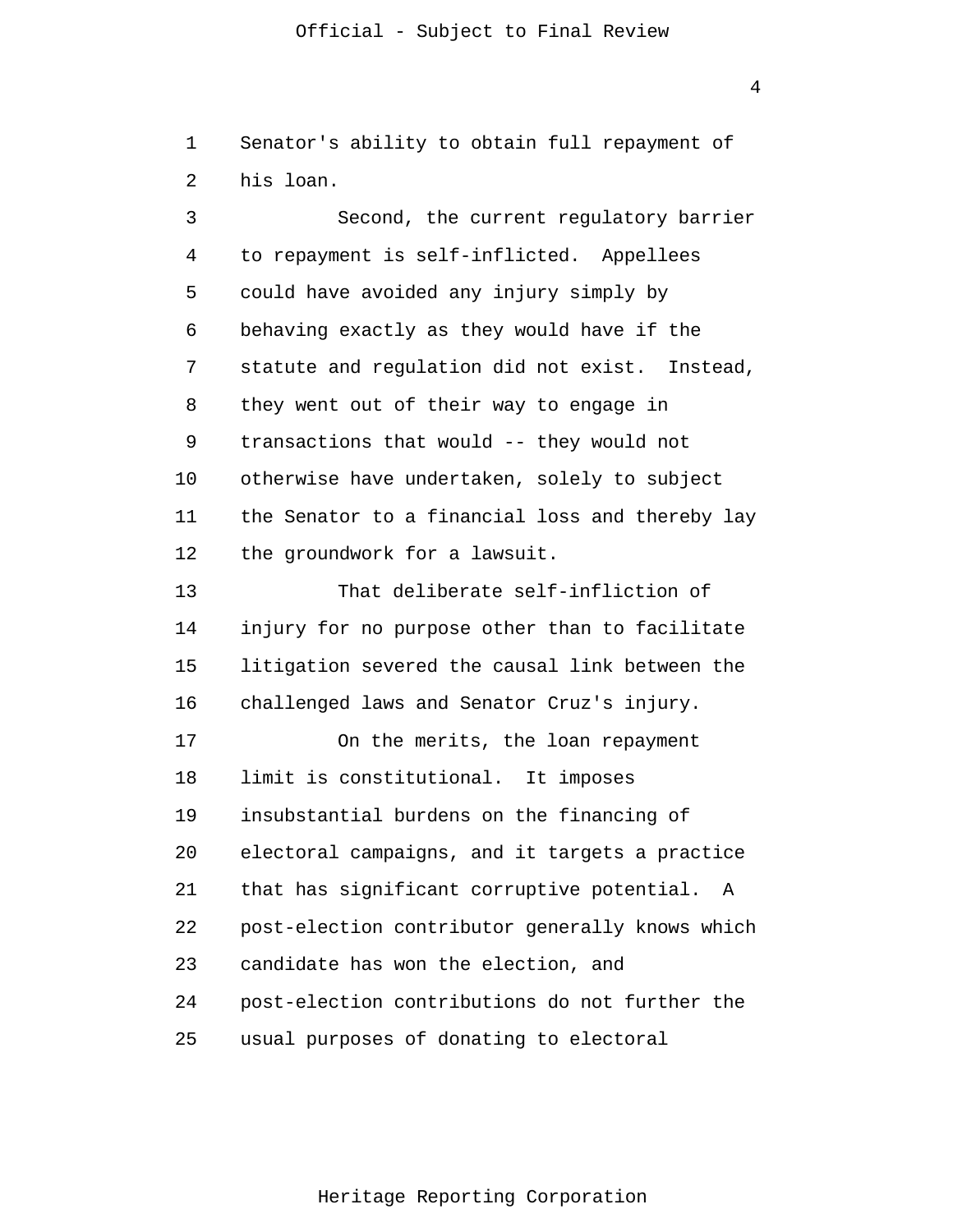```
1 
 2 
 3 
 4 
 5 
 6 
 7 
 8 
 9 
10 
11 
12 
13 
14 
15 
16 
17 
18 
19 
20 
21 
22 
23 
24 
25 
       campaigns.
                And be -- and because repayment of
       candidate loans increases the candidate's 
      personal wealth, the conduct the statute
       regulates implicates the same concerns that 
      underlie limits on gifts to federal officials.
                I welcome the Court's questions.
                JUSTICE THOMAS: Mr. Stewart, other 
      than Section 304, is there any other basis for 
      enforcing the regulation? 
               MR. STEWART: There is -- none has
      been identified so far. The --
               JUSTICE THOMAS: So, if Section 304 is 
      gone, there is no enforcement? 
               MR. STEWART: I think there is a 
      substantial practical likelihood that that 
      would be the result. It would still be open to 
      the FEC to examine other provisions of the 
      federal campaign finance laws and ask whether 
      the 20-day limit would continue to serve a 
      valid purpose even without the statute. But we 
      would concede the most likely result, if the 
      statute were declared invalid, is that the 
      regulation would cease to be on the books or 
      would cease to be enforceable.
```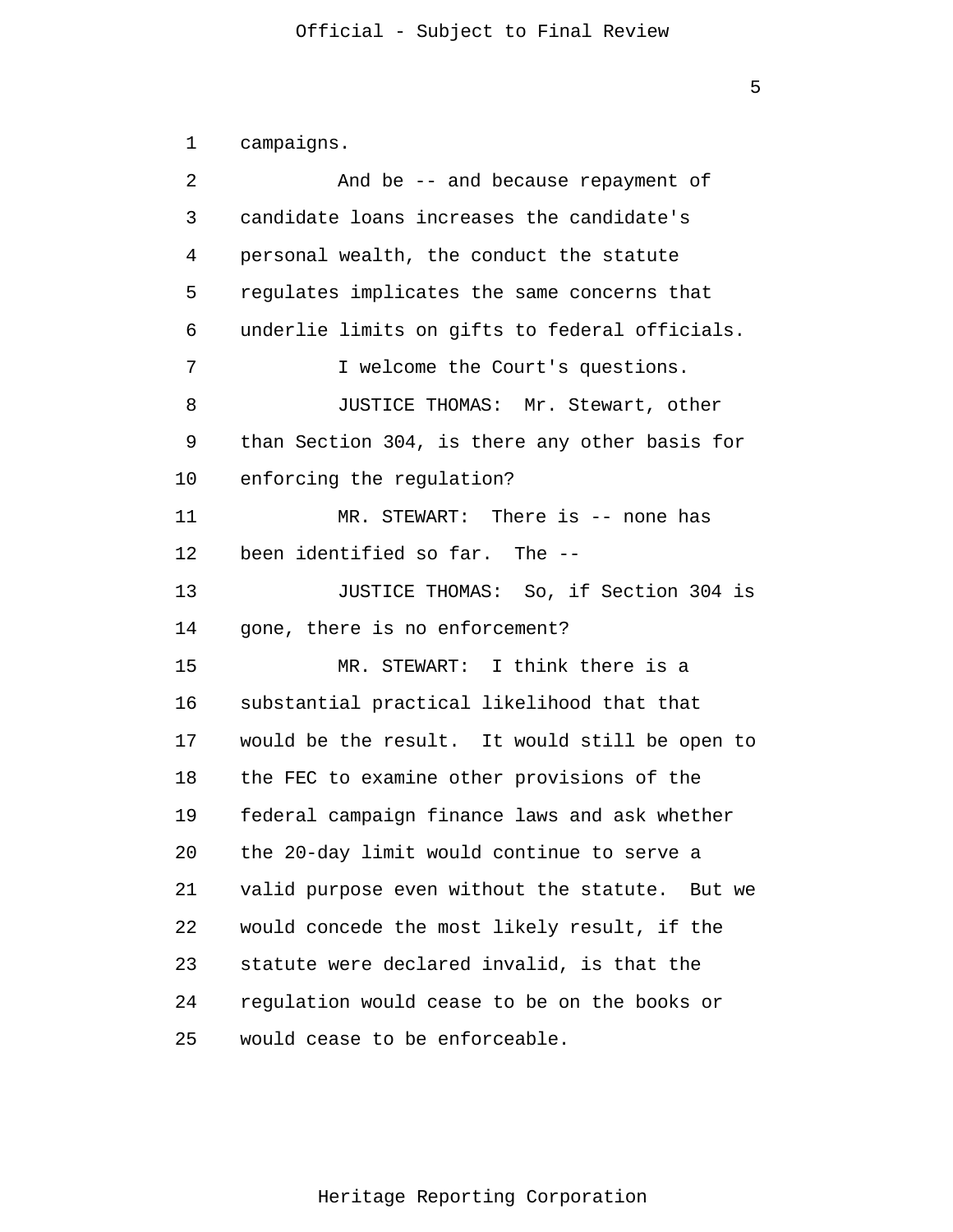1 2 3 4 5 6 7 8 9 10 11 12 13 14 15 But none of this was litigated below. The district court didn't decide the case on that basis. The district court was under the misimpression that the first \$250,000 of Senator Cruz's loan had been repaid with post-election funds. The other thing I would say is, leaving aside the -- the point that the injury was self-inflicted, which I -- I do want to emphasize, there was a more straightforward way that this case could have been litigated; that is, Appellees could have identified the regulation as the provision of law that was causing their injury and filed suit to have the regulation set aside, and if they had done

16 17 that, they could have identified as one potential ground for invalidating the

18 regulation the -- the allegation that the

19 regulation rested on an invalid statute.

20 21 22 23 24 25 Now, from Appellees' standpoint, there would have been two disadvantages to pursuing the claim that way. First, if they had identified the regulation as the target of their challenge, they wouldn't have been able to invoke the three-judge court mechanism with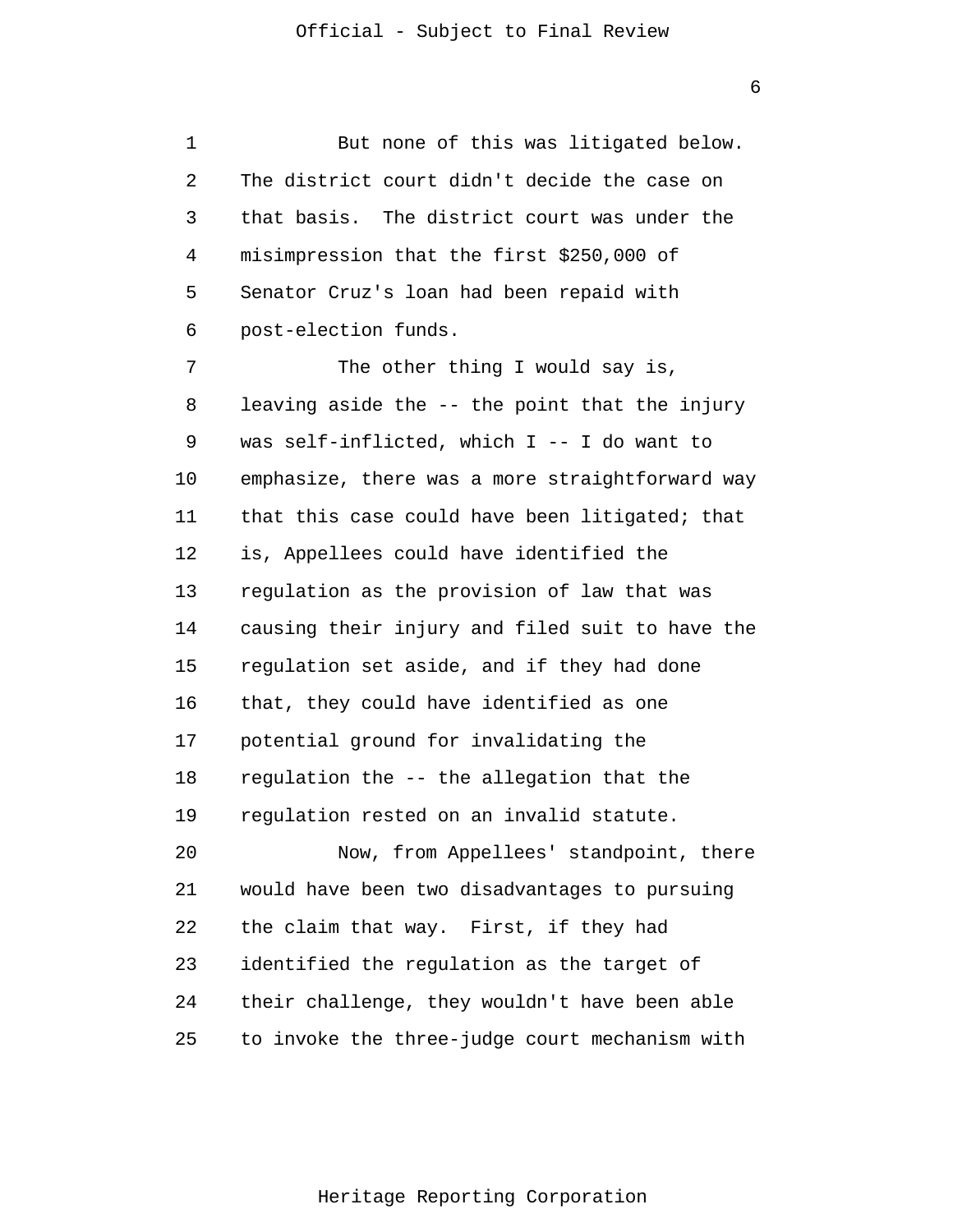1 2 3 4 5 6 7 8 9 10 11 12 13 14 15 16 17 18 19 20 21 22 23 24 25 a right of direct appeal to this Court. And, second, they have alleged in Counts 3 through 5 of their complaint both constitutional and non-constitutional challenges to the regulation. And if they had identified the regulation as the source of their injury, then, under usual principles of constitutional avoidance, the court would have been obliged first to consider their con- - their non-constitutional challenges to the regulation and, only if those were rejected, would it have proceeded to the constitutional issues. And so  $-$ JUSTICE ALITO: Mr. Stewart, is it your -- is -- is one of your arguments the following: A party cannot challenge the constitutionality of a law that imposes an allegedly unconstitutional restriction on the exercise of a right if the party could have very easily satisfied the preconditions for the exercise of the right? MR. STEWART: I think we would probably say that, but I don't think it is necessary for the Court to go that far to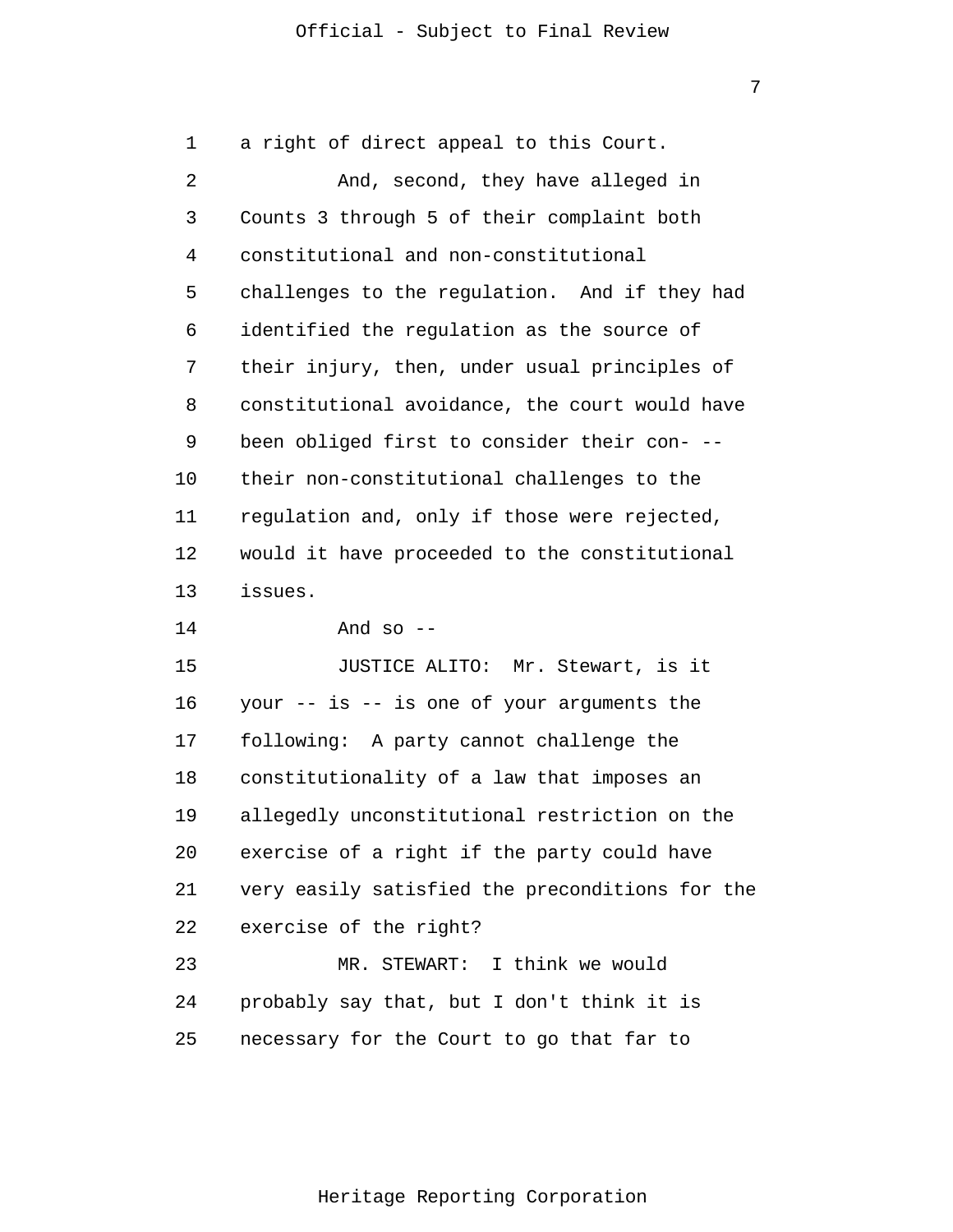8

1 2 3 4 5 6 7 8 9 10 11 12 13 14 15 16 17 18 19 20 21 22 23 24 25 resolve the case in this -- JUSTICE ALITO: Well, how can that possibly be -- be the law? Suppose a -- a state university says that no person of a particular race may enter any of the university buildings unless that person pauses for two seconds, stands still for two seconds, before entering the building. Would you say, well, you can't challenge that racial restriction because it's no big deal to pause for two seconds before you go into the building? MR. STEWART: I mean, the Court in a case like that might say, in the context of race discrimination, that the mere fact of being subject to race -- racially disparate treatment is injury in fact, regardless of whether any other concrete consequence comes of that. And the Court has said, for example -- JUSTICE ALITO: Do you think that's limited to an unconstitutional instance of racial discrimination? It wouldn't apply to other -- to -- to free speech rights? MR. STEWART: Well, it's certainly true in -- in general that in order to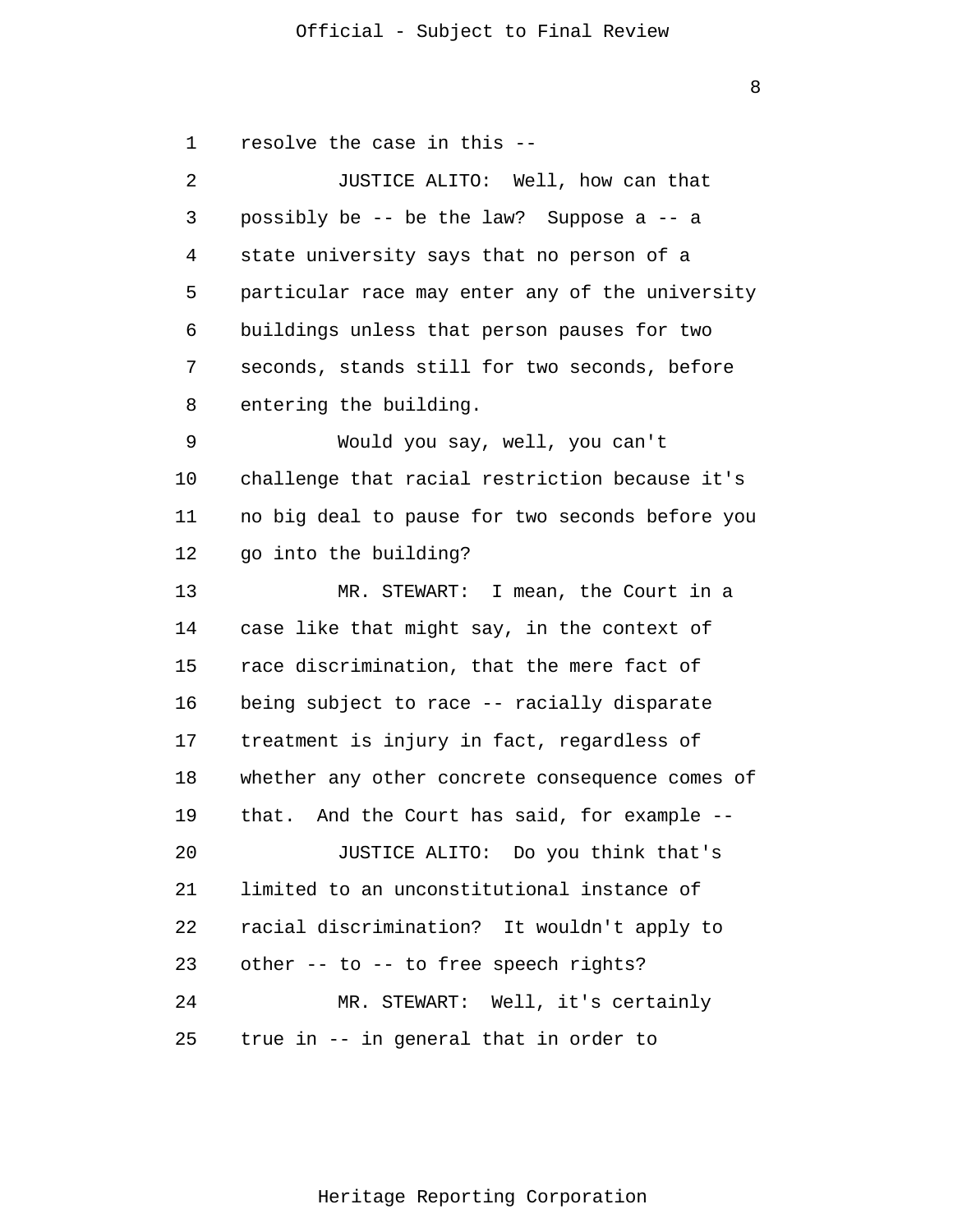1 2 3 4 5 6 7 8 9 10 11 12 13 14 15 16 17 18 19 20 21 22 23 24 25 establish standing, a plaintiff has to show - allege and then show not just a deprivation of a legal right but some practical injury. But the point -- JUSTICE ALITO: No newspaper may issue a -- may run an editorial criticizing the President unless it's in a particular font? MR. STEWART: I guess the -- the reason I would say that the Court doesn't need to -- to address those more difficult hypotheticals is that, at least in order to challenge a limitation like that, the newspaper would have to allege, were it not for this restriction, we would use a different font. What makes this case particularly easy in our view is that Appellees could have avoided their injury by doing precisely the thing that they would have done if the statute and regulation were not on the books. JUSTICE ALITO: Well, let me give you one more example. A town passes an ordinance that has two sections. Section 1 says no newspaper may run an editorial criticizing the mayor except as provided in Section 2. Section 2 says any editorial criticizing the mayor must

9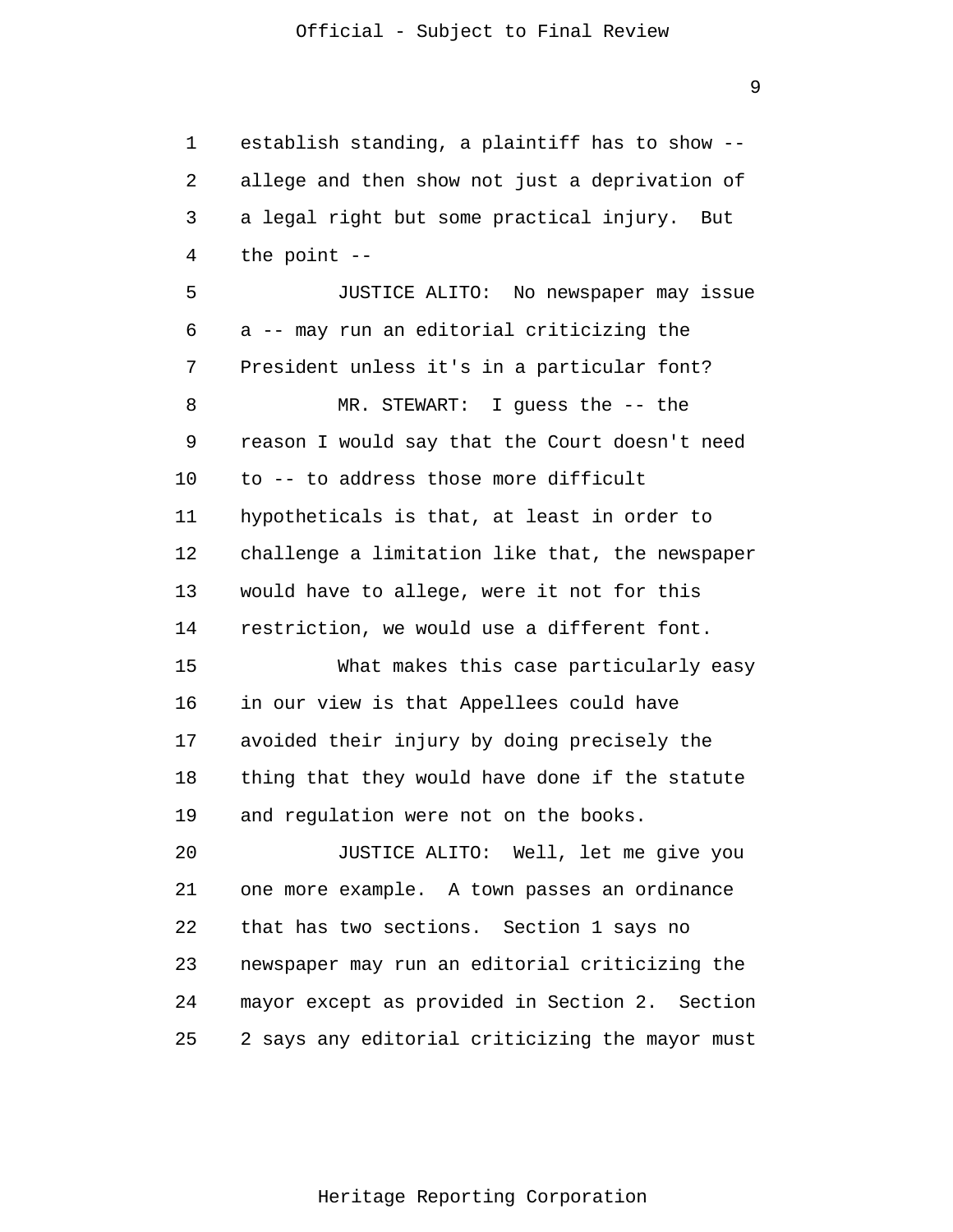1 2 3 4 5 6 7 8 9 10 11 12 13 14 15 16 17 18 19 20 21 22 23 24 25 be published within -- criticizing a speech made by the mayor must be published within 20 days after the speech. Would the newspaper, after the 20 days passed, have standing to challenge Section 1 or only Section 2? MR. STEWART: I'm sorry. Could you --  $I$  --JUSTICE ALITO: Yeah. Okay. It's a little complicated. So two -- town passes an ordinance. Section 1, no newspaper may run an editorial criticizing any speech delivered by the mayor except as provided in Section 2. Section 2, any editorial criticizing a speech delivered by the mayor must be published within 20 days after the mayor's speech. Can the newspaper, after the 20 days have passed, challenge Section 1 or only Section 2? MR. STEWART: Well, I think they could probably challenge both, but they could -- they would have to say, were it not for this legal restriction, we would publish an editorial critical of the mayor after 20 days. JUSTICE BREYER: Well, where -- where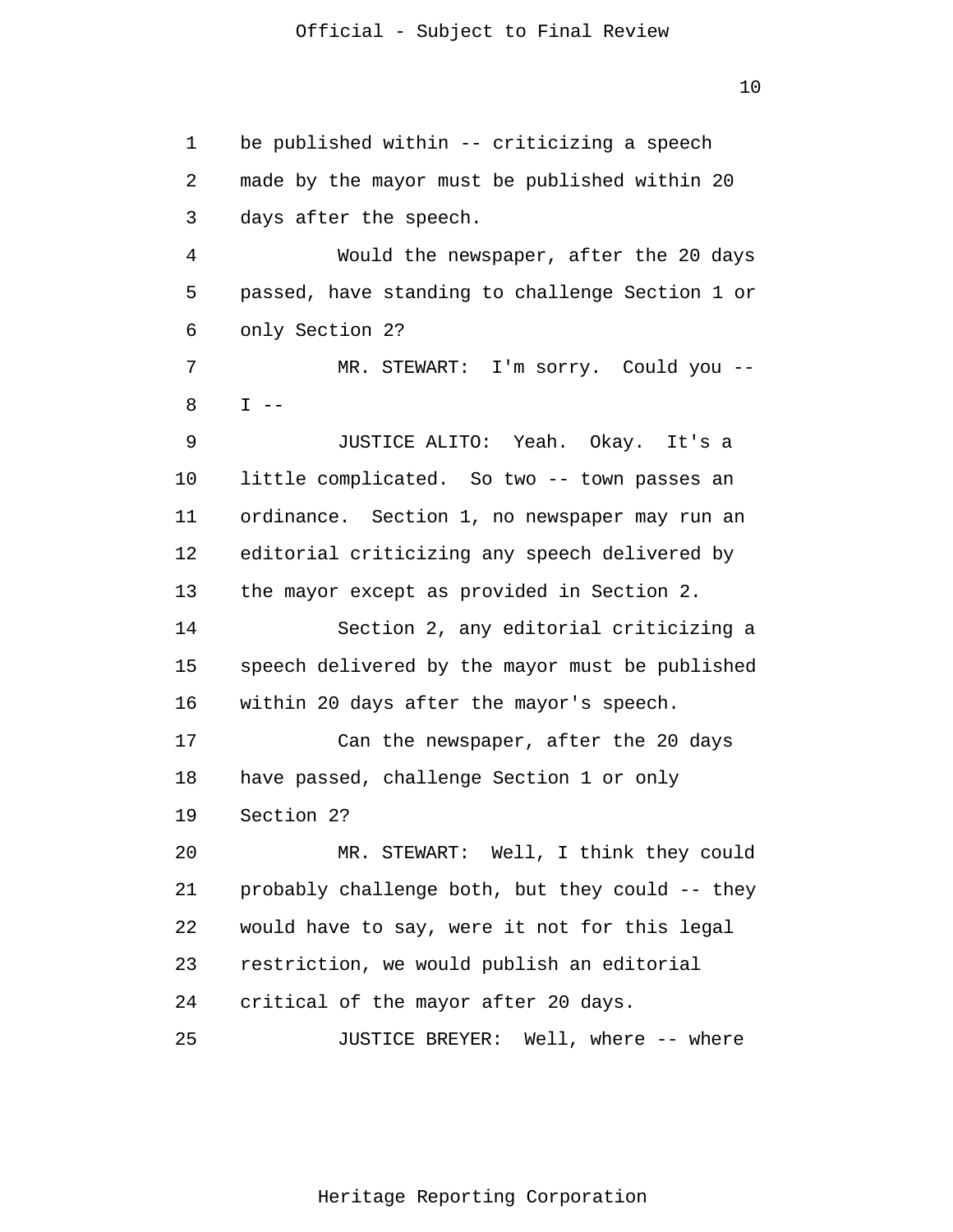11

1 2 3 4 5 6 7 8 9 10 11 12 13 14 15 16 17 18 19 20 21 22 23 24 25 does this come from? I mean, I think that it's actually easy to find examples such as we've just heard. I mean, all you have to do is take anything that restricts time, the reason they want to do it after 20 days, so that's what they want. They want to do it after 20 days. So -- so -- so where does -- where -where does that fact suddenly take standing away? I mean, all you have to do is take any statute you want that you think might be unconstitutional and you say it doesn't apply on a certain day and then you say, oh, they could do it on that day, or it doesn't apply in a certain place, and you say, oh, they could go to, you know, the Aleutian Islands, I mean, and -- and some people can very easily. And -- and I just don't know of a case where we would look into, when they want to do a thing that the statute forbids, that we've looked how easy it would be to do it in a different way or to do it in a different place or to do it at a different time when they say we don't want to. Now, okay, what is that case? I'm not saying it doesn't exist. All I can say is I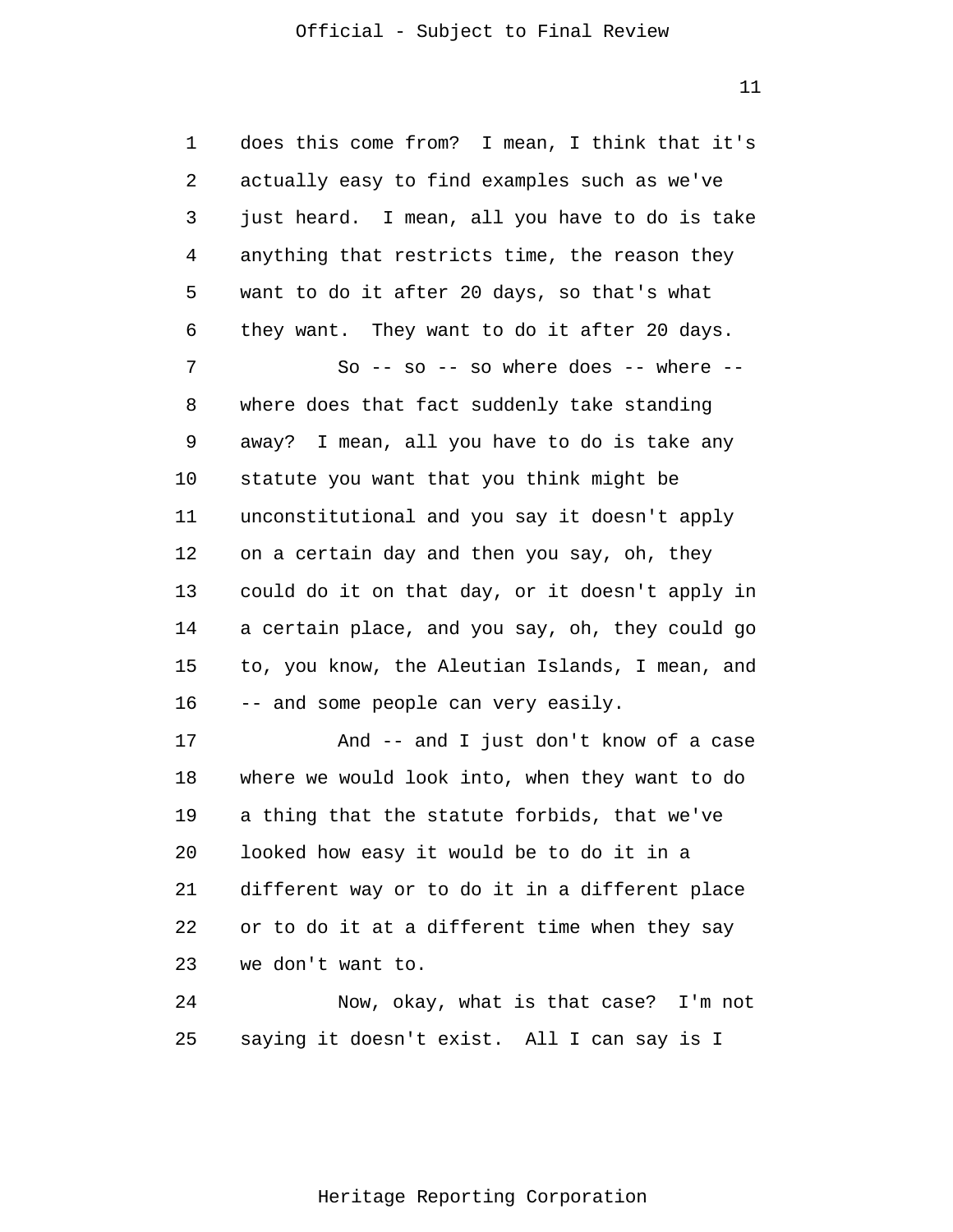1 can't find it.

| 2  | MR. STEWART: I -- I would say Clapper           |
|----|-------------------------------------------------|
| 3  | and it's implicit in TransUnion. But -- but     |
| 4  | let me come at it this way by saying it's       |
| 5  | helpful to think of how the standing issue      |
| 6  | would have played out if the Appellees had      |
| 7  | filed suit seven days before the election and   |
| 8  | they had said this provision impairs our        |
| 9  | constitutional rights by imposing burdens on    |
| 10 | the use of candidate loans for self-financing.  |
| 11 | I think, for standing purposes, the             |
| 12 | first question a court would ask is, if this    |
| 13 | legal disability -- if this legal restriction   |
| 14 | were removed or if it didn't exist, would you   |
| 15 | make a loan to your campaign and would you wait |
| 16 | for more than 20 days?                          |
| 17 | And if the answer to that question was          |
| 18 | no, there would be no standing.                 |
| 19 | That -- that's Carney versus Adams.             |
| 20 | In Carney versus Adams, the plaintiff           |
| 21 | challenged Delaware law restrictions on the     |
| 22 | party affiliations of people who wanted to run  |
| 23 | for Delaware judgeships.                        |
| 24 | And, basically, the whole standing              |
| 25 | analysis was an effort to determine, would this |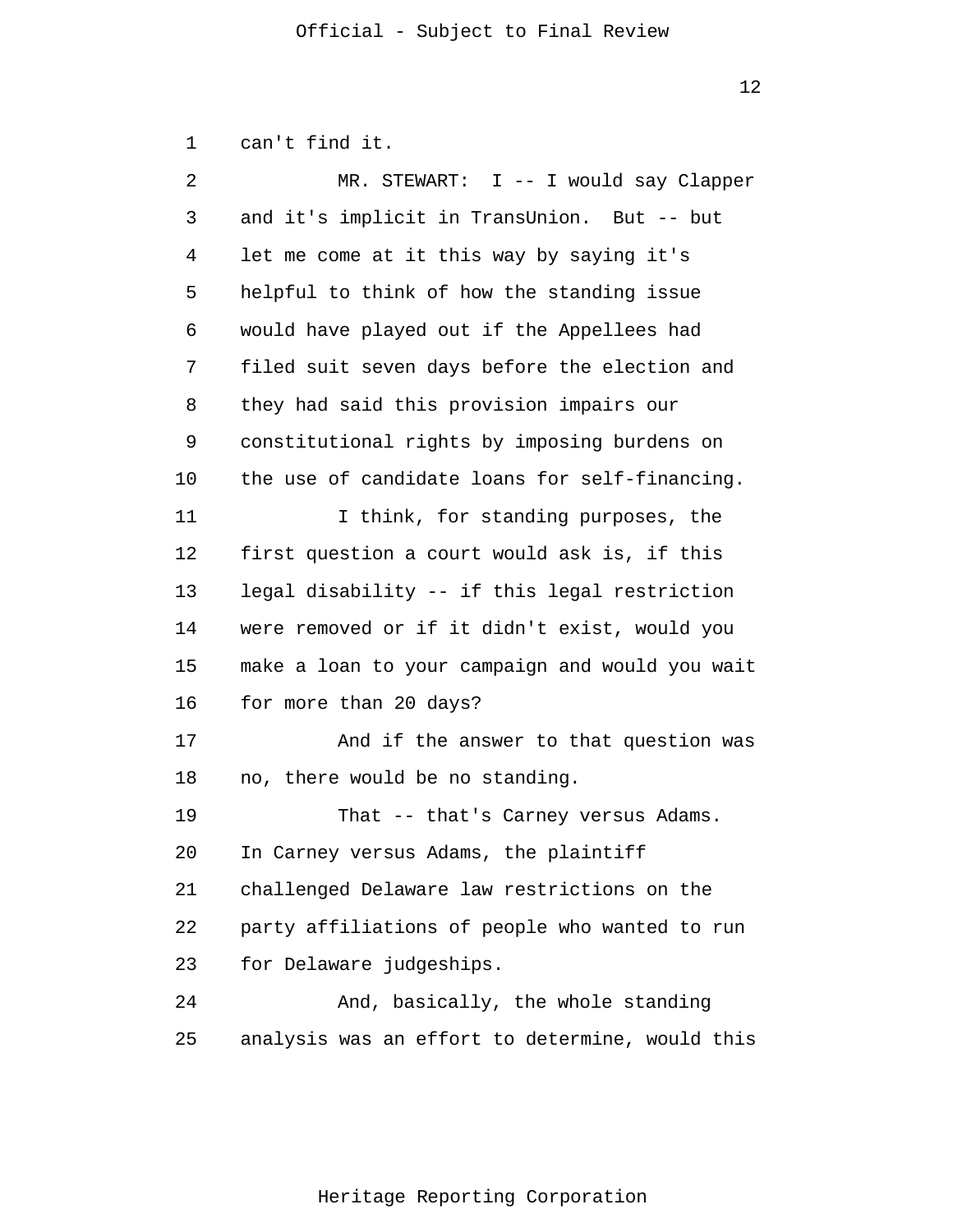13

| 1  | plaintiff actually run for a judgeship if these |
|----|-------------------------------------------------|
| 2  | restrictions were removed? And the Court        |
| 3  | concluded we have insufficient confidence that  |
| 4  | he would and, therefore, there was no standing. |
| 5  | Now, if you'd asked that question of            |
| 6  | Appellees seven days before the election, the   |
| 7  | answer would clearly be no standing. They have  |
| 8  | stipulated that the only reason for making the  |
| 9  | loan and the only reason for the delay in       |
| 10 | repayment was to facilitate the lawsuit.        |
| 11 | And if there had been no statute, no            |
| 12 | regulation, there would have been no lawsuit to |
| 13 | facilitate. So, if these laws were not on the   |
| 14 | books, they wouldn't have made the loan. If     |
| 15 | they had made the loan, it would have been      |
| 16 | promptly repaid.                                |
| 17 | They could have avoided injury simply           |
| 18 | by doing exactly the thing that --              |
| 19 | CHIEF JUSTICE ROBERTS: Well, but I              |
|    | $20$ think $-$                                  |
| 21 | MR. STEWART: -- they would have --              |
| 22 | CHIEF JUSTICE ROBERTS: -- the                   |
| 23 | analysis in Carney against Adams is a lot more  |
| 24 | concrete than your First Amendment              |
| 25 | hypothetical. I mean, these cases are hard      |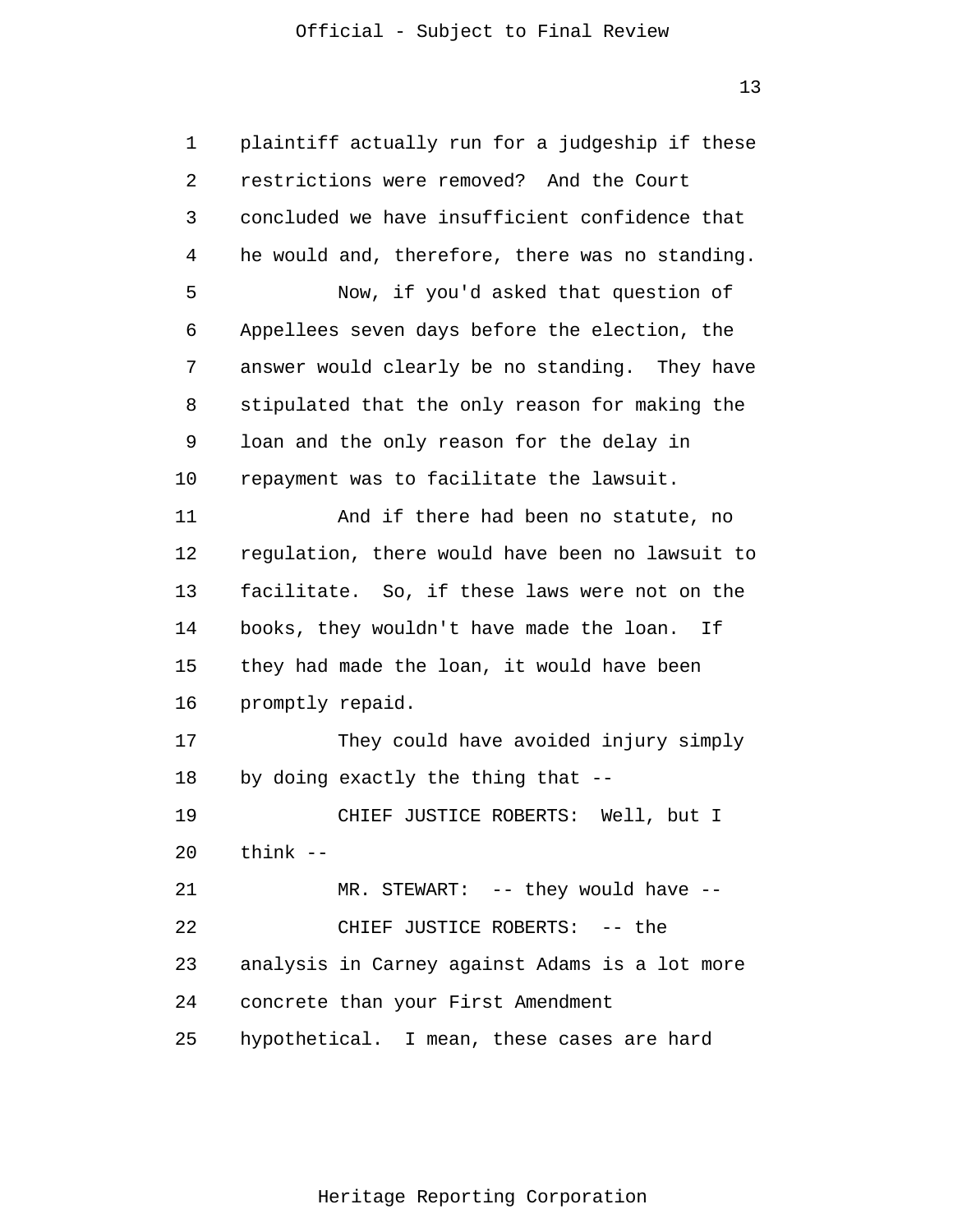1 2 3 4 5 6 7 8 9 10 11 12 13 14 15 16 17 18 19 20 21 22 23 24 25 enough when you're trying to figure, well, what is the -- the weight of the infringement on the First Amendment values, you know, against what is the protective effect on potential corruption. I mean, I don't -- you know, I don't -- I don't know how you do that in the first place. But to say that the standing is going to depend upon a particular calculation, I think it's much more concrete in Carney against Adams when you're asking would somebody really go to -- you know, go run for office. That's also hard, but not anywhere approaching the indeterminacy of the calculation we're supposed to make here. MR. STEWART: Well, I think the calculation on the merits may be difficult and it may -- and it may involve a complicated balancing. But the calculation on standing, I think, is very straightforward. If -- if the Appellees had filed their suit seven days before the election and they had said in their complaint Senator Cruz has no intention of loaning money to his campaign regardless of the outcome of this suit, but he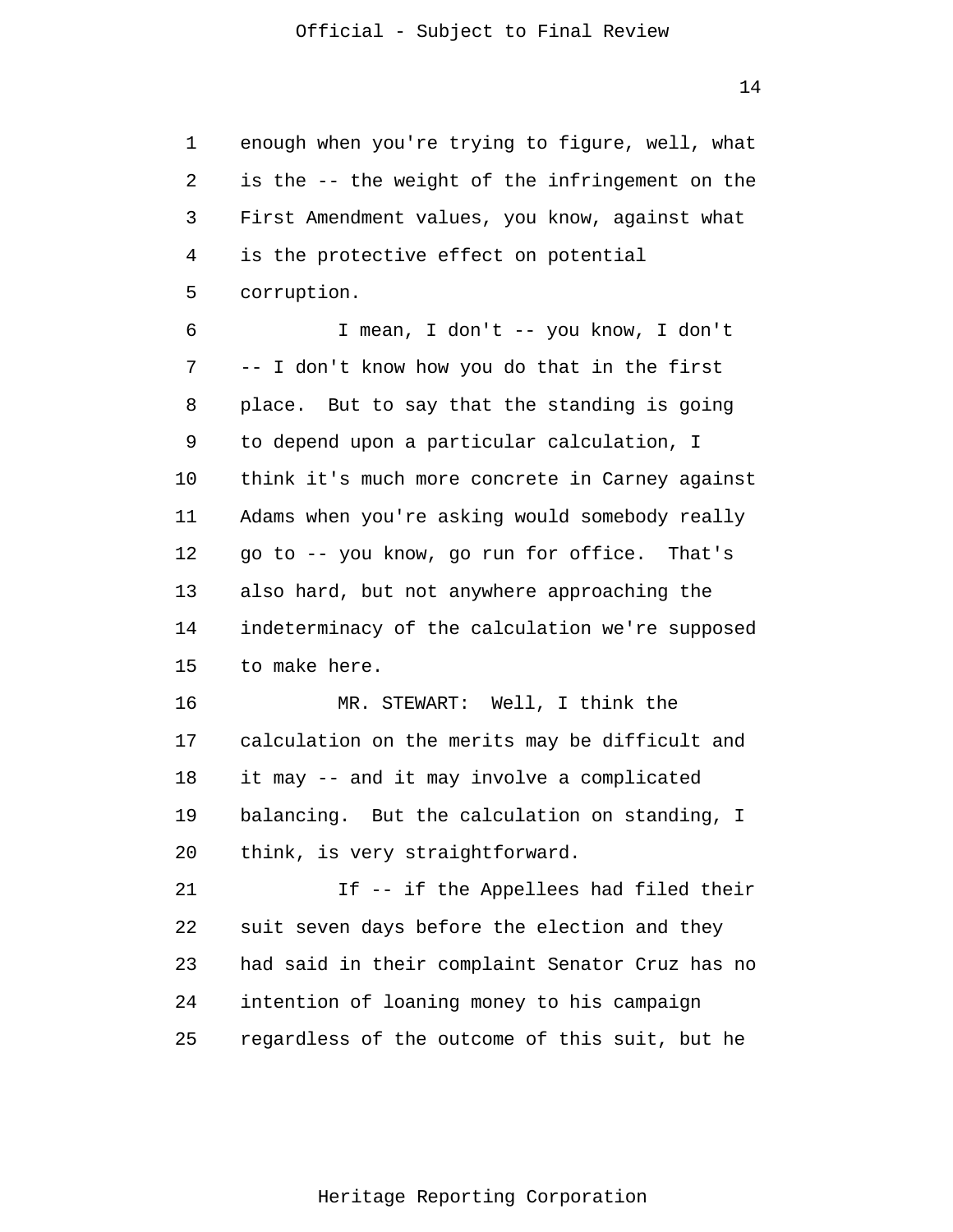1 2 3 4 5 6 feels strongly that the statute is unconstitutional and he would like a judicial determination to that effect, clearly, there would have been no standing, whatever the Court thought of the merits of the constitutional claim.

7 8 9 10 11 12 And what we have here is essentially that; that is, Appellees have stipulated that if there were no statute, if there were no reg, they never would have made the loan and they would have promptly repaid it if the loan had been made. And so the question --

13 14 15 16 17 18 19 20 21 22 23 CHIEF JUSTICE ROBERTS: Well, there's just sort of a -- I mean, there's -- test cases are not always -- you don't always have a lack of standing. If you get people challenging discriminatory housing practices and they go in and say, you know, we're thinking about buying this house and they're discriminated against because of their -- of their race, they don't say, well, you know, whatever, you can't buy the -- the -- the house. They don't have to go in and prove

24 25 that they would actually buy the house, do they?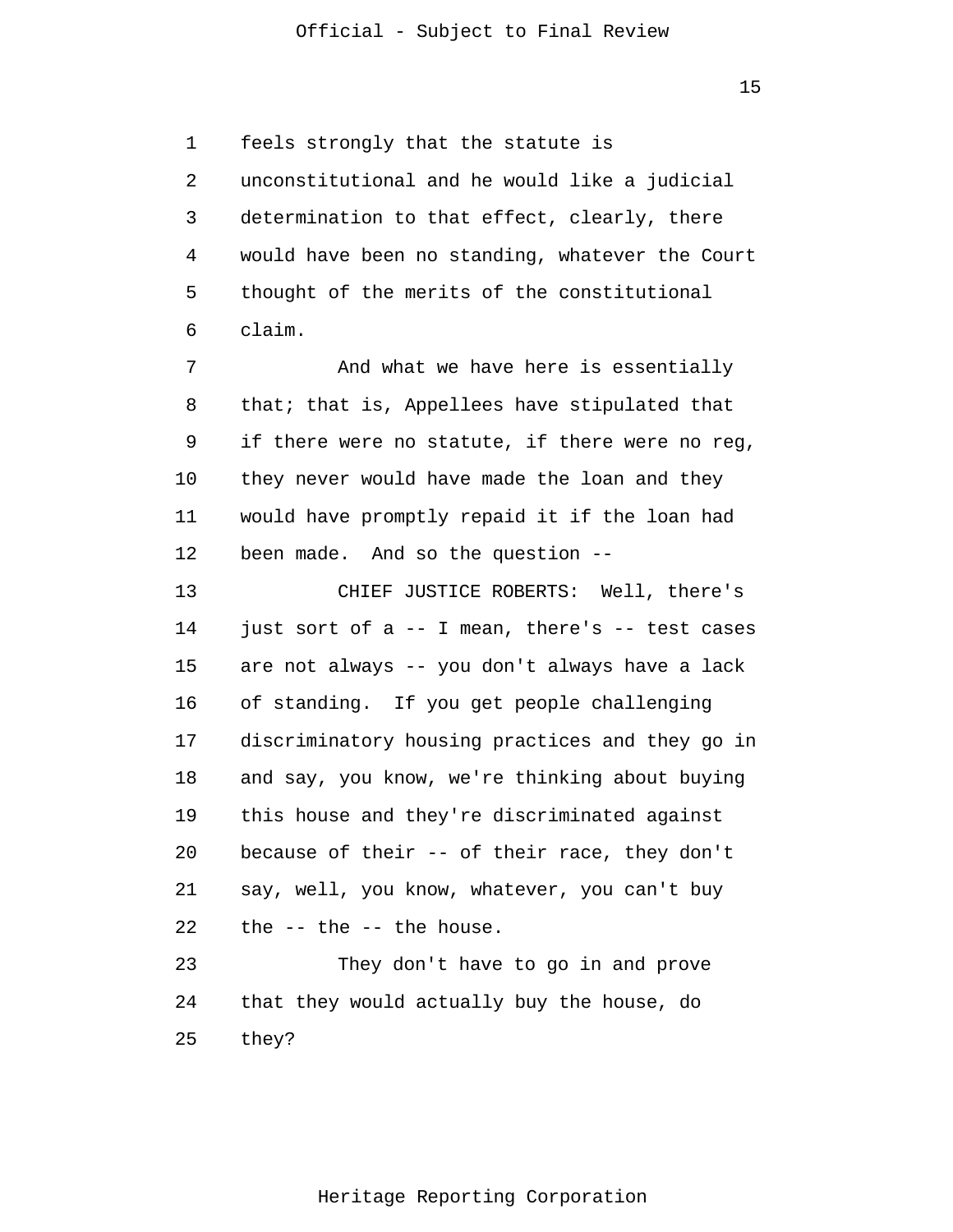| 1  | MR. STEWART: Well, if -- if they were              |
|----|----------------------------------------------------|
| 2  | -- they might not have to prove that they would    |
| 3  | buy the house, in $--$ in the same way, for        |
| 4  | instance, that in the school admissions cases,     |
| 5  | where you have use of racial criteria in school    |
| 6  | admissions, the plaintiffs don't have to show      |
| 7  | that they would have been admitted if the laws     |
| 8  | were different, but they do have to show they      |
| 9  | were ready and able to apply.                      |
| 10 | And the question here really is, if                |
| 11 | they didn't have standing seven days before the    |
| 12 | election, can they manufacture standing by         |
| 13 | voluntarily subjecting themselves to an injury     |
| 14 | solely for the purpose of facilitating a           |
| 15 | lawsuit? I mean, imagine --                        |
| 16 | JUSTICE SOTOMAYOR: Mr. Stewart, if I               |
| 17 | might, $\sin$ , $I$ -- $I$ -- I do have difficulty |
| 18 | understanding this manufacture business because    |
| 19 | he wasn't precluded from contributing to his       |
| 20 | campaign, so he could. He was only precluded       |
| 21 | from repaying it from certain funds. And so I      |
| 22 | don't know that this is a manufactured injury      |
| 23 | as such.                                           |
| 24 | Can we go to the specific point or one             |

Heritage Reporting Corporation

25 of your many points on standing, but the one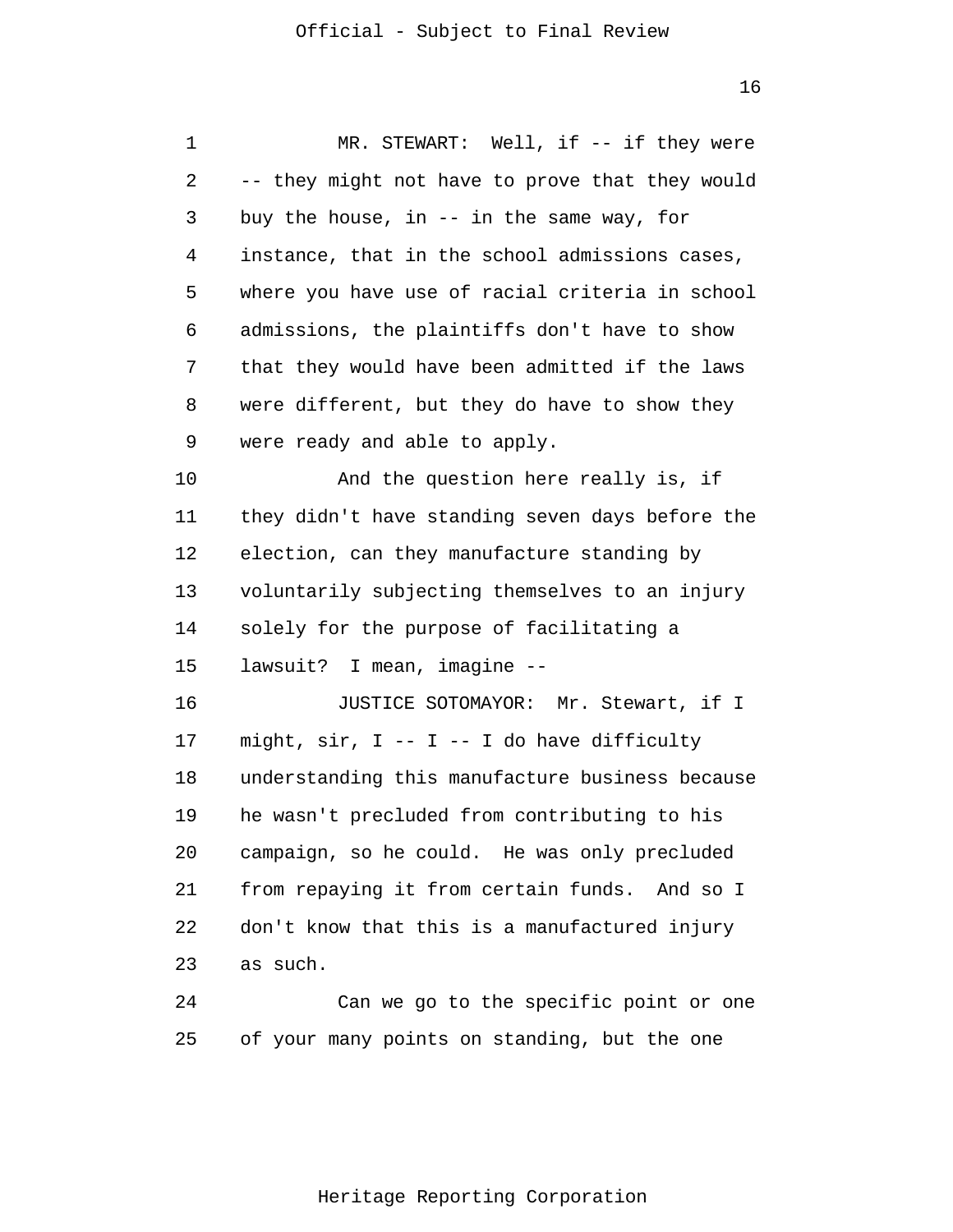17

1 2 3 4 5 6 7 8 9 10 11 12 13 14 15 16 17 18 19 20 21 22 23 24 25 that I'm most concerned about, which is that he, in fact, did -- had no injury because he had used pre-election funds to repay his debt and there was no bar to him using post-election funds to pay the 10,000? MR. STEWART: Yes. I mean, that -that  $--$ JUSTICE SOTOMAYOR: That's -- that's a different kind of situation. MR. STEWART: That -- that's a different standing argument. That is an argument that the -- the inability that he currently faces to repay the remaining \$10,000 is attributable to the regulation rather than to the statute. But our argument about -- JUSTICE SOTOMAYOR: I'm not even sure it's attributable to the statute. The statute says that you can't use post-election funds to pay off more than 250,000 of pre-election funds, but, if you didn't have pre-election debts greater than 10,000, he would still have the money to pay. MR. STEWART: Well, he -- he loaned the campaign \$260,000, so the campaign had a \$260,000 debt to him, and it repaid \$250,000 of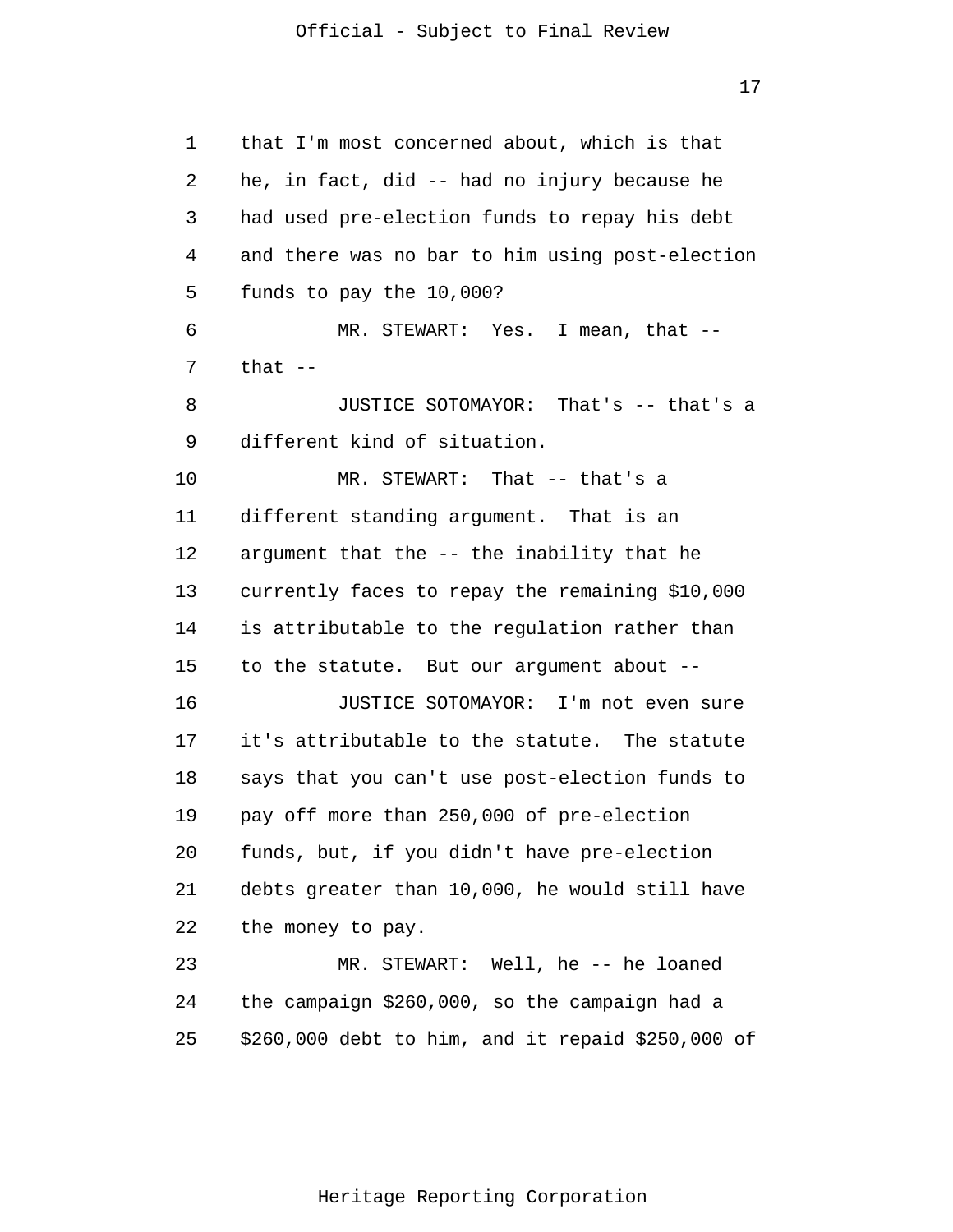18

1 2 3 4 5 6 7 8 9 10 11 12 13 14 15 16 17 18 19 20 21 22 23 24 25 that amount and stipulated that -- JUSTICE SOTOMAYOR: From pre or post? MR. STEWART: He stipulated that he - he alleged in the complaint that he paid it by -- through post-election funds. And the district court, at the motion to dismiss stage, rejected the standing argument, accepting as true that allegation. But the Appellees subsequently stipulated that none of that 10,000 -- none of that \$250,000 was from money raised after the election, and the stipulation is binding on them. So, if they used pre-election funds, then  $--$ JUSTICE SOTOMAYOR: They claim that they used 2024 election money instead of pre-election money. Why don't we get to their allegations and why you think  $-- I -- I$  do have -- I have read the deposition of one of the assistant treasurers, who said he wasn't sure which funds were used, pre-election or 2024 election money. So the question I have for you is - and he said money is fungible, and our intent was to use 2024 election fund money to pay this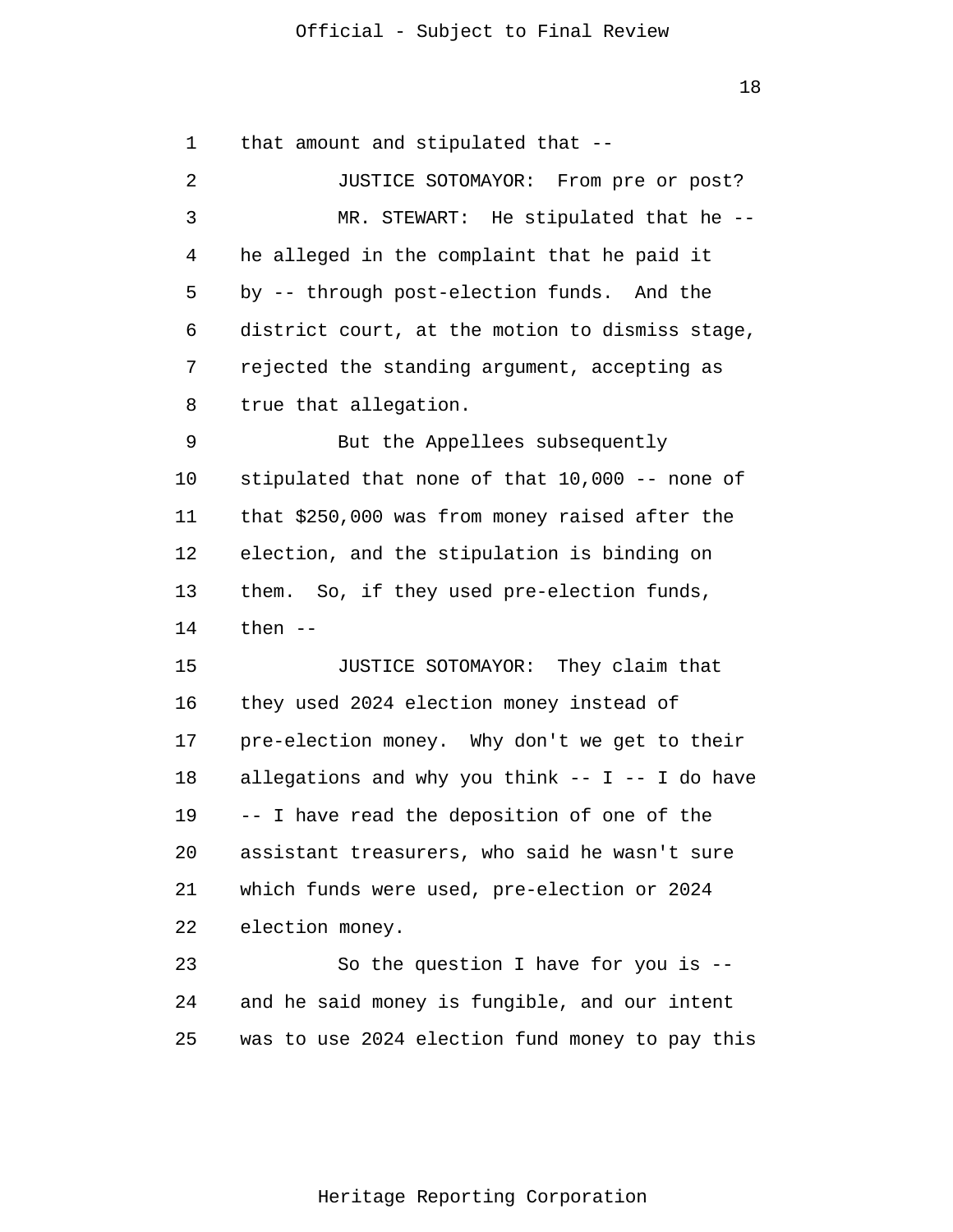1 2 3 4 5 6 7 8 9 10 11 12 13 14 15 16 17 18 19 20 21 22 23 24 25 debt. MR. STEWART: Well, the 20 --JUSTICE SOTOMAYOR: Why isn't that enough? MR. STEWART: Well, first, the 2024 election money that they were talking about was money that was received by the campaign before the 2018 election but was subsequently redesignated for the 2024 campaign because the people who had contributed it were already maxed out for the 2018 election. And we would say those are pre-election contributions because they were received by the campaign before the election. The Appellees say the redesignation effected a simultaneous refund of the earlier contribution and the making of a new post-election contribution. And there - there's a legal dispute about that. I mean, one -- one thing I would say about that legal dispute is the -- the position we've taken is the one that is more favorable to campaigns generally. We're saying, if you give the money before the election and it's redesignated afterwards, that still counts as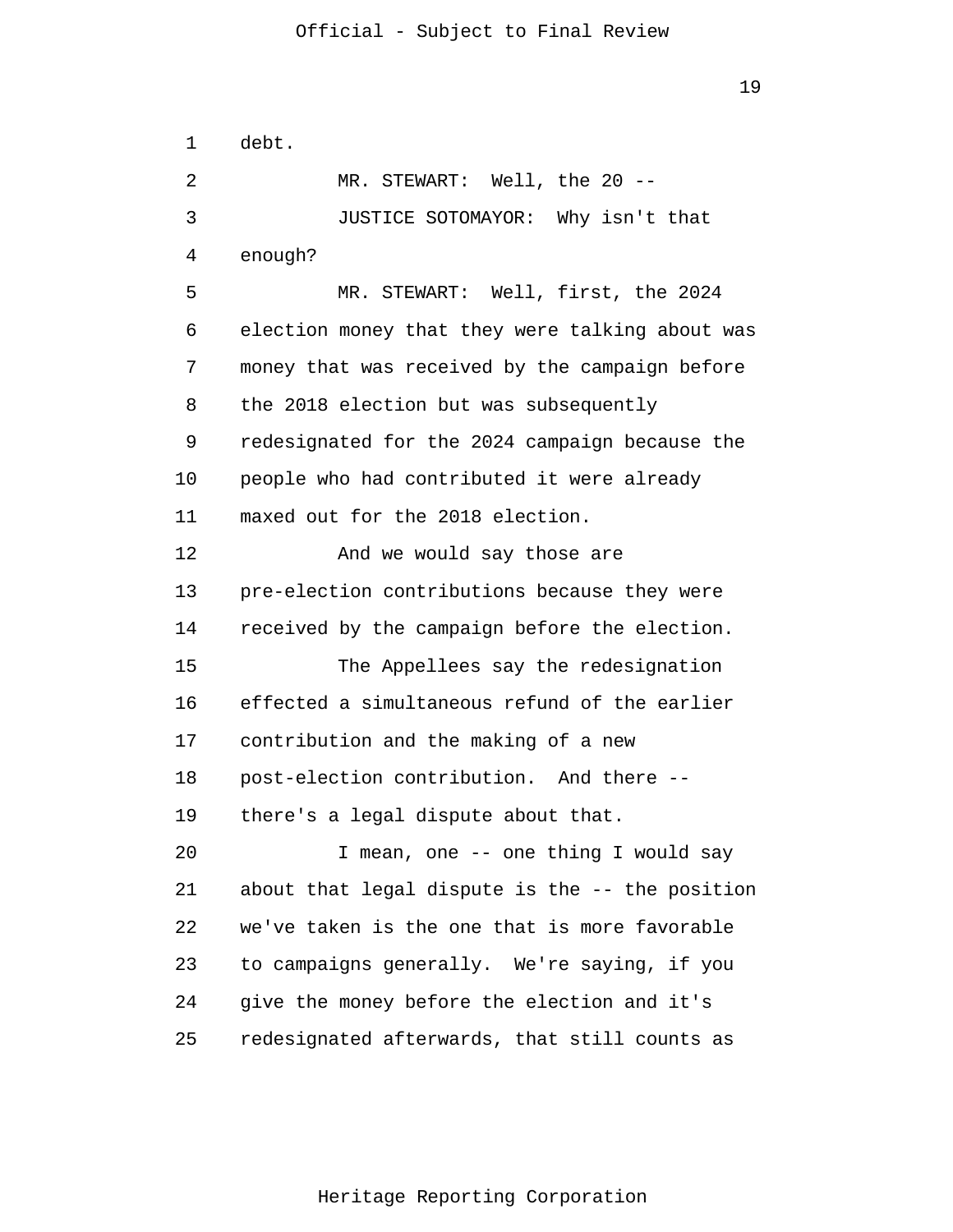20

1 2 pre-election contributions, so it doesn't count against the \$250,000 cap.

3 4 5 6 7 8 9 10 11 12 13 14 15 16 17 18 19 20 21 22 23 24 That's the pro-camp -- pro-campaign position. They -- they are taking the anti-campaign position in order to try to buttress their argument that they have been injured. But, at the end of the day, they don't even say we used those funds to repay the debt. They say those funds were available for use and we didn't attempt to trace the money because it was -- money is fungible and there was no point to it. But, again, all that doesn't go to the self-inflicted character of the injury. Imagine a tort suit in which a plaintiff said it came to my attention that McDonald's was selling dangerously hot coffee, and so I went to McDonald's and bought a cup of coffee and poured it upon myself, and I'm suing for costs of medical treatment and for pain and suffering, and I stipulate that my only reason for buying the coffee and my only reason for pouring it on myself was to facilitate this lawsuit.

25

I think we'd all have the strong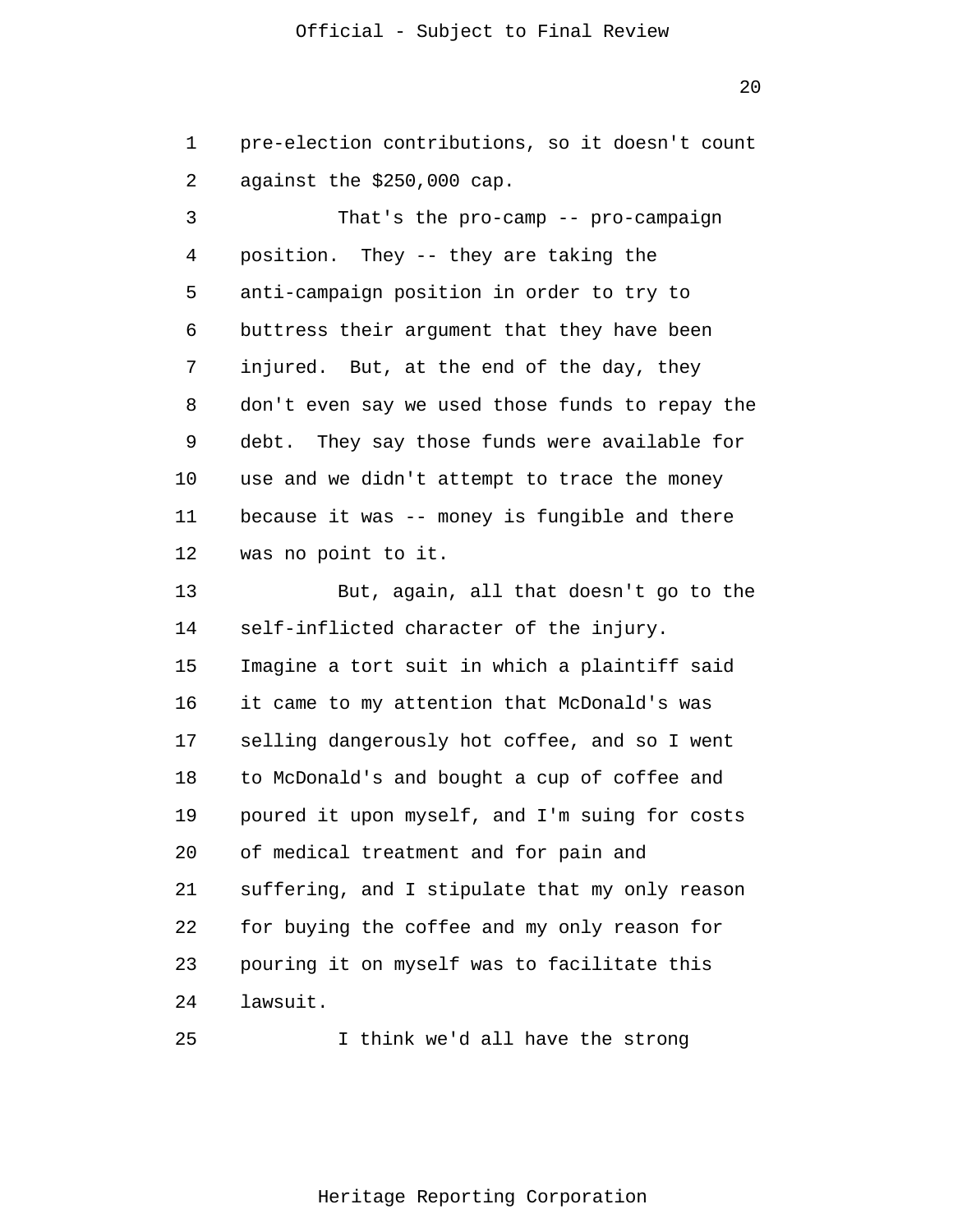21

1 2 3 4 5 6 7 8 9 10 11 12 13 14 15 16 17 18 19 20 21 22 23 24 reaction that suit can't go forward. And I think the best doctrinal basis for saying that the suit can't go forward is, even if we take as true the allegation that McDonald's was behaving negligently by selling the coffee, the plaintiff's own deliberate conduct in visiting injury upon herself solely in order to facilitate a lawsuit severed the causal link between any wrongdoing and her ultimate injury. And that's basically what the Court said in Clapper. The plaintiffs in Clapper said we have paid out money to take protective measures to prevent our own communications from being intercepted. And the Court said, if you would otherwise lack standing to challenge the -- the laws that allow the interception of communications on the grounds that your injury is not sufficiently real and immediate, you can't manufacture standing simply through a self-inflicted harm. And the Court said that's a reason for holding that the injury is not traceable to the allegedly unconstitutional statutes. And that's the -- the same position

25 we're advocating here. They -- they didn't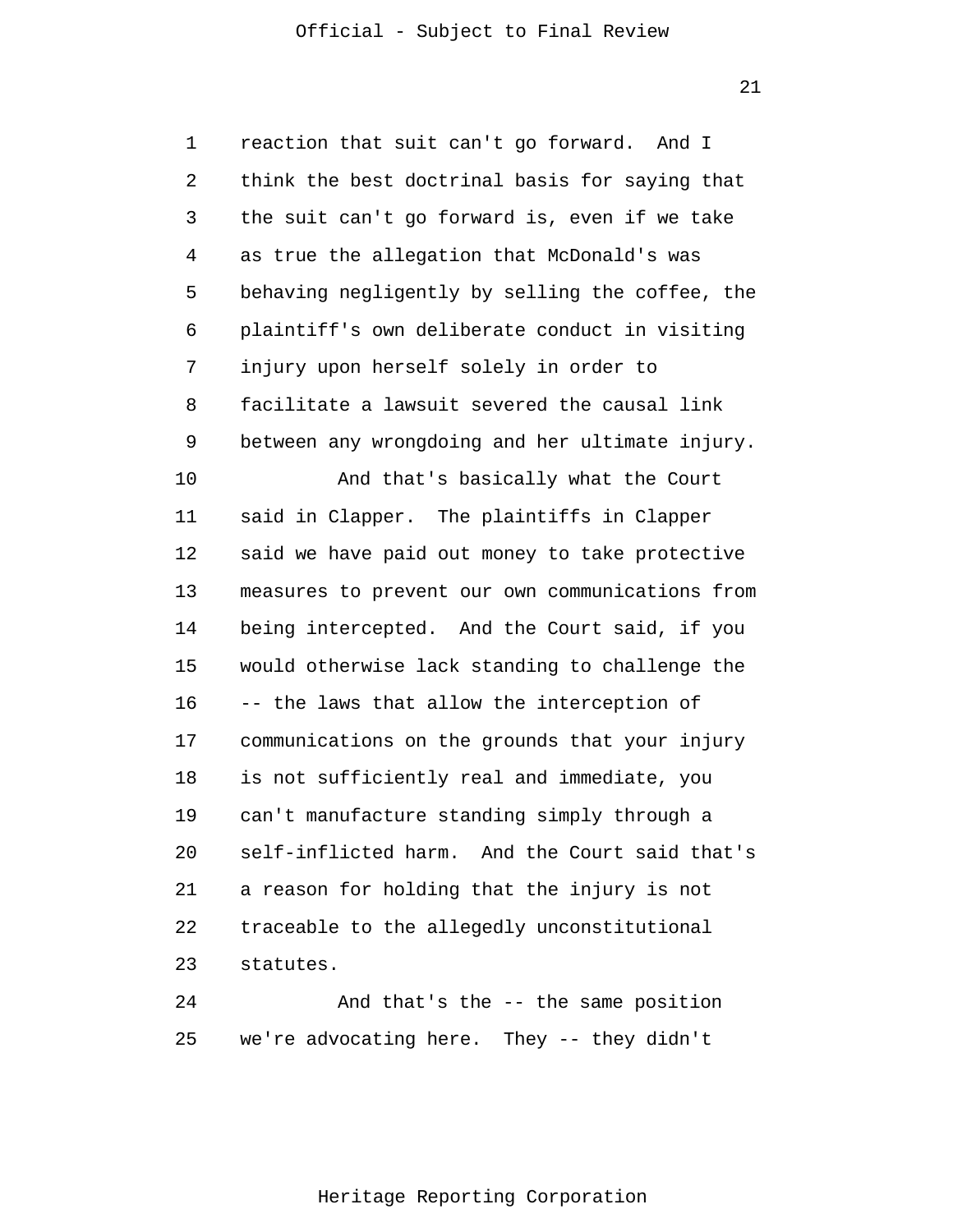1 2 3 4 5 6 7 8 9 10 11 12 13 14 15 16 17 18 19 20 21 22 23 24 25 have to adjust their conduct even in the most miniscule way to avoid injury. All they had to do was not make the loan or to repay it promptly if they did. And, crucially, those are exactly the things that they have said they would have done if the statute and reg didn't exist. Again, by saying our only motivation for making the loan and for delaying repayment was to facilitate the -- the lawsuit -- JUSTICE BREYER: Yeah, the coffee sounds like -- what's the tort doctrine that used to be, you know, two workers and you say it's his fault, and the other one says, well, you did a lot of this yourself? MR. STEWART: I mean, there's contributory negligence -- JUSTICE BREYER: Yeah, that's it, contributory negligence. Thank you. And - and I've never heard -- even in the case if they say, you know, McDonald's is negligent because the coffee was too hot. And then the contributory negligence was, yeah, maybe it was, but you poured it on yourself. I never heard of that as being a stand  $-$  -  $a$   $a$   $a$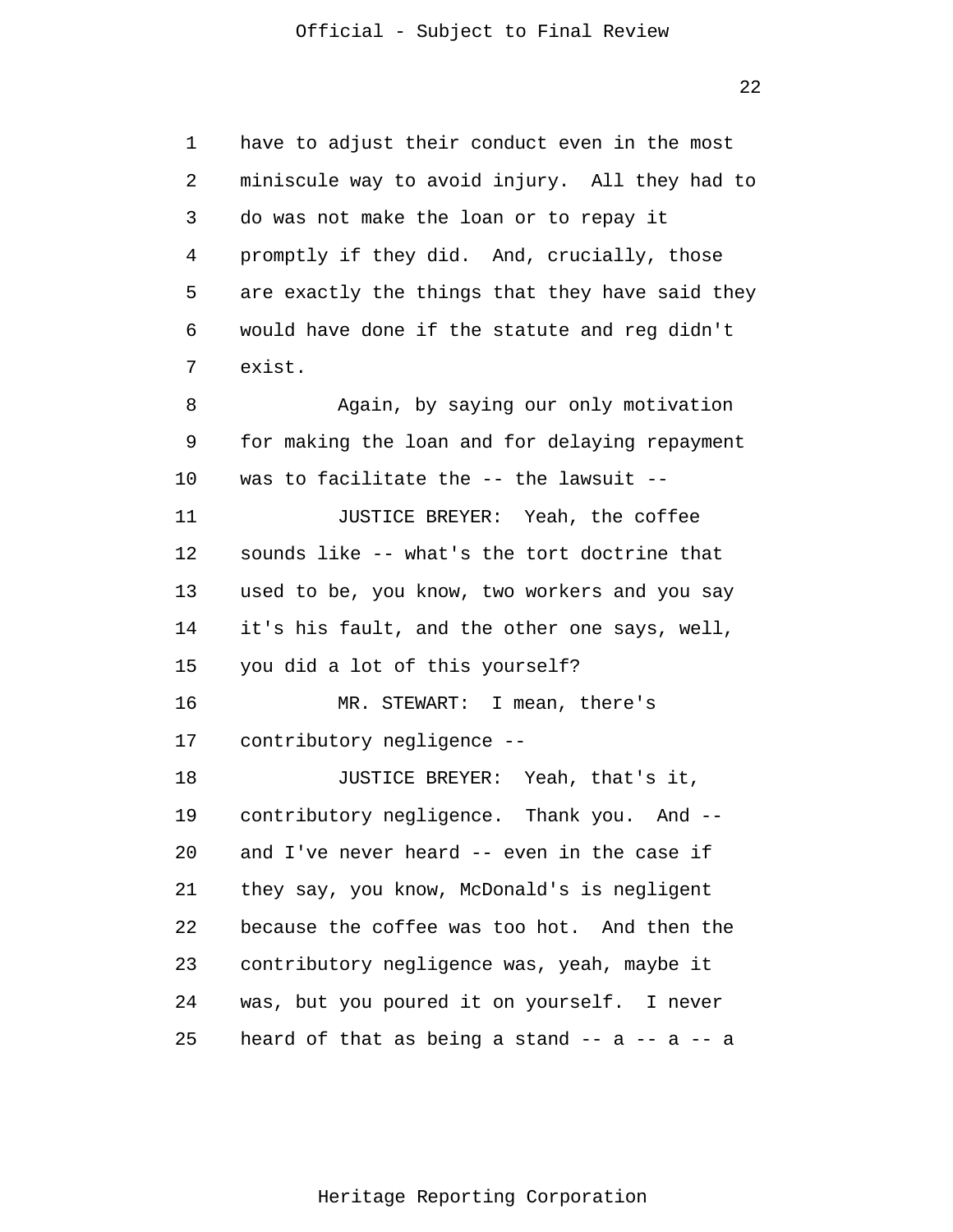1 2 3 4 5 6 7 8 9 10 11 12 13 14 15 16 17 18 19 20 21 22 23 24 25 standing doctrine. MR. STEWART: It wouldn't -- JUSTICE BREYER: And so what I think of is the tracing cases where the person says, yeah, I went to see if they'd sell me a house. Because of my race, I think they wouldn't, but I wasn't going to live there. I just did it as a test case. MR. STEWART: Well, contributory negligence generally presupposes that, you know, both sides are behaving unreasonably. But it -- it's not a doctrine that typically applies in circumstances where the plaintiff has deliberately caused harm to herself. The -- the McDonald's hypothetical is not simply the plaintiff herself was negligent in not taking good care of the coffee. It was she deliberately caused herself injury that she would not otherwise have suffered, solely for the purpose of facilitating a lawsuit. And that's basically what we have here. And I think, to the -- to the extent there is doubt about the -- the intricacies of the doctrine, it's helpful for the Court to think about the purposes of Article III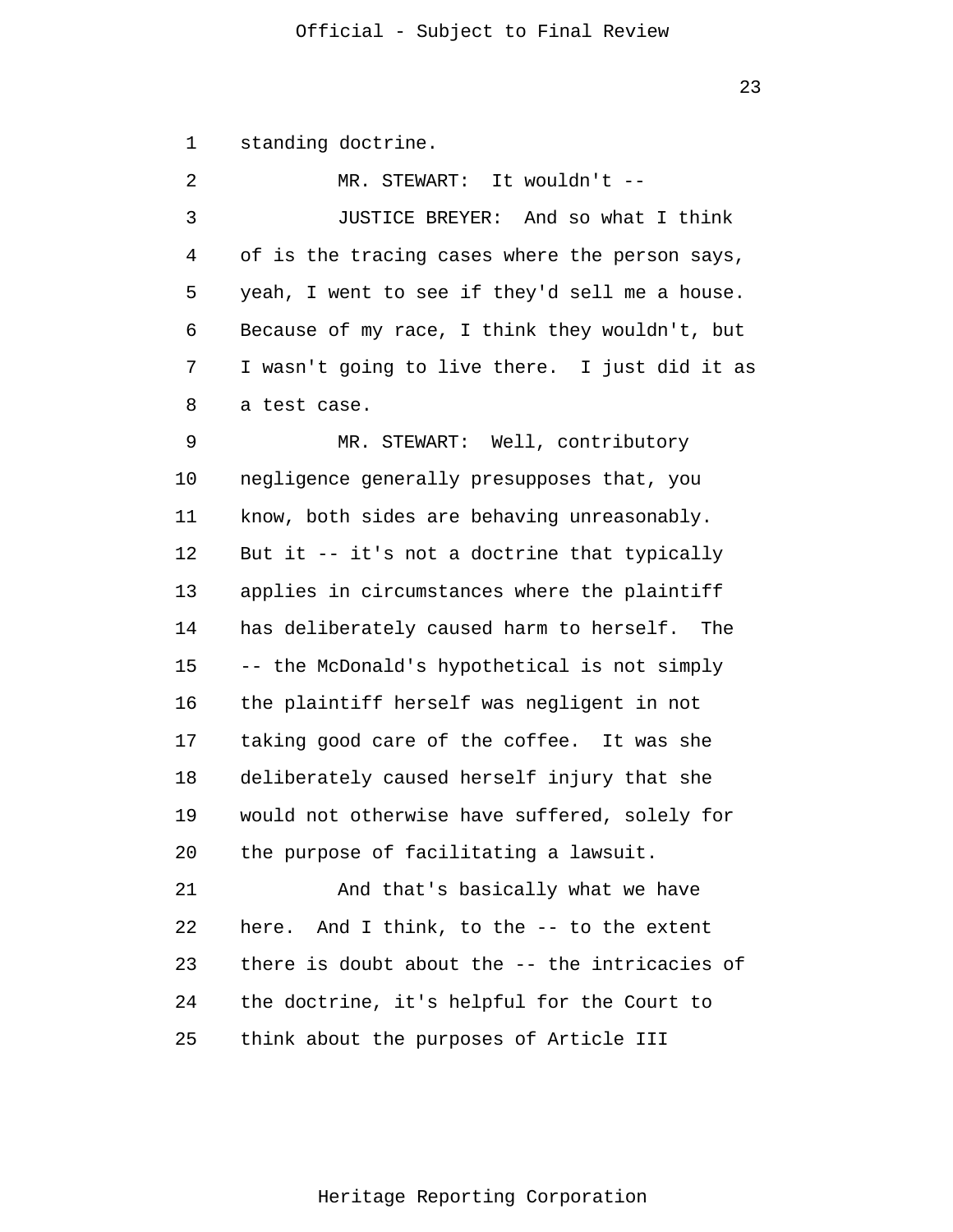24

1 2 3 4 5 6 7 8 9 10 11 12 13 14 15 16 17 18 19 20 21 22 23 24 25 standing doctrine. It is to limit the jurisdiction of Article III courts to disputes that arise because the plaintiff's conduct of his own life is being interfered with in some way. It is to prevent the courts from being used to resolve purely abstract disputes that don't -- that don't arise out of any actual injury to the plaintiff. And if the plaintiff can circumvent that restriction by manufacturing injury, the principle is lost. I did allude earlier to TransUnion. And, in TransUnion, the Court said, if a plaintiff has not suffered concrete harm as a result of the defendant's legal violation, then the suit can't go forward, even if Congress has created an express cause of action with a statutory damages remedy. And -- CHIEF JUSTICE ROBERTS: Well, you have artificial things. Can you get -- turn my question on standing into one on the merits? How are you supposed to weigh such imponderables such as the marginal burden on the exercise of First Amendment rights against the marginal assistance in preventing corruption?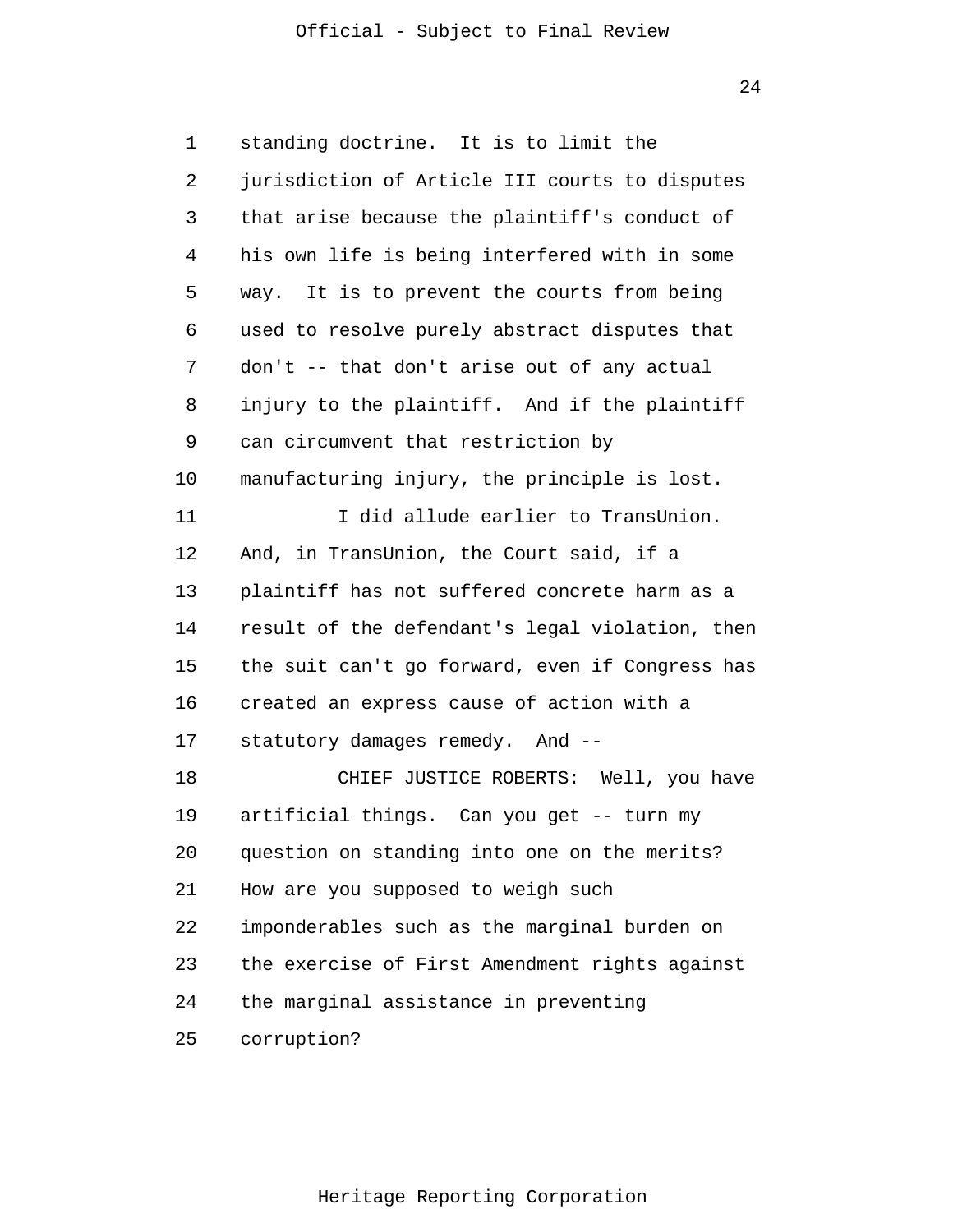1 2 3 4 5 6 7 8 9 10 11 12 13 14 15 16 17 18 19 20 21 22 23 24 25 I mean, it's -- there -- there isn't a sufficient corruption -- anti-corruption interest sort of up to \$250,000, but then all of a sudden there is. Exactly how is that analysis supposed to proceed in concrete terms? MR. STEWART: I mean, we -- we don't pretend that it's a bright-line rule, but I think we would say two or three different things. The first is there are severe restrictions on gifts to officials in all three branches of the government. So there is an established understanding that the government has a -- a substantial and legitimate interest in preventing the effects that might arise if federal officials were given money that would enrich themselves per -- personally. And the campaign finance laws, in specifying the permissible purpose -- the permissible uses of campaign contributions, draw a line between campaign expenditures that will further the purposes of the campaign and campaign expenditures that will benefit the candidate personally. And so -- JUSTICE ALITO: But why is the --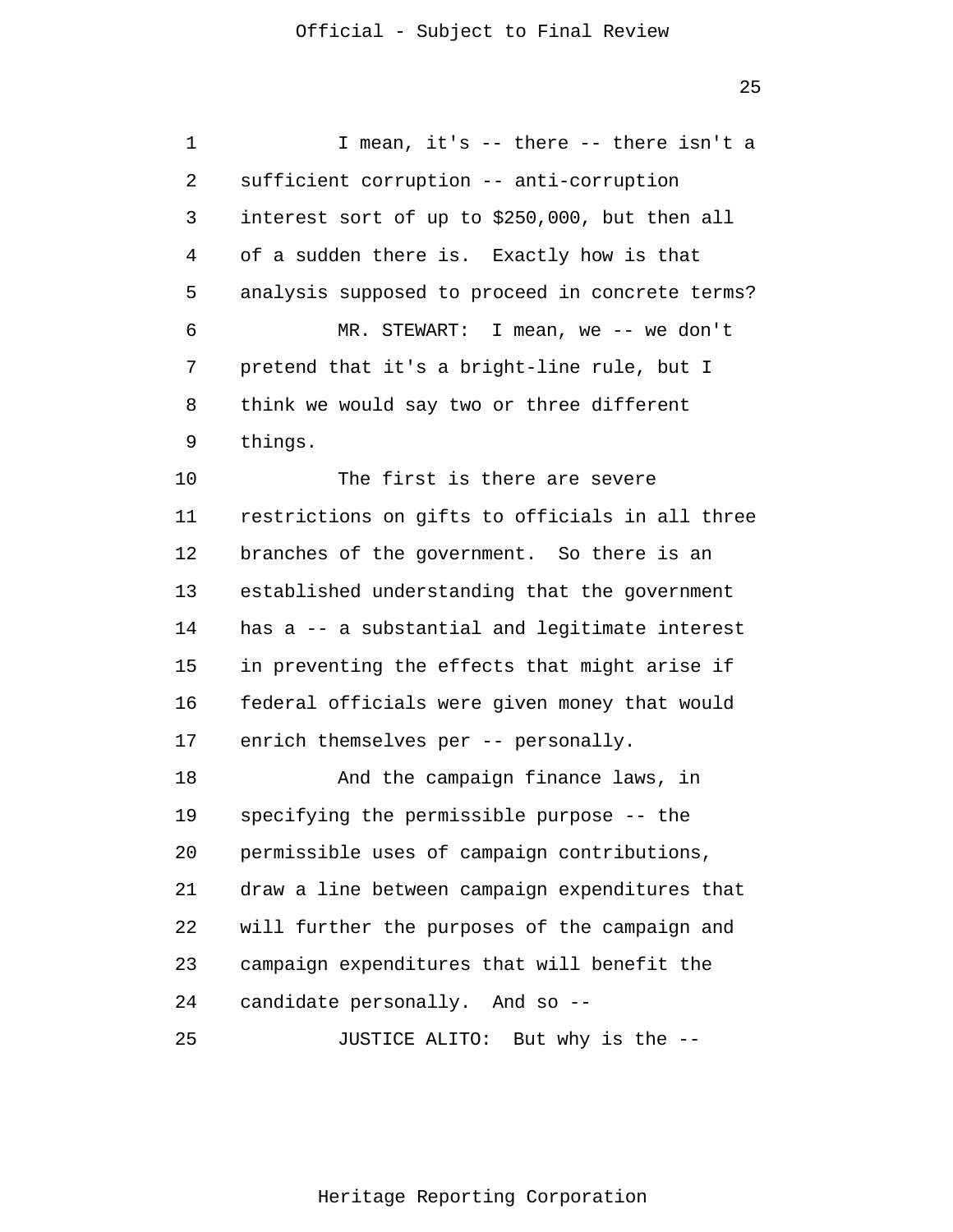1 2 3 4 5 6 7 8 9 10 11 12 13 14 15 16 17 18 19 20 21 22 23 24 25 JUSTICE BARRETT: But Senator Cruz says that this doesn't enrich him personally because he's no better off than he was before. It's paying a loan, not lining his pockets. MR. STEWART: He's certainly no better off than he was before the loan was made, but the -- the whole thrust of his argument is, after a loan has made -- has been made, there may be a legal entitlement to be repaid, but there will often be practical uncertainty about whether repayment will actually occur. And that uncertainty may be sufficiently burdensome as a practical matter that some candidates will not make the loan at all for fear that they'll be left holding the bag. And so a contributor who eliminates that uncertainty, who pays in the money that ensures that the debt will actually be repaid, is conveying a -- a financial benefit to the candidate just as if a gift had been made. JUSTICE BARRETT: So is everyone -- so is everyone who contributes to a campaign in that respect. MR. STEWART: Well, at the -- at the time that pre-election contributions were --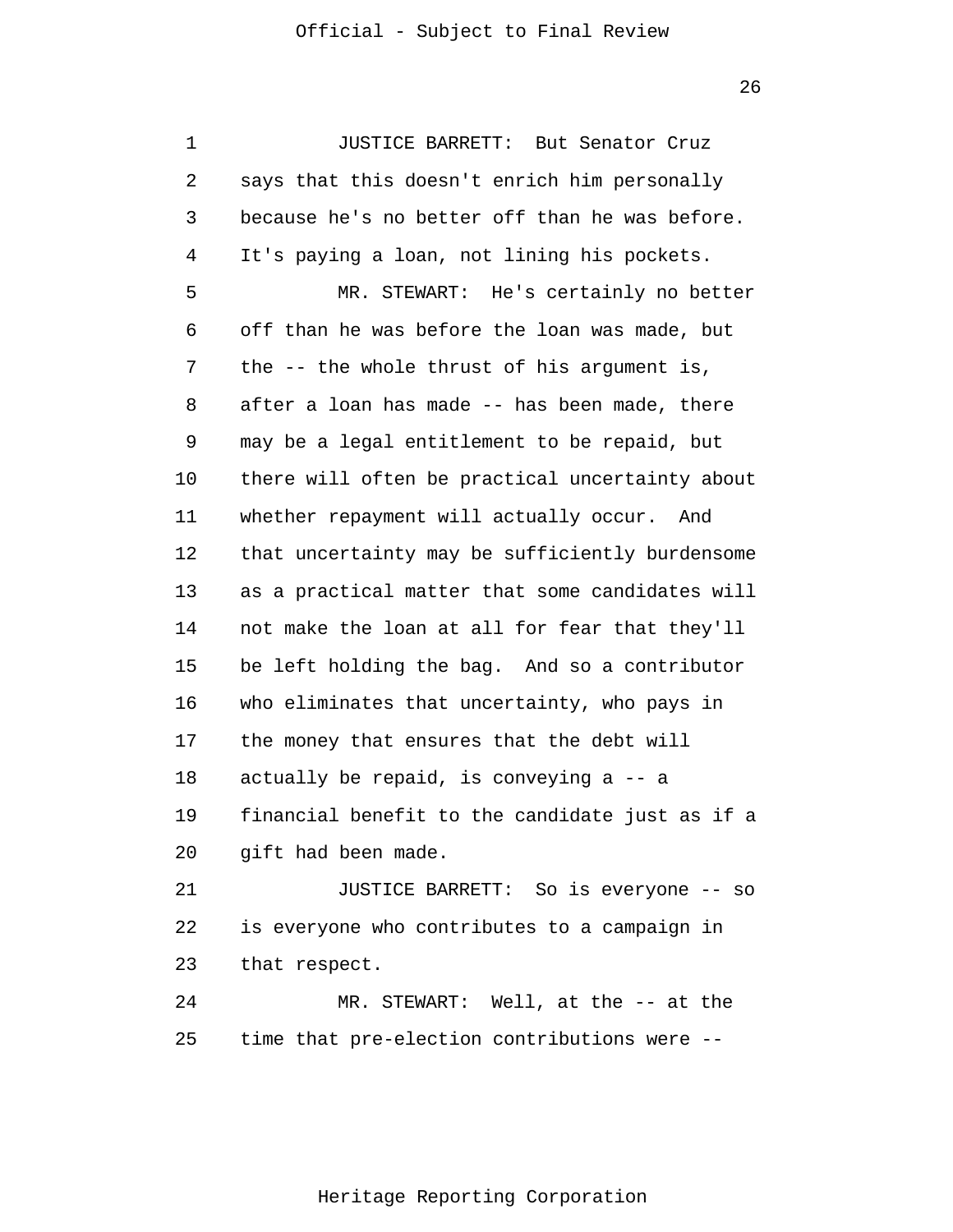1 2 3 4 are made, there is still campaign literature to be distributed, there are television ads to be run, there are campaign activities still to be funded.

5 6 7 8 9 10 After the campaign is over, the only permissible use of post-election contributions is to repay debts outstanding by the campaign. And, in many instances, the only or the -- the principal debt that the campaign owes is to the candidate himself.

11 12 13 14 15 And if a donor knows that, then the donor will understand that by giving money, he or she is enriching the candidate personally in the sense of making the candidate richer than she would be but for the repayment.

16 17 18 19 20 JUSTICE KAVANAUGH: Why isn't the 2900 limit that applies sufficient to address the anti- -- government's anti-corruption interest, especially given, as Justice Barrett says, it is a loan, not a gift?

21 22 23 24 25 MR. STEWART: I think for two reasons. The first is the general \$2900 limit has in mind contributions that will be used for campaign-related activities, for speech, and that is -- and the limits on gifts to -- if I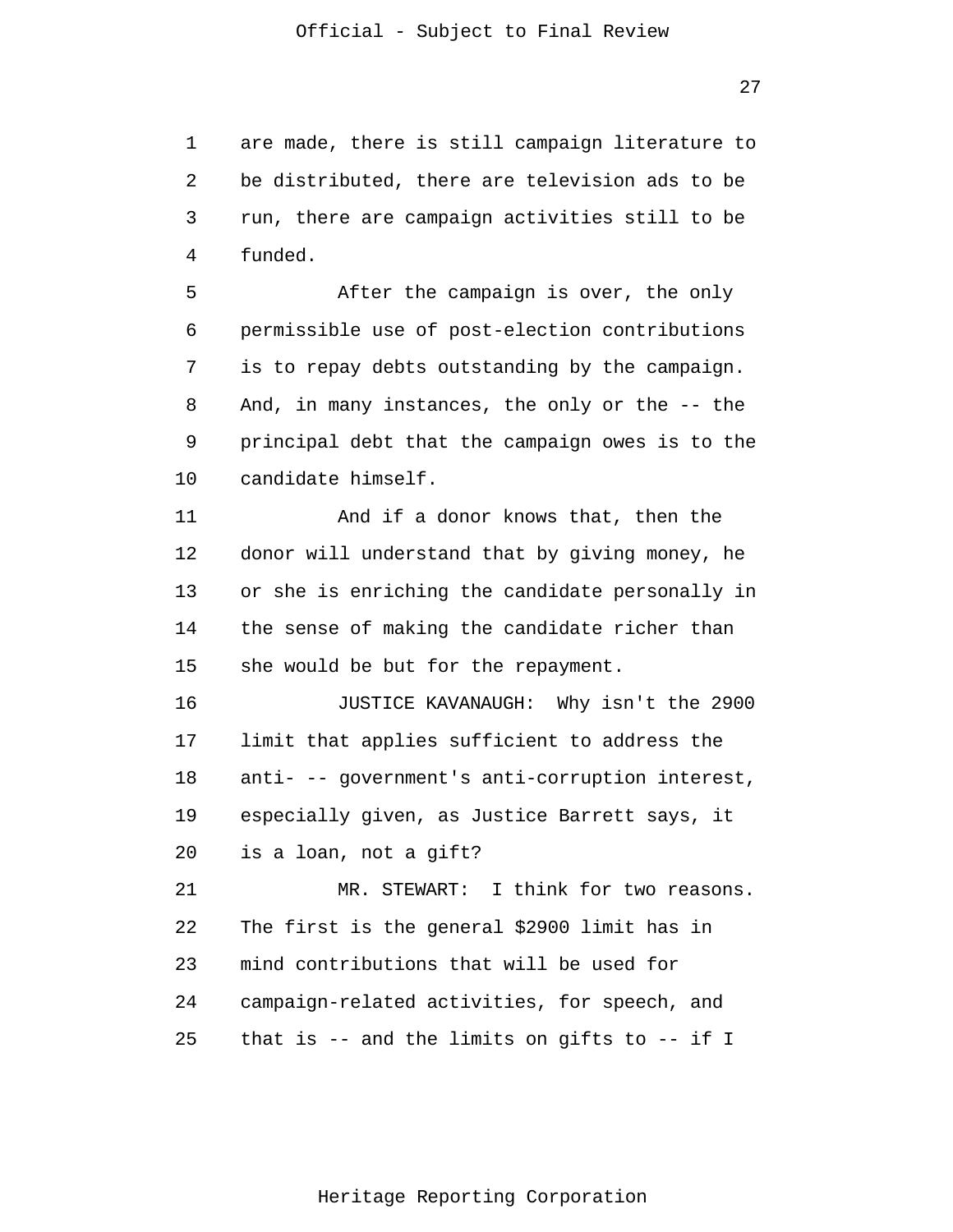1 2 3 4 5 6 7 8 9 10 11 12 13 14 15 16 17 18 19 20 21 22 23 24 25 could finish? CHIEF JUSTICE ROBERTS: Sure. MR. STEWART: The limits on gifts to federal officials are much lower, reflecting the insight that we worry about corruption at a much lower monetary level when the money is going into the candidate's pocket. And the other thing I would say is, in drafting the -- the \$2900 limit, Congress was attempting to balance the desire to avoid corruption against the desire to enable contributors to participate meaningfully in the electoral process, and that opportunity is basically over once the election occurs. CHIEF JUSTICE ROBERTS: Thank you. Justice Thomas, anything further? JUSTICE THOMAS: Mr. Stewart, just a couple of questions to satisfy my curiosity. One on the merits. Could you -- if you determine -- if the government determined that certain media outlets had an outsized influence on an election, could it similarly limit the amount that they spend on editorials to equalize the influence? MR. STEWART: No, it could not do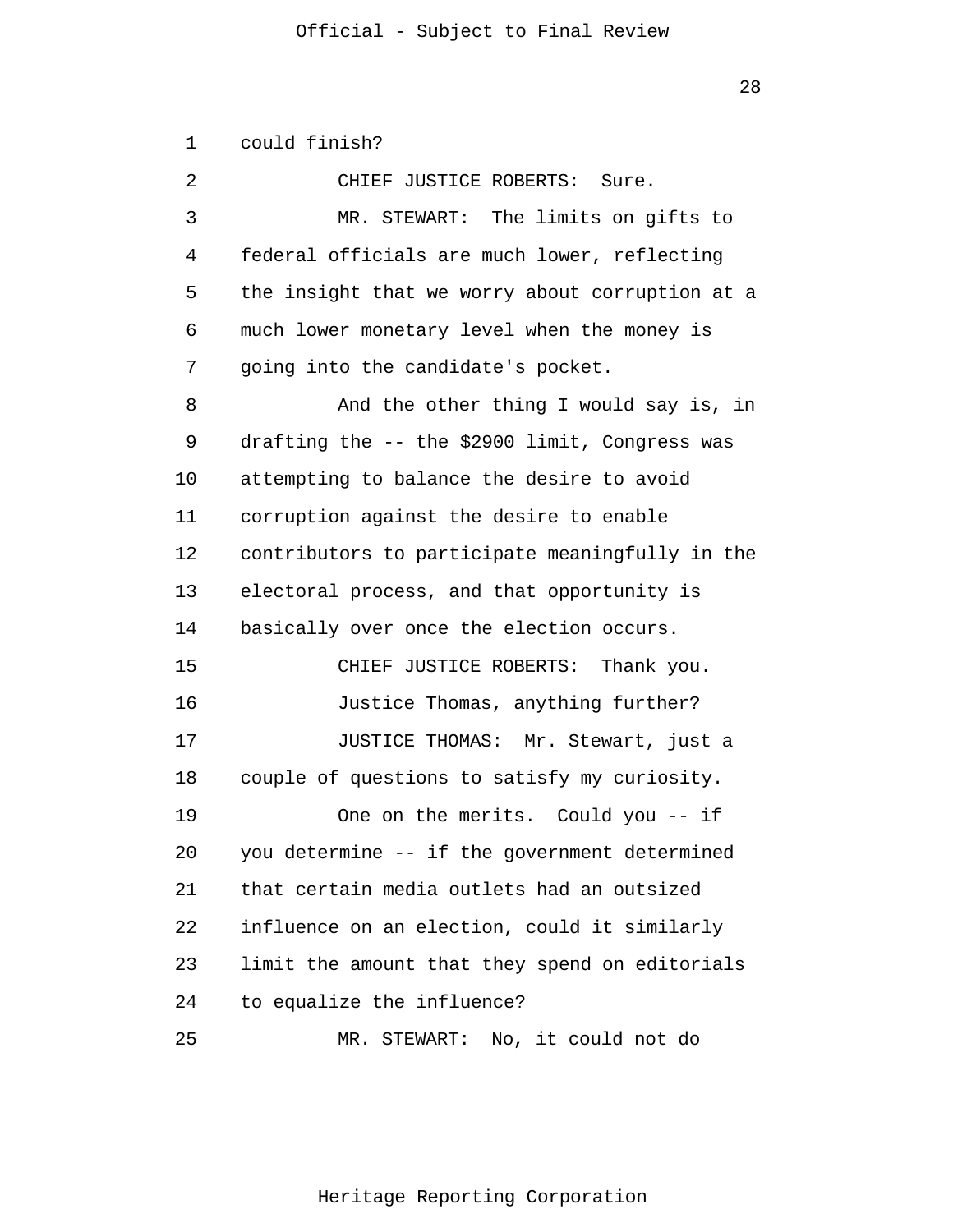1 2 3 4 5 6 7 8 9 10 11 12 13 14 15 16 17 18 19 20 21 22 23 24 25 that, and it could not do that with candidates. That is, this is not a limit on the amount of money that a candidate can spend or even the amount of money that the candidate can loan. It's purely a limit on the funds that can be used to repay the candidate loan after it's been made. JUSTICE THOMAS: I don't quite see the difference, but, okay. My final question is, going back to your standing, you said a number of times that these self-inflicted injuries can't be a basis for standing. At least that's what I understand. But how would you -- using that at that level of generality, what would you say about Plessy sitting in the wrong car? MR. STEWART: I would -- we would not say that that is self-inflicted in the relevant sense. JUSTICE THOMAS: Well, why not? I mean, it's just -- all he has to do is go to another car. MR. STEWART: That is, Plessy is attempting to assert a -- a legitimate constitutional right and is attempting to do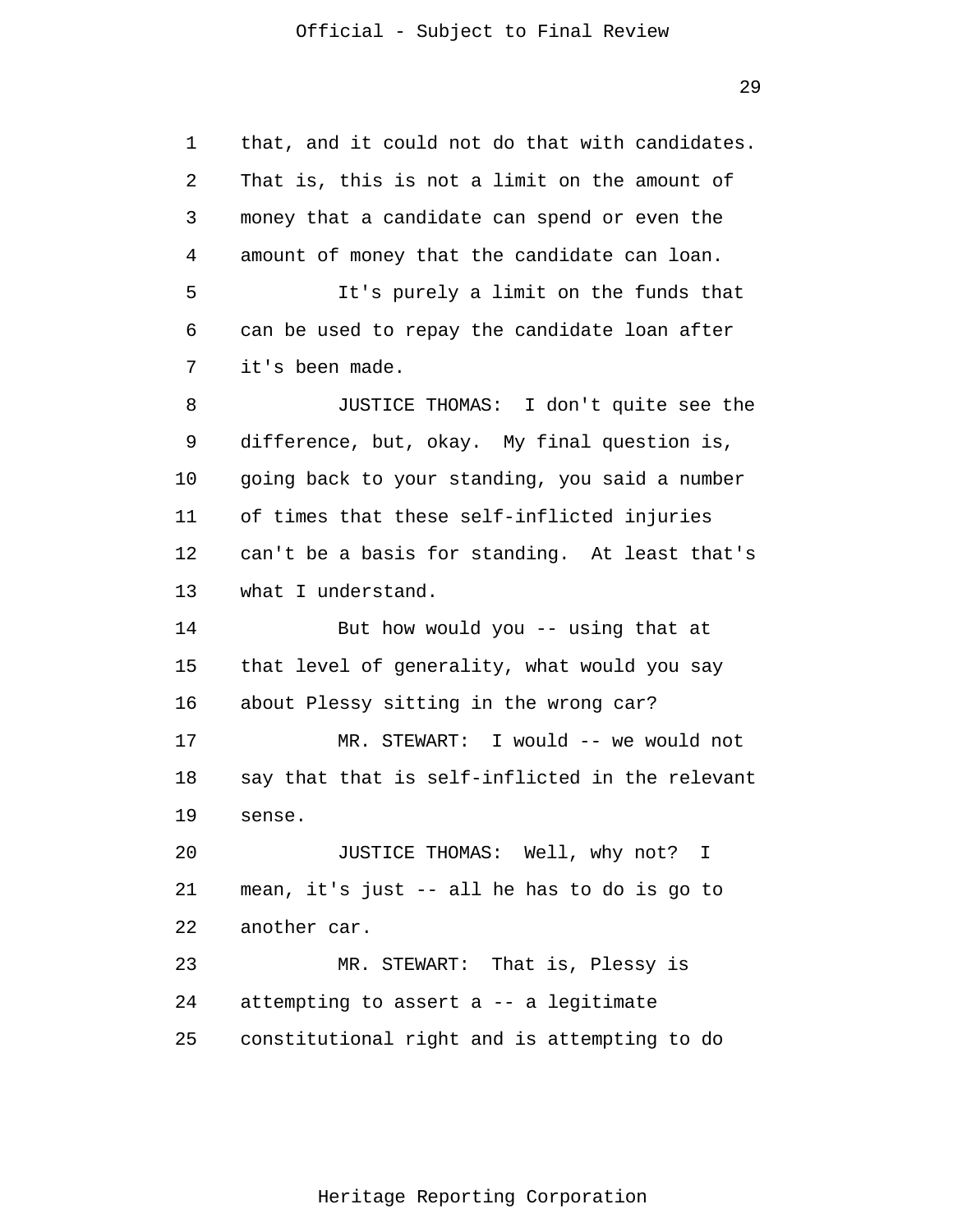1 2 3 4 5 6 7 8 9 10 11 12 13 14 15 16 17 18 19 20 21 22 23 24 25 something in the real world that presumably he would do if the law were not on the books, that is, if there had been no law mandating segregation on the -- the means of transportation, presumably, Plessy would have sat in an integrated section and would have had an interest in doing so. This is self-inflicted not just in the sense -- it's -- it's a different case when plaintiffs stand on their rights and insist on doing what they would do if the law were not in effect and experience injury as a result of it. This is a case in which the plaintiffs did something they would not otherwise have done solely for the purpose of being injured and then filing a suit. CHIEF JUSTICE ROBERTS: Justice Breyer, anything further? Justice Alito? JUSTICE ALITO: I -- I'm not sure I understand your explanation why the repayment of this loan is a gift when the repayment of other loans is never considered a gift. If we were writing an opinion in your favor on the merits, how would we explain that?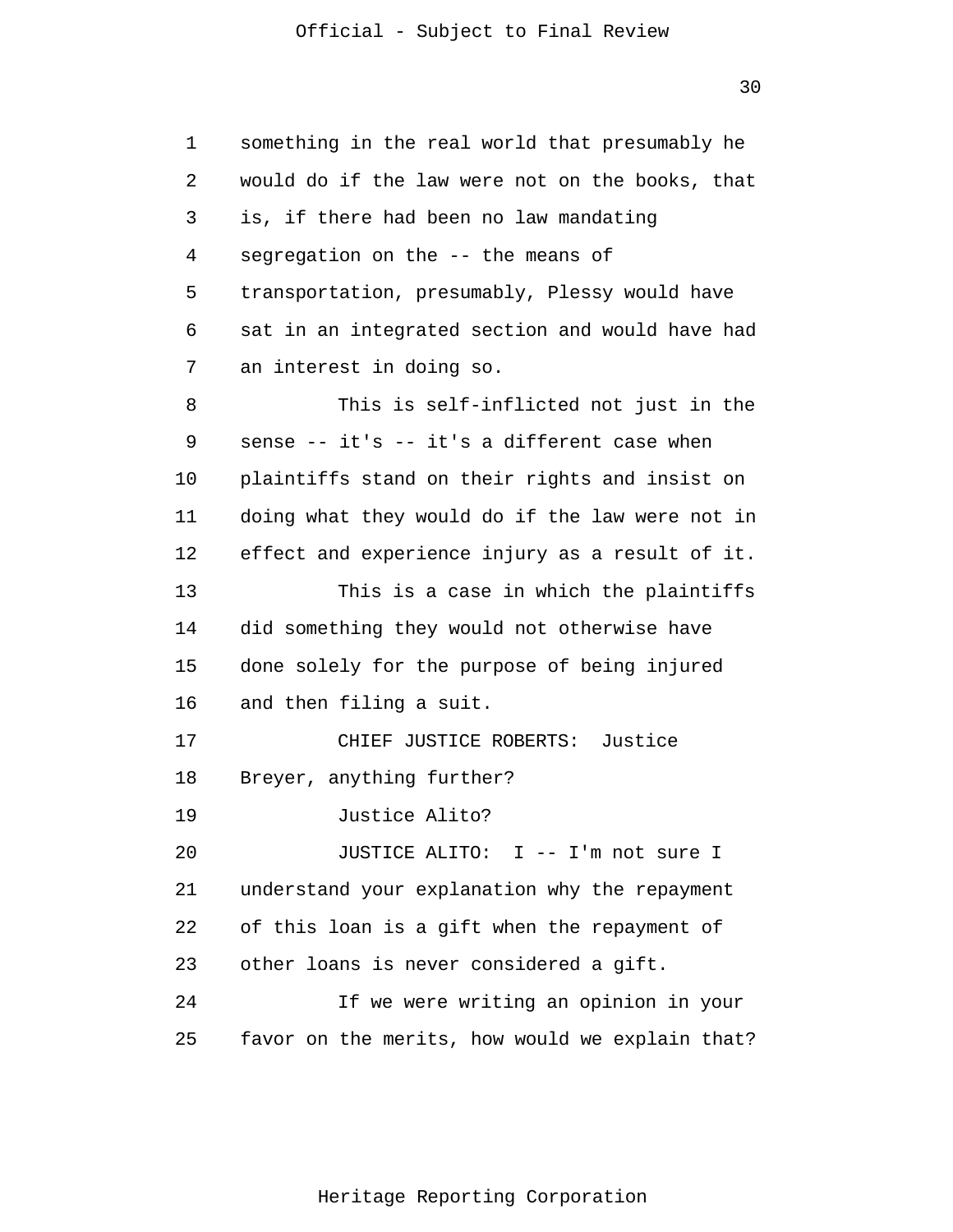1 2 3 4 5 6 7 8 9 10 11 12 13 14 15 16 17 18 19 20 21 22 23 24 25 MR. STEWART: I -- I mean, suppose you have a federal officer who it  $--$  it  $--$  it has become publicized that he loaned money to somebody and that person defaulted, didn't pay him back. And so the can -- the federal officeholder is out \$10,000. And some other person comes in and says: I want to make this person -- the officer whole because I -- whole because I respect what he's doing, I'm going to give him the \$10,000. That would surely be a gift for purposes of the separate limitations on gifts to federal officeholders. JUSTICE ALITO: I'm curious. In that case, you have the intervention by a third party. You don't have the repayment of the loan by the person who -- to whom the loan was given in the first place. MR. STEWART: I -- I think the gift rules would cover indirect gifts as well. And so, if -- if, rather than giving the money directly to the officeholder in my hypothetical, the -- the person had given money to the borrower, the borrower who was otherwise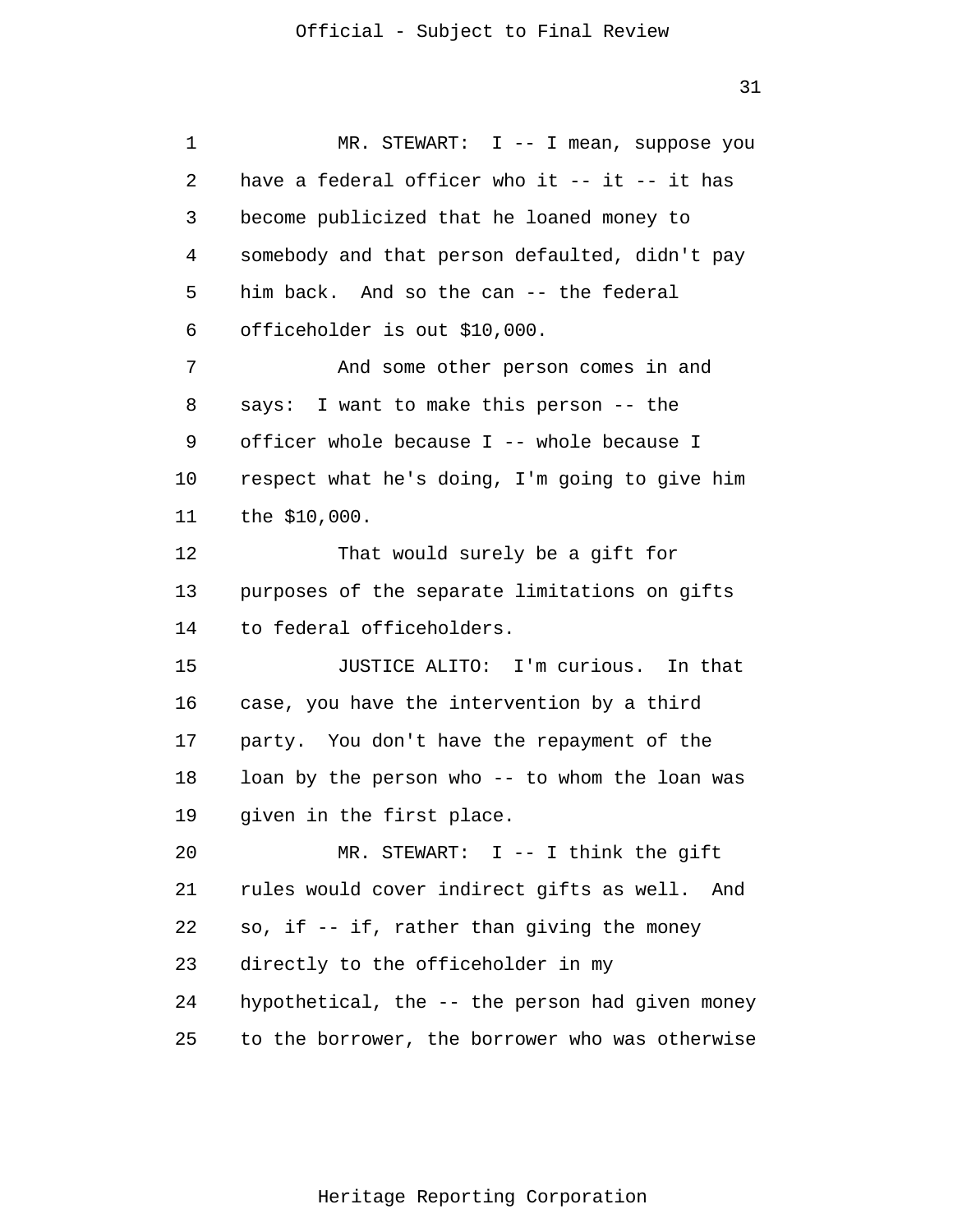1 2 3 4 5 6 7 8 9 10 11 12 13 14 15 16 17 18 19 20 21 22 23 24 25 in default, and said I'm giving you this money on the understanding that you will pay it to the officeholder in satisfaction of your debt, I think that would count as a gift for purposes of the gift rules. It would certainly implicate the interests that underlie the gift rules because it would be apparent that the effect of this practice was to make the officer richer than he otherwise would be at this point in time, even though it didn't make him any richer than he had been before the loan was made. CHIEF JUSTICE ROBERTS: Justice Sotomayor? JUSTICE SOTOMAYOR: Counselor, the Chief asked a question about how do you determine where the risk of corruption arises. Congress has chosen the \$250,000 figure. But I guess what he was asking is, is that figure defensible and on the basis of what? MR. STEWART: I think there are two ways you can defend Congress's ability to -- to set some cap and -- and not simply to impose a blanket prohibition on all use of post-con- - post-election contributions for candidate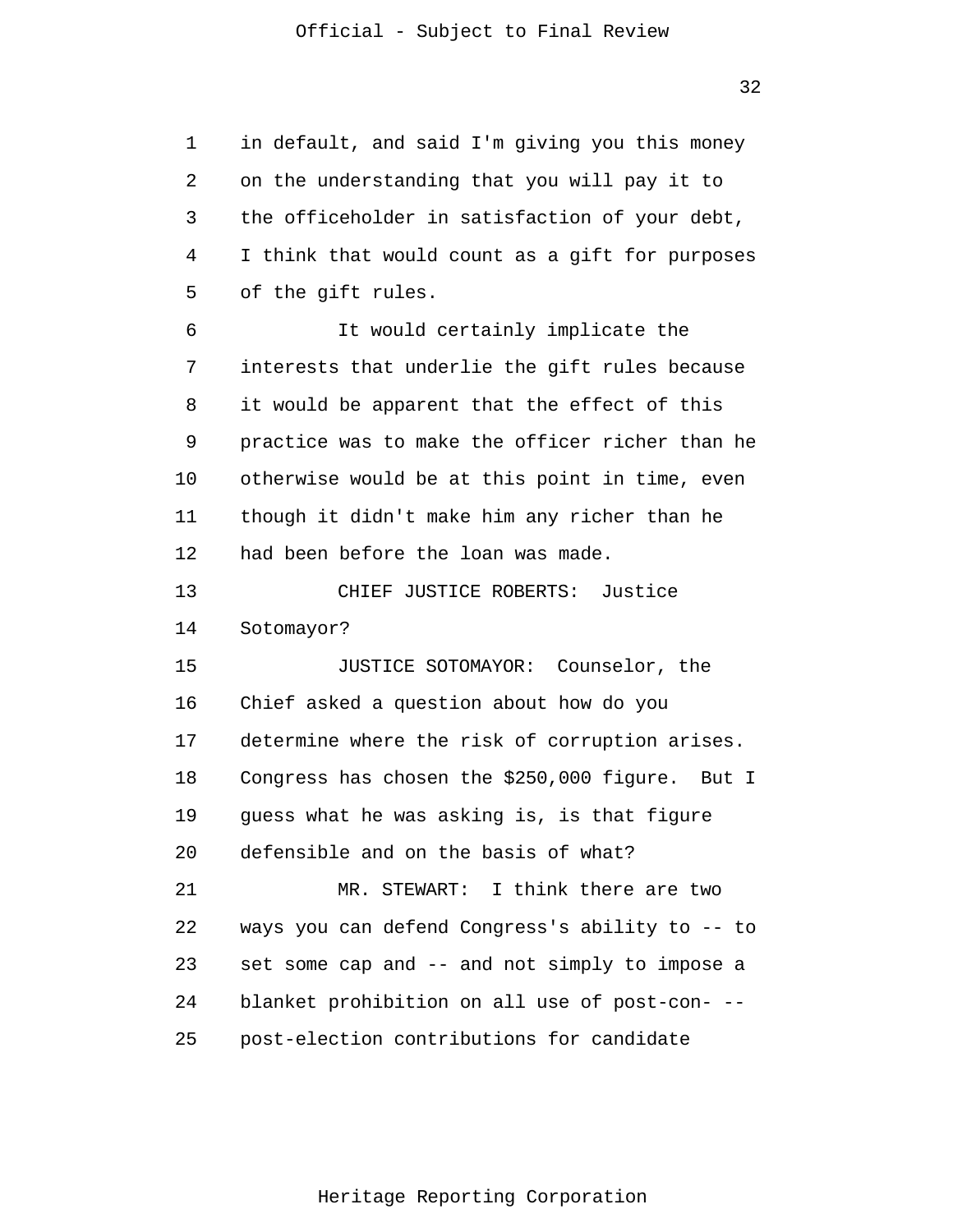1 2 3 4 5 6 7 8 9 10 11 12 13 14 15 16 17 18 19 20 21 22 23 24 repayment. The first is Congress can balance competing interests, and the Court often says no law pursues its principal objective to -- to the furthest possible degree. So Congress could say: We also want to make it feasible for candidates to use loans as seed money to finance their campaigns and we're going to strike a balance. The other thing I'd say is I do think a large outstanding balance creates a corruptive potential that a small one may not because, if an officeholder is confident that he will be able to receive enough in post-contribution -- post-election contributions to repay the loan, with a substantial cushion, then no one donor can say I made you richer than I otherwise would be. No one donor will have significant leverage over the -- the candidate. And, by contrast, if the loan is large and the candidate is unsure whether repayment will be forthcoming, then each potential donor has greater leverage.

25 And Congress could use a dollar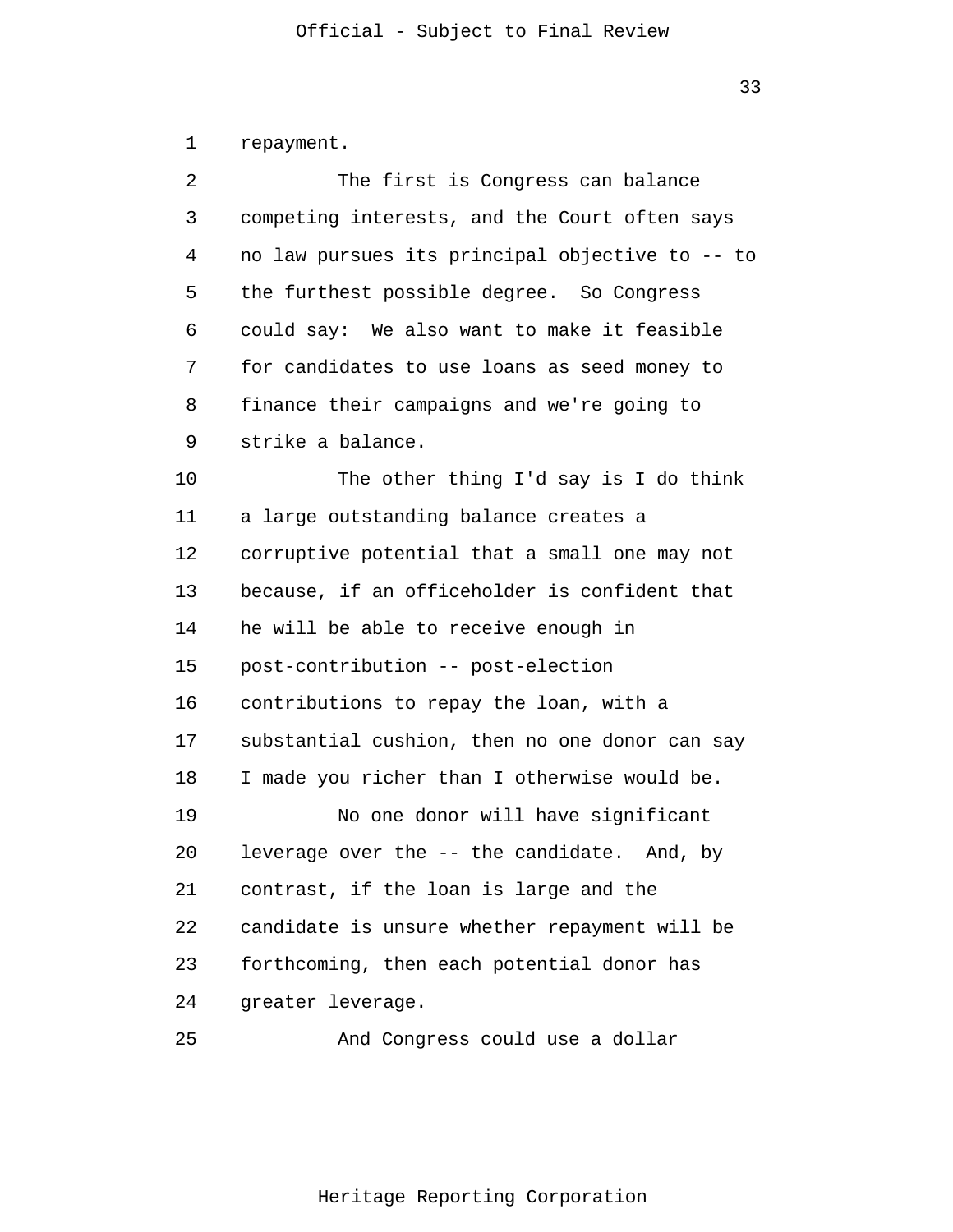1 2 3 4 5 6 7 8 9 10 11 12 13 14 15 16 17 18 19 20 21 22 23 24 25 threshold as -- as a rough surrogate for a loan that implicates this uncertainty about whether full repayment will be forthcoming. And with respect to the \$250,000 figure in particular, I think that's just the same as what the Court said in Buckley about the individual contribution limit, that once we are satisfied that some limit is warranted, we don't probe with a scalpel to determine whether the -- the one that Congress has chosen is the -- the precisely best one. CHIEF JUSTICE ROBERTS: Justice Kagan? JUSTICE KAGAN: Mr. Stewart, part of Mr. Cooper's argument is that we should analogize this to an expenditure limit. You know, in the same way that our law has -- has -- has clearly held you can't limit a candidate's ability to spend money on his own campaign, so too it  $--$  it  $--$  it's  $-$ it's -- it's a similar burden to say that the candidate can't loan as much money as he wants to to his campaign. And I'm wondering what you think the difference is between those two propositions. MR. STEWART: I -- I think there are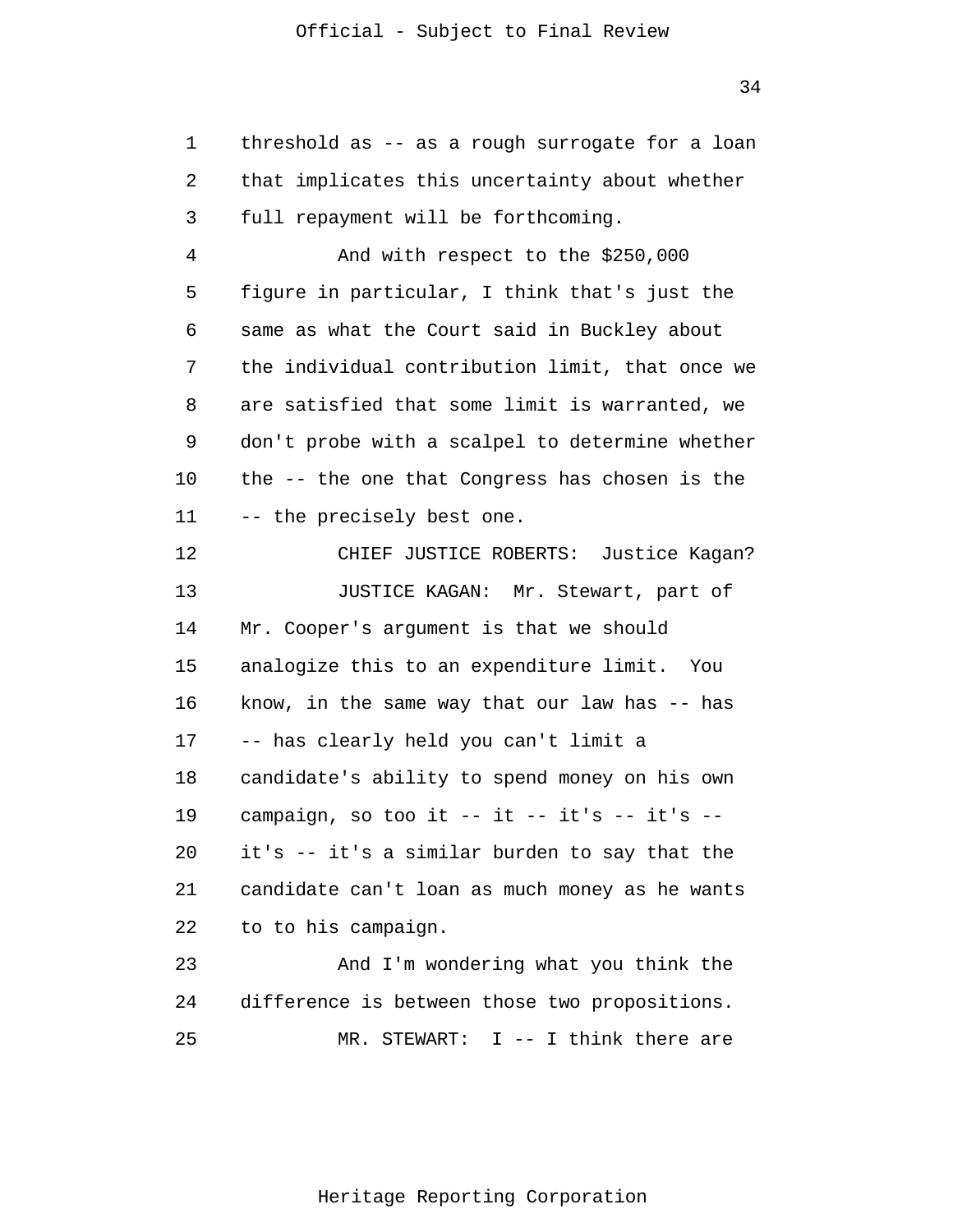1 really two differences.

| 2  | First, one of the reasons that the              |
|----|-------------------------------------------------|
| 3  | Court in Buckley gave for why expenditure       |
| 4  | limits were no good was that a candidate's own  |
| 5  | expenditures on his campaign will typically     |
| 6  | reduce the likelihood of corruption because the |
| 7  | candidate will be less dependent on outside     |
| 8  | contributors for the -- the running of the      |
| 9  | campaign.                                       |
| 10 | And -- and a loan, to the extent that           |
| 11 | it can be repaid with post-election             |
| 12 | contributions, really has the opposite effect.  |
| 13 | It causes the candidate to be more dependent on |
| 14 | outside contributors not just for running the   |
| 15 | campaign but for his own personal financial     |
| 16 | well-being.                                     |
| 17 | And the other thing I would say is the          |
| 18 | -- the Court set in Buckley a -- a limit on the |
| 19 | amount of money that you can spend on campaign  |
| 20 | speech is de facto a limit on the amount --     |
| 21 | amount of speech that you can engage in         |
| 22 | because, in the -- even in the 1976 modern      |
| 23 | world, let alone the -- the current world,      |
| 24 | effective electoral speech requires             |
| 25 | expenditures of money, and so a limit on        |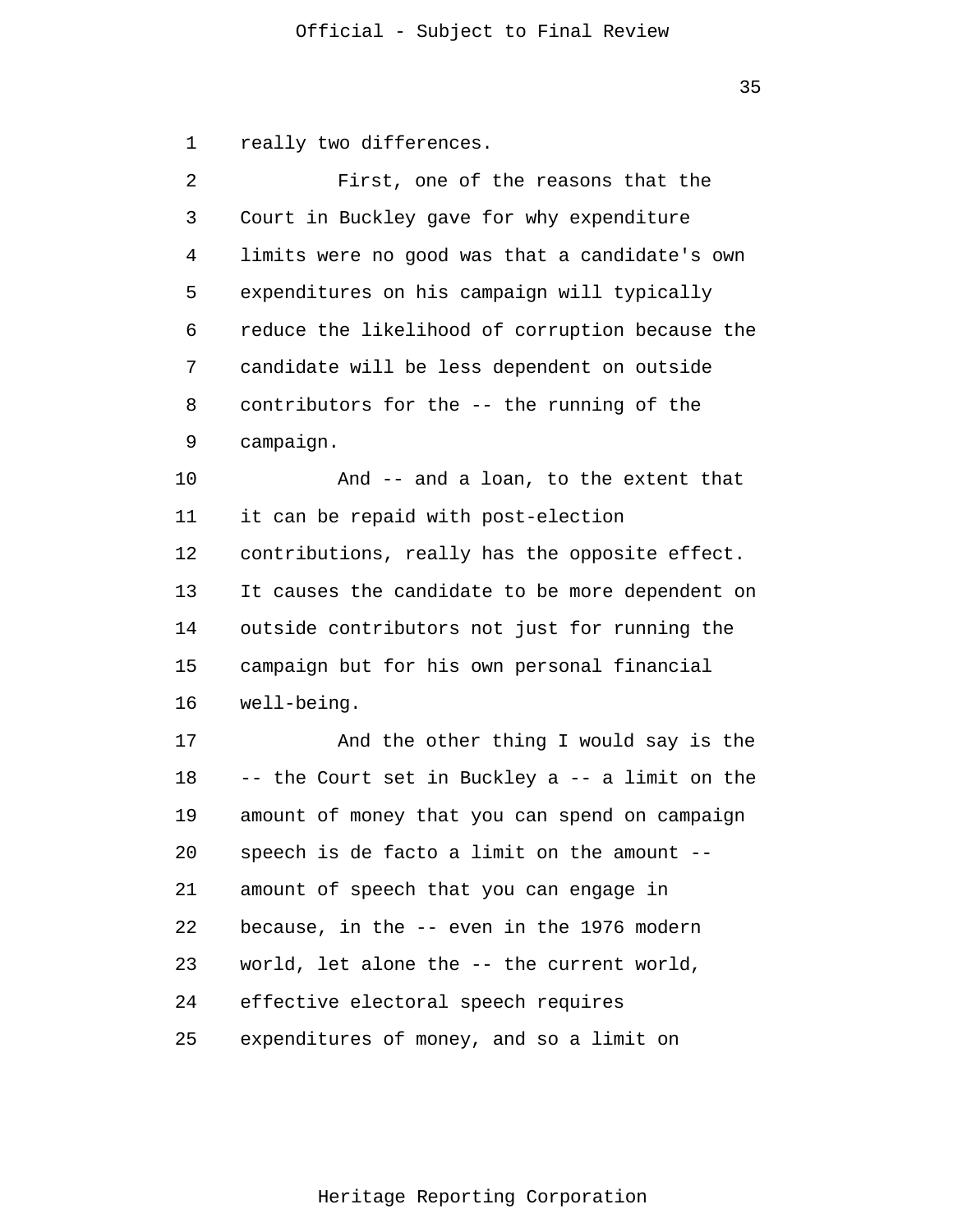36

1 expenditures limits speech.

| 2  | Here, the impact is much more                   |
|----|-------------------------------------------------|
| 3  | attenuated and uncertain; that is, when they    |
| 4  | say that speech will be suppressed, what they   |
| 5  | mean is some number of candidates will be less  |
| 6  | willing to lend money to their campaigns or     |
| 7  | will be willing to lend less money and, as a    |
| 8  | result, fewer funds will be available to the    |
| 9  | campaigns to engage in speech.                  |
| 10 | There may be some marginal effect of            |
| 11 | that nature, but it's much less direct and      |
| 12 | immediate than a limit on the amount of money   |
| 13 | that the candidate can actually spend.          |
| 14 | CHIEF JUSTICE ROBERTS: Justice                  |
| 15 | Gorsuch, anything further?                      |
| 16 | JUSTICE KAVANAUGH: Yeah. You said               |
| 17 | earlier, Mr. Stewart, it's not a limit on the   |
| 18 | amount that a candidate can spend or even loan. |
| 19 | And I want to focus on that, or even loan,      |
| 20 | because it would seem to me that the law puts   |
| 21 | the candidate to a choice of spending your own  |
| 22 | money for a loan above \$250,000 or forgoing -- |
| 23 | forgoing repayment of any amount above 250 --   |
| 24 | and forgoing any repayment for an amount above  |
| 25 | \$250,000, so the choice is to spend that       |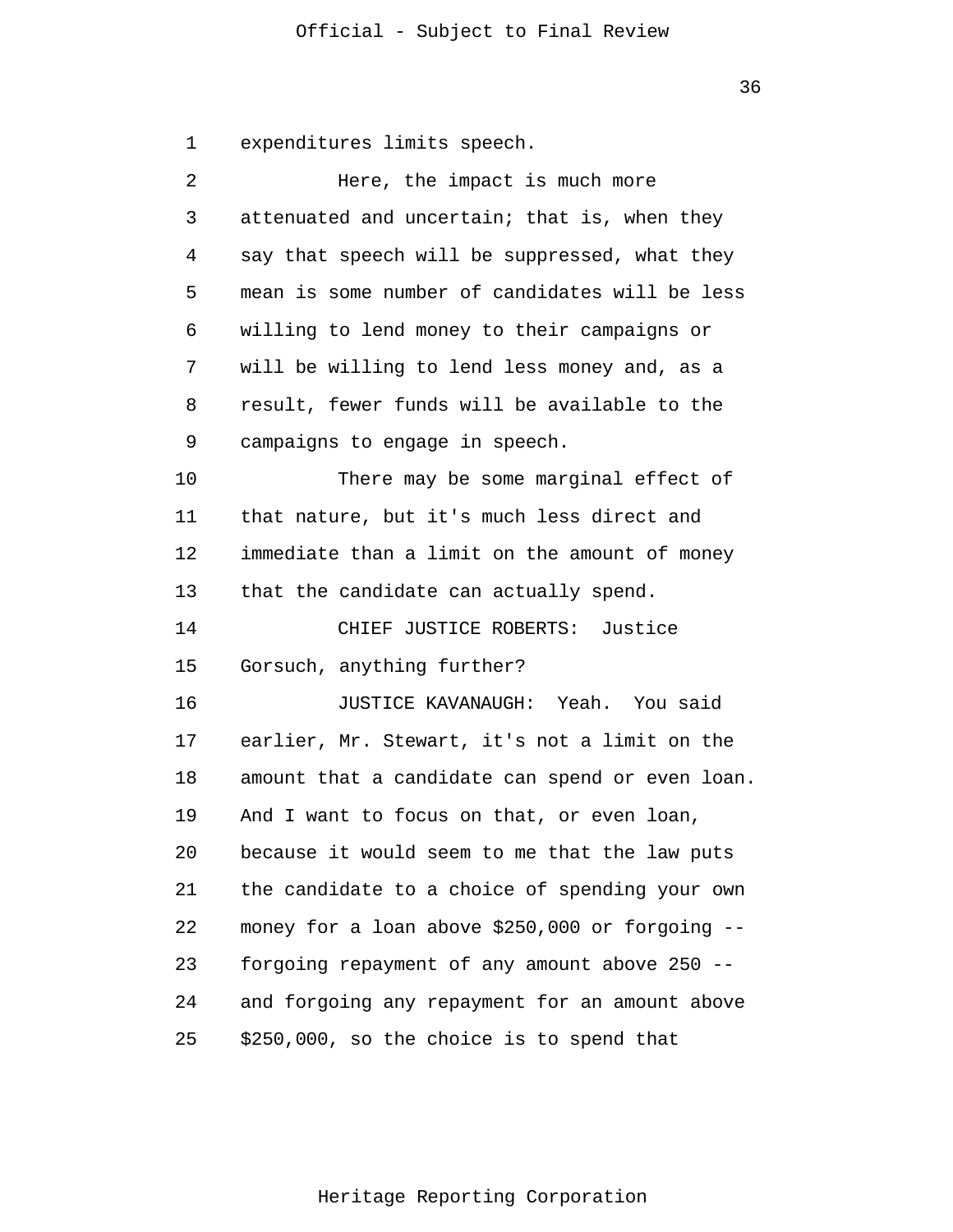37

1 2 3 4 5 6 7 8 9 10 11 12 13 14 15 16 17 18 19 20 21 22 23 24 25 without any possibility of -- of getting it back or not spending it at all. And that seems to be, therefore, a chill on your ability to loan your campaign money. Why is that not right? MR. STEWART: I -- I think the third option is loan the cam- -- you can loan the campaign as much money as you want and you can get full repayment as long as the loan is repaid with pre-election funds. And -- JUSTICE KAVANAUGH: Well, suppose - sorry to interrupt -- but it's a close election. You're emptying the coffers. It's down to the wire. There are no pre-election funds left. That's how close elections work. You spend it all a lot of times or come close to it, so you have to rely on post-election funds. In that instance, the candidate coming down to the last few days is quite a bit chilled from using his or her own resources above \$250,000 because there's no possibility of repayment under this statute, even in \$2900 chunks. MR. STEWART: I -- I think the two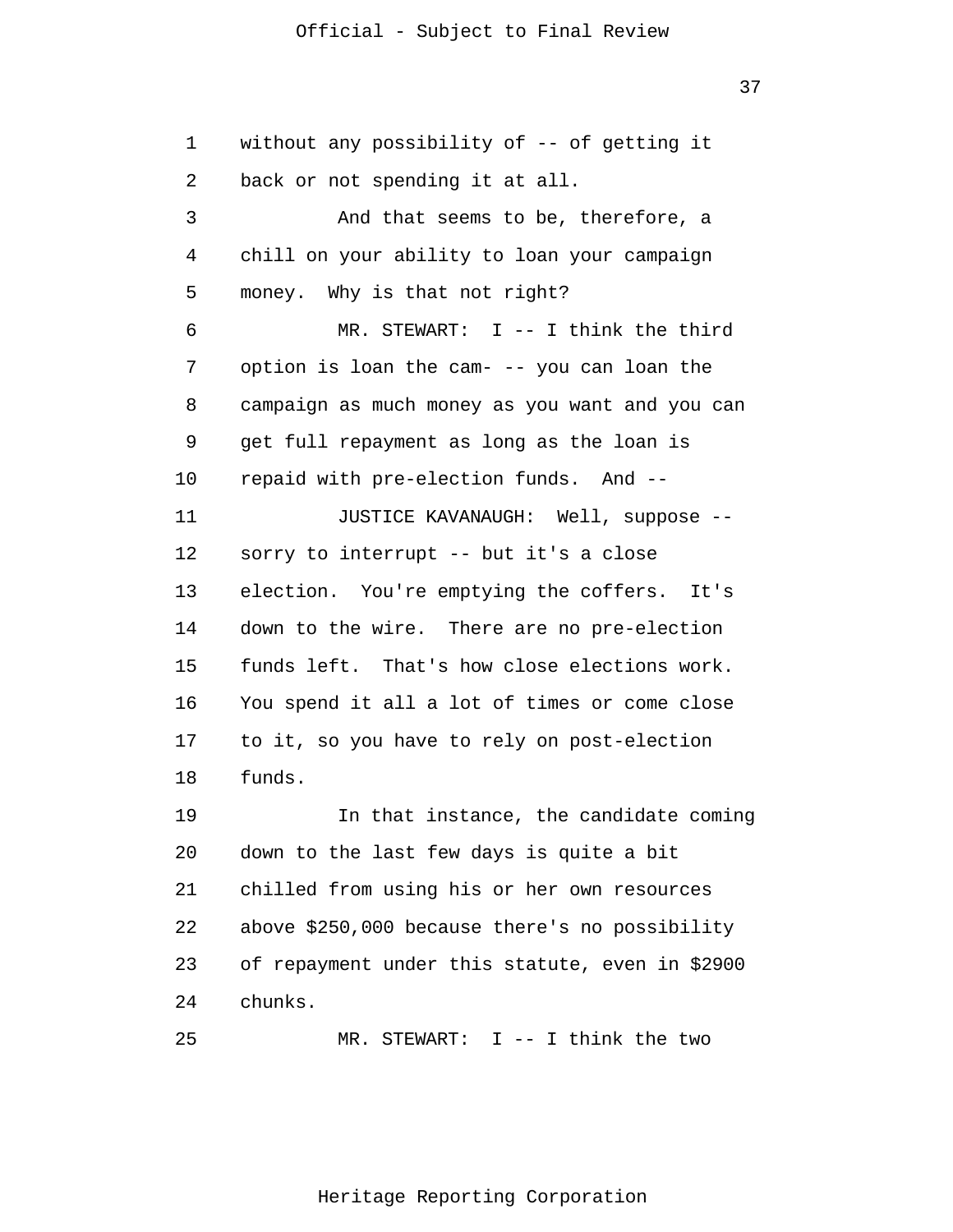1 2 3 4 5 6 7 8 9 10 11 12 13 14 15 16 17 18 19 20 21 22 23 24 25 things -- I -- I'd first concede your premise that there will be situations in which very close to the election the candidate will be faced with a choice of either limiting the size of the loan he makes or being willing to -- to eat a portion of it. I -- I think the two things I would say are, first, Congress has the -- the objective that it has of reducing candidates' reliance on outside contributors for financial well-being. And Congress can be concerned about candidates who put themselves in their position, where, in order to be repaid in full, they have to solicit post-election contributions from donors who know that the candidate has won and know that the donor is dependent on new money in order to be made whole. The second thing I would say is, even if you thought the statute would be unconstitutional as applied to that particular scenario, it wouldn't be a basis for -- for accepting the as-applied challenge here because the campaign here made the -- the loan for an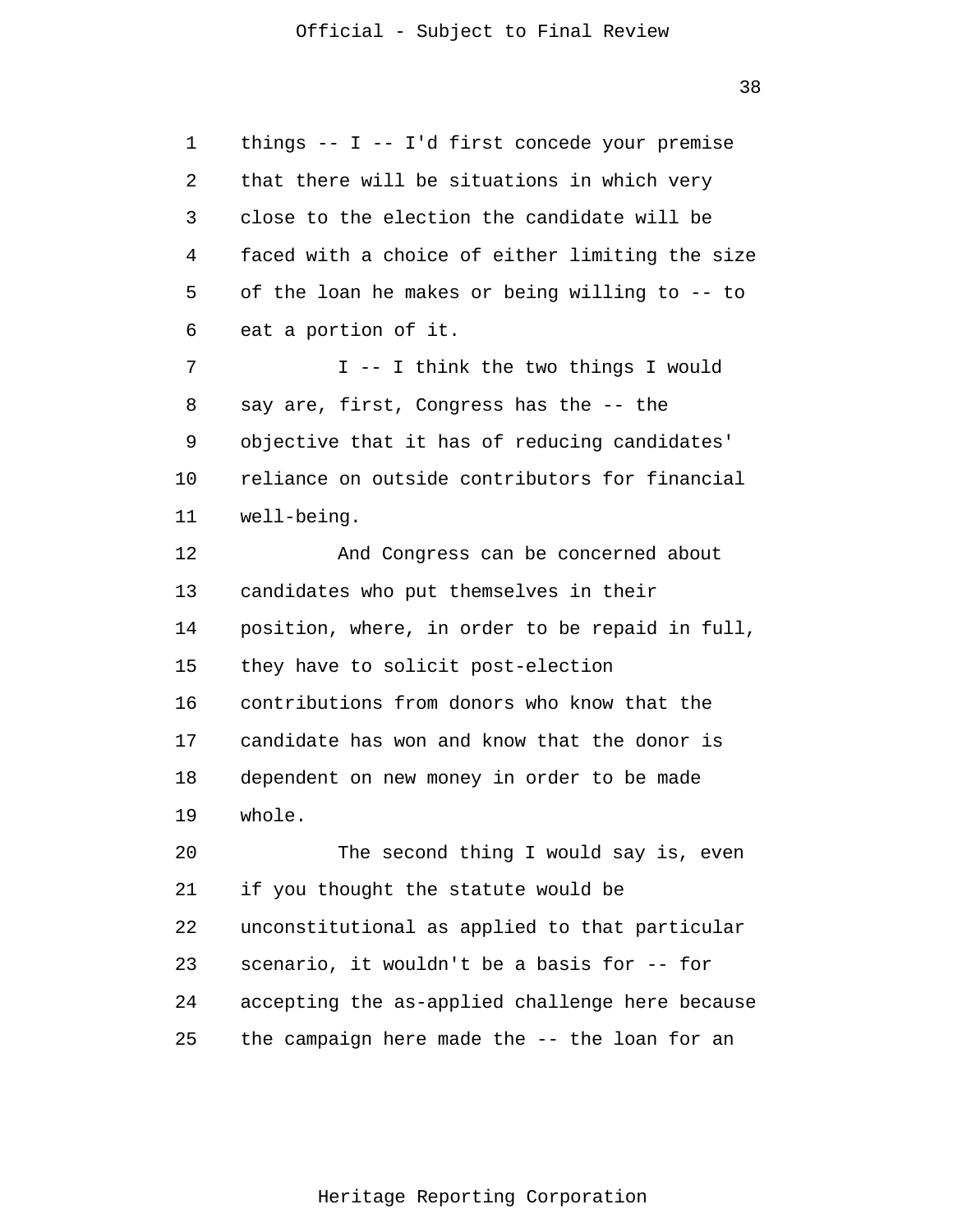39

1 2 3 4 5 6 7 8 9 10 11 12 13 14 15 16 17 18 19 20 21 22 23 24 25 entirely different purpose. And -- JUSTICE KAVANAUGH: One -- one more - one more, sorry, but why allow the \$2900 repayments up to the \$250,000 cap then? Aren't those people who give those \$2900 post-election contributions also triggering the same corruption problem that happens with the person who happens to give the \$2900 when the 250 cap has been exceeded? MR. STEWART: I -- I guess the two things I would say are closely related to what I said before. The -- the first is, if the loan is small and the candidate is very confident of it being repaid, then the -- no individual donor will have particular leverage over the candidate. And the second is it  $-$  it  $-$ JUSTICE KAVANAUGH: Well, timeout there. It's \$2900 from each person. And the theory has to be that each person's \$2900 triggers -- in a post-election contribution, triggers some corruption appearance problem. I don't see why that's different where your \$2900 comes in the wall before or after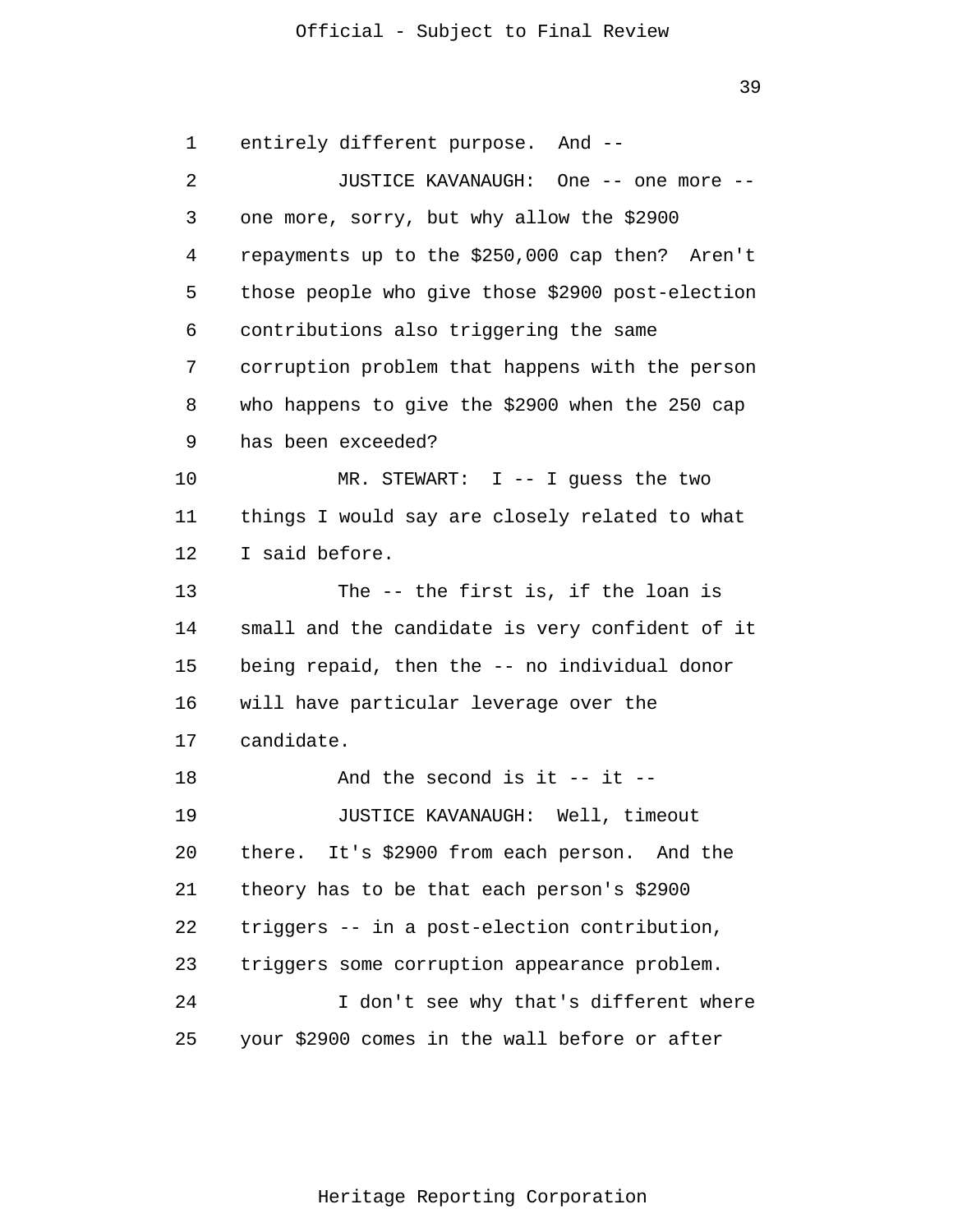40

1 2 3 4 5 6 7 8 9 10 11 12 13 14 15 16 17 18 19 20 21 22 23 24 25 you exceed the 25 -- 250 cap. MR. STEWART: I agree. And as we said in the opening brief, we think Congress constitutionally could have eliminated all use of post-election contributions to repay candidate loans. Indeed, I think Congress constitutionally could forbid post-election contributions altogether and could say any money that is donated after one election has to be directed to -- to the next one. And the question is just can Congress attempt to balance competing interests, or can it focus on the very worst manifestation - manifestations of the behavior without having the statute held unconstitutional? JUSTICE KAVANAUGH: Thank you. CHIEF JUSTICE ROBERTS: Justice Barrett? JUSTICE BARRETT: Mr. Stewart, I want to give you a chance to talk a little bit about the other side of the balance. The Chief pointed out we're balancing burdens against the government's interest in stopping corruption. And the court below found that you hadn't introduced sufficient evidence of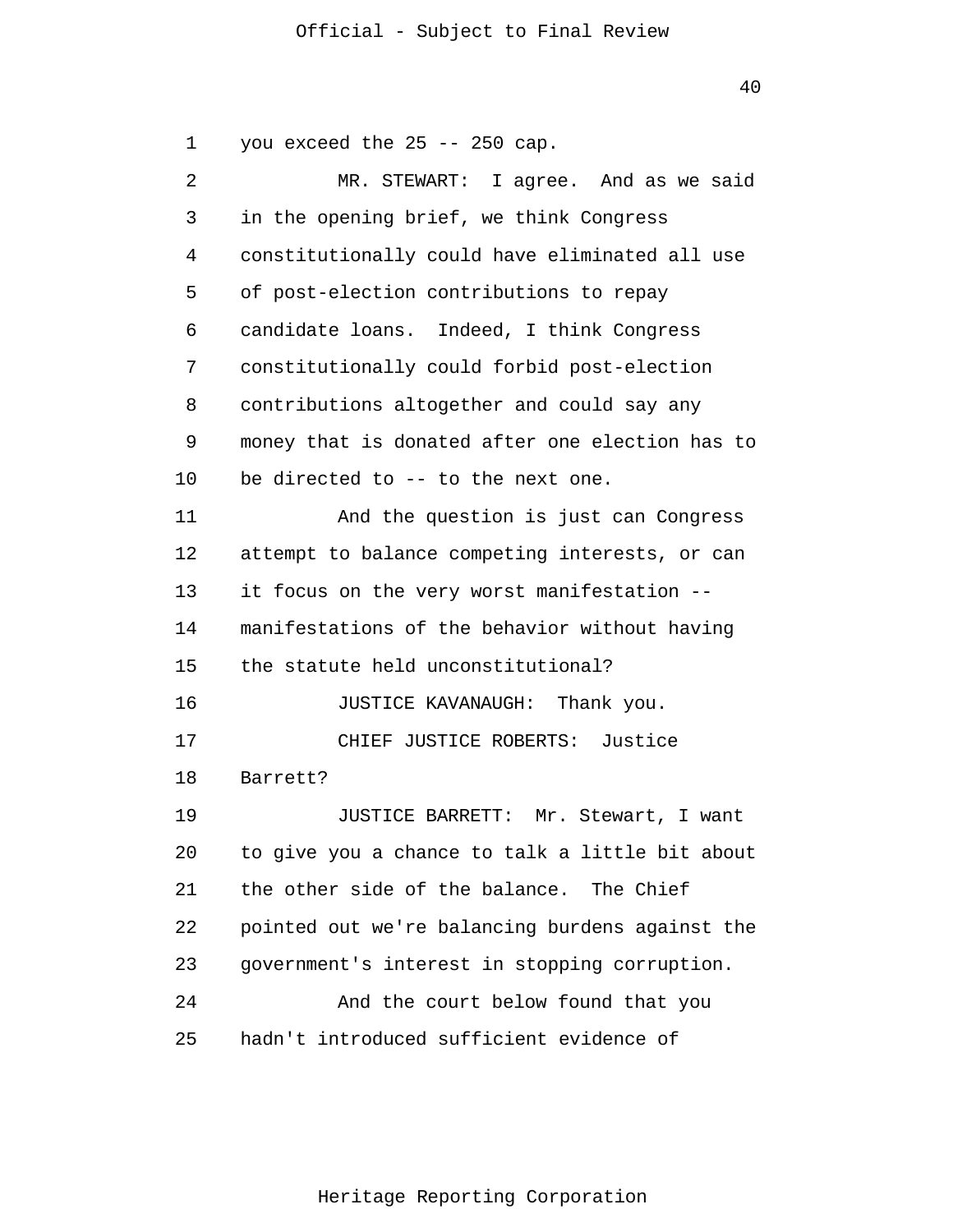41

1 2 3 4 5 6 7 8 9 10 11 12 13 14 15 16 17 18 19 20 21 22 23 24 25 corruption coming from these post-election contributions, both because there wasn't factual evidence, there was conflicting legislative history, and the difficulties with this YouGov survey. So, given that there wasn't any evidence of actual quid pro quo corruption causing problems, do you want to address that? MR. STEWART: I think the -- maybe the three things I would say are, first, we do think there's an analogy to the gift rules. And so, when Congress is building upon an existing body of law, there -- there's less need to -- four things, actually. There's - there's less need to make a new record. The second is Congress is owed a certain amount of deference, both because it's a coordinate branch of government and because it has special knowledge about the way that campaign financing works. The -- JUSTICE BARRETT: But even in a case where some heightened scrutiny applies of some sort? MR. STEWART: I think, to the extent that you are asking is this a -- a realistic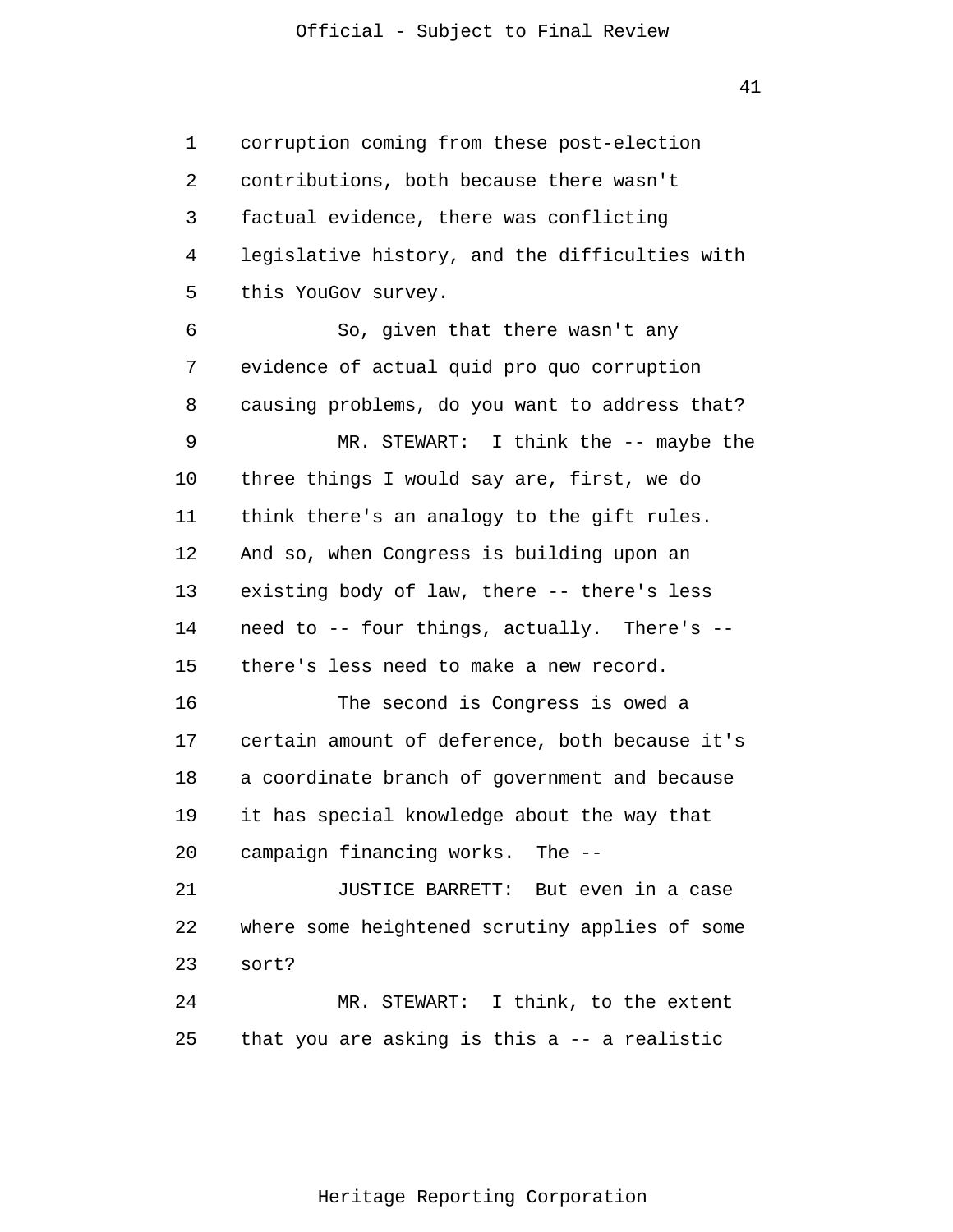1 2 3 4 5 6 7 8 9 10 11 12 13 14 15 16 17 18 19 20 21 22 23 24 25 fear or is this a -- is this a theoretical practice that we would expect to materialize, then, yes, you would give some weight to Congress's judgment, even if you're applying heightened scrutiny. Certainly, with respect to contribution limits, the Court has given some deference to the legislative judgment even though it applies closely drawn scrutiny. The third thing I would say is we have introduced, I think, significant evidence showing that people in the real world think this is a problem. People in the real -- not -- not -- I don't mean the -- the recipients of the surveys. I mean the commentators, the people who follow politics closely. They - they may disagree as to the extent, but they - they agree that this is actually a practice of concern. And then the fourth thing I would say is BCRA is -- has been on the books for 20 years, and so, in the nature of things, it's difficult to amass empirical evidence about what would have happened if BCRA had not been the law. CHIEF JUSTICE ROBERTS: Thank you,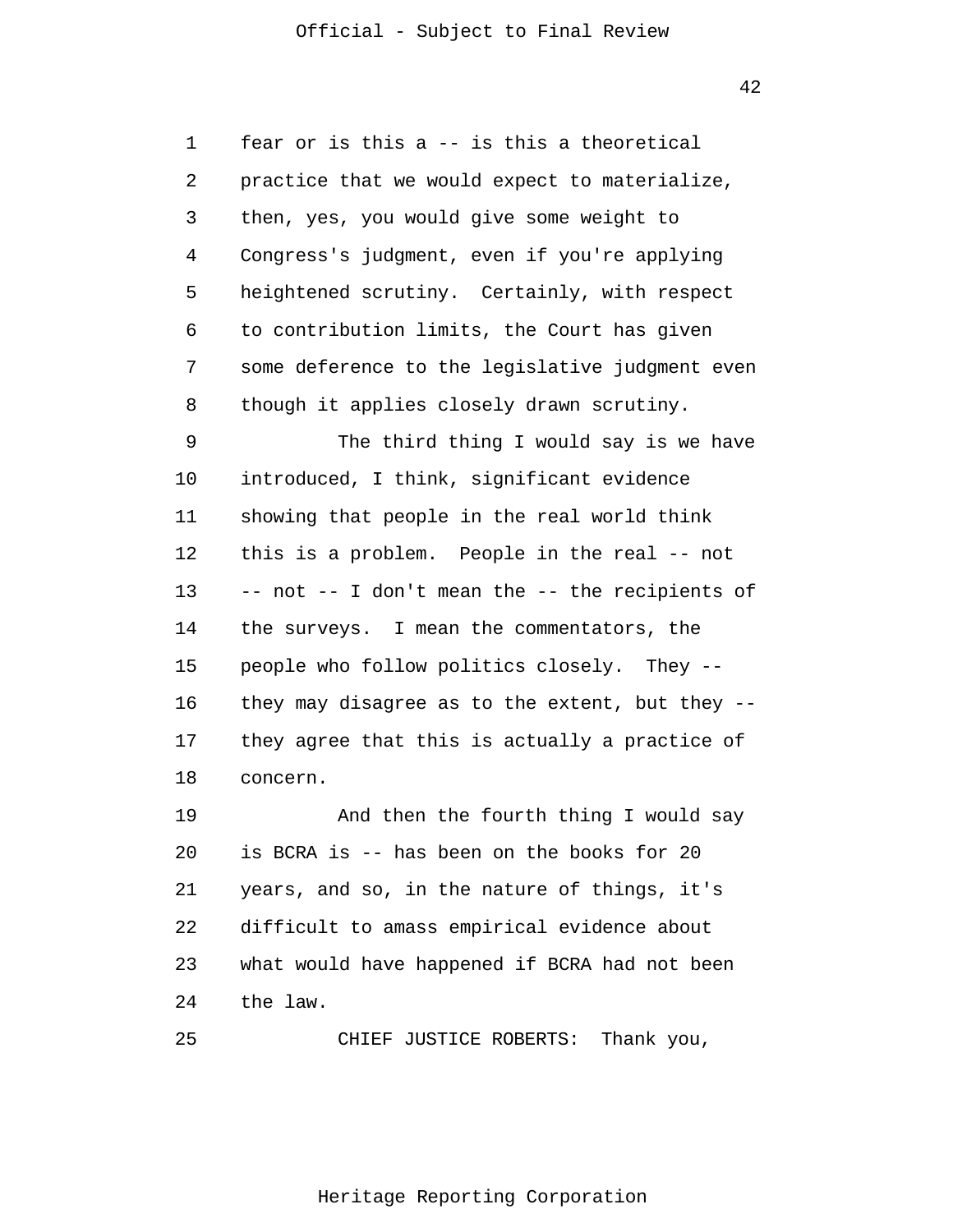| 1  | counsel.                                        |
|----|-------------------------------------------------|
| 2  | MR. STEWART: Thank you.                         |
| 3  | CHIEF JUSTICE ROBERTS: Mr. Cooper.              |
| 4  | ORAL ARGUMENT OF CHARLES J. COOPER              |
| 5  | ON BEHALF OF THE APPELLEES                      |
| 6  | MR. COOPER: Thank you, Mr. Chief                |
| 7  | Justice, and may it please the Court:           |
| 8  | The government's arguments against              |
| 9  | Senator Cruz's standing are meritless.          |
| 10 | First, even assuming, as the                    |
| 11 | government claims, that Cruz's \$10,000 injury  |
| 12 | was directly caused by the 20-day regulation    |
| 13 | and not by operation of Section 304 itself, the |
| 14 | government cannot escape the fact that the      |
| 15 | 20-day rule is parasitic to Section 304. It     |
| 16 | has no life independent of the authorizing      |
| 17 | statute. And so, if Section 304 is invalid,     |
| 18 | then the 20-day rule is per force also invalid. |
| 19 | Nor does it matter whether Cruz's               |
| 20 | \$10,000 injury was self-inflicted. At least    |
| 21 | since Mr. Plessy sat down in the train car      |
| 22 | reserved for whites, this Court has repeatedly  |
| 23 | held that a plaintiff who deliberately subjects |
| 24 | himself to the injury of unconstitutional       |
| 25 | government action for the admitted purpose of   |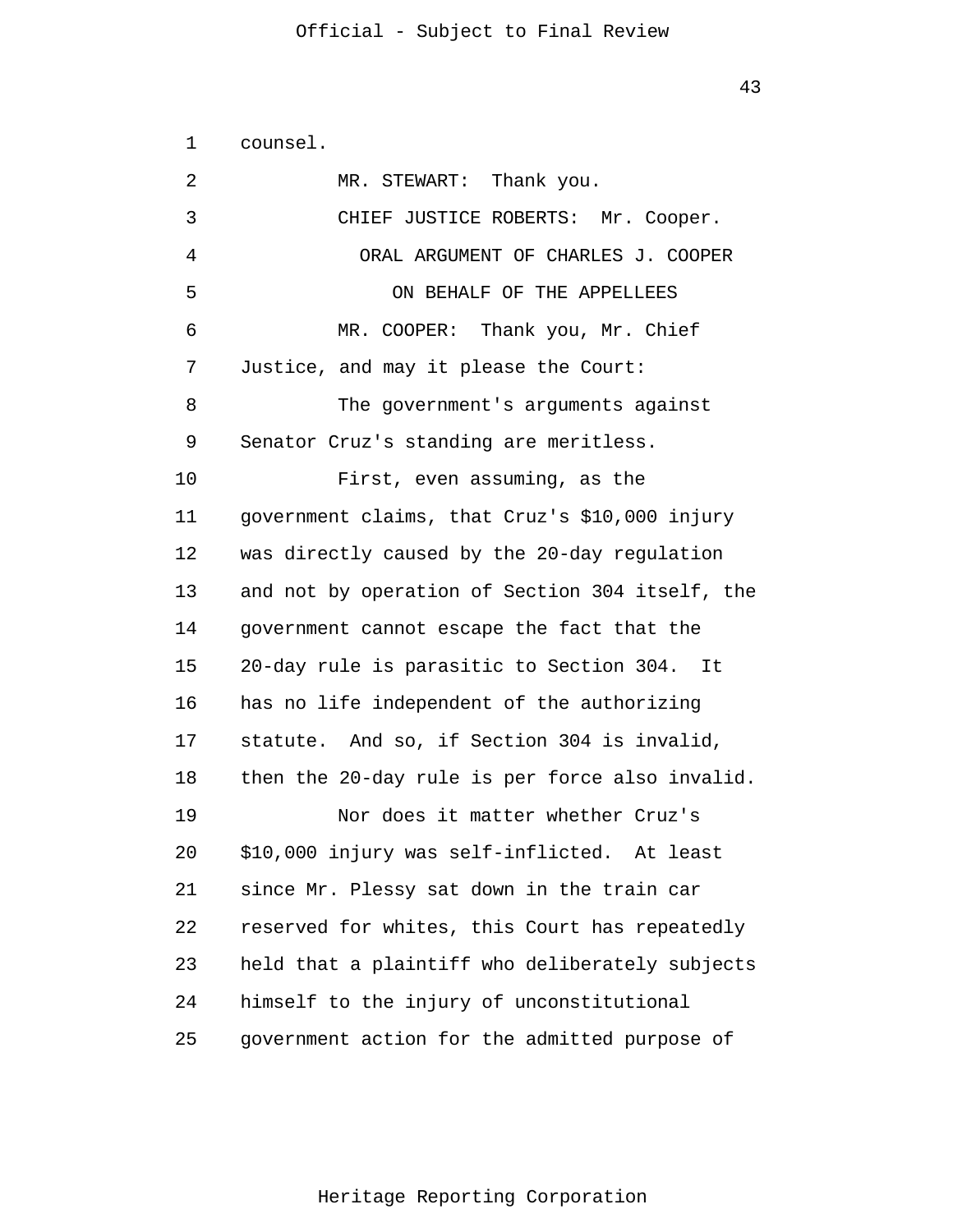44

1 2 challenging it has created his standing, not defeated it.

3 4 5 6 7 8 On the merits, the government defends Section 304 as a measure that serves to protect against what it says is the special threat of quid pro quo corruption from the use of post-election contributions to repay candidate loans.

9 10 11 12 13 14 15 But Section 304 permits up to \$250,000 worth of such post-election contributions. So, according to the government, Congress effectively gives a corruption hall pass to the first 86 donors who max out after an election but abruptly closes the corruption window on donor number 87.

16 17 18 19 20 21 22 That incongruity alone -- and there are many others -- betrays the genuine and illegitimate purpose of the loan repayment limit. It is to level the playing field, as its sponsor in the Senate openly proclaimed. I welcome the Court's questions. JUSTICE THOMAS: Mr. Cooper, could you

23 24 25 just take a minute and tell us exactly whose - how this loan repayment regulation or provision affects speech or impedes speech? Is it the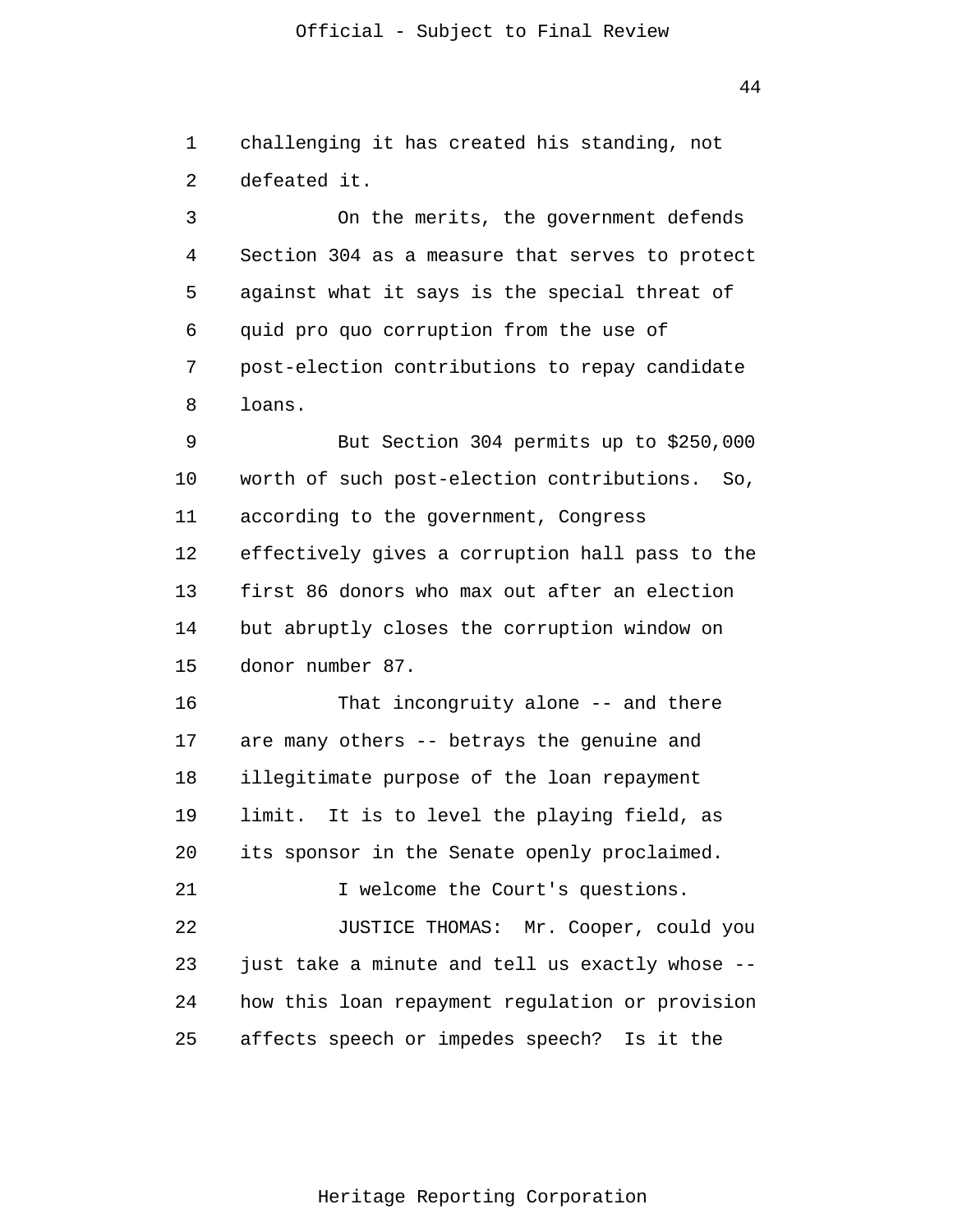45

1 2 3 4 5 6 7 8 9 10 11 12 13 14 15 16 17 18 19 20 21 22 23 24 25 speech of candidate -- of Senator Cruz? Is it the speech of his donors? It's one thing to -- to say that, well, it burdens it in some way, but I -- I'd like you just to precisely tell us whose speech and what speech and how it does that. MR. COOPER: Well, thank you, Mr. Justice. It -- it most dominantly burdens and creates a drag on the campaign's speech, on the candidate's speech. If -- if a candidate has to go through the calculus of deciding whether or not I'm going to loan more than \$250,000 to my campaign because my ability to have it repaid is going to be compromised by the statute and by the regulation, Your Honor, to whatever extent the candidate doesn't loan that additional money, that candidate is foregoing the speech that that additional money would - would -- would purchase, as Justice Kavanaugh mentioned. JUSTICE KAGAN: Of -- of course, Mr. Cooper, the candidate can spend all the money he wants of his own money. I mean, put aside the loan question. He can spend a gazillion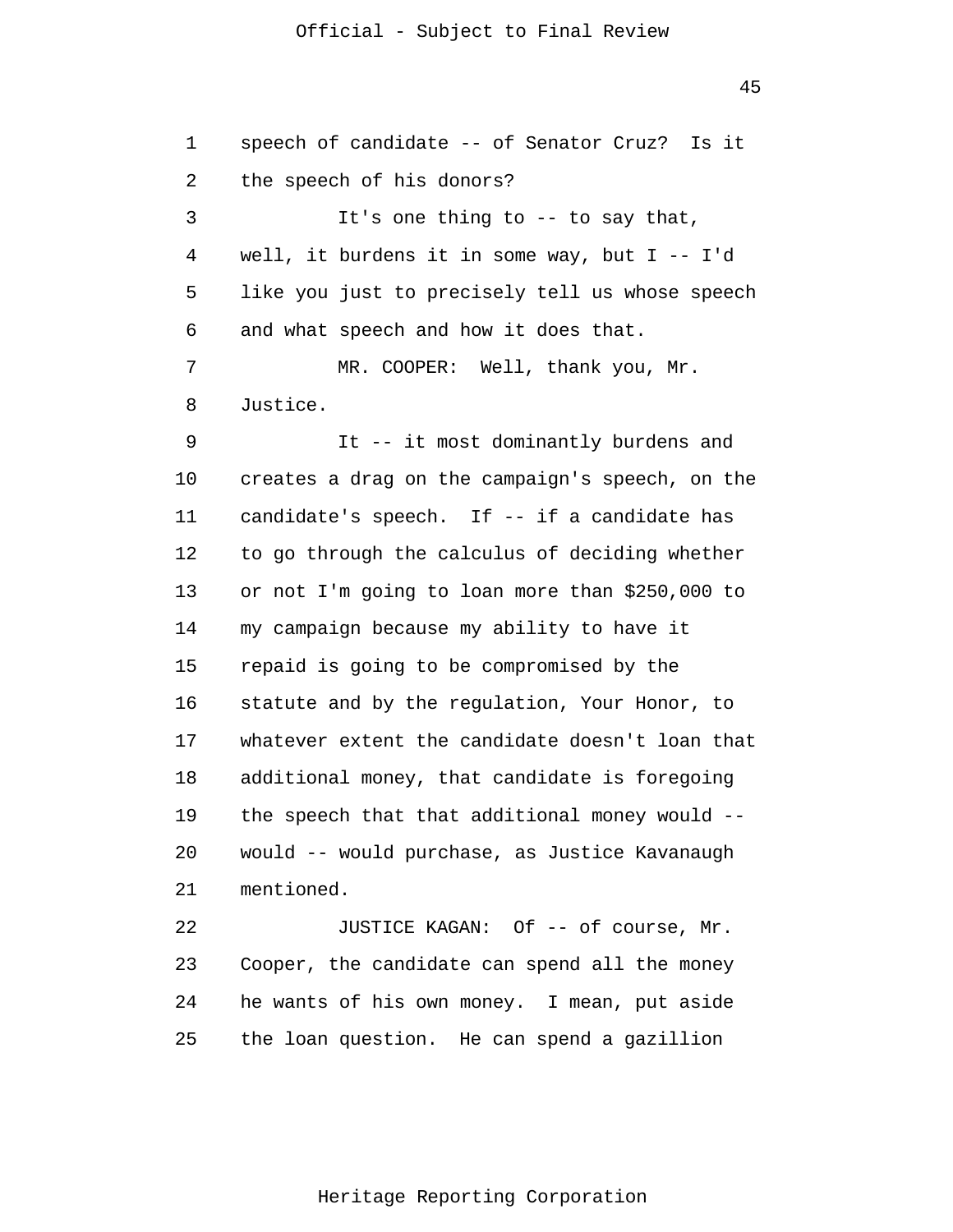1 2 3 4 5 6 7 8 9 10 11 12 13 14 15 16 17 18 19 20 21 22 23 24 25 dollars of his own money if he wants to on his campaign, right? MR. COOPER: That's true -- JUSTICE KAGAN: So -- so -- MR. COOPER: -- by Constitution. JUSTICE KAGAN: I'm sorry? MR. COOPER: Under the First Amendment. JUSTICE KAGAN: So -- so this restriction, which is a restriction on loan repayment, is really a restriction on how a candidate can use third parties to finance his speech, isn't it? MR. COOPER: Your Honor, no more so than any other campaign contribution. JUSTICE KAGAN: Correct. MR. COOPER: Every time -- every -- JUSTICE KAGAN: I think -- I think that that's exactly right. It's a restriction on how a candidate can use third parties to finance his speech, which is exactly what contribution limits are. From the candidate's perspective, it's one and the same thing. Is that -- is that right? MR. COOPER: No, Your Honor. A loan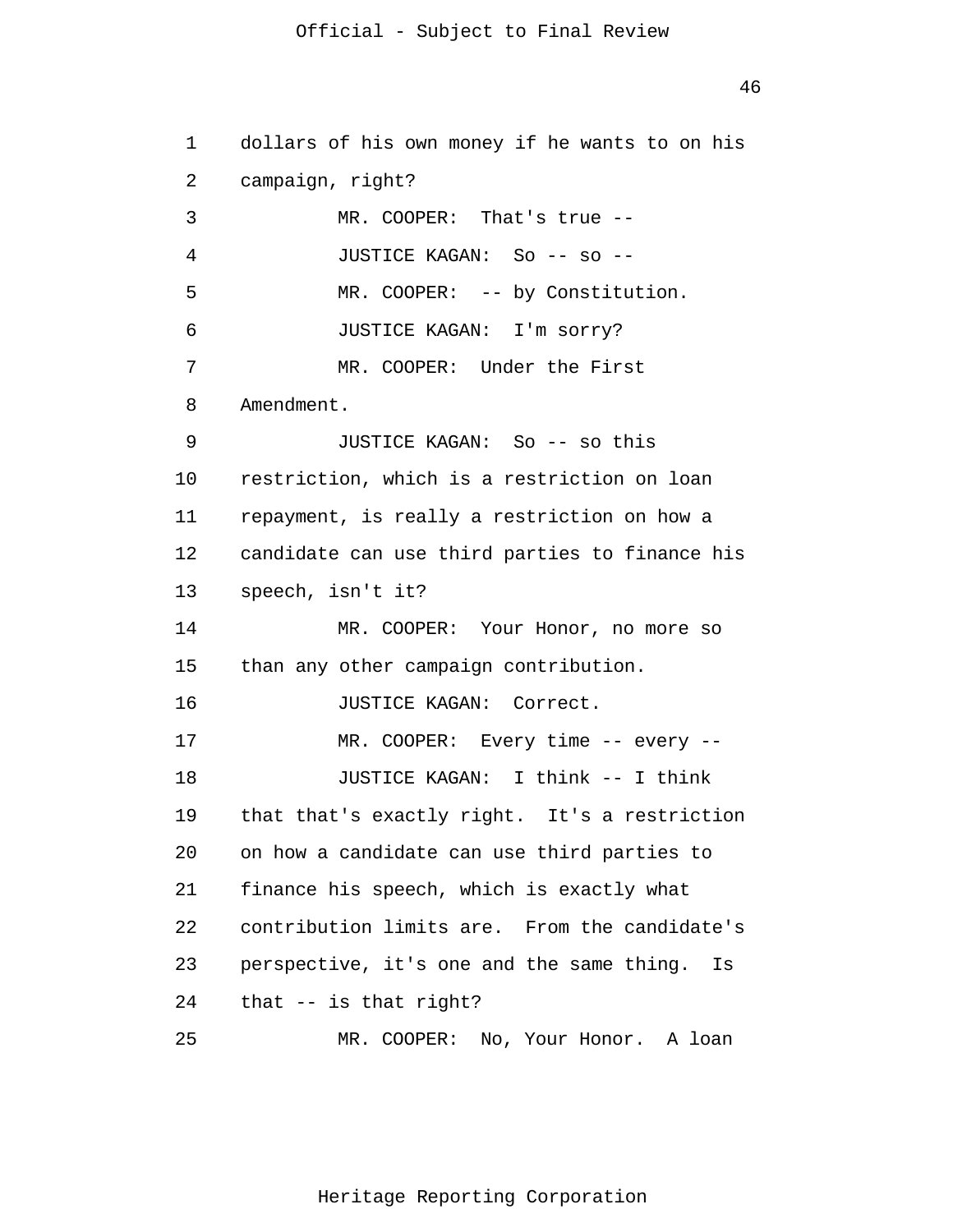1 2 3 4 5 6 7 8 9 10 11 12 13 14 15 16 17 18 19 20 21 22 23 24 25 is clearly a form of self-financing by the candidate. Obviously, to whatever extent - whatever extent that that loan is not repaid, it does become a contribution. But the important thing is that that --JUSTICE KAGAN: I guess I don't really quite understand the distinction. If -- if - if this is a restriction on how a candidate can use third parties to finance his speech, not a restriction on how the candidate finances his own speech but a restriction on third-party financing of the campaign, why isn't it completely identical to contribution limits, which we have a well-established set -- law which is very different from our law respecting expenditures? MR. COOPER: Your Honor, when a -when a candidate loans his own money to his own campaign to purchase speech to increase the amount of expression in the advocacy of his own election, as Buckley protects, that candidate is calling upon the candidate's own financial wherewithal. That is an expenditure --JUSTICE KAGAN: Well, for -- for - for  $--$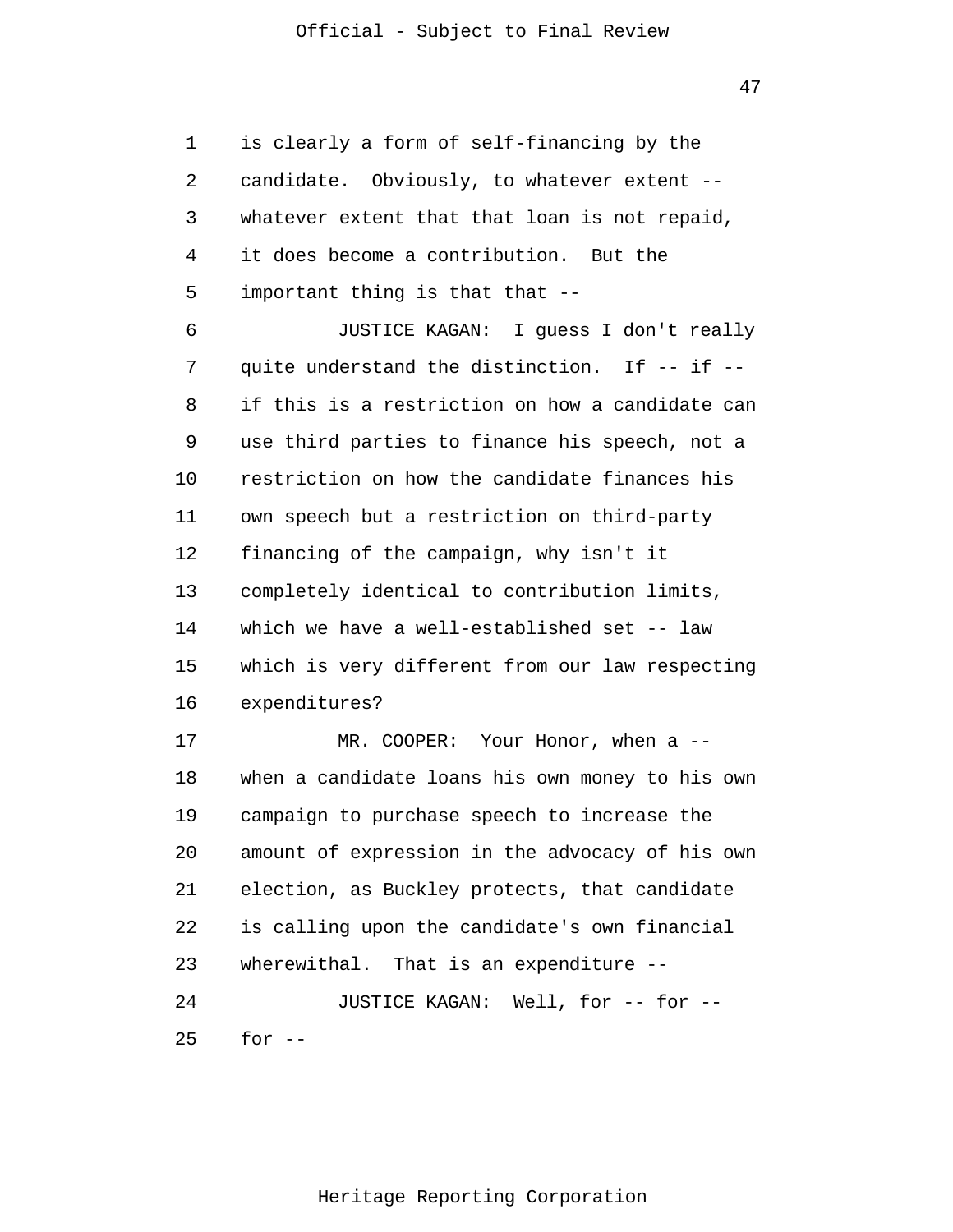| 1  | MR. COOPER: -- the statute itself --            |
|----|-------------------------------------------------|
| 2  | JUSTICE KAGAN: -- for a time, until             |
| 3  | the third parties repay that money. So it's     |
| 4  | not an expenditure. It's -- it's -- it's just   |
| 5  | a financing mechanism. It's a timing mechanism  |
| 6  | that puts contributions -- that enables you to  |
| 7  | switch contributions at one time to             |
| 8  | contributions at another time.                  |
| 9  | MR. COOPER: And, Your Honor, the --             |
| 10 | the -- the Congress has placed no limit         |
| 11 | whatsoever on the amount of loans that a        |
| 12 | candidate may make and may be paid back with    |
| 13 | pre-election contributions.                     |
| 14 | The $-$ the $-$ the $-$ the place where         |
| 15 | this loan restriction creates a drag, Your      |
| 16 | Honor, is with particularly challengers. And    |
| 17 | that was its purpose. It -- it creates a drag   |
| 18 | because a challenger who needs and can't rely   |
| 19 | on contributions early in a campaign and has to |
| 20 | get his campaign off the ground often has to    |
| 21 | loan that campaign money, Your Honor, and --    |
| 22 | and that becomes critical to the campaign's     |
| 23 | ability to speak on that day, on that day.      |
| 24 | JUSTICE KAGAN: But it --                        |
| 25 | MR. COOPER: So, to the extent --                |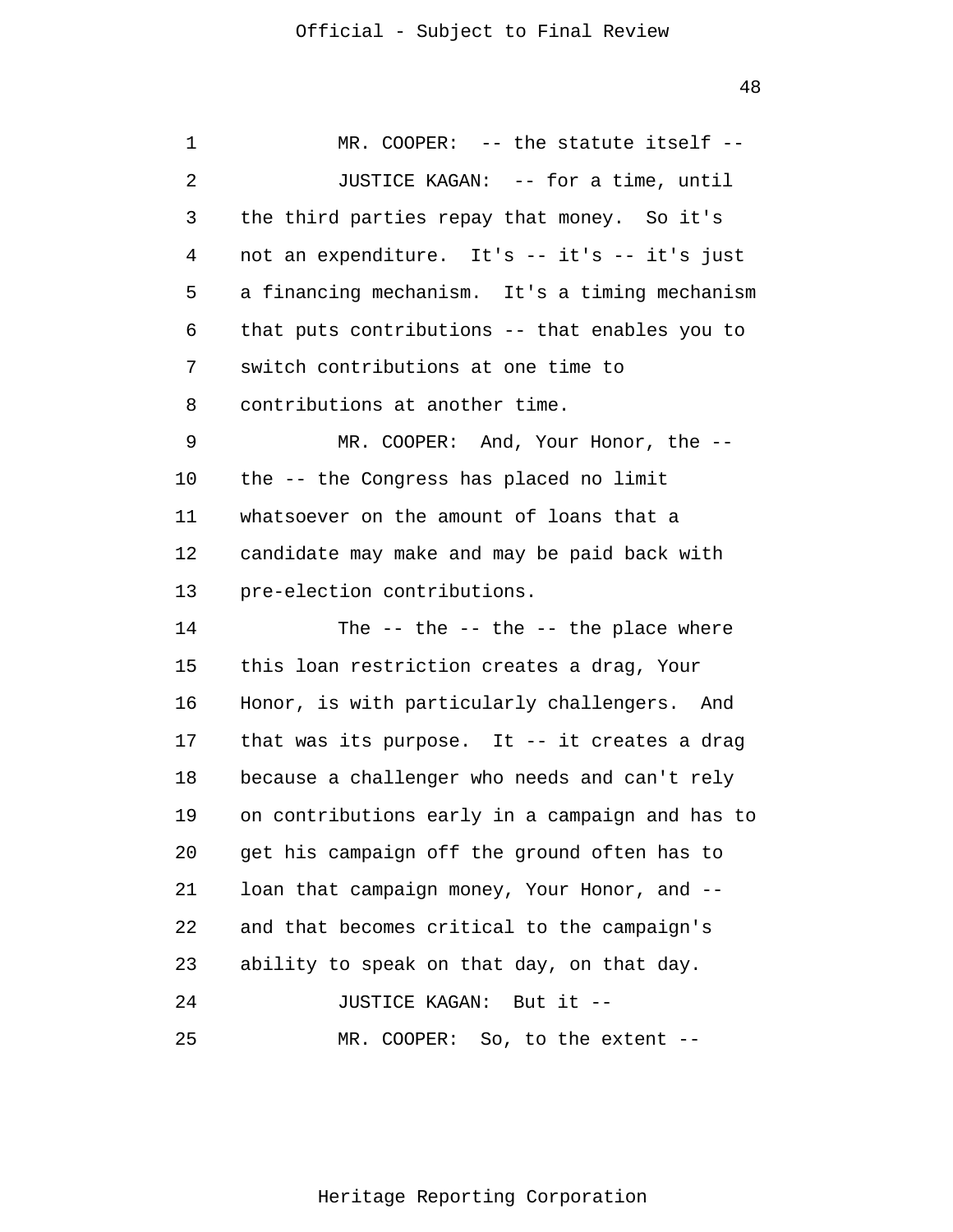1 2 3 4 5 JUSTICE KAGAN: -- it just limits the amount of speech that a candidate can make on somebody else's dime. It does not limit the amount of speech that a candidate can make on his own dime.

6 7 8 9 10 11 12 And what I'm suggesting is that when we think about limits on the amount of speech that a candidate can make on somebody else's dime, the appropriate place to look in the law of campaign finance is to the law respecting contribution limits rather than expenditure limits.

13 14 15 16 MR. COOPER: Well, Your Honor, I would simply push back by saying the statute itself defines loans as a thing of value. It defines loans as an expenditure.

17 18 19 20 21 22 23 The Congress recognizes that when a - when a candidate calls upon his own financial resources to -- to fund his campaign, even if it is ultimately a loan and hopefully is going to be repaid by contributions and any other fundraising by the campaign itself, those are the candidate's own funds.

24 25 And -- and, again, Congress has -- has itself defined that as an expenditure.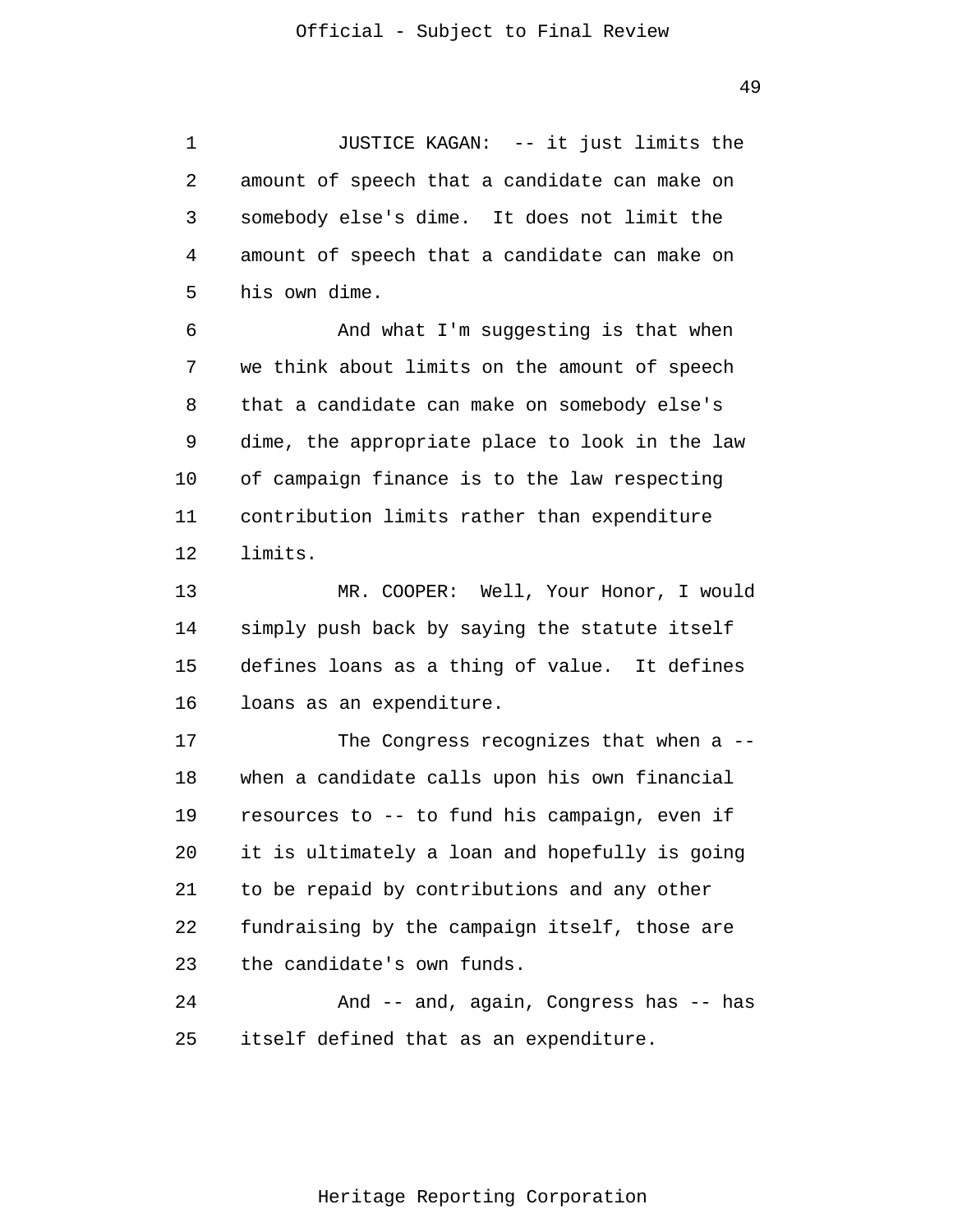50

1 2 3 4 5 6 7 8 9 10 11 12 13 14 15 16 17 18 19 20 21 22 23 24 25 JUSTICE BREYER: However you characterize it, haven't you just answered your own question? You started out by saying this is very incongruous because they let you - you're limited before election to 2900 and -- \$2900. Why? Because we're afraid, take as a given, that \$2901 will be seen as buying something else and the election will be seen as a corrupt thing, a possibility. That's why that's supposed to be okay, all right? So you say now Mr. Jones gives Mr. Smith the same \$2901, but he gives it having known that Mr. Smith was elected. So whatever -- whatever appearance was there beforehand, it seems to be worse after, you see, but why then do they allow 250,000? And you just answered it: Because, with 250,000, you can help candidates challenge incumbents. We can help the candidate who isn't too popular at the beginning but has assurance that I will become. So Congress has two conflicting interests. On the one hand, it wants to help those candidates challenge the incumbents or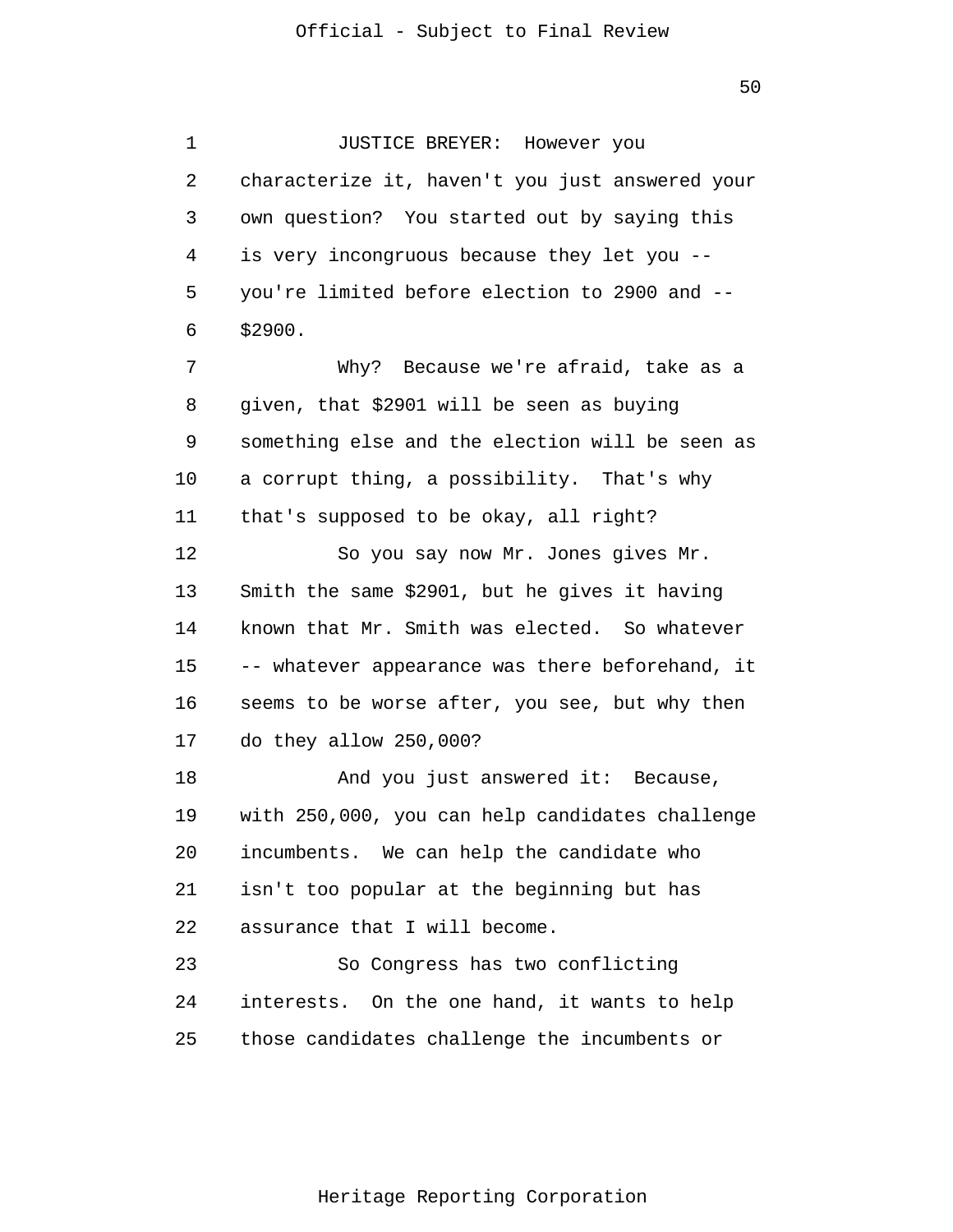51

1 2 3 4 5 6 7 8 9 10 11 12 13 14 15 16 17 18 19 20 21 22 23 24 25 poor candidates or ones who have great confidence, and, on the other hand, it doesn't want the 200 -- 2,901 appearance. You have two conflicting interests. We'll resolve them. Raise the amount. Instead of 2,901, it becomes 250,000. Okay? So what's incongruous about that? I don't see anything incongruous. I just see conflicting interests, and, here, they have a -- a compromise. What's wrong with that? MR. COOPER: Your Honor, the -- the contribution base limits apply whether the contribution is made before the election or made after the election. And, Your Honor, this Court said in McCutcheon that, so long as the contribution base limits apply, then Congress has determined that there is no cognizable risk of corruption. So  $a$  -- a limit --  $a$  -- a contribution made after the election has no more cognizable risk of corruption than one made before the election. It still -- JUSTICE BREYER: But you say, yes, it does, you're right, absolutely right. The only problem here is, in addition to being a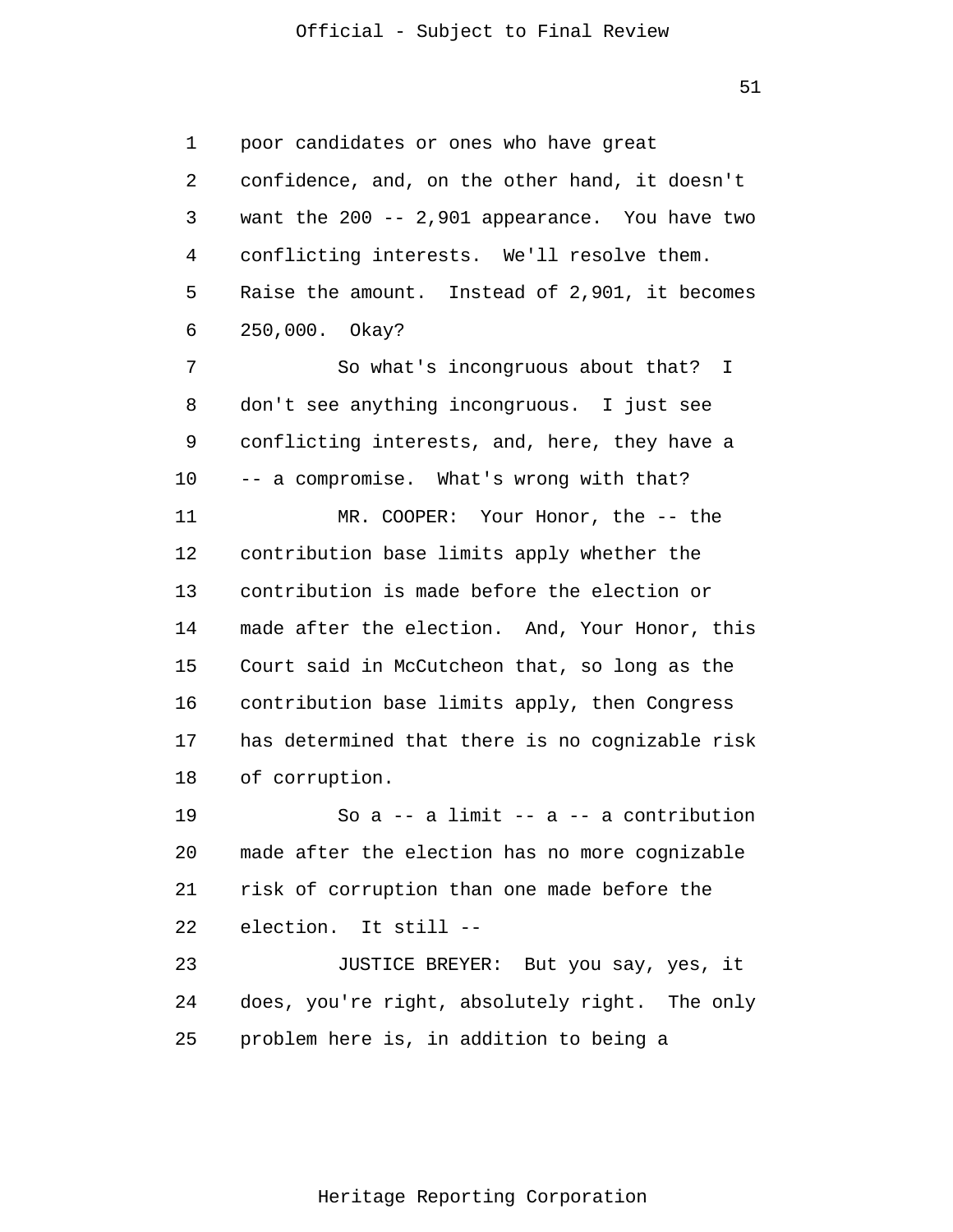52

1 2 3 4 5 6 7 8 9 10 11 12 13 14 contribution or however you want to characterize it, you are also helping the candidate put money up front, and that is a pro, that is a pro-competitive democratic interest. And, therefore, the interest with - the interest that we're trying to deal with - the same point I just made -- it's not incongruous. There is a risk of corruption once you get to 2901, but it isn't a pure contribution. It is paying back money that the candidate advanced, and that's a plus, and it's a big plus. And so we say we will, with this

15 16 17 18 19 particular kind of contribution -- which isn't really a contribution, it's a payback -- with this particular kind, we'll offset. That's the same point I just made. I just don't see an incongruity in that.

20 21 22 23 24 25 MR. COOPER: Your Honor, it -- it seems, and I would submit to you, it is very incongruous. If Congress, as the government suggests, is concerned about the corrupting effect of post-election contributions, that it has allowed \$250,000 worth of those very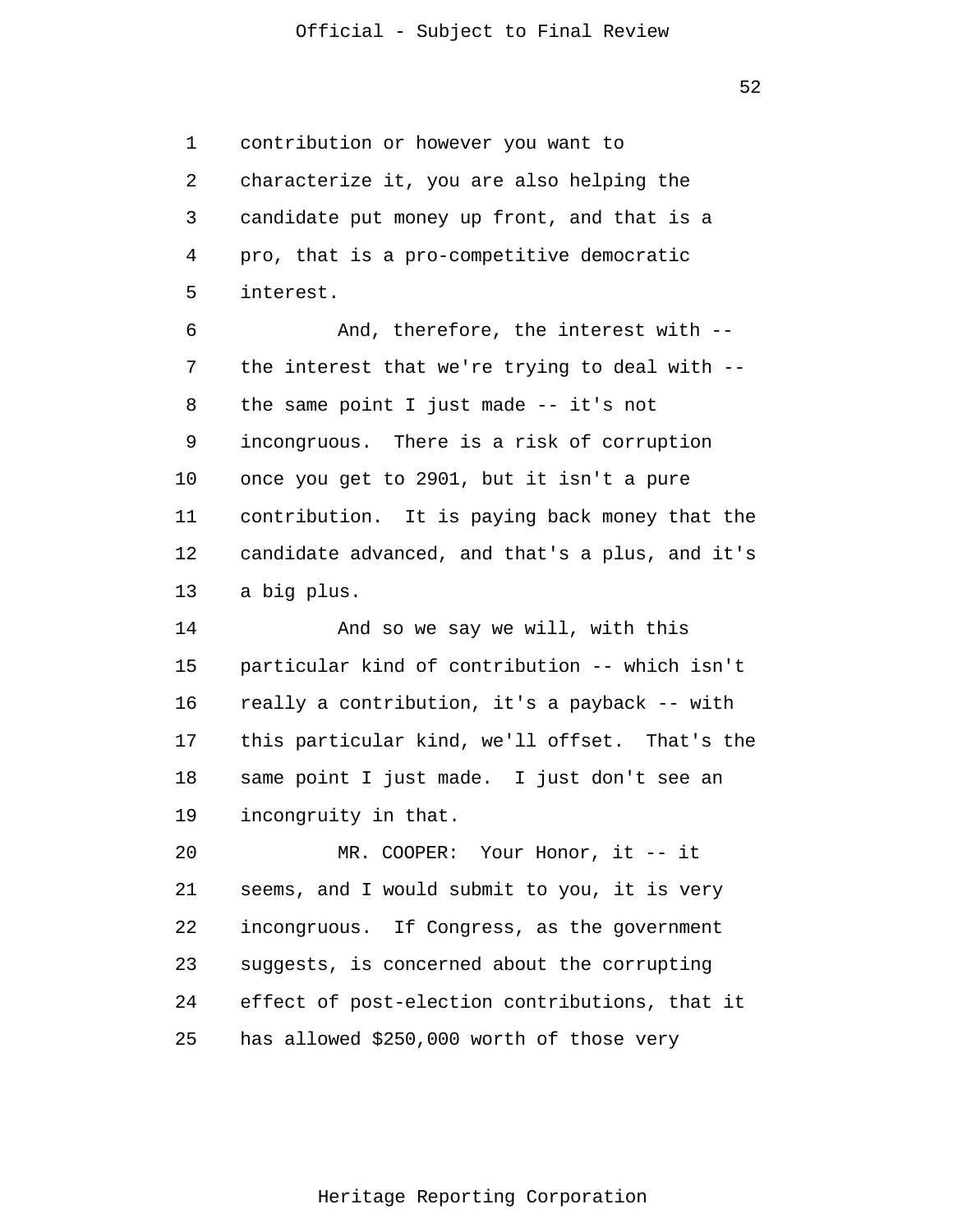53

1 2 3 4 5 6 7 8 9 10 11 12 13 14 15 16 17 18 19 20 21 22 23 24 25 post-election corrupting contributions. JUSTICE BREYER: Correct. MR. COOPER: Everybody is, Your Honor, limited by the base contribution limits. All contributors are. JUSTICE BREYER: Yeah. MR. COOPER: But, here, we have 86 contributors who get to come in and -- JUSTICE BREYER: Yeah. MR. COOPER: -- and make this alleged  $q$ ift  $-$ JUSTICE BREYER: Why?  $MR. COOPER: -- to -- to --$ JUSTICE BREYER: Why? Why do -- why might Congress want to let them do that? I've -- I've -- I've said the same thing in my question. I don't know if I need to repeat it. But you haven't quite said why that's a bad reason. Why might they want to do that? They want to do it -- and I'll repeat for the third time -- because they want to encourage candidates to loan money to their campaign at least for a while until they take off. MR. COOPER: They --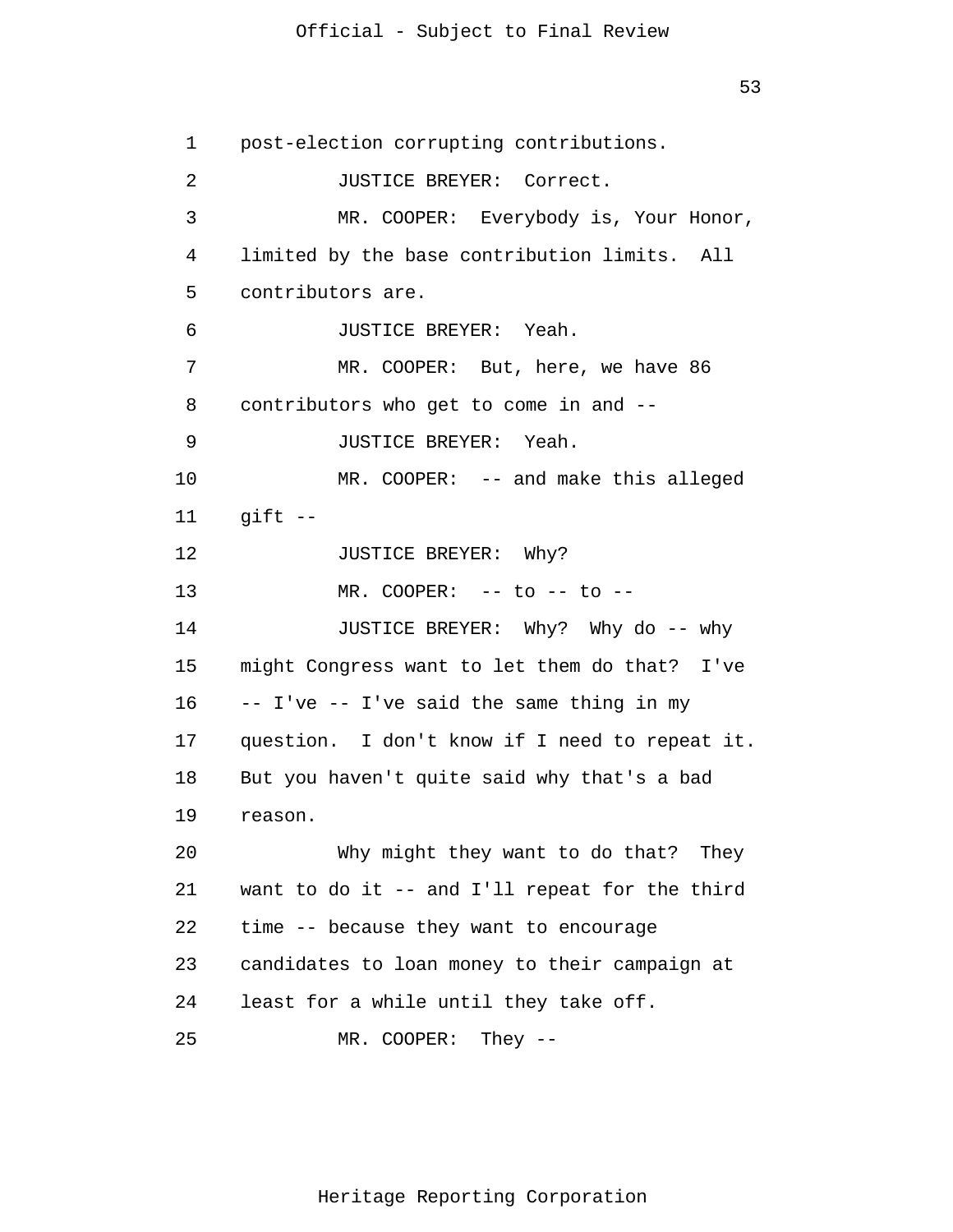54

1 2 3 4 5 6 7 8 9 10 11 12 13 14 15 16 17 18 19 20 21 22 23 24 25 JUSTICE BREYER: That's a pro-democratic interest. MR. COOPER: They actually want to discourage candidates. The whole purpose of the  $--$  of  $--$  of  $--$  of Section 304 is to deter candidates from loaning money to their campaign, at least money that might make a difference, money above the \$250,000 level. JUSTICE KAVANAUGH: On -- on Justice Breyer's question, I think you're saying, if the interest were truly anti-corruption, they shouldn't allow any post-election contributions because each person is similarly situated in terms of threatening that corruption interest, whether it's the first one or the 87th one. Is that  $--$ MR. COOPER: That's precisely -- JUSTICE KAGAN: Well, each -- MR. COOPER: -- my point. JUSTICE KAGAN: -- person might be similarly situated, the first and the 87th, but the candidate is not similarly situated. The candidate with \$3,000 of debt is a lot less likely to start thinking about how he can sell his votes than the candidate with \$500,000 of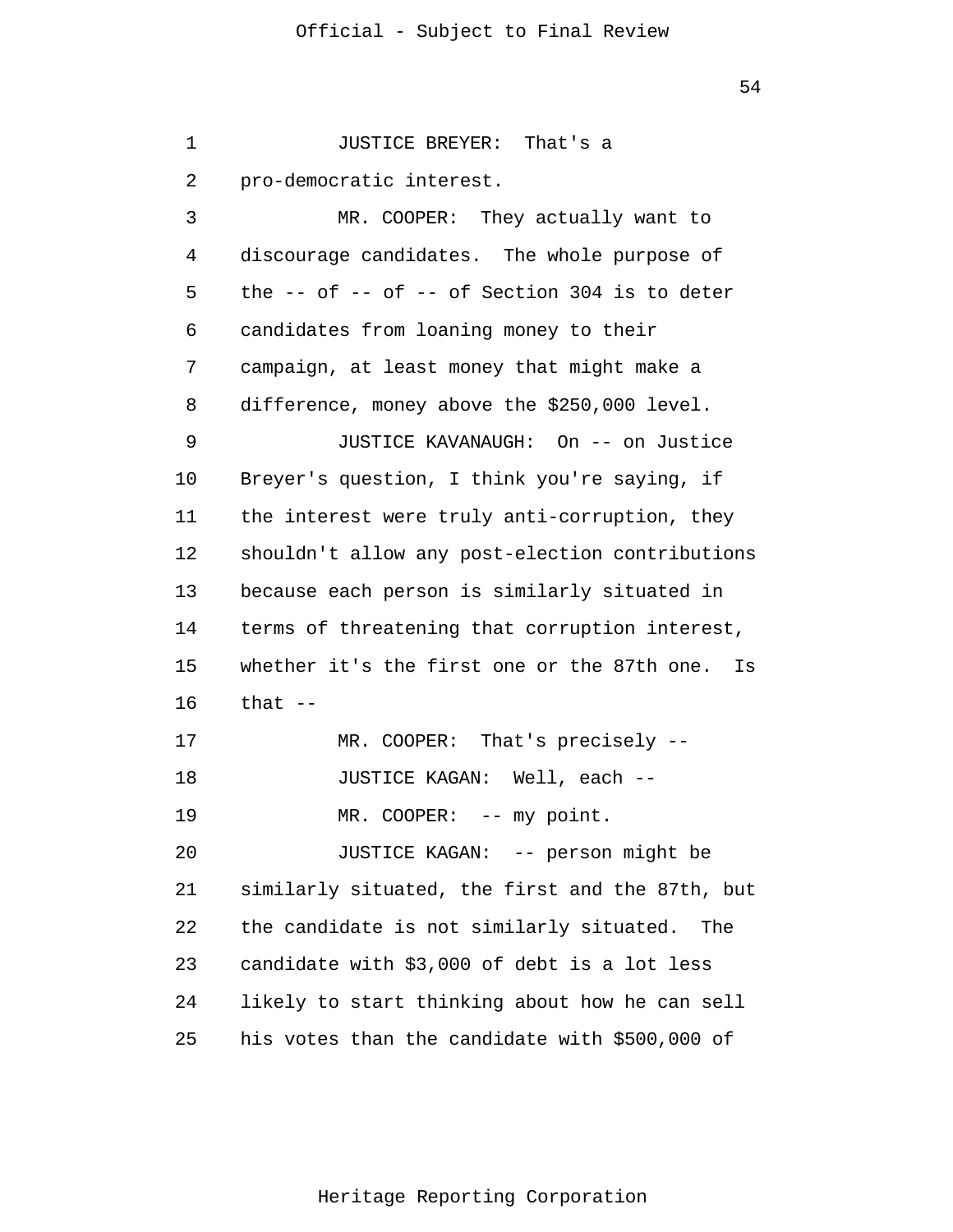1 2 3 4 5 6 7 8 9 10 11 12 13 14 15 16 17 18 19 20 21 22 23 24 25 debt. So the candidate is in a very different situation the more the debt mounts. And Congress here came in and said these are hard things. We're striking balances. We're picking \$250,000 at the time where candidates really start worrying about the kind of debt that they have and the kinds of things that they can do to reduce that debt. So even though it is formally true that the 87th person is the same as the first person in terms of they both spent \$2900, at the 87th person, the candidate is in a very different situation and is thinking about those quid pro quos. MR. COOPER: He's thinking about them, Your Honor, because Congress has not allowed the 87th person to come in and make that claim. And I'm glad you have focused on the candidate, and the candidate as the candidate is deciding whether he's going to call upon his own financial wherewithal to fund speech, Your Honor, First Amendment political speech. He is going to think twice, yes, if he can't afford to just give his campaign money,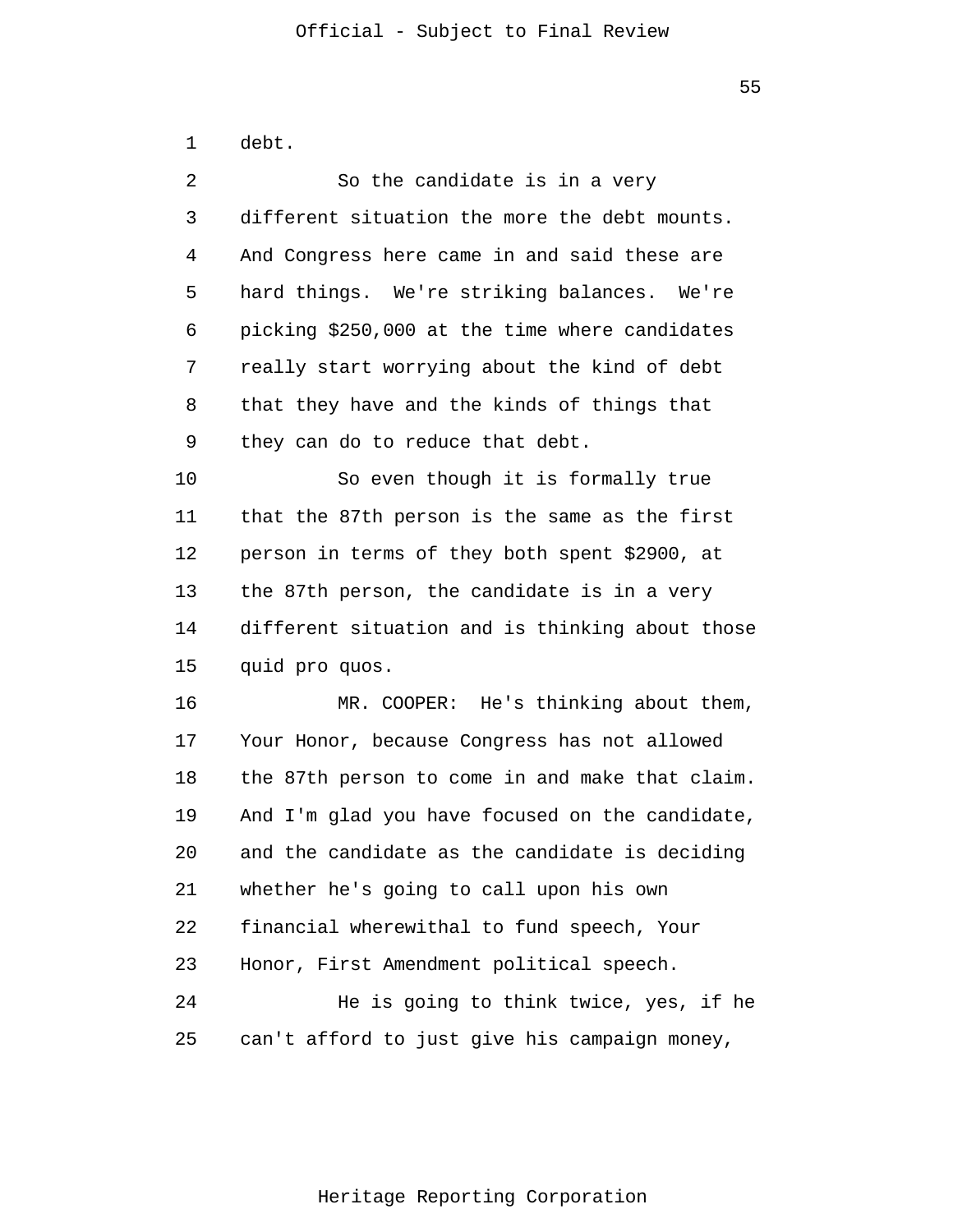56

| 1  | he's going to think twice whether or not he       |
|----|---------------------------------------------------|
| 2  | loans more than \$250,000 in -- in -- in -- in    |
| 3  | order to advocate his -- of his own money to      |
| 4  | advocate his own election. And that was the       |
| 5  | purpose of Section 304, to make sure that --      |
| 6  | that the challenger didn't loan more than         |
| 7  | \$250,000 to his campaign or at least that if he  |
| 8  | did --                                            |
| 9  | JUSTICE KAGAN: Well, this goes back               |
| 10 |                                                   |
| 11 | $MR. COOPER: -- he accepted that risk.$           |
| 12 | JUSTICE KAGAN: -- to my first                     |
| 13 | question, which I think we've probably covered    |
| 14 | in sufficient detail, but it's just the same as   |
| 15 | Congress saying we're not going to allow a con-   |
| 16 | $-$ a $-$ a $-$ a candidate to go get a \$500,000 |
| 17 | contribution from somebody.                       |
| 18 | That's another way that the candidate             |
| 19 | could finance his campaign. So -- so              |
| 20 | MR. COOPER: $I$ -- $I'm$ -- $I'm$ -- $I'm$        |
| 21 | sorry.                                            |
| 22 | JUSTICE KAGAN: -- this is not                     |
| 23 | candidate expenditure. This is candidate          |
| 24 | financing of a campaign. It's a structure to      |
| 25 | allow a candidate to finance a campaign without   |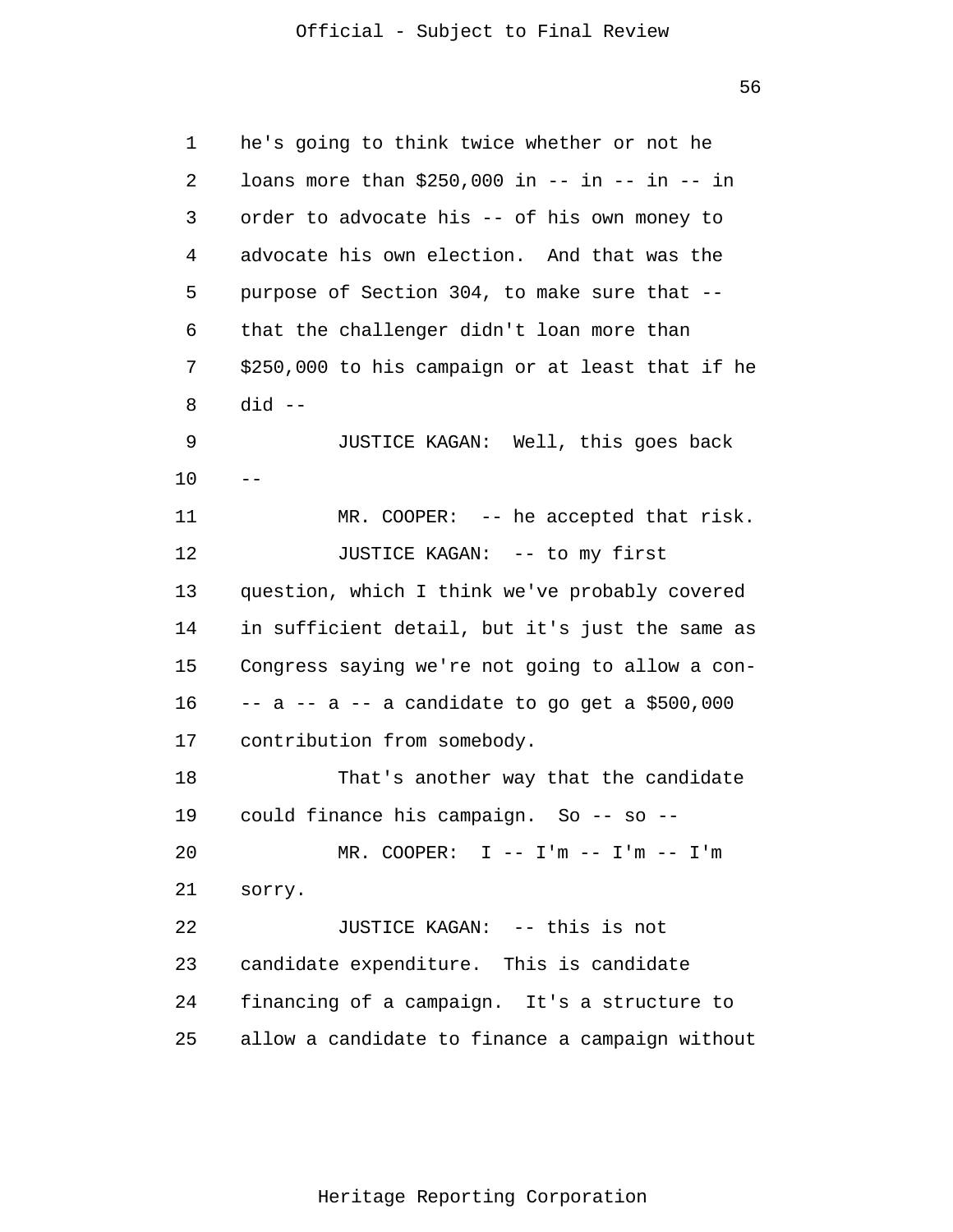57

1 2 3 4 5 6 7 8 9 10 11 12 13 14 15 16 17 18 19 20 21 22 23 24 25 spending any of his own money. MR. COOPER: Your Honor, if I understood your -- your -- your point correctly, I -- I don't think it's at all comparable that you -- that you have many contributors contributing only the base limit at most versus a single contributor contributing \$500,000. The base limits, again, under McCutcheon and under common sense, are Congress's judgment that anything at that amount or below has no cognizable risk of corruption. JUSTICE KAGAN: Right. I was just suggesting that the kind of burden this is is the kind of burden that expended -- that contribution limits are, not the kind of burden that expenditure limits are. And our law treats those two burdens very differently. That's -- MR. COOPER: Yes. JUSTICE KAGAN: -- that's the point I was making. MR. COOPER: And I well understand that. And my -- my response is that these are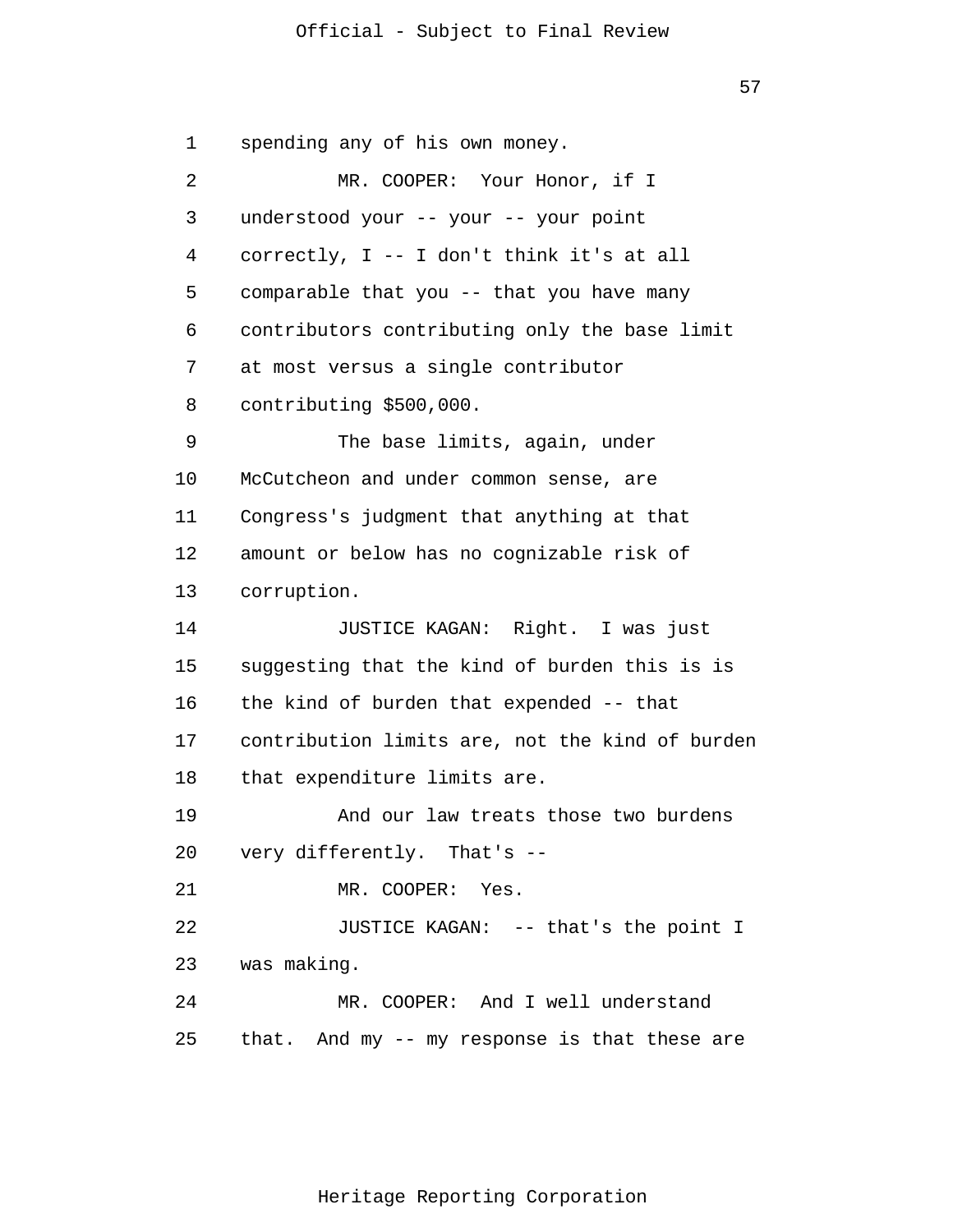58

```
1 
 2 
 3 
 4 
 5 
 6 
 7 
 8 
 9 
10 
11 
12 
13 
14 
15 
16 
17 
18 
19 
20 
21 
22 
23 
24 
25 
      - - expenditures, Your Honor, and the -- and the 
      law that governs contributor limits applies to 
      all of them across the board.
                JUSTICE KAVANAUGH: But don't you have
                MR. COOPER: It doesn't say to the
      first 86 - -JUSTICE KAGAN: I don't understand,
       Mr. Cooper --
               MR. COOPER: -- are preferred to the
      87. 
               JUSTICE KAGAN: -- why you contest 
      that this is like a gift. I - - I guess this
      puzzles me. If I have a debt of $10,000 and 
      somebody comes along and says you're doing such 
      a good job, I'm going to re- -- I'm going to 
      pay that debt off for you, isn't that a 
      financial benefit to me? 
               MR. COOPER: Of course. 
               JUSTICE KAGAN: It's a gift. 
               MR. COOPER: And that would be --
      you're describing a gift. But the repayment of 
      a loan, Your Honor, is not a gift. 
               JUSTICE KAGAN: But a third party is 
      repaying my loan, and so the third party is
```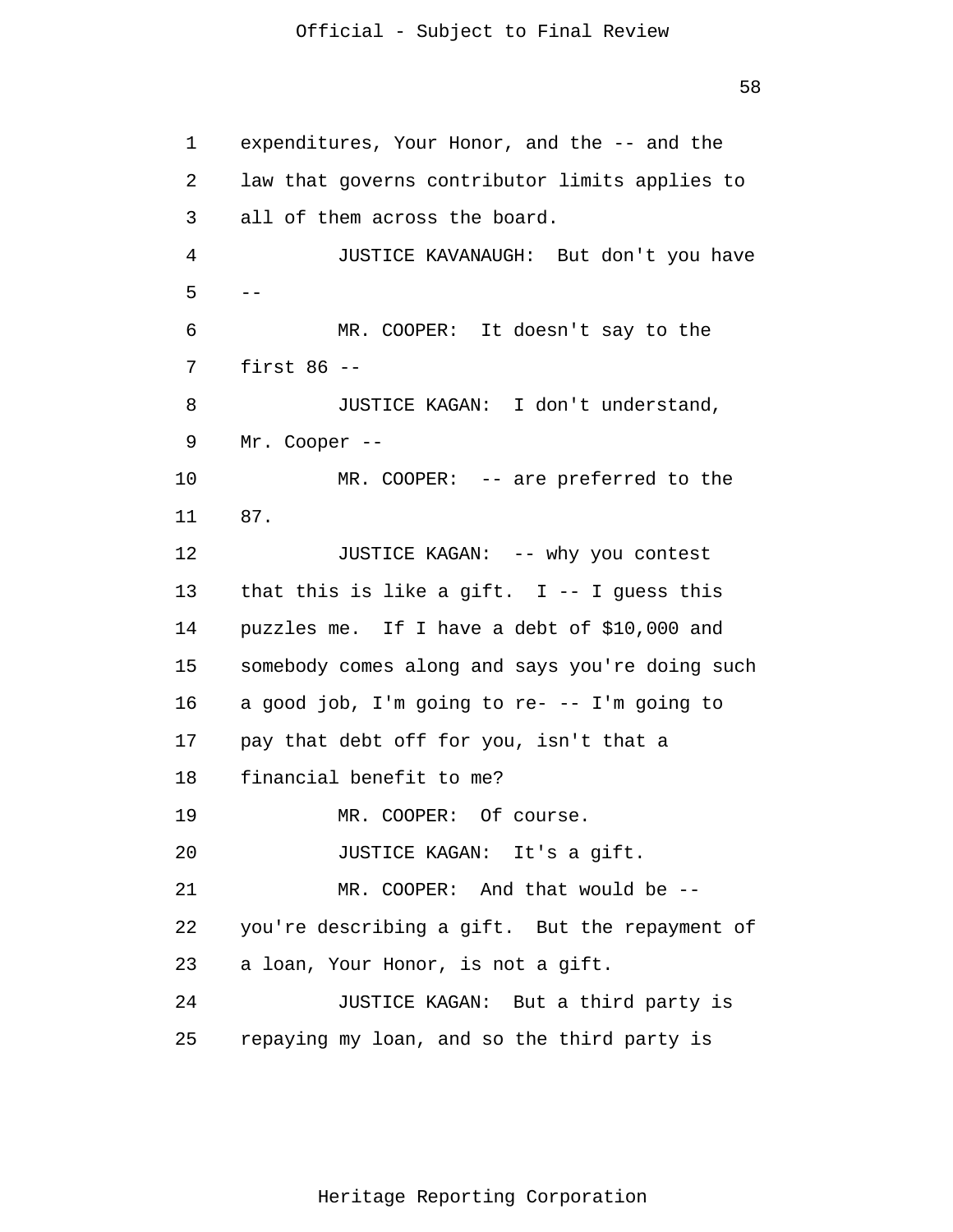59

1 2 3 4 5 6 7 8 9 10 11 12 13 14 15 16 17 18 19 20 21 22 23 24 25 providing a gift to me. MR. COOPER: Your Honor -- JUSTICE KAGAN: I mean that's just like of course, right? MR. COOPER: Your Honor -- JUSTICE KAGAN: If a third party says you're doing such a good job, I want to repay your loan for you, I mean, one day I had a \$10,000 loan; the next day I don't. I'm \$10,000 richer. Somebody just made me a \$10,000 gift. MR. COOPER: Your Honor, if -- if a contributor comes in and gives the -- the candidate a \$10,000 gift, then, yes, that - that violates not just the gift statutes but - but, if -- if there's a quid pro quo involved, the bribery statutes. This is a -- we're -- we're talking about campaign -- JUSTICE KAGAN: But that's the entire point of this law. I mean, the entire point of this law is that we start getting worried when people start repaying the candidate's indebtedness because that's just another way of putting money in his pocket.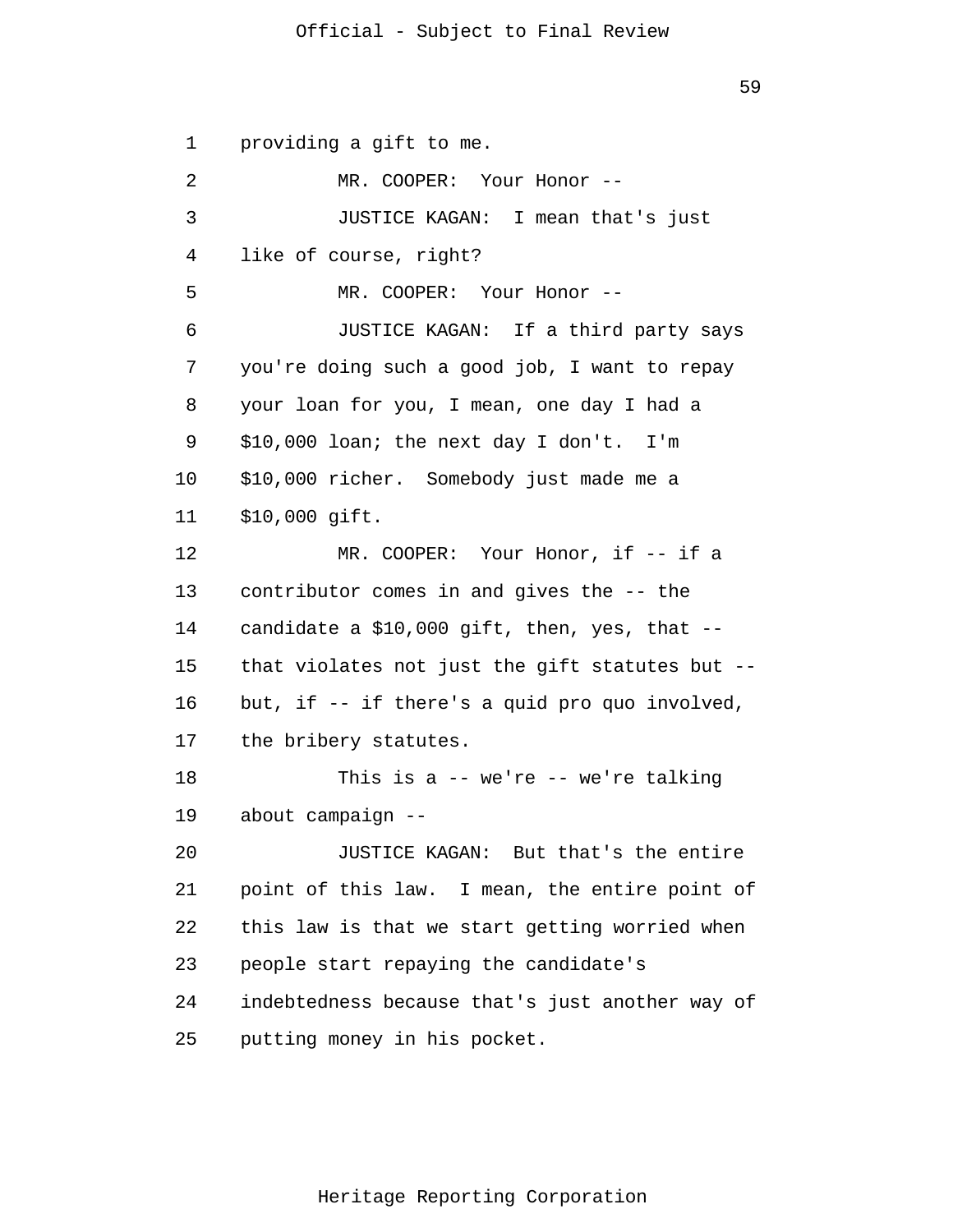60

1 2 3 4 5 6 7 8 9 10 11 12 13 14 15 16 17 18 19 20 21 22 23 24 25 MR. COOPER: Your Honor, it -- what about the rest of the campaign's debts? This campaign ended up with \$2.7 million worth of debt. Only 10 percent, less than 10 percent of it, was the candidate's debt. Is every contribution made after the election a gift to all of those creditors? Of course it's not. And nobody would view it that way. It's not a gift, Your Honor, when a -- a -- the -- when the debtor pays the creditor what the creditor is owed. And that's -- and that's what we have here. Yes, it is true that all of the campaign's debts are paid by contribute - contributions limited by the base contribution limits. All of them are. But the -- the candidate's debts don't stand in any different shoes from the ad agency's or the consultants' or the landlord's of a campaign. JUSTICE KAGAN: Well, it stands -- JUSTICE ALITO: Mr. Cooper, is -- does this statute apply any differently to candidates who lose than to candidates who win? MR. COOPER: No, Your Honor, it doesn't. It applies to losers as well as to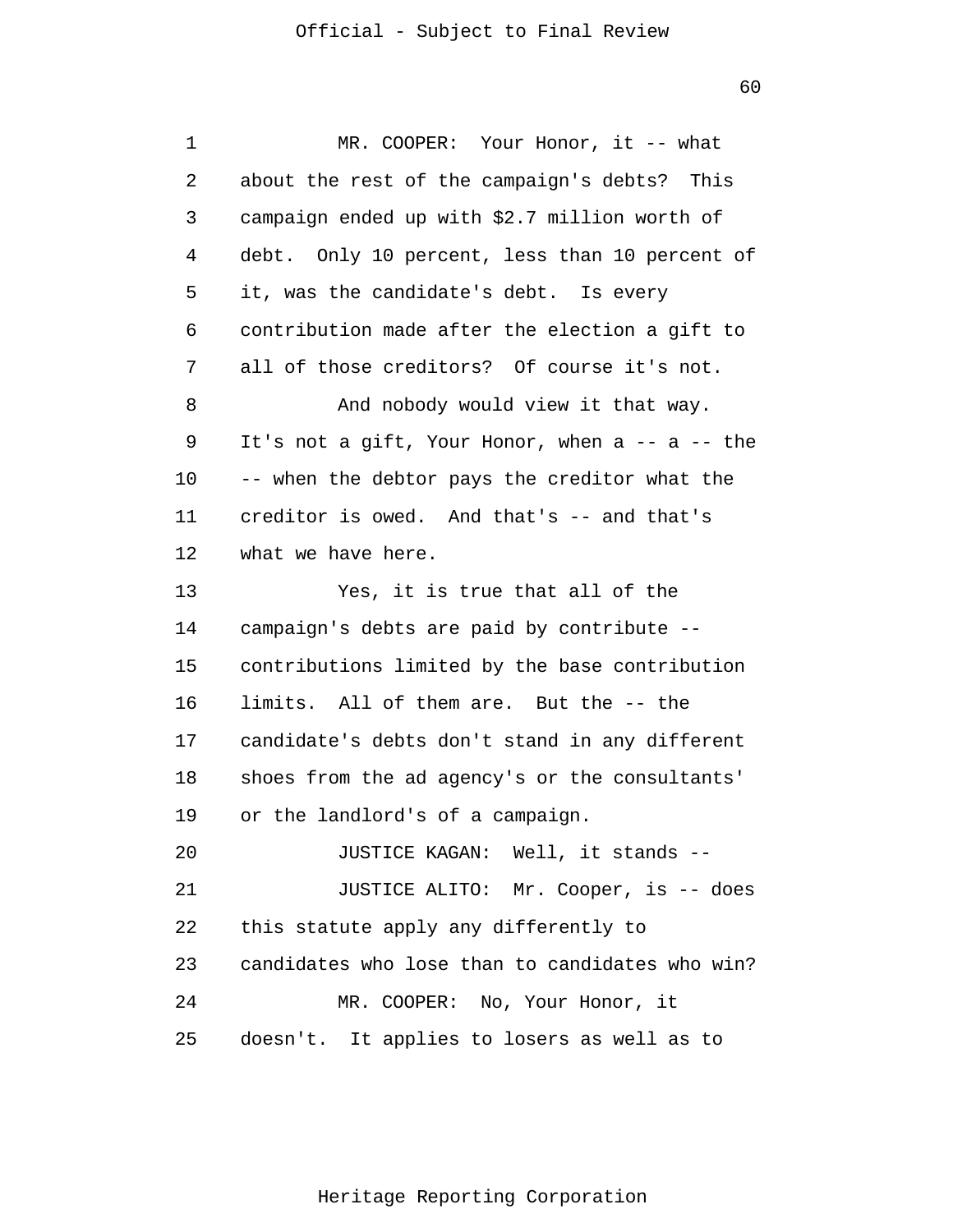1 2 3 4 5 6 7 8 9 10 11 12 13 14 15 16 17 18 19 20 21 22 23 24 25 winners. And that's -- in that respect, it's over-inclusive. It's under-inclusive in many respects, but it's over-inclusive in that respect. JUSTICE SOTOMAYOR: Counsellor, what is the possibility that a loser is going to necessarily or in most instances get contributions afterwards? MR. COOPER: Your Honor, certainly losers of elections typically are not able to generate post- -- JUSTICE SOTOMAYOR: So, generally, we don't look at people who are not likely to be injured when we're deciding the constitutionality of a statute? MR. COOPER: Your Honor, to whatever extent the -- the -- Section 304 and the loan repayment limit does operate with respect -- on a loser to prevent repayment of a loan, it operates in the same way. Yes, I certainly concede that the opportunity for losers to - to -- to generate post-election contributions are nothing like winners'. CHIEF JUSTICE ROBERTS: And so -- JUSTICE ALITO: Well, they may not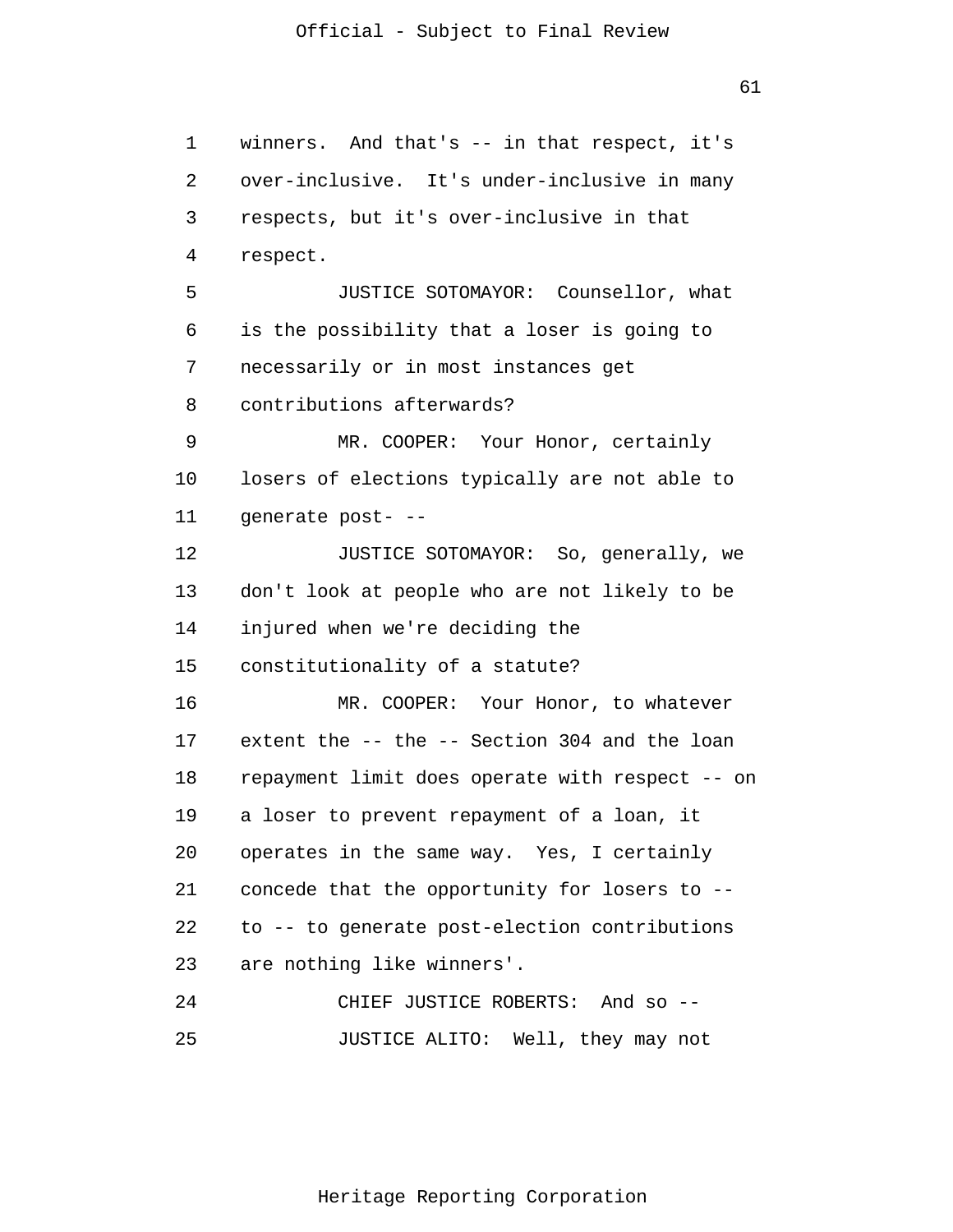```
62
```
1 2 3 4 5 6 7 8 9 10 11 12 13 14 15 16 17 18 19 20 21 22 23 24 25 have the same -- I'm sorry. CHIEF JUSTICE ROBERTS: Just to return briefly to this standing issue, accepting your stipulation, as Mr. Stewart does, about the \$250,000 being paid out of pre-election funds, the statute itself imposes no burden on you paying the remaining 10,000 out of post-election funds, right? MR. COOPER: The statute does not -- CHIEF JUSTICE ROBERTS: The statue itself. MR. COOPER: The statute does not. The regulation does -- CHIEF JUSTICE ROBERTS: The regulation does. MR. COOPER: -- if you accept his reading of that -- CHIEF JUSTICE ROBERTS: I know. We're -- we're beyond that. MR. COOPER: Yes, sir. If you accept it. CHIEF JUSTICE ROBERTS: But at least for purposes of the hypothetical. MR. COOPER: Yes, Your Honor. CHIEF JUSTICE ROBERTS: So it's only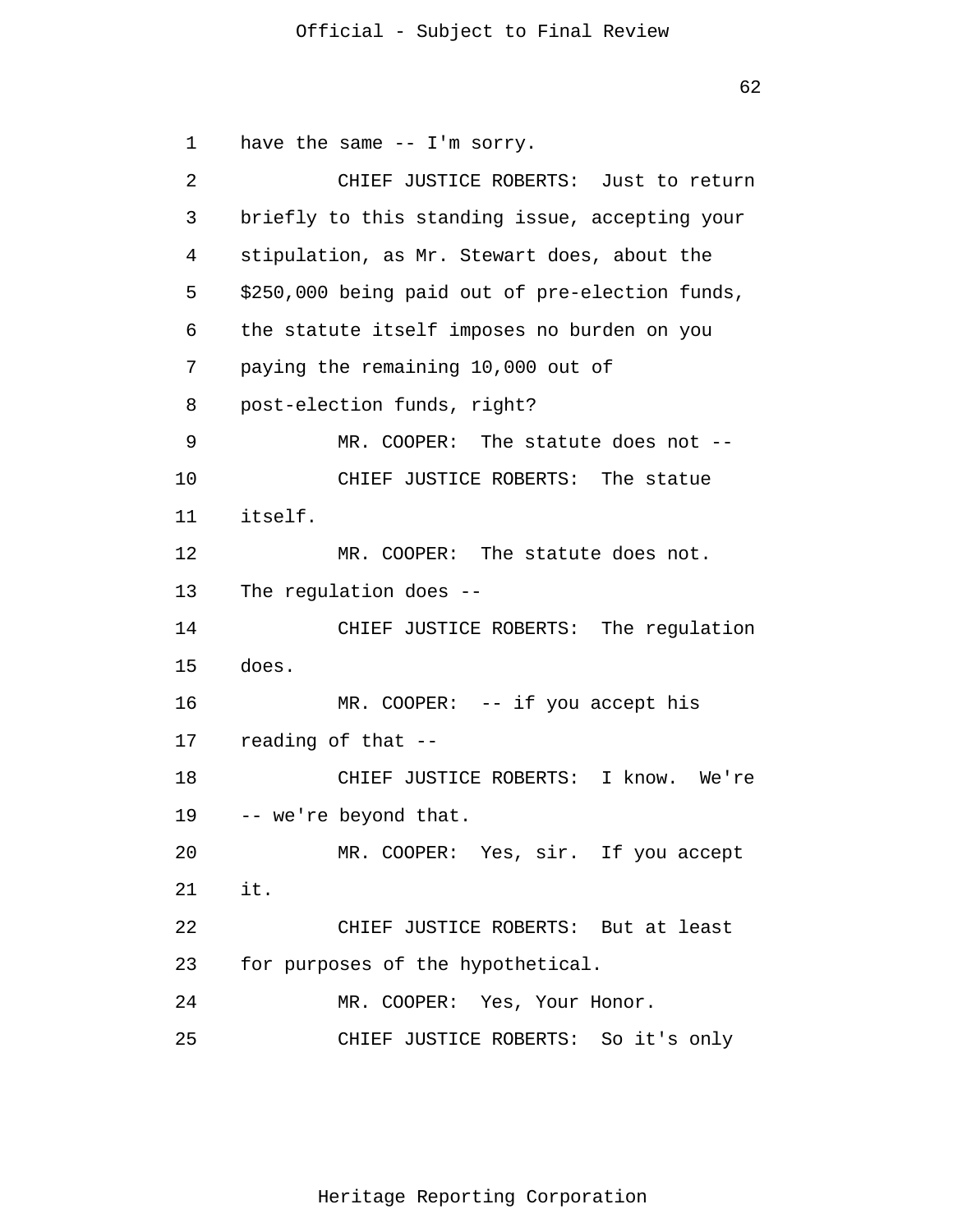1 2 3 4 5 6 the regulation that imposes the injury on you. Now, you say, well, it's a -- in your evocative manner, it's a parasite on the -- the Act, and so you should be able to challenge the Act. And I'll give you that, again, for purposes of the hypothetical.

7 8 9 10 11 12 13 14 15 16 17 But that's not the question. The question is, do you get a three-judge court? And in that respect, your challenge is only to the regulation, not to the constitutionality of the statute. So -- and the parasite doesn't help you because, yes, if you're in district court, I think you're -- you're right that you can challenge the statute that gave birth to the regulation, if you don't want to use the parasite, then -- but that's a different question.

18 19 The question is your access to the three-judge district court.

20 21 22 23 24 25 MR. COOPER: Mr. Chief Justice, with respect, I don't believe it is a different question. And it's not because the -- the - it is true that the regulation is the immediate cause of the injury to -- to the campaign and its inability to pay back \$10,000 of that loan.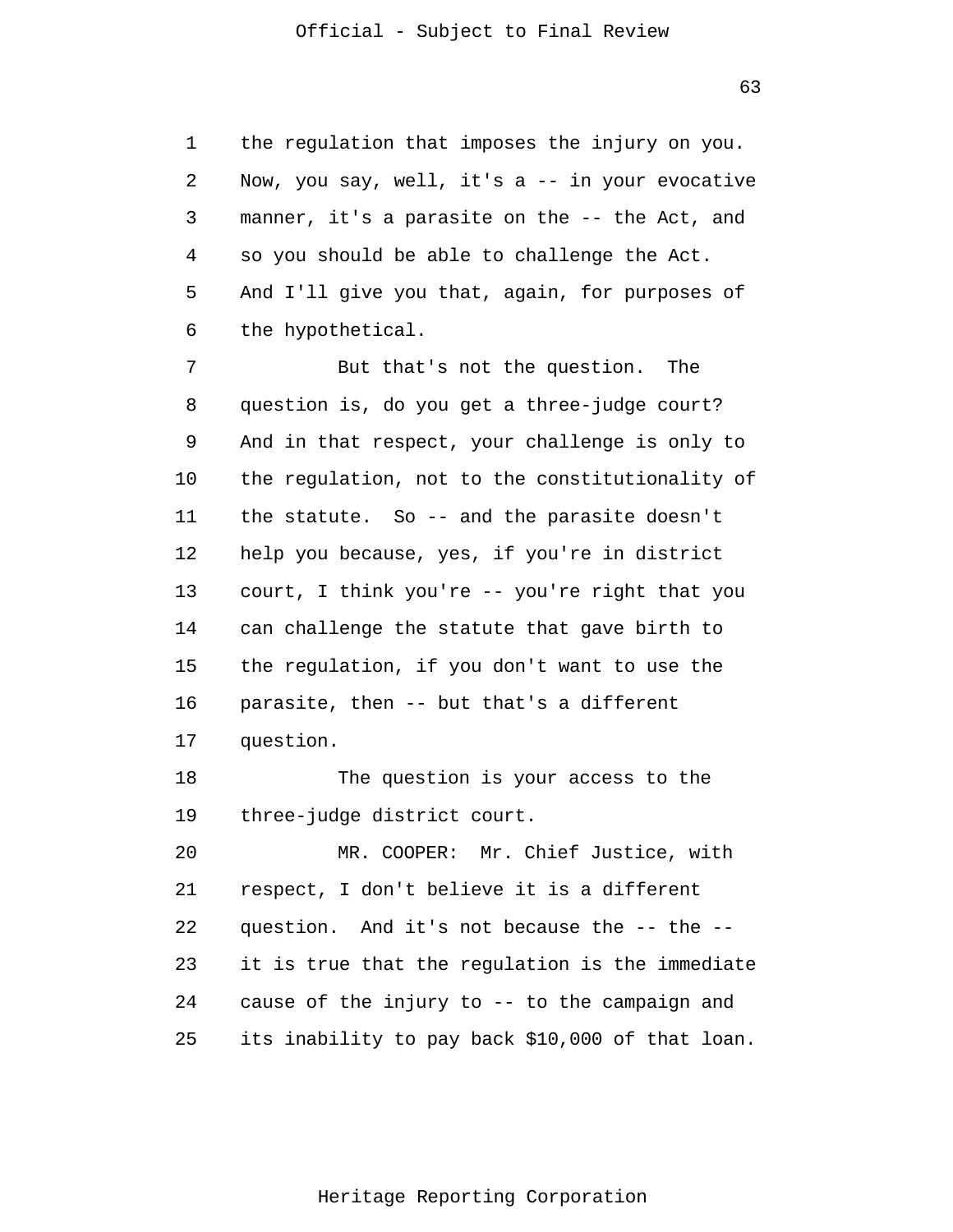1 2 3 4 5 6 7 8 9 10 11 12 13 14 15 16 17 18 19 20 21 22 23 24 25 But, Your Honor, that -- the -- the cause, it is fairly traceable to the statute itself. And even if we had never made a claim, any independent claim against the regulation, and had only -- CHIEF JUSTICE ROBERTS: But you win -- MR. COOPER: -- made a constitutional claim -- CHIEF JUSTICE ROBERTS: Sorry to interrupt. But you win, regardless of whether the statute is constitutional or unconstitutional, if you're able to strike the regulation. For example, that it's arbitrary and capricious or some other administrative law basis. So you do not have the requirement of a constitutional challenge that is necessary to trigger the three-judge district court. MR. COOPER: Your Honor, if -- if I had a independent constitutional challenge against the regulation, then I would not need to  $--$ CHIEF JUSTICE ROBERTS: Right. MR. COOPER: -- to challenge and defeat the --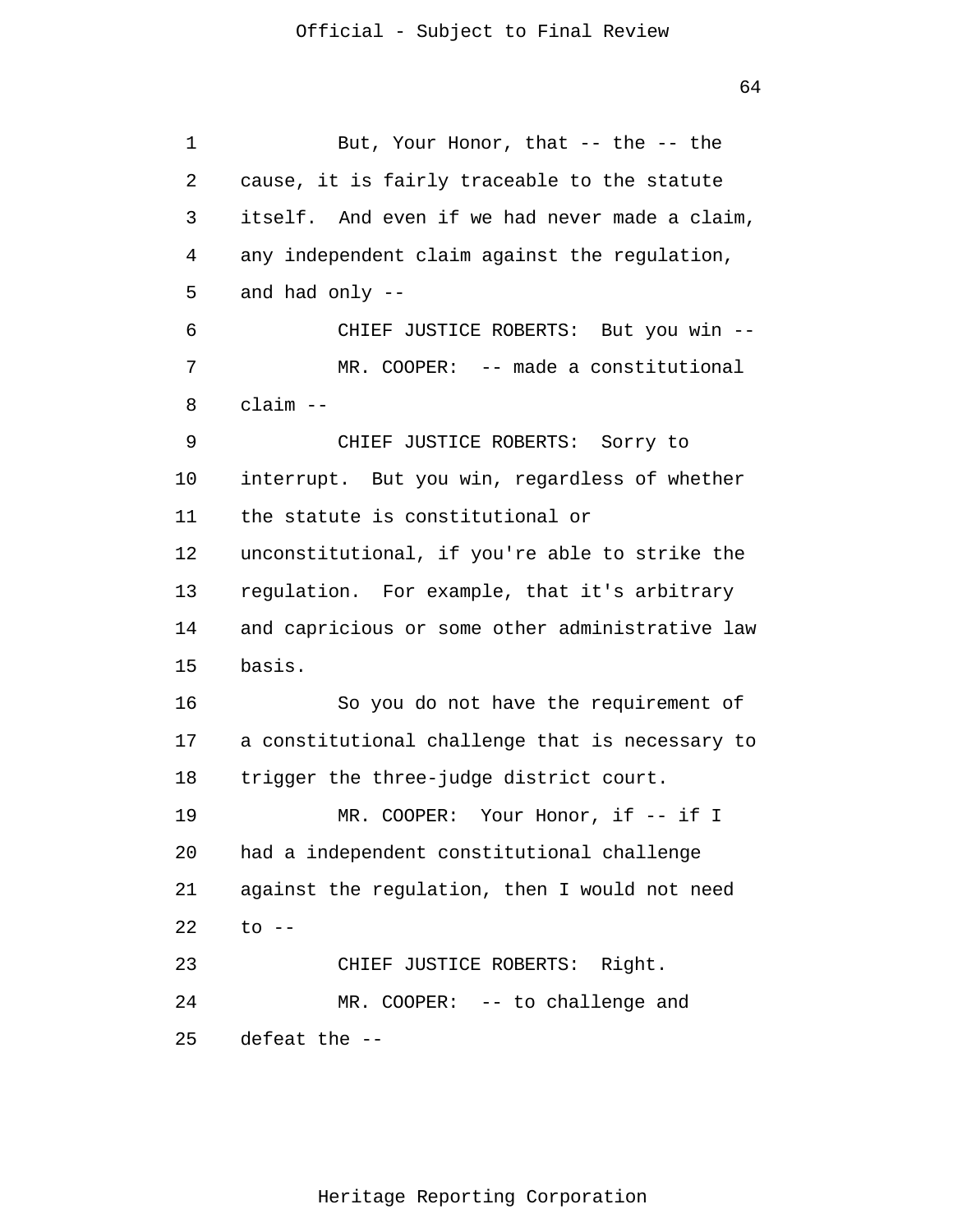65

```
1 
 2 
 3 
 4 
 5 
 6 
 7 
 8 
 9 
10 
11 
12 
13 
14 
15 
16 
17 
18 
19 
20 
21 
22 
23 
24 
25 
               CHIEF JUSTICE ROBERTS: Right, if you
       had a constitutional --
               MR. COOPER: -- authorizing statute.
               CHIEF JUSTICE ROBERTS: -- a
      constitutional challenge to the regulation.
                MR. COOPER: I don't know what 
      constitutional challenge I would have to the 
      regulation, other than the notion that it was
       arbitrary and capricious. And, yes, we did 
      make that claim. 
               But -- but -- but, Your Honor, if --
      if my only challenge to the regulation is that 
      its authorizing statute is unconstitutional, I 
      can still challenge the authorizing statute. 
      Again, the --
               CHIEF JUSTICE ROBERTS: I don't -- I 
      think that's right. If you're in --
               MR. COOPER: Yes. 
               CHIEF JUSTICE ROBERTS: -- district --
      normal district court. You have one judge up 
      there. But if you're seeking a three-judge 
      district court, I don't know that a challenge 
      to the regulation is enough to get you in. 
               MR. COOPER: Well --
               CHIEF JUSTICE ROBERTS: Because you
```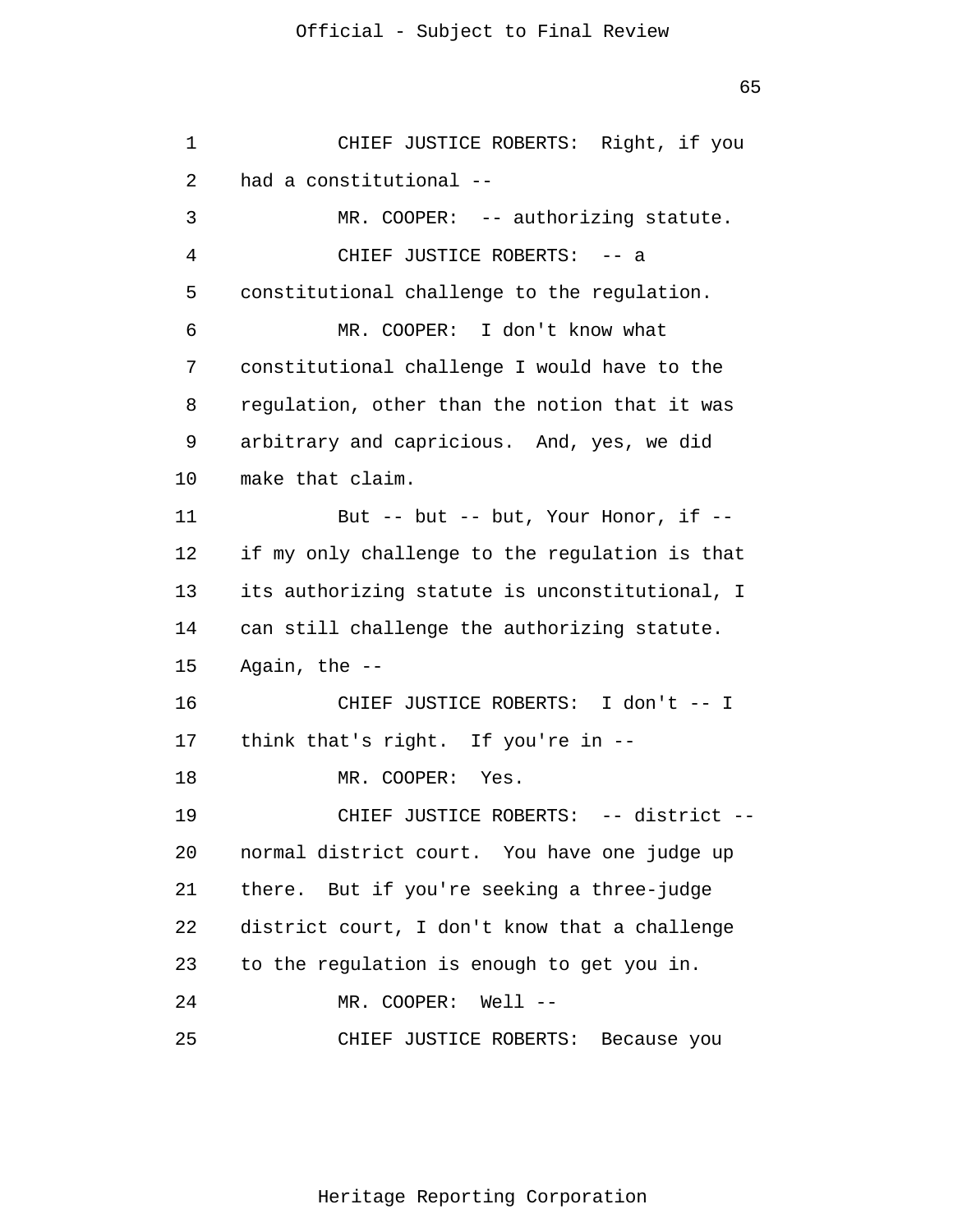66

1 2 3 4 5 6 7 8 9 10 11 12 13 14 15 16 17 18 19 20 21 22 23 24 25 can -- you prevail if you strike the regulation down under arbitrary and capricious grounds, and you would be making that argument. And that's not a constitutional argument. That's an administrative law argument. MR. COOPER: But if -- but if I had never made those claims and I had only -- JUSTICE BREYER: It isn't absolute. Can  $I$  --MR. COOPER: -- surely --JUSTICE BREYER: Go ahead. MR. COOPER: Surely, Your Honor, the -- the injury, the actual injury, is fairly traceable, that's the standing, the standard here, fairly traceable to the host, if you will, authorizing statute. JUSTICE BREYER: Think of this. Think of this, because this is actually, I think, an unanswered question, and I don't know the answer. But, look, imagine there's a challenge to the SEC, okay? Improperly constituted. MR. COOPER: Yes. JUSTICE BREYER: And the person is hurt because of a regulation. He says the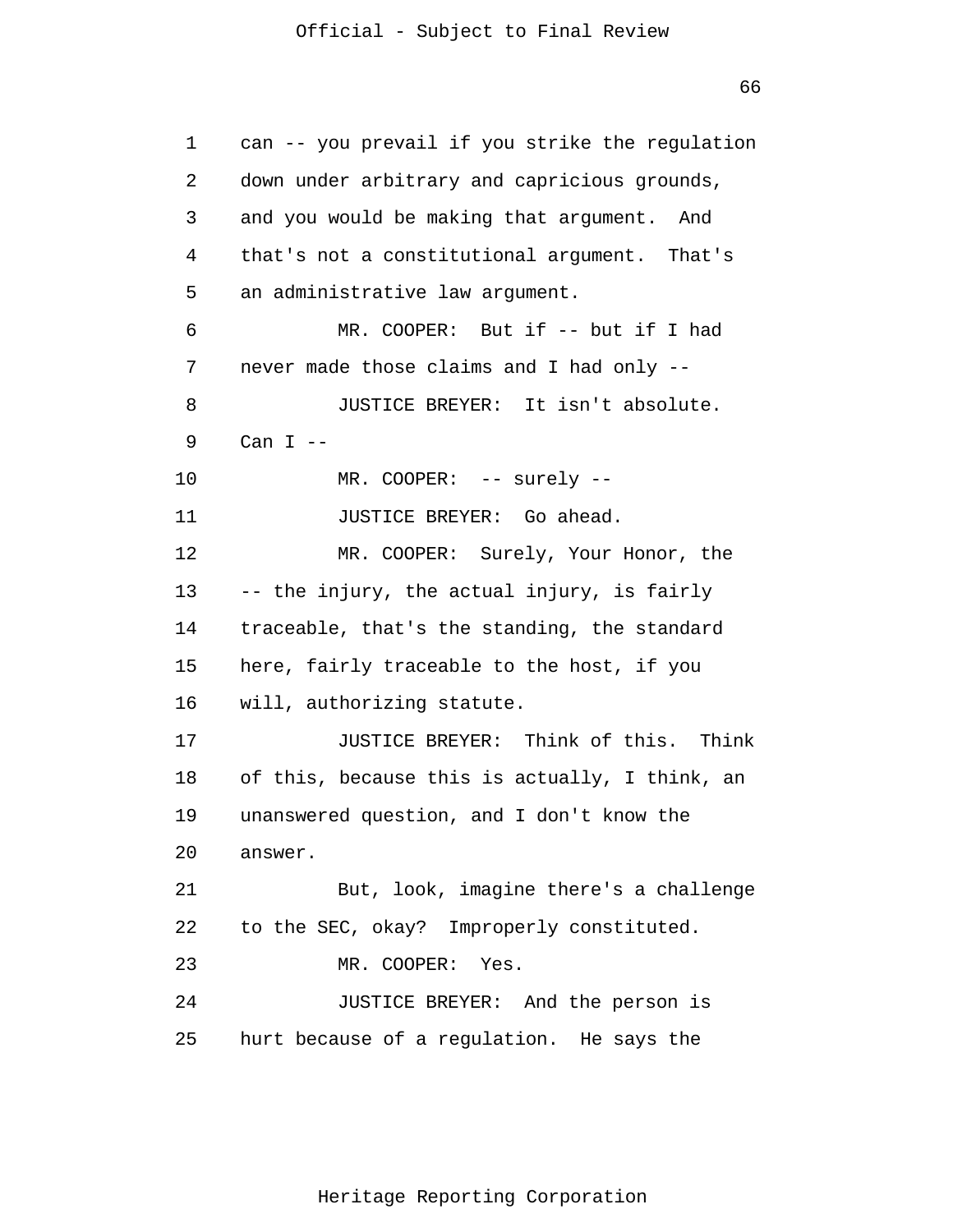67

| 1  | agency is improperly constituted. And I don't   |
|----|-------------------------------------------------|
| 2  | think there's any problem. We haven't had a     |
| 3  | problem reaching the constitutional issue.      |
| 4  | But does this three-judge court                 |
| 5  | statute intend to pick up that kind of          |
| 6  | constitutional issue where the distance between |
| 7  | what you're complaining about and the           |
| 8  | regulation that actually hurts you is pretty    |
| 9  | broad? Now, I have a hard time thinking the     |
| 10 | answer is, yes, always you can, and I have a    |
| 11 | hard time thinking, no, you never can.          |
| 12 | So any light you can shed on that to            |
| 13 | me would be appreciated.                        |
| 14 | MR. COOPER: Your Honor, my -- the               |
| 15 | light I want to shed on that is the -- this     |
| 16 | Court's standard with respect to the            |
| 17 | traceability of the -- of the injury itself.    |
| 18 | And $I$ -- I just don't think there's any       |
| 19 | question that the -- the injury is fairly       |
| 20 | traceable to the statute that gave birth,       |
| 21 | Mr. Chief Justice, as you say, to the           |
| 22 | regulation itself. It -- it did, indeed, visit  |
| 23 | the immediate injury on us.                     |
| 24 | But -- but it's -- you know, it's like          |
| 25 | saying the murder committed by Frank Nitti is   |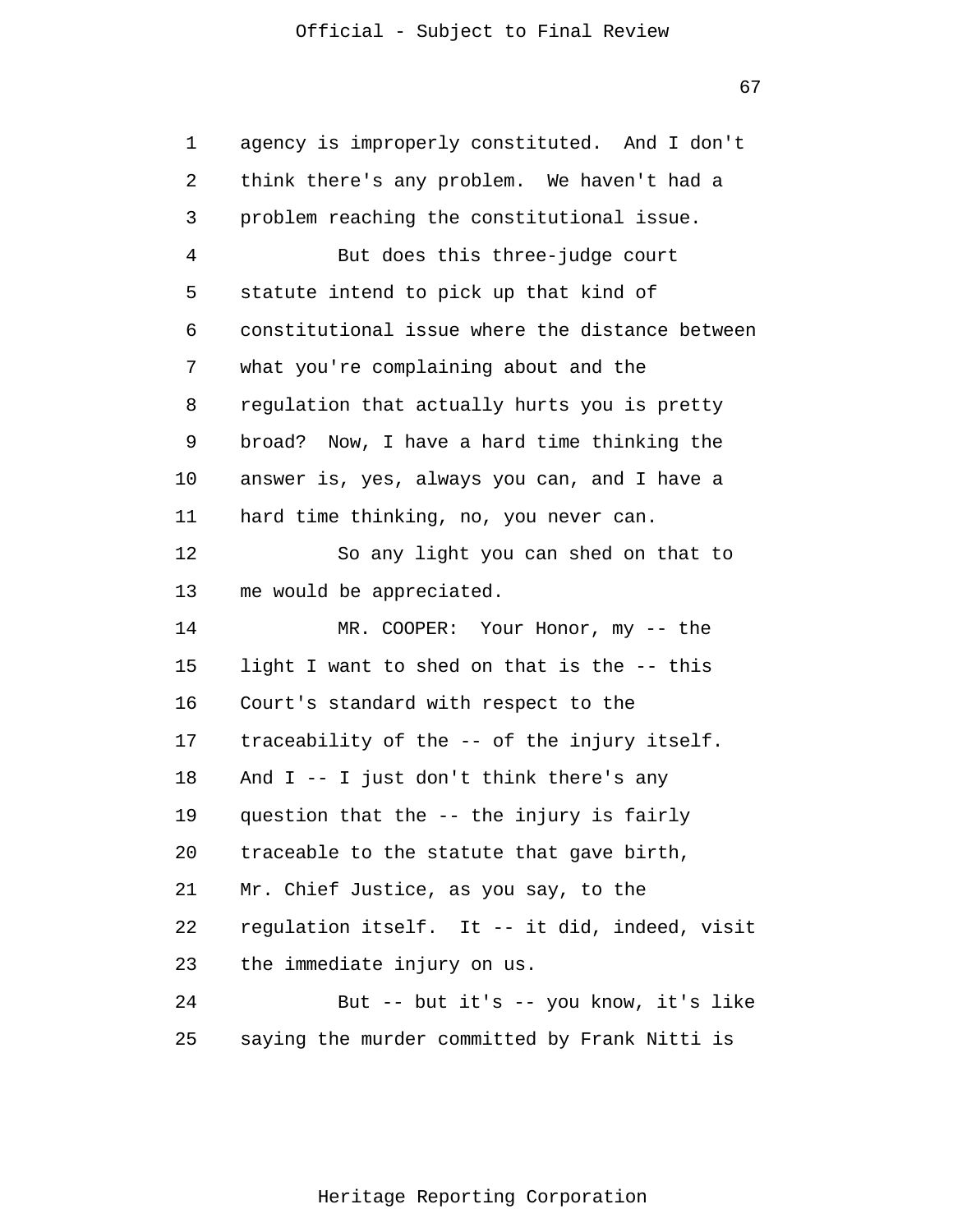1 2 3 4 5 6 7 8 9 10 11 12 13 14 15 16 17 18 19 20 21 22 23 24 25 not traceable to Al Capone, the man who ordered and paid for it. It's clearly traceable. Our injury is clearly traceable. JUSTICE KAGAN: Mr. Cooper, do you think that this regulation is, in fact, authorized by the statute? MR. COOPER:  $I$  -- I haven't -- we -we did -- we did not have an APA challenge that it was in excess of statutory authority. We - we did not advance that argument. And as I sit here today, I can't think of that argument. I think that the -- that - that -- that the quest -- or at least I don't believe we did.  $I - - I - - I - -$  but  $I - -$  but, Your Honor, our claim from the beginning was that the 20-day regulation cannot survive an unconstitutional authorizing Section 304. JUSTICE KAGAN: I mean -- CHIEF JUSTICE ROBERTS: Your -- JUSTICE KAGAN: -- one of the things that  $--$ CHIEF JUSTICE ROBERTS: No, go ahead. JUSTICE KAGAN: -- that makes this standing argument sort of weird and interesting is that -- is that the regulation actually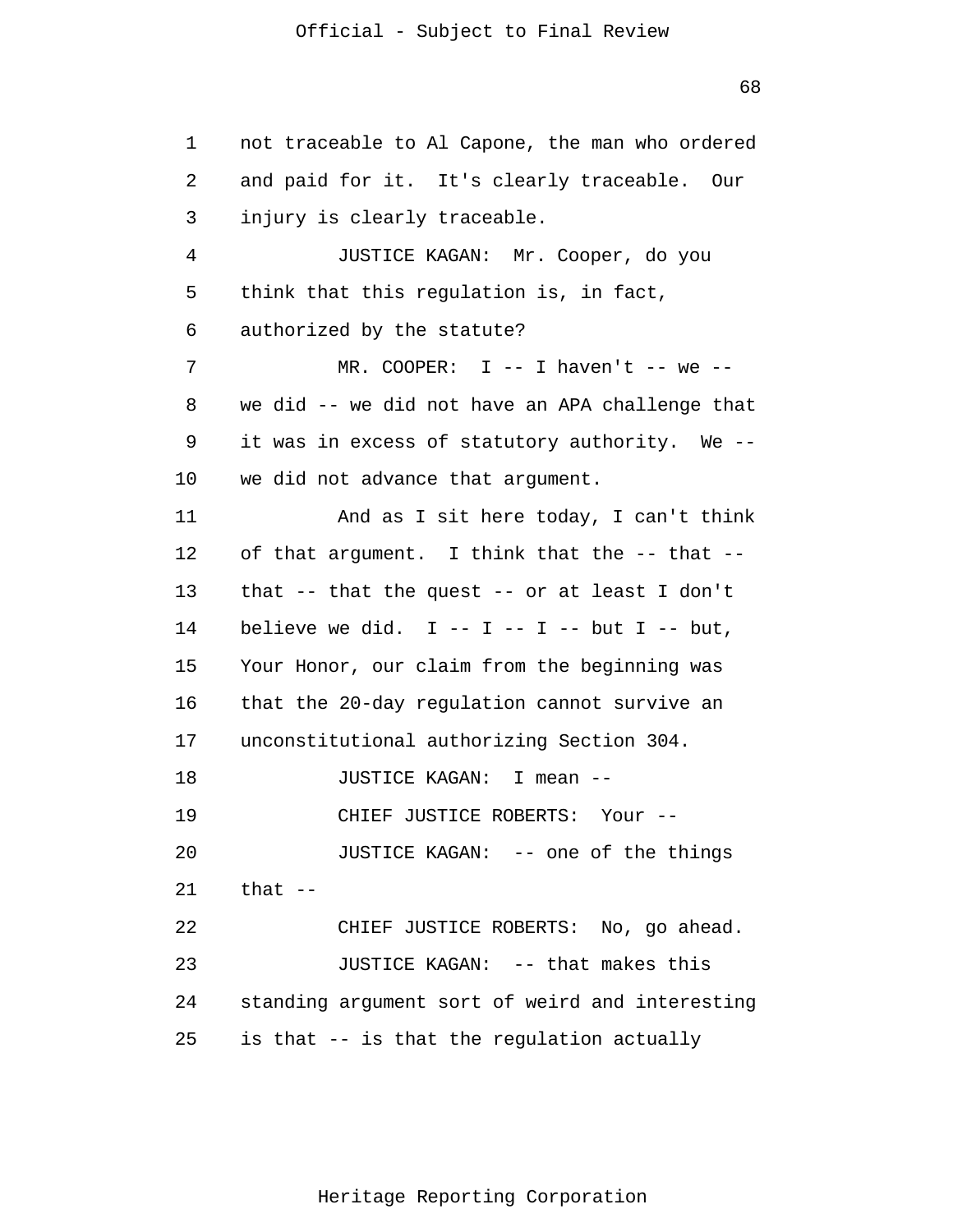| 1  | doesn't seem to have all that much to do with   |
|----|-------------------------------------------------|
| 2  | the statute. In other words, the regulation     |
| 3  | imposes its own requirement that's separate and |
| 4  | apart from what the statutory requirement is.   |
| 5  | And usually where we see something              |
| 6  | like that and we say, well, the regulation went |
| 7  | beyond the bounds of the statute, that's its    |
| 8  | own legal problem.                              |
| 9  | MR. COOPER: Yeah.                               |
| 10 | JUSTICE KAGAN: I mean, here, we sort            |
| 11 | of -- we're sort of thinking about this because |
| 12 | of the way the standing arguments were          |
| 13 | presented, but separate and apart from          |
| 14 | standing, it just seems as though it's its own  |
| 15 | legal problem that this 20-day requirement is   |
| 16 | in there in the regulation when it's -- it's -- |
| 17 | it's -- it's not mentioned or -- or in some     |
| 18 | sense comprehended by the statute itself.       |
| 19 | And I'm wondering whether we have a             |
| 20 | statutory question before we get to any         |
| 21 | constitutional question?                        |
| 22 | MR. COOPER: Your Honor, to -- to                |
| 23 | whatever extent there are statutory objections  |
| 24 | to the 20-day regulation, the parties did not   |
| 25 | join that issue.                                |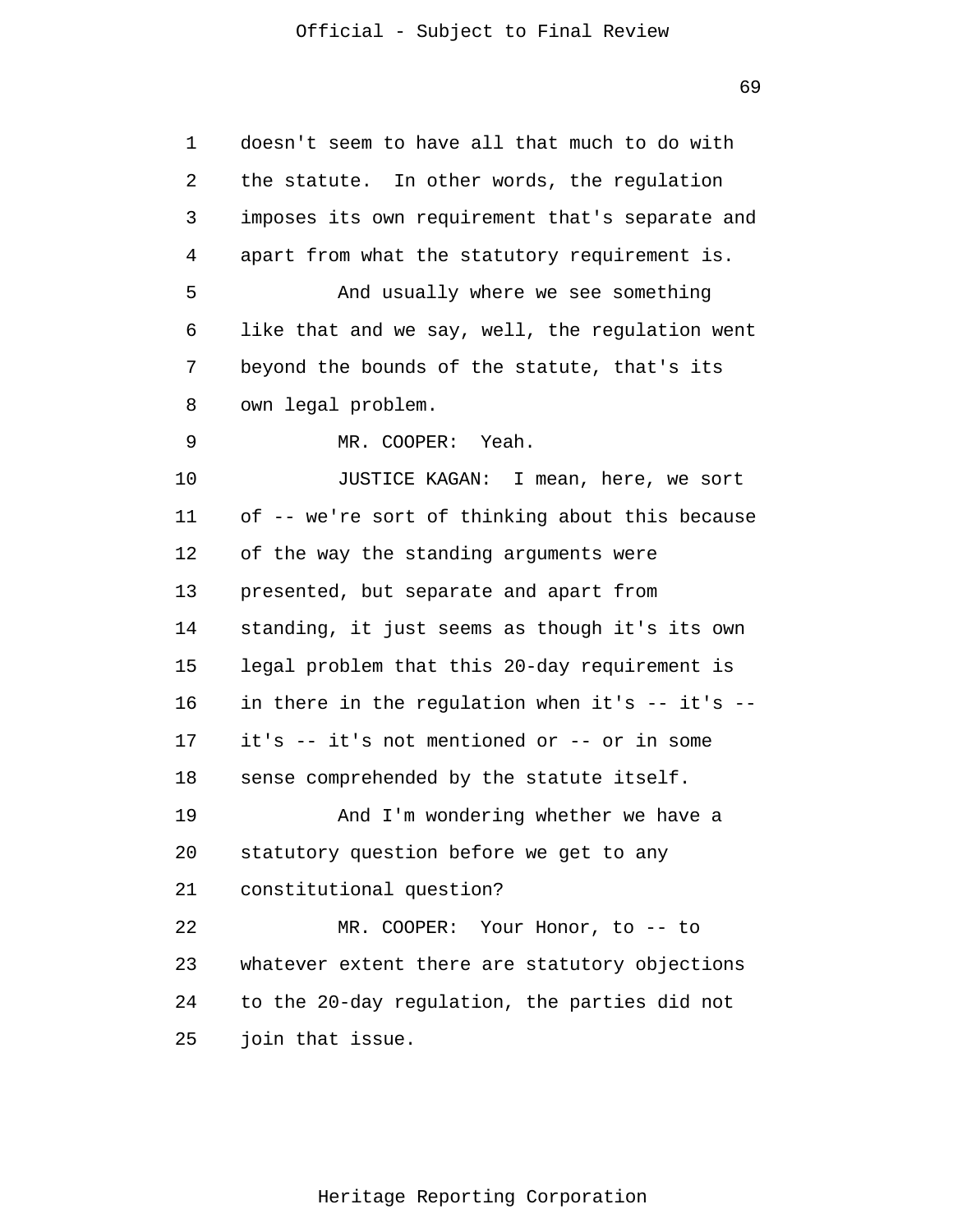70

1 2 3 4 5 6 7 8 9 10 11 12 13 14 15 16 17 18 19 20 21 22 23 24 25 CHIEF JUSTICE ROBERTS: Well, I mean -- MR. COOPER: And T --CHIEF JUSTICE ROBERTS: -- to whatever extent, I mean, you can see it. It jumps off the page. I mean, you've got a statute that does not impose a First Amendment inhibition on  $a$  -- on  $a$  --  $a$  -- a candidate, but some administrator in an agency said, well, I'm going to add a 20-day limit on these First Amendment rights. I mean, you're the one telling us how important they are. Why would you let an agency make this up on their own? I would have thought that would be the first -- Count 1 in your -- your complaint. And the only problem is that would have had to have been brought before a single-judge district court. MR. COOPER: That claim would, Your Honor, if we had brought it as Count 1. But Count 2, Your Honor, that -- that is the authorizing statute itself, is unconstitutional, and so the regulation cannot survive it, would articulate a -- a claim over which a three-judge court would have -- would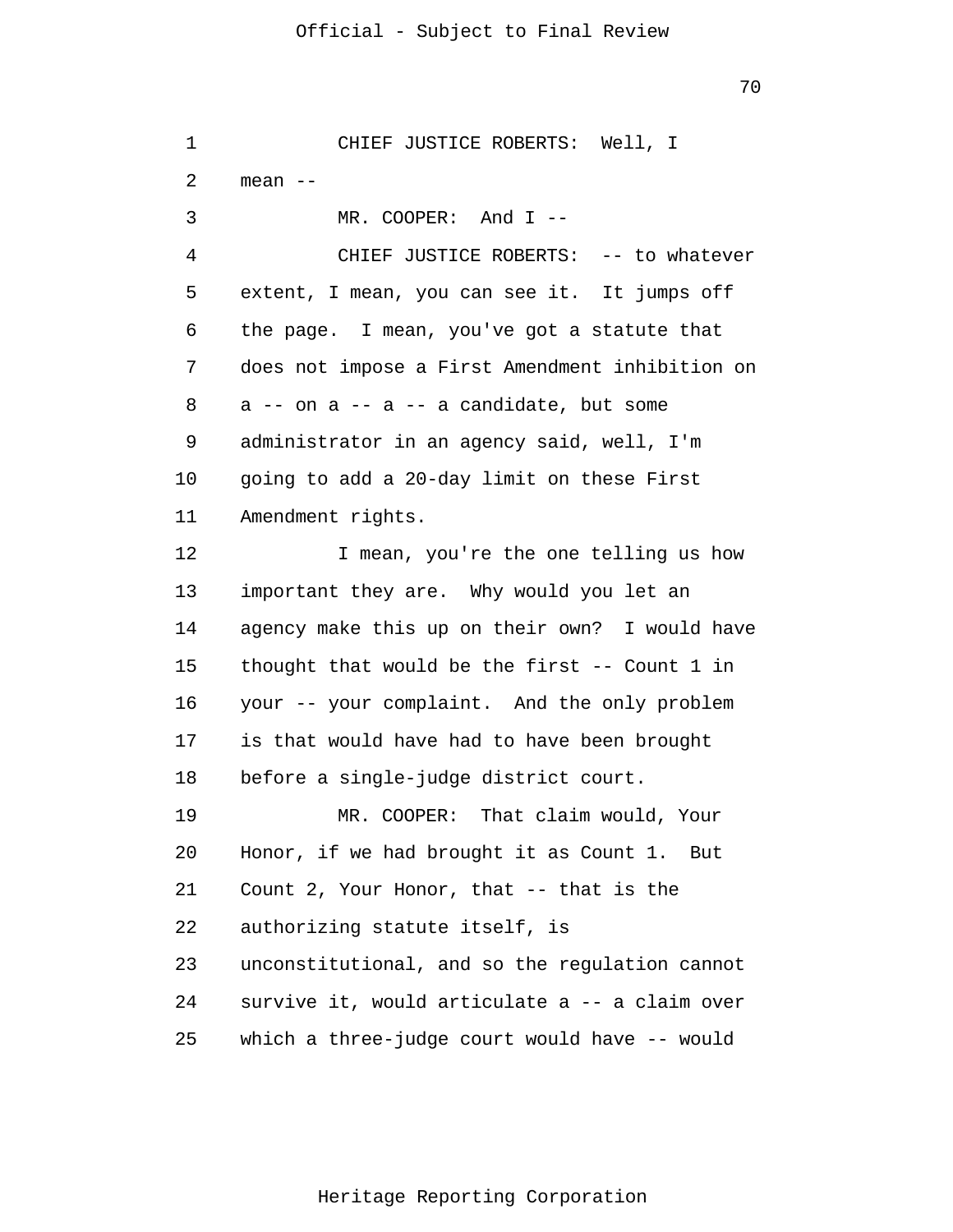71

1 2 3 4 5 6 7 8 9 10 11 12 13 14 15 16 17 18 19 20 21 22 23 24 25 have constitutional jurisdiction or statutory jurisdiction. JUSTICE ALITO: Mr. Cooper, we generally don't ask questions during rebuttal, so I'm going to ask a question now that is similar to the one that you're being asked, and I hope Mr. Stewart will address it when he delivers his rebuttal, and that is whether the FEC is conceding that the 20-day limit is un- -- is unlawful? I mean, there's pressure -- JUSTICE KAGAN: Because not authorized, is that -- JUSTICE ALITO: Yeah, he hasn't - they haven't done it up to this point. I mean, neither one of you -- I don't think either of you should be pressed to express a view on this issue which is not the issue in the case. MR. COOPER: Well, it wasn't --JUSTICE ALITO: But Mr. Stewart can respond to that as -- as he chooses. CHIEF JUSTICE ROBERTS: I would just say it's an interesting issue. I don't know if  $it$   $--$ (Laughter.) JUSTICE KAVANAUGH: Mr. Cooper, can I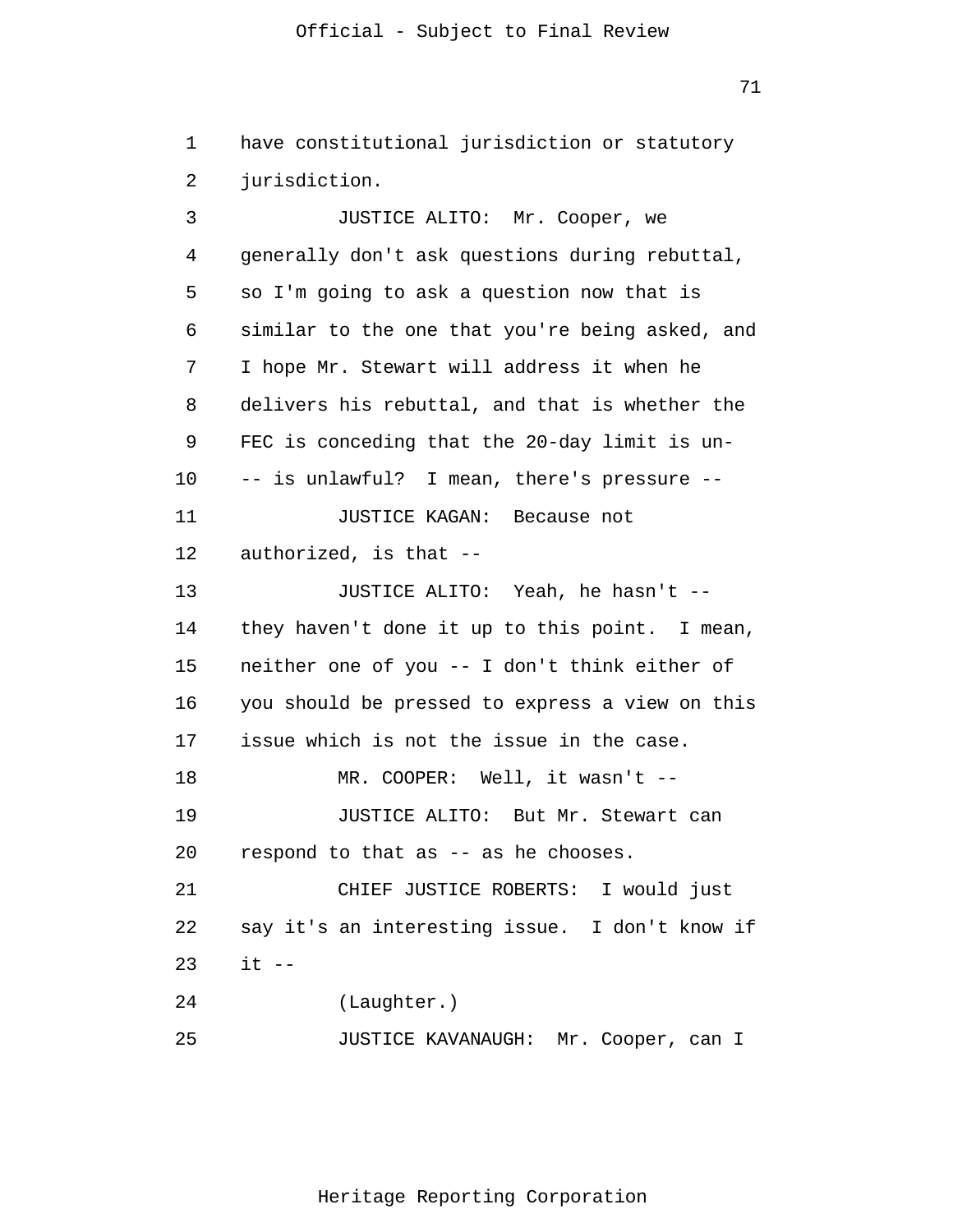1 2 3 4 5 6 7 8 9 10 11 12 13 14 15 16 17 18 19 20 21 22 23 24 25 follow up on Justice Kagan's questions earlier, because you were discussing with her whether it should be analyzed as an expenditure or as a contribution, and you were pushing back and saying it should be an expenditure. But, in your brief, you also argued, I believe, that even if the other level of scrutiny, closely drawn scrutiny, applied that attaches to other than expenditures, you still prevail. And I just wanted you to tell us why you think that. MR. COOPER: Thank you, Your Honor. Yes, we believe that any level of heightened scrutiny, closely drawn scrutiny under contribution limits, would doom this statute for the incongruities, if you will, that make it quite clear, I would submit to you, Justice Kavanaugh, that the statute itself does not - it does not advance the interest that Congress may have in quid -- preventing quid pro quo corruption. Rather, it advances the illegitimate interest of incumbent protection and equalizing and -- and leveling the playing field, that those interests fit this Section 304 like a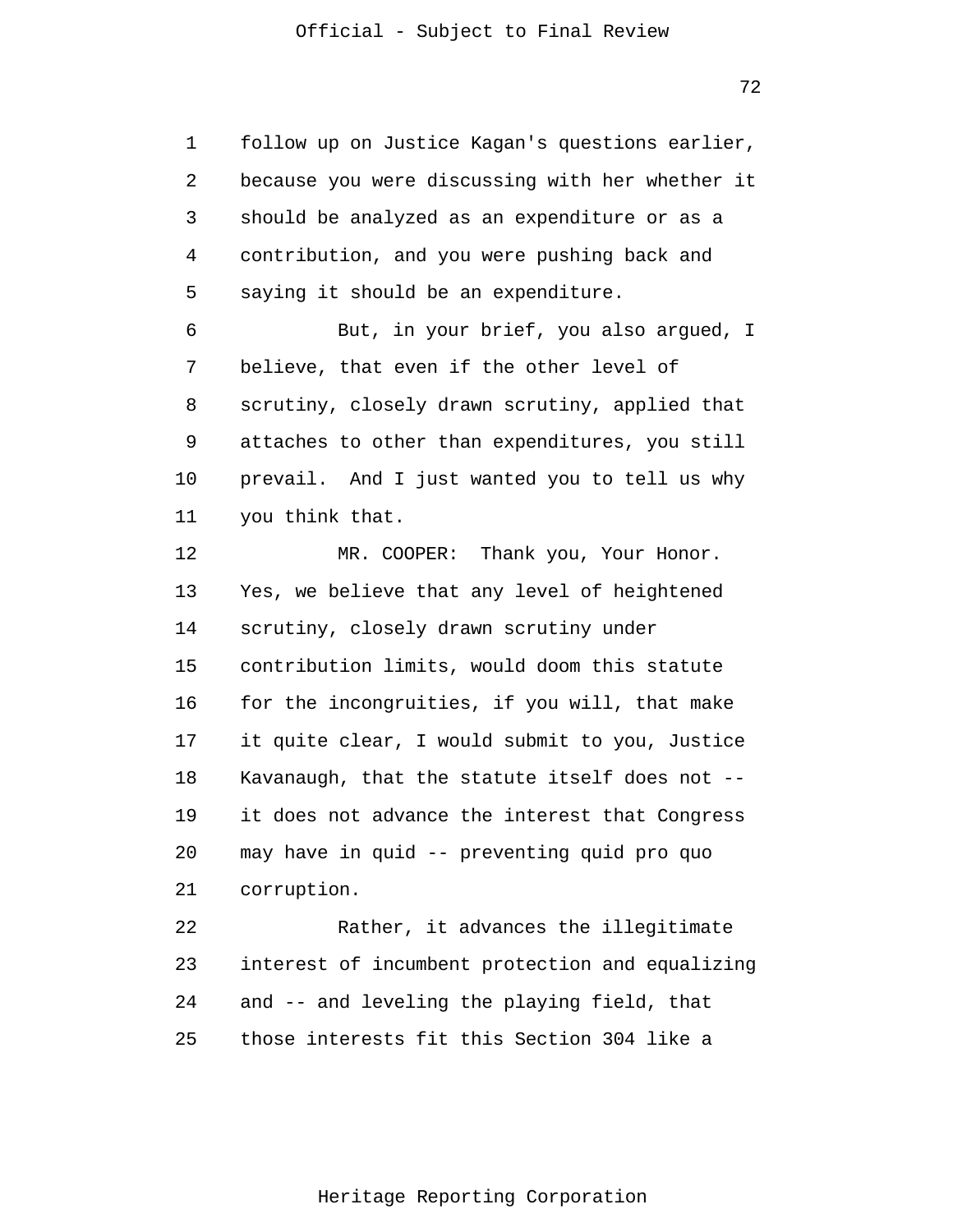1 glove, Your Honor.

| 2  | The quid pro quo claim $--$ the $--$ the        |
|----|-------------------------------------------------|
| 3  | quid pro quo corruption costume that the        |
| 4  | government knows it has to dress this -- this   |
| 5  | statute in, because it's the only interest that |
| 6  | this Court has accepted as sufficiently         |
| 7  | compelling to justify a drag on First Amendment |
| 8  | rights, just -- just doesn't fit. It just       |
| 9  | doesn't fit.                                    |
| 10 | JUSTICE KAGAN: Mr. Cooper, I have --            |
| 11 | I have to say the opposite intuition. I mean,   |
| 12 | I understand the equalization argument, and if  |
| 13 | I think about it, I can understand how an       |
| 14 | equalization interest would support this law.   |
| 15 | But, honestly, the thing that to me             |
| 16 | jumps off the page is that when contributors    |
| 17 | find a way to put money not in the campaign but |
| 18 | into a candidate's own personal pocket, when -- |
| 19 | when $--$ when $--$ when the question is        |
| 20 | contributors repaying indebtedness of the       |
| 21 | candidate so as to make the candidate himself   |
| 22 | financially better off, richer, that to me      |
| 23 | screams quid pro quo corruption -- corruption   |
| 24 | interest, not equalization interest.            |
| 25 | MR. COOPER: Well, even -- even if you           |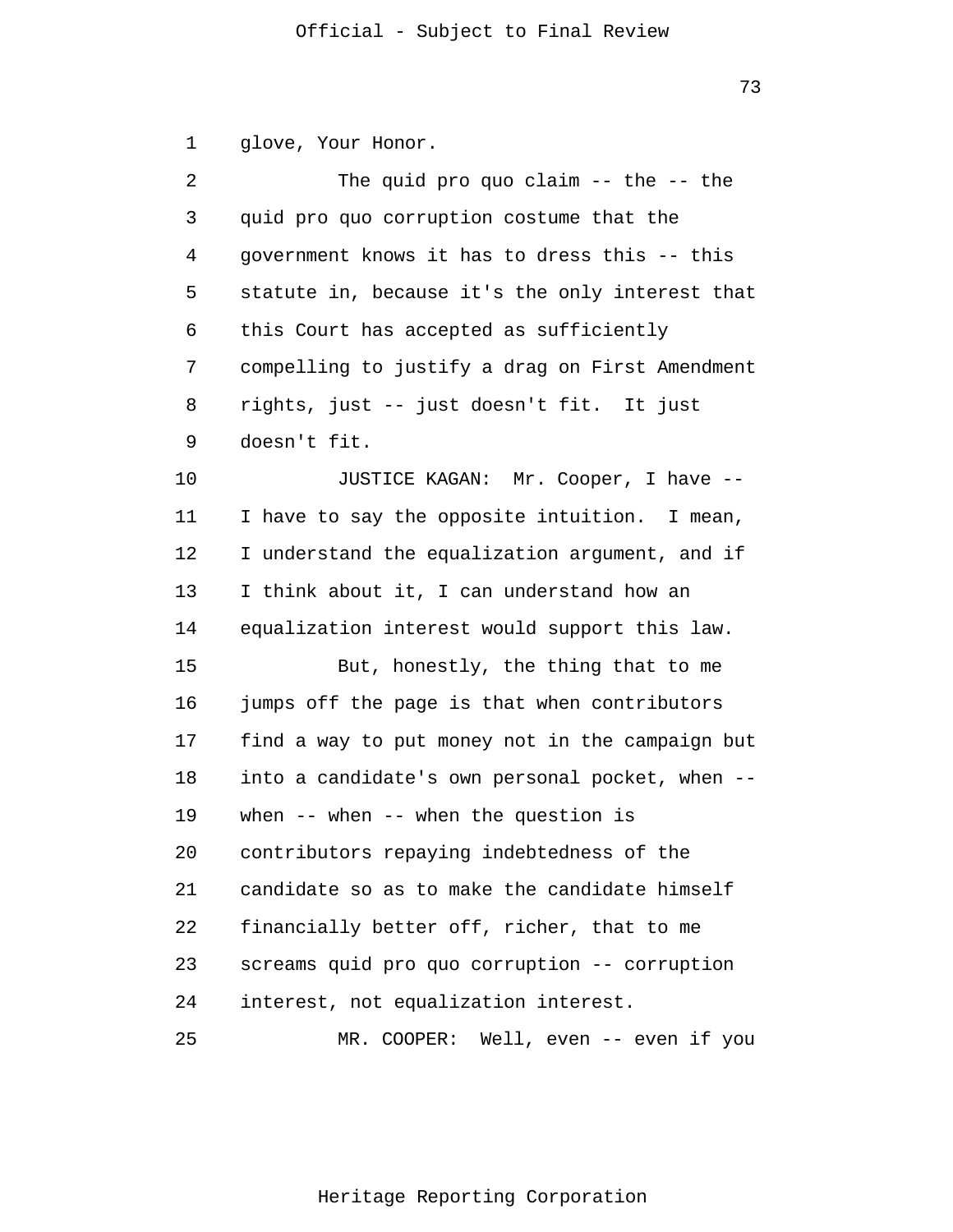1 2 3 4 5 6 7 8 9 10 11 12 13 14 15 16 17 18 19 20 21 22 23 24 25 attribute that interest to this statute, it just doesn't do it in a rational way. It -- it places no limit, Your Honor, on the pre-election contributions that a candidate may use to repay the candidate. And those alleged gifts to the candidate, it makes no limit on that. It only makes a limit on \$250,000 of post-election contributions, and, Your Honor, again, it only does that for the 87th max-out contributor. It makes no sense to say that the first 86 get to -- get to make that gift, Your Honor. It -- it -- it -- those gifts apply no less to every other creditor of the campaign than they apply to the -- the candidate himself, and the idea that those gifts is just not, I would submit -- JUSTICE SOTOMAYOR: Counsel -- MR. COOPER: -- a serious point. And, finally, those gifts are limited by the base contribution limits that this Court in McCutcheon made clear that Congress had - made the judgment that they don't reflect or represent a cognizable risk of quid pro quo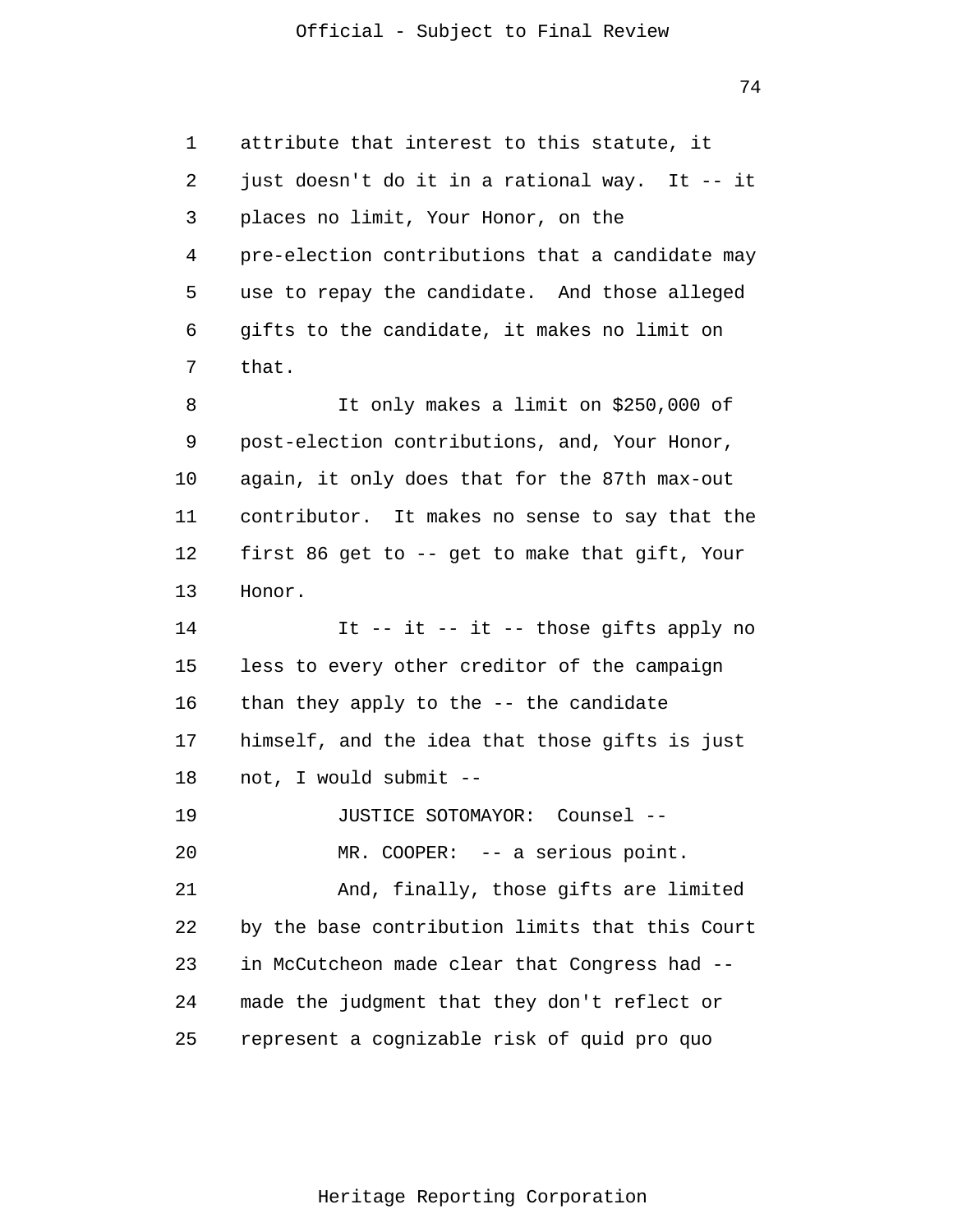75

1 2 3 4 5 6 7 8 9 10 11 12 13 14 15 16 17 18 19 20 21 22 23 24 25 corruption. JUSTICE BREYER: Now I finally got it. I finally got it. Your point is, with \$250,000, you're saying, the 86 real evil people, see, who are trying to -- MR. COOPER: Corrupters. JUSTICE BREYER: -- corrupt everything, they jump in on second one because they know who to get and because he's been elected. And -- and, actually, the -- the other people who are a little slower on the mark, well, they -- they can't give even a dime on this. And -- and they're the ones who are more honest. That's your point there. And with that arise, I see the point now finally and - and that's progress. And the  $--$  the  $--$  the  $--$  but the  $-$ the  $-$  it's a  $-$  it's a  $-$  it's an interesting argument, but I think it's probably true of any dollar amount that's greater than the individual amount, that problem will arise. And then the question is, is there something good about this that your client should love because it's bigger than 20 -- than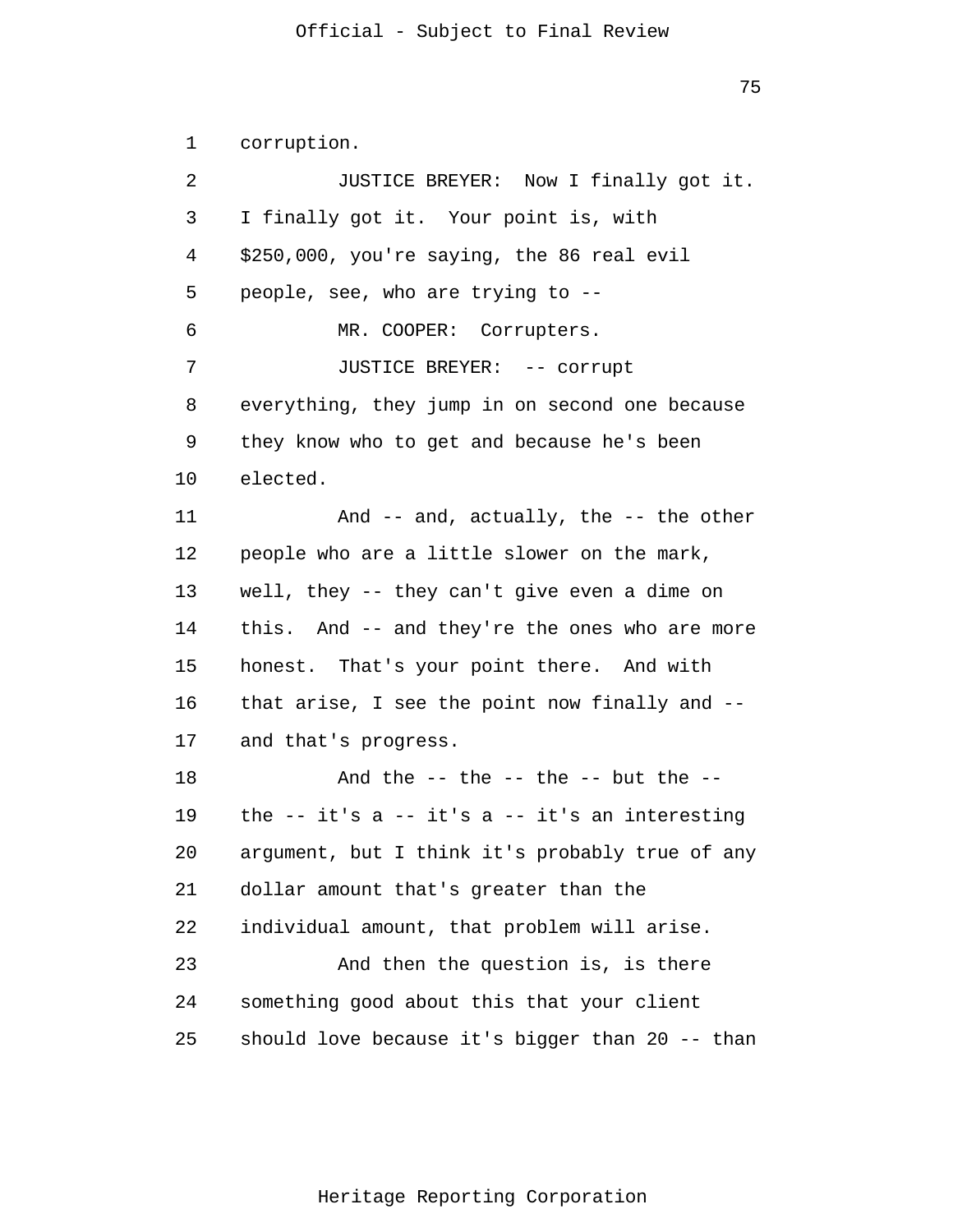1 2 3 4 5 6 7 8 9 10 11 12 13 14 15 16 17 18 19 20 21 22 23 24 25 -- you know, than 2900, and the reason that it's bigger is because there are interests on the other side. It seems -- that's how I've got it thought in my mind. And you can say I still don't understand it at all if you want. MR. COOPER: I -- Your Honor, I'm hesitant to say you don't understand it. I -- I just would respectfully say that -- that our submission about the total mismatch, the incongruities, the lack of fit between the claim of quid pro quo corruption prevention and what this statute actually does to my submission reflects what its genuine purpose was. CHIEF JUSTICE ROBERTS: Thank you. Justice Thomas, anything further? JUSTICE THOMAS: Nothing for me, Chief, no. CHIEF JUSTICE ROBERTS: Justice Breyer? Justice Kagan? Justice Sotomayor? JUSTICE SOTOMAYOR: Counsel, we know that after an election that your contribution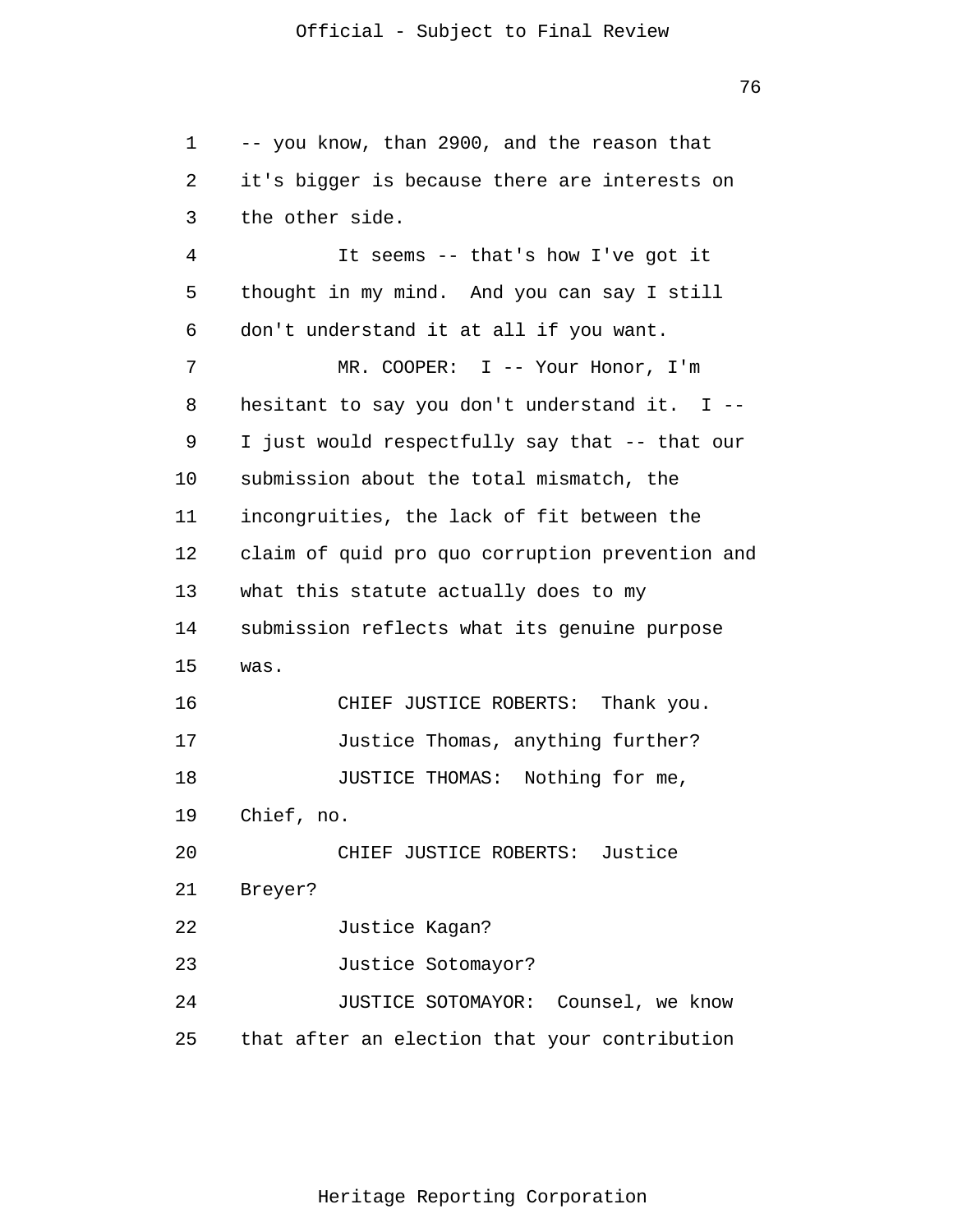77

| 1  | as a contributor is not being used to promote a |
|----|-------------------------------------------------|
| 2  | candidate because the candidate has already     |
| 3  | won. So it's not going to be an expenditure to  |
| 4  | promote your speech in electing the candidate.  |
| 5  | So my normal reaction is, why do you            |
| 6  | give after an election to a candidate who's not |
| 7  | going to spend it on getting elected? He's      |
| 8  | going to spend it on something in the past but  |
| 9  | certainly nothing with respect to the actual    |
| 10 | election and his getting his post.              |
| 11 | And to me, that's a natural quid pro            |
| 12 | quo. I'm giving because I want to draw my       |
| 13 | attention to you. I guess I'm having a hard     |
| 14 | time understanding your counter-argument that   |
| 15 | that needs to be somehow proven. I mean, there  |
| 16 | were studies that the court below discounted.   |
| 17 | I'm not quite sure what the ground -- complete  |
| 18 | ground of discounting -- it wasn't enough,      |
| 19 | basically. But, you know, they showed that      |
| 20 | voting patterns by senators seemed to tie into  |
| 21 | post-election contributions.                    |
| 22 | And I think that's enough to support            |
| 23 | the sensical thinking that if money that I give |
| 24 | is being used to pay the candidate, the         |
| 25 | candidate's going to pay more attention to me.  |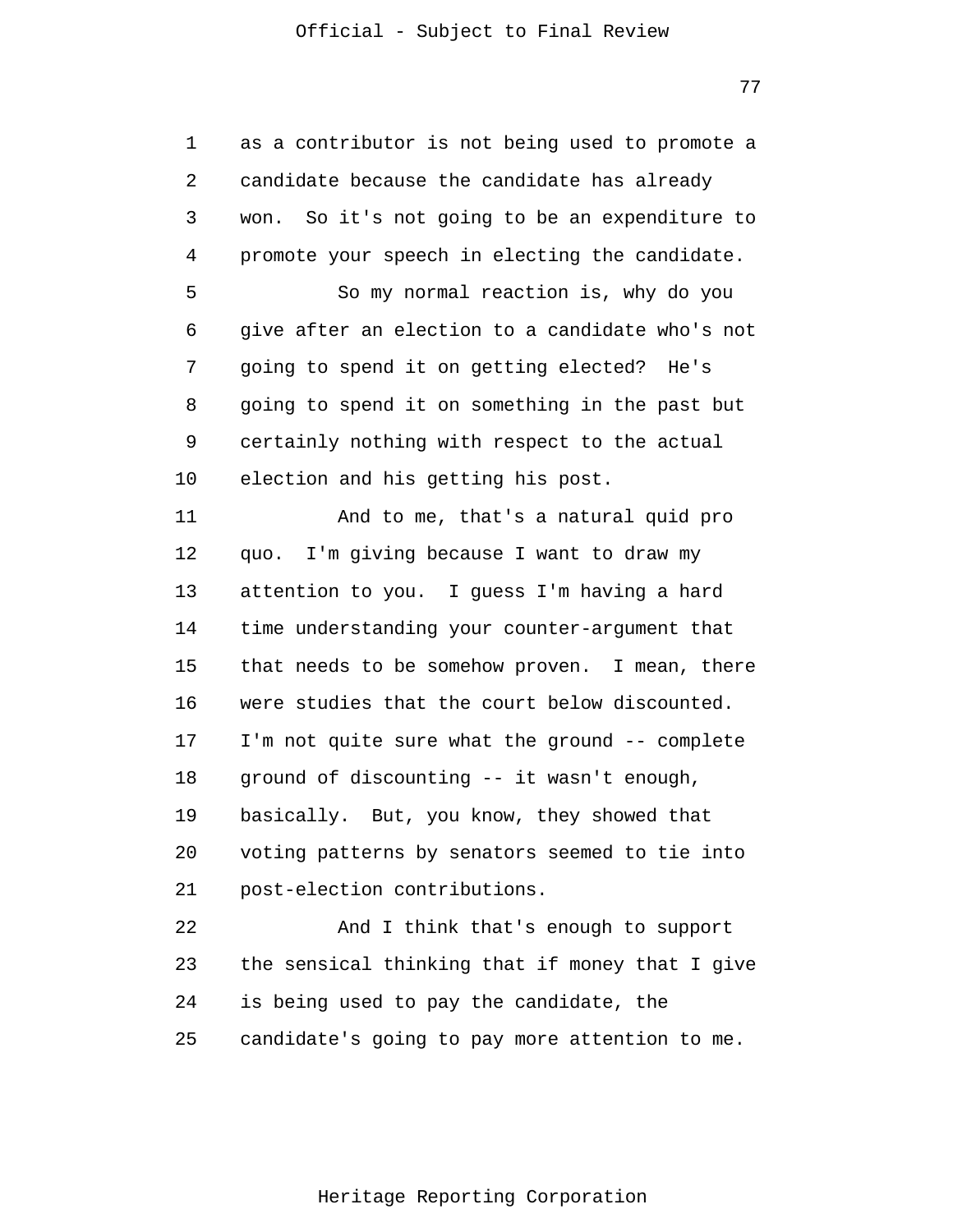1 2 3 4 5 6 7 8 9 10 11 12 13 14 15 16 17 18 19 20 21 22 23 24 25 What more do you need to prove that simple proposition? MR. COOPER: Your -- Your Honor, Congress hasn't limited post-election contributions. It allows post-election contributions both to be designated for the past election, if the individual contributor hasn't maxed out already, and it allows post-election contributions to be designated for the upcoming election. Congress obviously does not believe that in a -- a post-election contribution, whether it's designated for the last election or for the next election, either -- either of which can be used to retire all debts, including candidate debts, of the previous election. So Congress does not see those post-election contributions as being payoffs, quid pro quo. Now, in terms of the -- I think the question implies and the government has stated that there can't be any legitimate reason for a post-election contribution. But, Your Honor, I -- I would beg to differ with that. The -- first of all, as I've just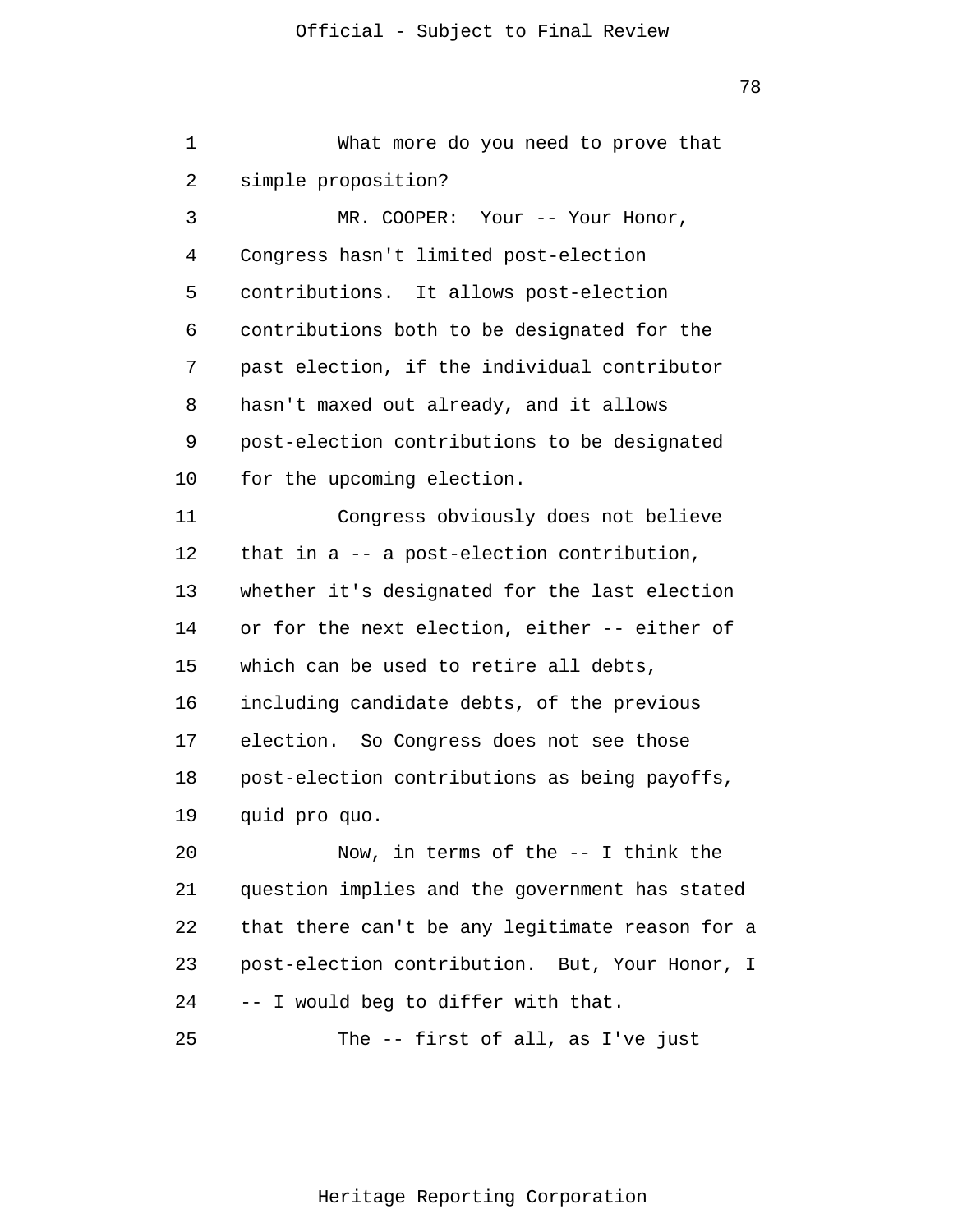79

1 2 3 4 5 6 7 8 9 10 11 12 13 14 15 16 17 18 19 20 21 22 23 24 25 mentioned, Congress hasn't in any way limited that. So Congress certainly believes there's a legitimate reason for post-election contributions. But even if they are just what the government has called makeup contributions, designed for no purpose other than to associate now -- exercise the First Amendment right to associate with the winner, and to hope that that will result in the -- the kind of influence and access that support for a candidate -- that support for a candidate begets and that this Court has in several different cases recognized that Congress cannot seek to -- to deter, as opposed to seeking to deter and to prevent actual quid pro quo corruption, then those are reasons -- Your Honor, those are reasons enough for a -- a contributor to come after an election and make a contribution to the winner. It's just that what -- the candidate has now become effectively an incumbent. JUSTICE SOTOMAYOR: But you just said the magic words, to make a contribution to the winner. Not to a campaign and for its debts, but for the pockets of the winner. That's a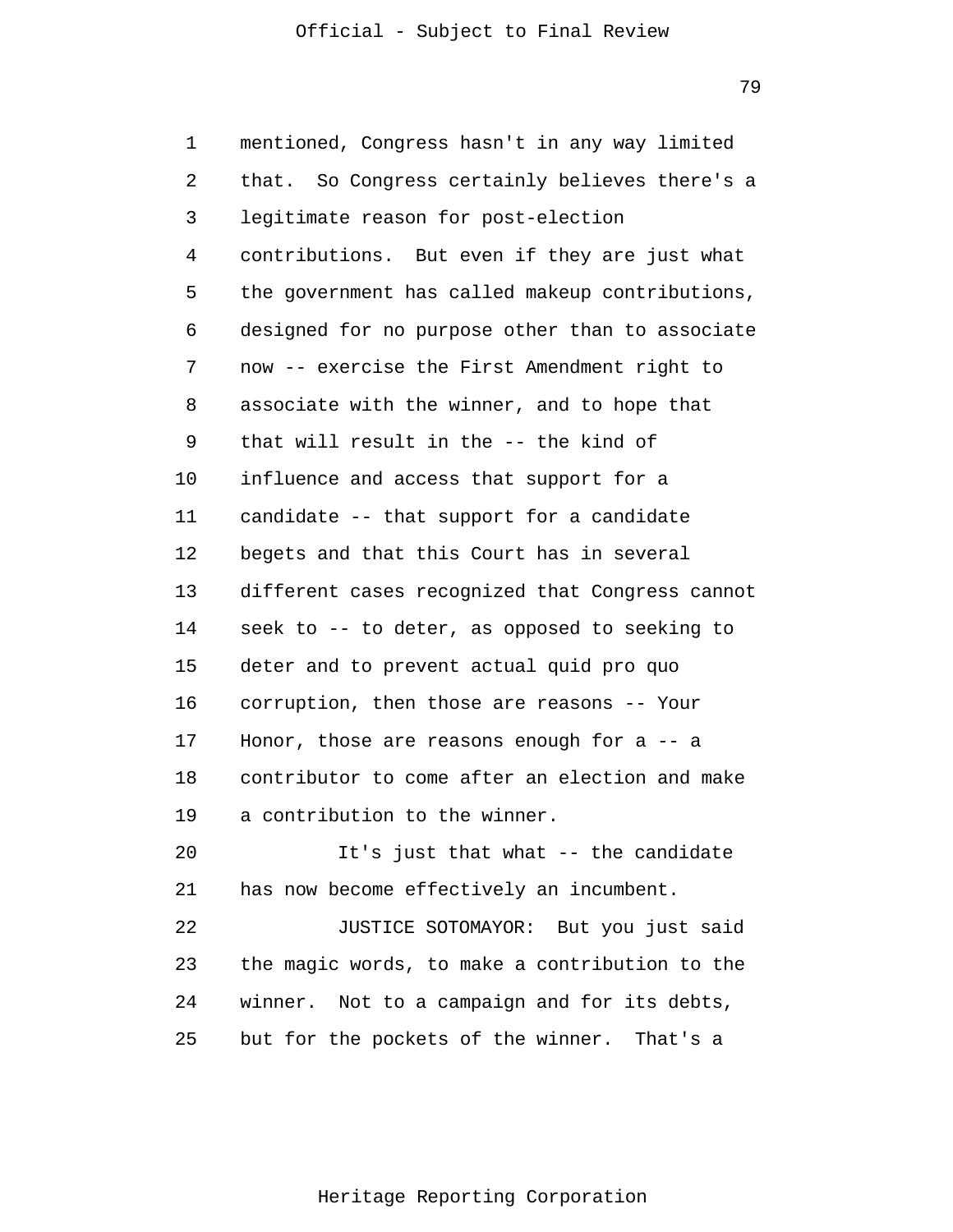1 2 3 4 5 6 7 8 9 10 11 12 13 14 15 16 17 18 19 20 21 22 23 24 25 very different corrupting influence. MR. COOPER: Your Honor, to the -- to the extent that the -- that the post-election contribution pays for pre-election speech, it is paying for speech. If I go to a restaurant tonight and pay for my meal with a credit card, a month from now I will have to repay the credit card company for that meal. That's -- that's what these post-election contributions that actually retire debts pay for. Whether they're paying -- whether they're retiring the debt of the candidate or any of the other creditors, it's paying for speech that was uttered before and was financed through -- through credit, the candidates and others uttered before the election. CHIEF JUSTICE ROBERTS: Justice Kagan? Justice Gorsuch? Justice Kavanaugh? JUSTICE KAVANAUGH: One question. You had also mentioned that you think the statute is designed for or has the effect of incumbency protection. And I just wanted you to connect the dots and spell out why you say that.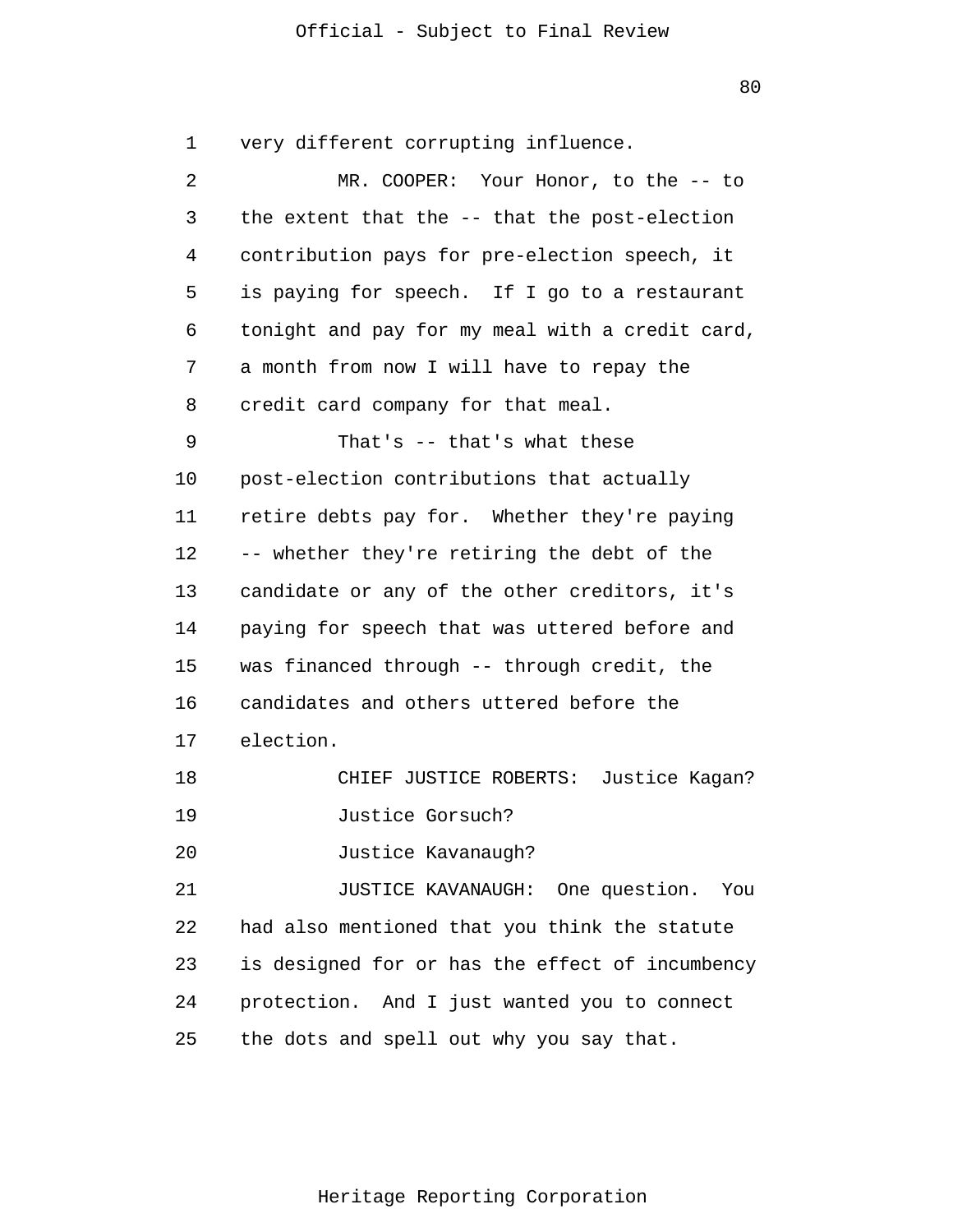1 2 3 4 5 6 7 8 9 10 11 12 13 14 15 16 17 18 19 20 21 22 23 24 25 MR. COOPER: Your Honor, I -- I -- I -- the -- the millionaire's amendment, of which this was a part and -- and which this Court struck down the other part, obviously in the Davis case, was enacted by Congress with explicit references to the fact that well-financed challengers to incumbents represented a threat and that the -- and that the -- the then incumbents in Congress wanted to make sure there was a level -- level playing field. The -- the -- the ability of a candidate to loan without repayment limits such as the Section 304 places on the candidate, to loan money to his campaign, to advocate his own election, is a threat to incumbents, Your Honor, just as much as -- as the ability to contribute or to make expenditures on behalf of the challenger's campaign. CHIEF JUSTICE ROBERTS: Justice Barrett? Thank you, counsel. MR. COOPER: Thank you, Mr. Chief Justice. CHIEF JUSTICE ROBERTS: Mr. Stewart,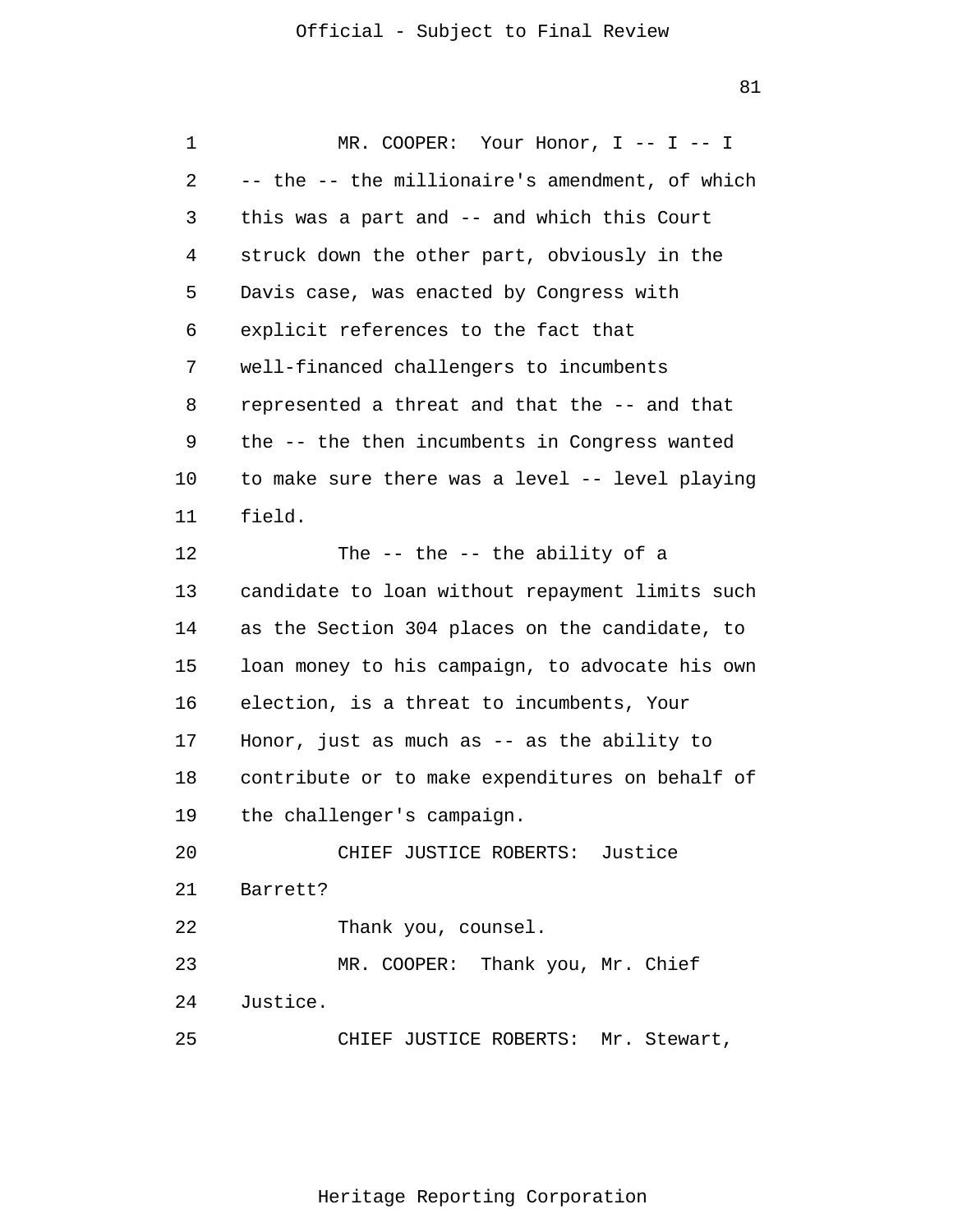1 2 3 4 5 6 7 8 9 10 11 12 13 14 15 16 17 18 19 20 21 22 23 24 25 rebuttal? REBUTTAL ARGUMENT OF MALCOLM L. STEWART ON BEHALF OF THE APPELLANT MR. STEWART: Thank you, Mr. Chief Justice. Let me respond first to Justice Alito's question. We're not prepared to concede that the FEC regulation is invalid, but Appellees did challenge that in this lawsuit, that is, at page 26 of the Joint Appendix, count 4 of a Appellees' complaint alleged that the 20-day limit in the regulation was arbitrary, capricious, and not in accordance with law, and count 5 asserted a different non-constitutional challenge to the regulation. And the three-judge district court exercised supplemental jurisdiction over the regulatory challenges but held them in abeyance while it adjudicated the constitutional challenge to the statute. And I think that was for two reasons. First, the district court was under the misimpression that the statute itself was the current legal barrier to full repayment. And, second, the three-judge court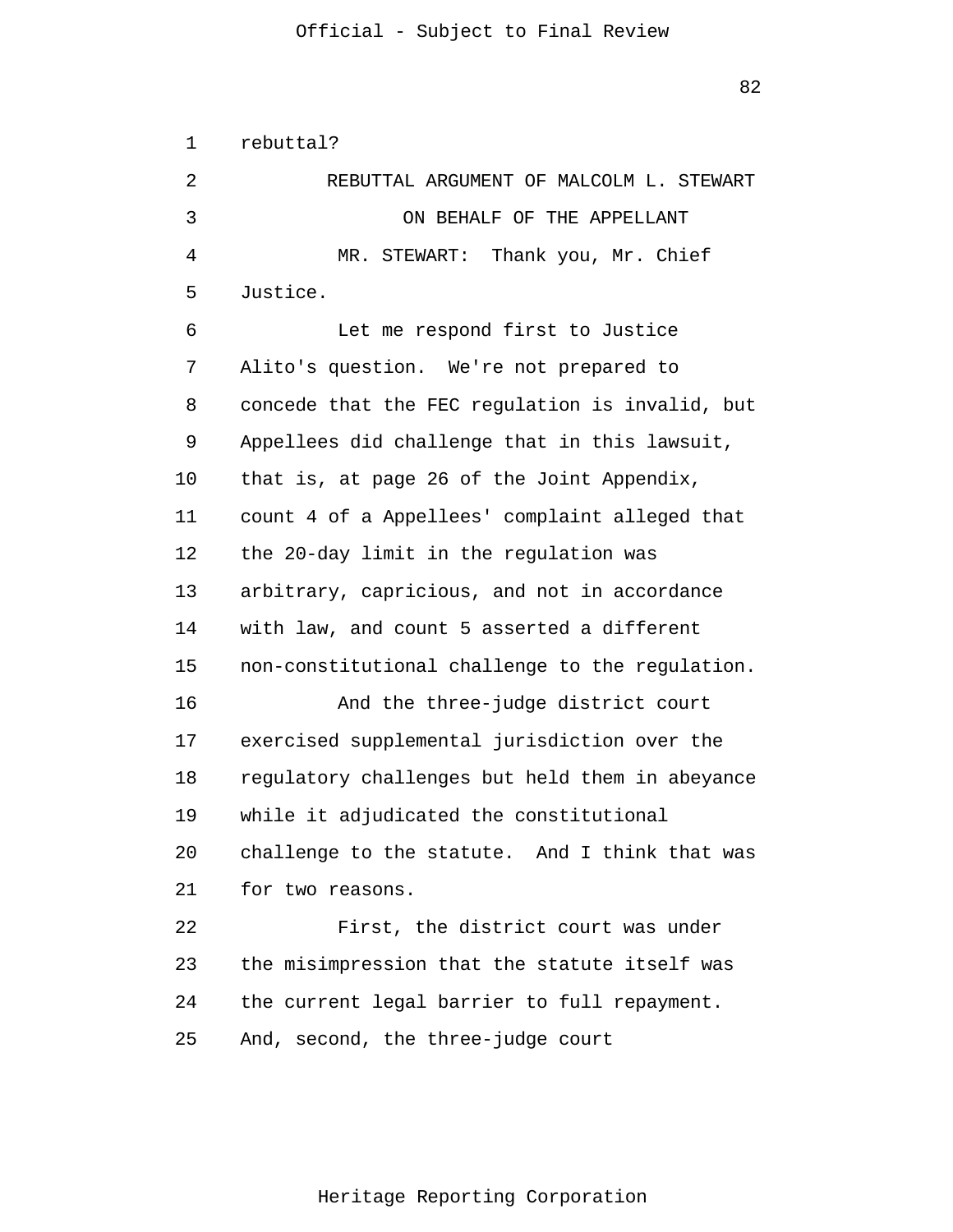83

1 2 3 4 5 6 7 8 9 10 11 12 13 14 15 16 17 18 19 20 21 22 23 24 25 understandably viewed its mandate as being the resolution of challenges to the constitutionality of the statute. And then having held that the statute was unconstitutional, it said we're dismissing the regulatory claims as moot. The implication was, if the statute had been held constitutional, then the court would have proceeded to the -- the non-constitutional challenges to the regulatory provisions. And so the way the case was litigated produced this weird inversion of the way that litigation is supposed to be handled. That is, it's bedrock that if you have both non-constitutional and constitutional claims before you, the court is supposed to resolve the non-constitutional issues first and proceed to the constitutional issues only if it is necessary to do so. And here the district court did the reverse because of the -- the way that the -- the case was pleaded and the fact that it was a three-judge court. The -- the second thing I'd like to say is -- to follow up on something that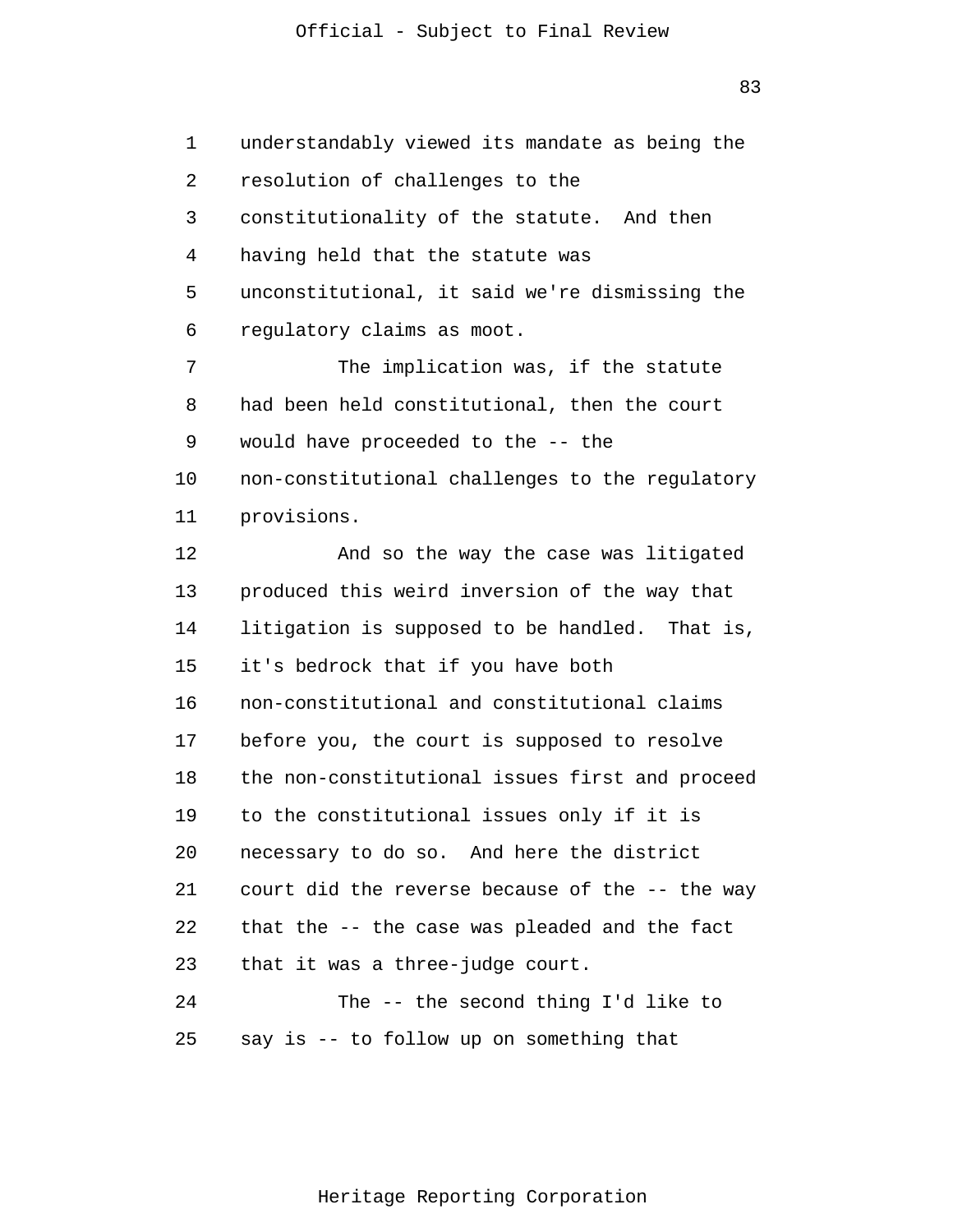1 2 3 4 5 6 7 8 9 10 11 12 13 14 15 16 17 18 19 20 21 22 23 24 25 Justice Kagan said when she pointed out this is really not a limit on self-financing or the ability to -- of a candidate to spend money on his own campaign; it's a limit on the candidate's ability essentially to -- to pass the expenses of campaigning along to others. And the Court has sometimes -- and the Appellees' response is the existence of this limit will create a disincentive to the making of candidate loans and that, in turn, will result in less campaign speech. And the Court has sometimes resolved very similar claims where a candidate, as opposed to a contributor, will challenge contribution limits on the ground that they have an indirect effect on the campaign's ability to engage in speech. And the Court has said, from the candidate's perspective, so long as the limits are not so low that they prevent the candidate from amassing funds sufficient for effective advocacy, then the candidate has no valid constitutional challenge. The contributor may still have a constitutional challenge because the -- the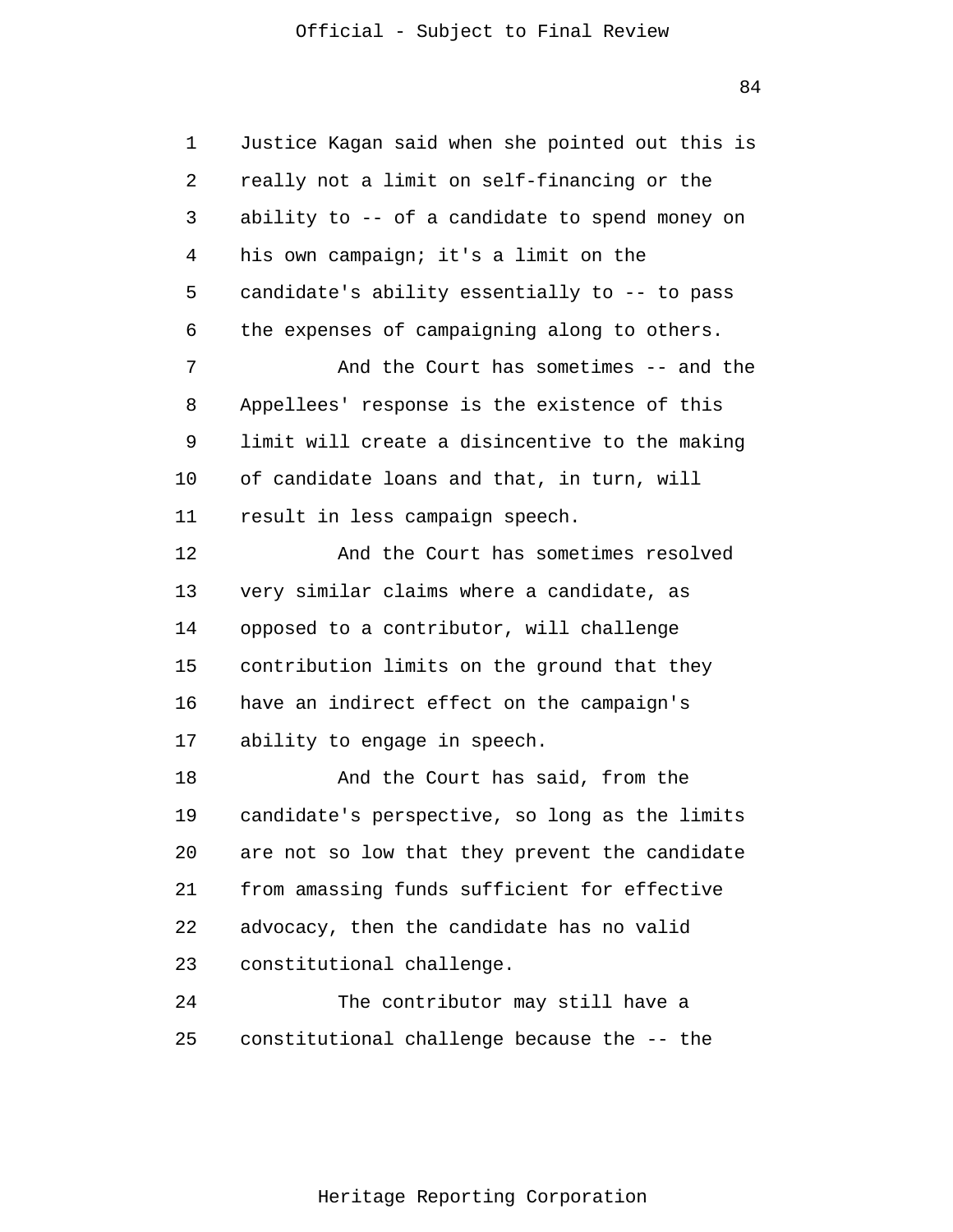1 2 3 limits may impinge unduly on his own ability to affiliate himself with campaigns to assist in the electoral process.

4 5 6 7 8 9 10 11 12 13 14 15 But the -- the limit here really doesn't have that effect. The contributor can still donate as much as -- as he wants up to the base limit, can do so at any point up until the election, can continue to do so after the election subject to the proviso that the funds can't be used for repayment of candidate loans. But since a contributor ordinarily has no legal right to insist that his donations be used for a particular purpose, that -- that's a very small intrusion on any liberty that he might have.

16 17 18 19 20 21 22 23 24 25 The third thing I wanted to say is about the leveling the playing field. The companion provision that was at issue in Davis, there was a leveling purpose apparent on the face of the statute because the statute said if one candidate spends a lot of his own money, then the other candidate will be able to raise more money himself. And so the rules that applied to one candidate were kind of contingent on what the other candidate did.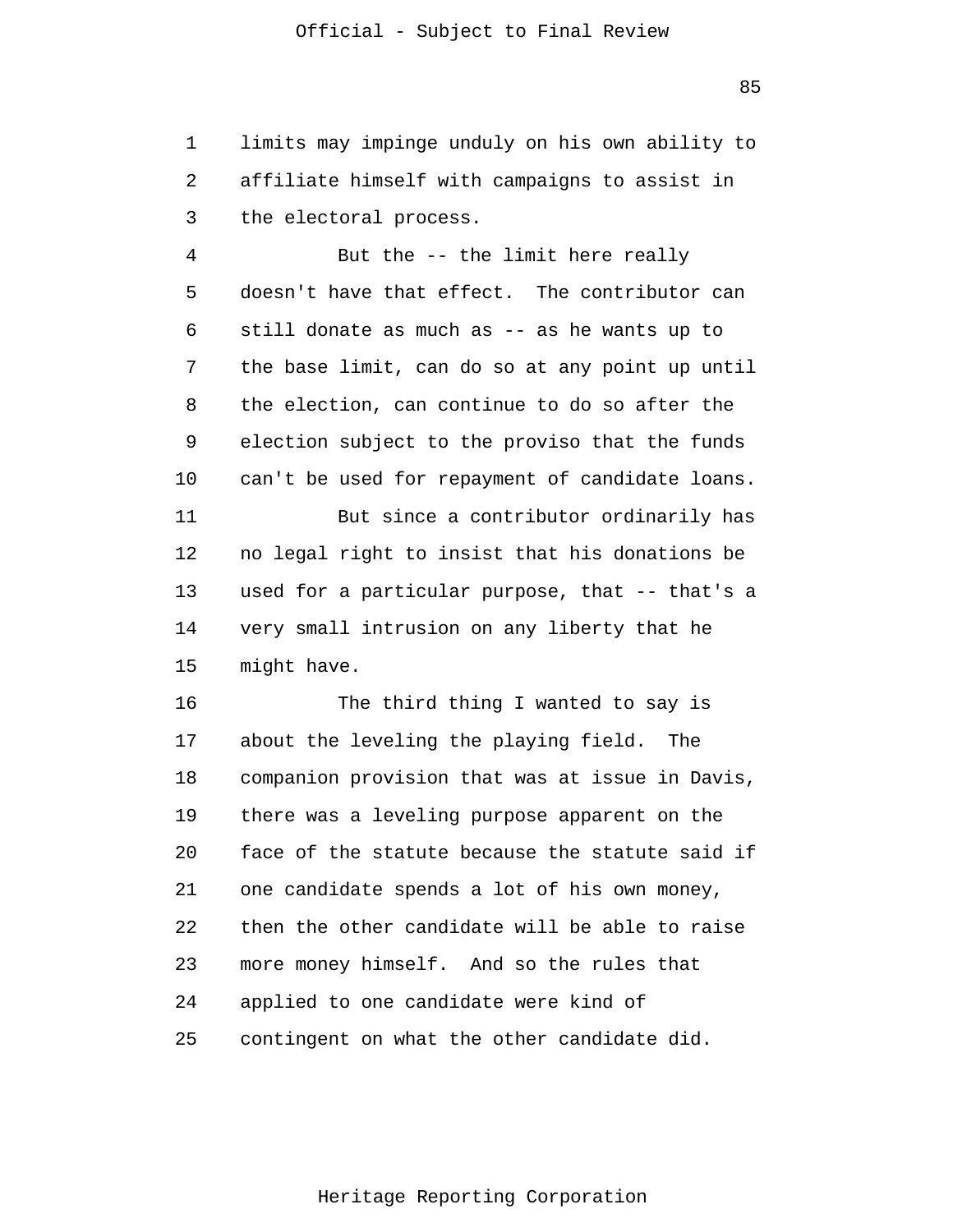1 2 3 4 5 6 7 8 9 10 11 12 13 14 15 16 17 18 19 20 21 22 23 24 25 That was leveling on its face, but there's nothing similar going on here. The -- yes, it's true that the loan repayment limit applies to each candidate in the race, but the rules that apply to one candidate don't depend on what his opponent does. The other thing about the fact that the loan repayment limit applies to losing candidates, I'd say three things. The first is what Justice Sotomayor said, that it doesn't have much practical impact on losing candidates because they can rarely raise sufficient post-election contributions to be over the limit. The second thing is that, as we see in Davis, ordinarily the presumption is that the same rules will apply to all candidates in a race. And, indeed, there can be constitutional problems if -- even if they don't. And the third is, as the Court said in Buckley, there are some circumstances where Congress decides that the same rules should apply to each candidate, even though the interests underlying a particular rule may not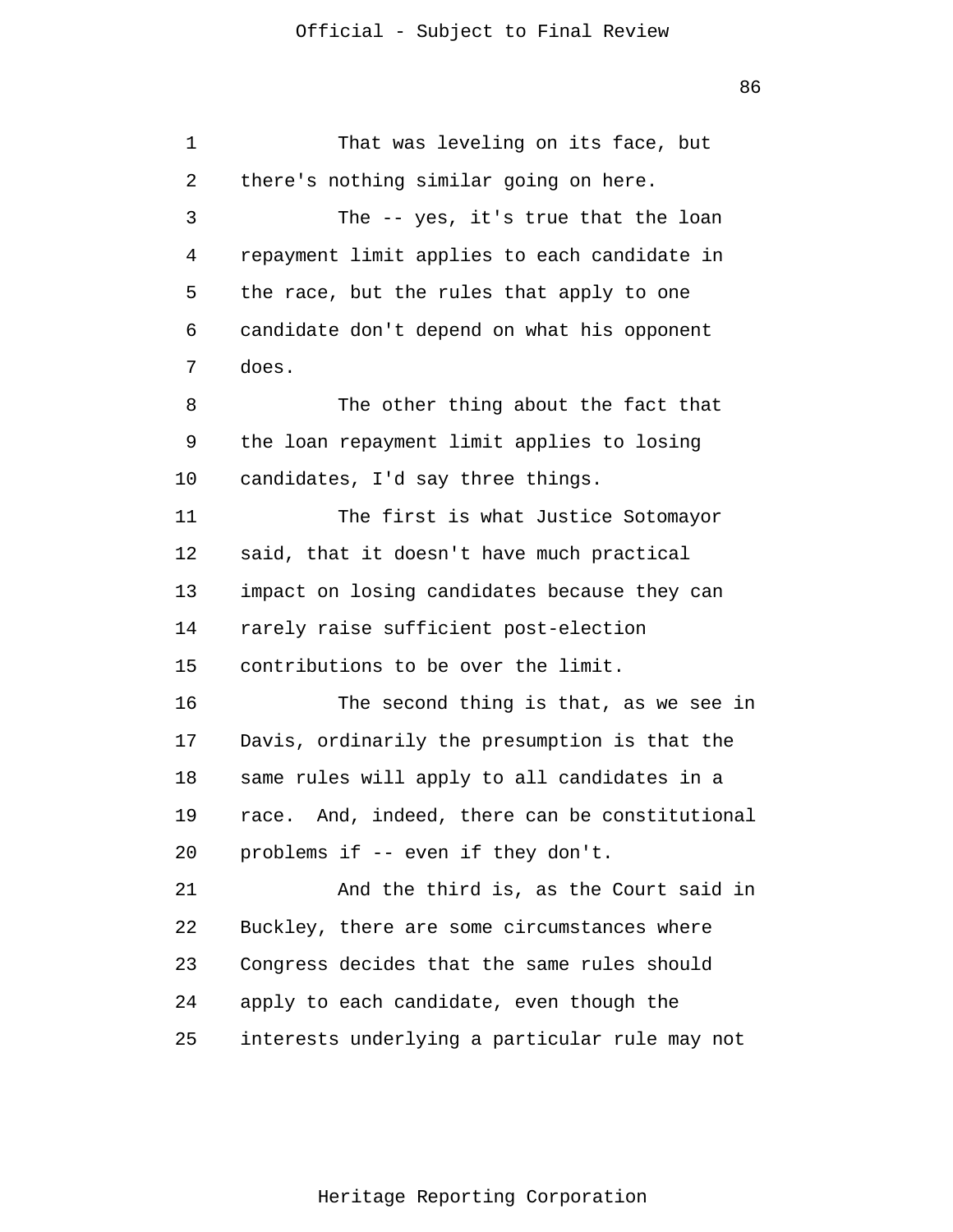```
1 
 2 
 3 
 4 
 5 
 6 
 7 
 8 
 9 
10
11
12
13
14
15
16
17
18
19
20
21
22
23
24
25
      be as directly implicated by minor party
       candidates, for instance, who are unlikely to 
      win and, therefore, are unlikely to -- to do
       favors for the -- the donor.
                Thank you, Mr. Chief Justice.
                CHIEF JUSTICE ROBERTS: Thank you,
       counsel. The case is submitted.
                 (Whereupon, at 11:29 a.m., the case
       was submitted.)
```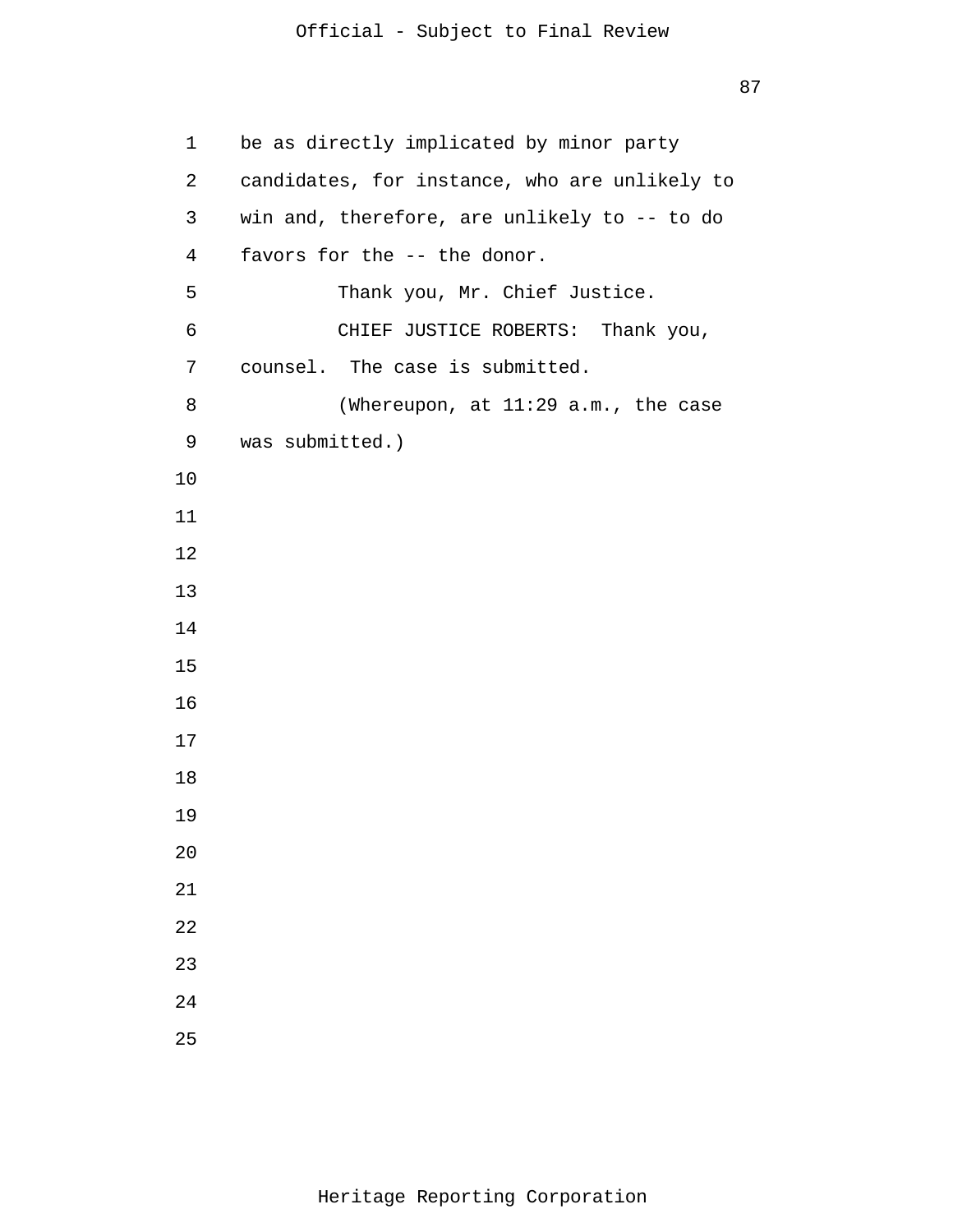| \$                                               | 8                            | affiliate [1] 85:2           | Appellees [16] 1:7,23 2:7          | B                                   |
|--------------------------------------------------|------------------------------|------------------------------|------------------------------------|-------------------------------------|
|                                                  | 82 [1] 2:10                  | affiliations [1] 12:22       | 3:19,22 4:4 6:12 9:16 12:6         | back [9] 29:10 31:5 37:2            |
| \$10,000 [11] 17:13 31:6,11                      |                              | afford [1] 55:25             | 13:6 14:21 15:8 18:9 19:           |                                     |
| 43:11,20 58:14 59:9,10,11,                       | 86 [5] 44:13 53:7 58:7 74:   | afraid [1] 50:7              | 15 43:5 82:9                       | 48:12 49:14 52:11 56:9 63:          |
| 14 63:25                                         | 12 75:4                      | afterwards [2] 19:25 61:8    | Appellees' [4] 3:14 6:20           | 25 72:4                             |
| $$2.7$ [1] 60:3                                  | 87 [2] 44:15 58:11           | agency [3] 67:1 70:9,14      | 82:11 84:8                         | bad [1] 53:18                       |
| \$250,000 [22] 3:23 6:4 17:                      | 87th [6] 54:15,21 55:11,13,  | agency's [1] 60:18           | <b>Appendix [1] 82:10</b>          | bag [1] 26:15                       |
| 25 18:11 20:2 25:3 32:18                         | 18 74:10                     | agree [2] 40:2 42:17         | applied [3] 38:22 72:8 85:         | balance [6] 28:10 33:2,9,           |
| 34:4 36:22,25 37:22 39:4                         | A                            | ahead [2] 66:11 68:22        | 24                                 | 11 40:12,21                         |
| 44:9 45:13 52:25 54:8 55:                        | a.m [3] 1:15 3:2 87:8        | AL [2] 1:6 68:1              | applies [8] 23:13 27:17 41:        | balances [1] 55:5                   |
| 6 56:2,7 62:5 74:8 75:4                          |                              | <b>Aleutian [1] 11:15</b>    | 22 42:8 58:2 60:25 86:4,9          | balancing [2] 14:19 40:22           |
| \$260,000 [2] 17:24,25                           | abeyance [1] 82:18           | ALITO [15] 7:15 8:2,20 9:5,  | apply [12] 8:22 11:11,13 16:       | bar [1] 17:4                        |
| \$2900 [11] 27:22 28:9 37:                       | ability [12] 4:1 32:22 34:18 | 20 10:9 25:25 30:19,20 31:   | 9 51:12,16 60:22 74:14,16          | <b>BARRETT</b> [7] 26:1,21 27:      |
| 23 39:3,5,8,20,21,25 50:6                        | 37:4 45:14 48:23 81:12,17    | 15 60:21 61:25 71:3,13,19    | 86:5,18,24                         | 19 40:18,19 41:21 81:21             |
| 55:12                                            | 84:3,5,1785:1                | Alito's [1] 82:7             | applying [1] 42:4                  | barrier [2] 4:3 82:24               |
| \$2901 [2] 50:8,13                               | able [7] 6:24 16:9 33:14 61: | allegation [3] 6:18 18:8 21: | appreciated [1] 67:13              | base [8] 51:12,16 53:4 57:6,        |
| \$3,000 [1] 54:23                                | 10 63:4 64:12 85:22          |                              | approaching [1] 14:13              | 9 60:15 74:22 85:7                  |
| \$500,000 [3] 54:25 56:16                        | above [5] 36:22,23,24 37:    | allegations [1] 18:18        | appropriate [1] 49:9               | basically [5] 12:24 21:10           |
| 57:8                                             | 22 54:8                      | allege [2] 9:2,13            | arbitrary [4] 64:13 65:9 66:       | 23:21 28:14 77:19                   |
| 1                                                | above-entitled [1] 1:13      | alleged [5] 7:2 18:4 53:10   | 2 82:13                            | basis [7] 5:9 6:3 21:2 29:          |
|                                                  | abruptly [1] 44:14           | 74:5 82:11                   | Aren't [1] 39:4                    | 12 32:20 38:23 64:15                |
| 1 [6] 9:22 10:5,11,18 70:15,                     | absolute [1] 66:8            | allegedly [2] 7:19 21:22     |                                    | <b>BCRA</b> [2] 42:20,23            |
| 20                                               | absolutely [1] 51:24         |                              | argued [1] 72:6                    | become [4] 31:3 47:4 50:            |
| 10 [2] 60:4,4                                    | abstract [1] 24:6            | allow [6] 21:16 39:3 50:17   | argument [23] 1:14 2:2,5,8         | 22 79:21                            |
| 10,000 [4] 17:5,21 18:10 62: accept [2] 62:16,20 |                              | 54:12 56:15.25               | 3:6,10 17:11,12,15 18:7            | becomes [2] 48:22 51:5              |
| 7                                                | accepted [2] 56:11 73:6      | allowed [2] 52:25 55:17      | 20:6 26:7 34:14 43:4 66:3.         | <b>bedrock</b> [1] 83:15            |
| 10:00 [2] 1:15 3:2                               | accepting [3] 18:7 38:24     | allows [2] 78:5.8            | 4,5 68:10,12,24 73:12 75:          | beforehand [1] 50:15                |
| 11:29 [1] 87:8                                   | 62:3                         | allude [1] 24:11             | 20 82:2                            | beg [1] 78:24                       |
| 19 [1] 1:11                                      | access [2] 63:18 79:10       | alone [2] 35:23 44:16        | arguments [3] 7:16 43:8            | begets [1] 79:12                    |
| 1976 [1] 35:22                                   | accordance [1] 82:13         | already [3] 19:10 77:2 78:8  | 69:12                              | beginning [2] 50:21 68:15           |
| $\overline{2}$                                   | according [1] 44:11          | although [1] 3:20            | arise [5] 24:3,7 25:15 75:         | behalf [9] 1:20,23 2:4,7,10         |
|                                                  | across [1] 58:3              | altogether [1] 40:8          | 16,22                              | 3:11 43:5 81:18 82:3                |
| 2 [7] 9:24,25 10:6,13,14,19                      | Act [2] 63:3.4               | amass [1] 42:22              | arises [1] 32:17                   |                                     |
| 70:21                                            | action [2] 24:16 43:25       | amassing [1] 84:21           | Article [2] 23:25 24:2             | behaving [3] 4:6 21:5 23:           |
| 2,901 [2] 51:3,5                                 | activities [2] 27:3,24       | Amendment [10] 13:24 14:     | articulate [1] 70:24               | 11<br><b>behavior</b> [1] 40:14     |
| 20 [11] 10:2,4,16,17,24 11:5,                    | actual [5] 24:7 41:7 66:13   | 3 24:23 46:8 55:23 70:7,     | artificial [1] 24:19               |                                     |
| 6 12:16 19:2 42:20 75:25                         | 77:9 79:15                   | 11 73:7 79:7 81:2            | as-applied [1] 38:24               | believe [5] 63:21 68:14 72:         |
| 20-day [10] 5:20 43:12,15,                       | actually [15] 11:2 13:1 15:  | amount [21] 18:1 28:23 29:   | aside [3] 6:8,15 45:24             | 7,1378:11                           |
| 18 68:16 69:15,24 70:10                          | 24 26:11,18 36:13 41:14      | 2,4 35:19,20,21 36:12,18,    | assert [1] 29:24                   | believes [1] 79:2                   |
| 71:9 82:12                                       | 42:17 54:3 66:18 67:8 68:    | 23,24 41:17 47:20 48:11      | asserted [1] 82:14                 | below [5] 3:22 6:1 40:24            |
| 200 [1] 51:3                                     | 25 75:11 76:13 80:10         | 49:2,4,7 51:5 57:12 75:21,   | assist [1] 85:2                    | 57:12 77:16                         |
| 2018 [2] 19:8,11                                 | ad [1] 60:18                 | 22                           | <b>assistance</b> [1] <b>24:24</b> | benefit [3] 25:23 26:19 58:         |
| 2022 [1] 1:11                                    | Adams [4] 12:19.20 13:23     | analogize [1] 34:15          | <b>assistant</b> [1] <b>18:20</b>  | 18                                  |
| 2024 [5] 18:16,21,25 19:5,9                      | 14:11                        | analogy [1] 41:11            | <b>associate</b> [2] 79:6,8        | best [2] 21:2 34:11                 |
| 21-12 [1] 3:7                                    | add [1] 70:10                | analysis [3] 12:25 13:23     | <b>assuming [1] 43:10</b>          | betrays [1] 44:17                   |
| 25 [1] 40:1                                      | addition [1] 51:25           | 25:5                         | assurance [1] 50:22                | better [3] 26:3,5 73:22             |
| 250 [3] 36:23 39:8 40:1                          | additional [2] 45:18,19      | analyzed [1] 72:3            | attaches [1] 72:9                  | between [6] 4:15 21:9 25:           |
| 250,000 [4] 17:19 50:17,19                       | address [4] 9:10 27:17 41:   | another [4] 29:22 48:8 56:   | attempt [2] 20:10 40:12            | 21 34:24 67:6 76:11                 |
| 51:6                                             | 871:7                        | 18 59:24                     | attempting [3] 28:10 29:           | <b>beyond</b> [2] <b>62:19 69:7</b> |
| 26 [1] 82:10                                     |                              | answer [4] 12:17 13:7 66:    | 24,25                              | big [2] 8:11 52:13                  |
| 2900 [3] 27:16 50:5 76:1                         | adjudicated [1] 82:19        | 20 67:10                     | attention [3] 20:16 77:13,         | bigger [2] 75:25 76:2               |
| 2901 [1] 52:10                                   | adjust [1] 22:1              | answered [2] 50:2,18         | 25                                 | <b>binding</b> [1] 18:12            |
|                                                  | administrative [2] 64:14     | anti [1] 27:18               | attenuated [1] 36:3                | birth [2] 63:14 67:20               |
| 3                                                | 66:5                         | anti-campaign [1] 20:5       | attributable [2] 17:14,17          | <b>bit</b> [2] <b>37:20 40:20</b>   |
| $3$ [2] $2:4$ 7:3                                | administrator [1] 70:9       | anti-corruption [3] 25:2     | attribute [1] 74:1                 | <b>blanket</b> [1] 32:24            |
| 304 [13] 5:9,13 43:13,15,17                      | admissions $[2]$ 16:4.6      | 27:18 54:11                  | authority [1] 68:9                 | <b>board</b> [1] 58:3               |
| 44:4,9 54:5 56:5 61:17 68:                       | admitted [2] 16:7 43:25      | APA [1] 68:8                 | authorized [2] 68:6 71:12          | <b>body</b> [1] 41:13               |
| 17 72:25 81:14                                   | <b>ads</b> [1] <b>27:2</b>   | apart [2] 69:4,13            | authorizing [7] 43:16 65:3,        | books [5] 5:24 9:19 13:14           |
|                                                  | advance [2] 68:10 72:19      | apparent [2] 32:8 85:19      | 13,14 66:16 68:17 70:22            | 30:2 42:20                          |
| 4                                                | advanced [1] 52:12           | appeal [1] 7:1               | available [2] 20:9 36:8            | <b>borrower</b> [2] 31:25,25        |
| 4 [1] 82:11                                      | advances [1] 72:22           | appearance [3] 39:23 50:     | avoid [2] 22:2 28:10               | both [8] 7:3 10:21 23:11 41:        |
| 43 [1] 2:7                                       | advocacy [2] 47:20 84:22     | 15 51:3                      | avoidance [1] 7:8                  | 2,17 55:12 78:6 83:15               |
| 5                                                | advocate [3] 56:3,4 81:15    | APPEARANCES [1] 1:17         | avoided [3] 4:5 9:17 13:17         | <b>bought</b> [1] 20:18             |
|                                                  | advocating [1] 21:25         | Appellant [6] 1:4,21 2:4,10  | away [1] 11:9                      | <b>bounds</b> [1] 69:7              |
| 5 [2] 7:3 82:14                                  | affects [1] 44:25            | 3.1182.3                     |                                    | branch [1] 41:18                    |

**3:**11 **82:**3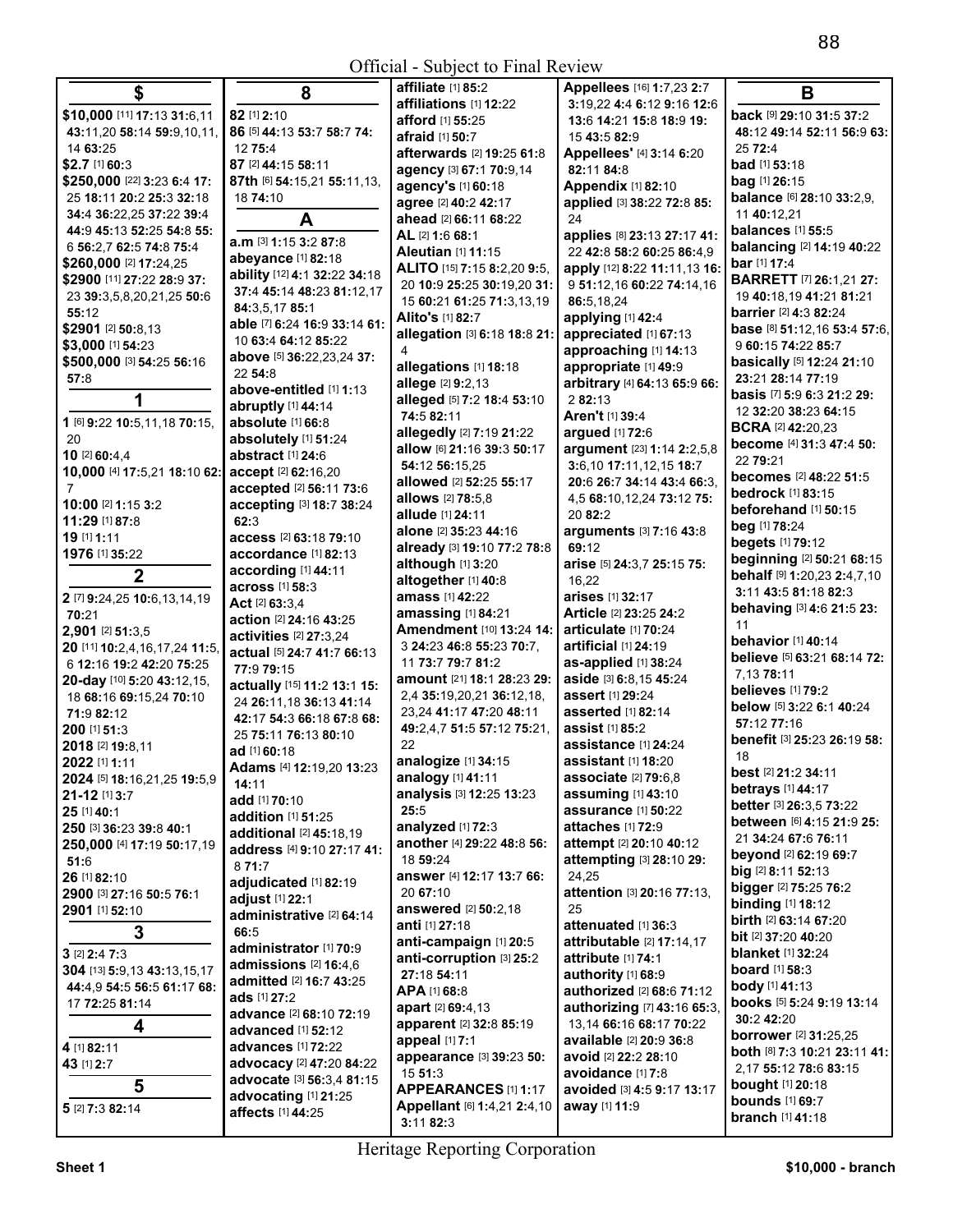|                                                          |                                                    | $\sum$                                 |                                                         |                                    |
|----------------------------------------------------------|----------------------------------------------------|----------------------------------------|---------------------------------------------------------|------------------------------------|
| <b>branches</b> [1] 25:12                                | 20,20 56:16,18,23,23,25                            | 32:13,16 34:12 36:14 40:               | conceding [1] 71:9                                      | contributor [13] 4:22 26:          |
| <b>BREYER [20] 10:25 22:11,</b>                          | 59:14 70:8 73:21,21 74:4,                          | 17,21 42:25 43:3,6 61:24               | concern [1] 42:18                                       | 15 57:7 58:2 59:13 74:11           |
| 18 23:3 30:18 50:1 51:23                                 | 5,6,16 77:2,2,4,6,24 78:16                         | 62:2,10,14,18,22,25 63:20              | <b>concerned</b> [3] 17:1 38:12                         | 77:1 78:7 79:18 84:14,24           |
| 53:2,6,9,12,14 54:1 66:8,                                | 79:11,11,20 80:13 81:13,                           | 64:6,9,23 65:1,4,16,19,25              | 52:23                                                   | 85:5,11                            |
| 11, 17, 24 75: 2, 7 76: 21                               | 14 84:3,10,13,20,22 85:10,                         | 67:21 68:19,22 70:1,4 71:              | <b>concerns</b> [1] 5:5                                 | <b>contributors [9] 28:12 35:</b>  |
| <b>Breyer's [1] 54:10</b>                                | 21, 22, 24, 25 86: 4, 6, 24                        | 21 76:16,19,20 80:18 81:               | concluded [1] 13:3                                      | 8.14 38:10 53:5.8 57:6 73:         |
| <b>bribery</b> [1] 59:17                                 | candidate's [15] 5:3 28:7                          | 20, 23, 25 82: 4 87: 5, 6              | <b>concrete</b> [5] 8:18 13:24 14:                      | 16,20                              |
| brief [2] 40:3 72:6                                      | 34:18 35:4 45:11 46:22 47:                         | chill [1] 37:4                         | 10 24:13 25:5                                           | contributory [4] 22:17,19,         |
| <b>briefly</b> [1] 62:3                                  | 22 49:23 59:23 60:5,17 73:                         | chilled [1] 37:21                      | conduct [4] 5:4 21:6 22:1                               | 23 23:9                            |
| bright-line [1] 25:7                                     | 18 77:25 84:5.19                                   | choice [3] 36:21,25 38:4               | 24:3                                                    | conveying [1] 26:18                |
| <b>broad</b> [1] 67:9                                    | candidates [19] 26:13 29:                          | chooses [1] 71:20                      | confidence [2] 13:3 51:2                                | COOPER [85] 1:22 2:6 43:           |
| <b>brought</b> [2] 70:17,20                              | 1 33:7 36:5 38:13 50:19,                           | chosen [2] 32:18 34:10                 | confident [2] 33:13 39:14                               | 3,4,6 44:22 45:7,23 46:3,5,        |
| Buckley [5] 34:6 35:3,18                                 | 25 51:1 53:23 54:4,6 55:6                          | chunks [1] 37:24                       | conflicting [4] 41:3 50:23                              | 7, 14, 17, 25 47: 17 48: 1, 9, 25  |
| 47:21 86:22                                              | 60:23,23 80:16 86:10,13,                           | circumstances [2] 23:13                | 51:4.9                                                  | 49:13 51:11 52:20 53:3,7,          |
|                                                          | 18 87:2                                            | 86:22                                  |                                                         |                                    |
| building [3] 8:8,12 41:12<br>buildings [1] 8:6           | candidates' [1] 38:9                               |                                        | Congress [36] 24:15 28:9                                | 10, 13, 25 54: 3, 17, 19 55: 16    |
|                                                          |                                                    | circumvent [1] 24:9                    | 32:18 33:2,5,25 34:10 38:                               | 56:11,20 57:2,21,24 58:6,9,        |
| burden [6] 24:22 34:20 57:                               | cannot [5] 7:17 43:14 68:                          | claim [13] 6:22 15:6 18:15             | 8,12 40:3,6,11 41:12,16 44:                             | 10, 19, 21 59: 2, 5, 12 60: 1, 21, |
| 15, 16, 17 62:6                                          | 16 70:23 79:13                                     | 55:18 64:3,4,8 65:10 68:               | 11 48:10 49:17,24 50:23                                 | 24 61:9,16 62:9,12,16,20,          |
| burdens [6] 4:19 12:9 40:                                | cap [5] 20:2 32:23 39:4,8                          | 15 70:19,24 73:2 76:12                 | 51:16 52:22 53:15 55:4.17                               | 24 63:20 64:7,19,24 65:3,6,        |
| 22 45:4,9 57:19                                          | 40:1                                               | claims [5] 43:11 66:7 83:6,            | 56:15 72:19 74:23 78:4,11,                              | 18,24 66:6,10,12,23 67:14          |
| burdensome [1] 26:12                                     | Capone [1] 68:1                                    | 16 84:13                               | 17 79:1,2,13 81:5,9 86:23                               | 68:4,7 69:9,22 70:3,19 71:         |
| business $[1]$ 16:18                                     | capricious [4] 64:14 65:9                          | Clapper [3] 12:2 21:11,11              | Congress's [3] 32:22 42:4                               | 3,18,25 72:12 73:10,25 74:         |
| buttress $[1]$ 20:6                                      | 66:2 82:13                                         | clear [2] 72:17 74:23                  | 57:11                                                   | 20 75:6 76:7 78:3 80:2 81:         |
| buy [3] 15:21,24 16:3                                    | car [3] 29:16,22 43:21                             | clearly [6] 13:7 15:3 34:17            | <b>connect</b> [1] 80:24                                | 1,23                               |
| buying [3] 15:18 20:22 50:                               | card [2] 80:6.8                                    | 47:1 68:2,3                            | consequence [1] 8:18                                    | Cooper's [1] 34:14                 |
| 8                                                        | care [1] 23:17                                     | client [1] 75:24                       | consider [1] 7:9                                        | coordinate [1] 41:18               |
| $\mathbf C$                                              | Carney [4] 12:19,20 13:23                          | close [4] 37:12,15,16 38:3             | considered [1] 30:23                                    | Correct [2] 46:16 53:2             |
|                                                          | 14:10                                              | closely [5] 39:11 42:8,15              | constituted [2] 66:22 67:1                              | correctly [1] 57:4                 |
| calculation [4] 14:9,14,17,                              | Case [20] 3:7 6:2,11 8:1,14                        | 72:8,14                                | Constitution [1] 46:5                                   | corrupt [2] 50:10 75:7             |
| 19                                                       | 9:15 11:17,24 22:20 23:8                           | closes [1] 44:14                       | constitutional $[27]$ 3:18 4:                           | Corrupters [1] 75:6                |
| calculus [1] 45:12                                       | 30:9,13 31:16 41:21 71:17                          | coffee [7] 20:17,18,22 21:5            | 18 7:4,8,12 12:9 15:5 29:                               | corrupting [3] 52:23 53:1          |
| call [1] 55:21                                           |                                                    |                                        |                                                         |                                    |
|                                                          |                                                    | 22:11,22 23:17                         |                                                         | 80:1                               |
| <b>called</b> [1] 79:5                                   | 81:5 83:12,22 87:7,8<br>cases [5] 13:25 15:14 16:4 |                                        | 25 64:7,11,17,20 65:2,5,7<br>66:4 67:3,6 69:21 71:1 82: |                                    |
| calling [1] 47:22                                        | 23:4 79:13                                         | coffers [1] 37:13                      |                                                         | corruption [27] 14:5 24:25         |
| calls [1] 49:18                                          |                                                    | cognizable [4] 51:17,20<br>57:12 74:25 | 19 83:8, 16, 19 84: 23, 25 86:<br>19                    | 25:2 28:5,11 32:17 35:6            |
| <b>cam</b> [1] 37:7                                      | causal [2] 4:15 21:8                               |                                        |                                                         | 39:7,23 40:23 41:1,7 44:6,         |
| came [3] 1:13 20:16 55:4                                 | cause [3] 24:16 63:24 64:2                         | come [6] 11:1 12:4 37:16               | constitutionality [4] 7:18                              | 12, 14 51: 18, 21 52: 9 54: 14     |
| campaign [59] 5:19 12:15                                 | caused [3] 23:14,18 43:12                          | 53:8 55:18 79:18                       | 61:15 63:10 83:3                                        | 57:13 72:21 73:3,23,23 75:         |
| 14:24 16:20 17:24,24 19:7,                               | causes [1] 35:13                                   | comes [5] 8:18 31:7 39:25              | constitutionally [2] 40:4,7                             | 176:12 79:16                       |
| 9,14 25:18,20,21,22,23 26:                               | causing [2] 6:14 41:8                              | 58:15 59:13                            | consultants' [1] 60:18                                  | corruptive [2] 4:21 33:12          |
| 22 27:1,3,5,7,9 34:19,22                                 | cease [2] 5:24,25                                  | coming [2] 37:19 41:1                  | contest [1] 58:12                                       | costs [1] 20:19                    |
| 35:5,9,15,19 37:4,8 38:25                                | certain [5] 11:12,14 16:21                         | commentators [1] 42:14                 | context [1] 8:14                                        | costume [1] 73:3                   |
|                                                          | 28:21 41:17                                        | <b>COMMISSION [2] 1:3 3:8</b>          | contingent [1] 85:25                                    | <b>counsel</b> [5] 43:1 74:19 76:  |
| 41:20 45:14 46:2,15 47:12,<br>19 48:19,20,21 49:10,19,   | certainly [8] 8:24 26:5 32:                        | <b>committed</b> [1] 67:25             | <b>continue</b> [2] 5:20 85:8                           | 24 81:22 87:7                      |
| 22 53:23 54:7 55:25 56:7,                                | 6 42:5 61:9,20 77:9 79:2                           | <b>common</b> [1] 57:10                | <b>contrast</b> [1] <b>33:21</b>                        | Counsellor [1] 61:5                |
| 19,24,25 59:19 60:3,19 63:                               | challenge [31] 3:21 6:24 7:                        | communications [2] 21:                 | contribute [2] 60:14 81:18                              | <b>Counselor [1] 32:15</b>         |
|                                                          | 17 8:10 9:12 10:5,18,21                            | 13,17                                  | contributed [1] 19:10                                   | count [7] 20:1 32:4 70:15,         |
| 24 73:17 74:15 79:24 81:                                 | 21:15 38:24 50:19.25 63:4.                         | companion [1] 85:18                    | contributes [1] 26:22                                   | 20,21 82:11,14                     |
| 15,19 84:4,11                                            | 9,14 64:17,20,24 65:5,7,12,                        | company [1] 80:8                       | contributing [3] 16:19 57:                              | counter-argument [1] 77:           |
| campaign's [5] 45:10 48:                                 | 14,22 66:21 68:8 82:9,15,                          | comparable [1] 57:5                    | 6,8                                                     | 14                                 |
| 22 60:2.14 84:16                                         | 20 84:14,23,25                                     | compelling [1] 73:7                    | contribution [33] 19:17,18                              | Counts [2] 7:3 19:25               |
| campaign-related [1] 27:                                 | challenged [2] 4:16 12:21                          | competing [2] 33:3 40:12               | 34:7 39:22 42:6 46:15,22                                | couple [1] 28:18                   |
| 24                                                       | challenger [2] 48:18 56:6                          | complaining [1] 67:7                   | 47:4,13 49:11 51:12,13,16,                              | course [4] 45:22 58:19 59:         |
| campaigning [1] 84:6                                     | challenger's [1] 81:19                             | complaint [5] 7:3 14:23 18:            | 19 52:1,11,15,16 53:4 56:                               | 4 60:7                             |
| campaigns [7] 4:20 5:1 19:                               | challengers [2] 48:16 81:7                         | 470:16 82:11                           | 17 57:17 60:6,15 72:4,15                                | COURT [56] 1:1,14 3:13,15          |
| 23 33:8 36:6.9 85:2                                      | challenges [5] 7:5,10 82:                          | <b>complete</b> [1] 77:17              | 74:22 76:25 78:12,23 79:                                | 6:2,3,25 7:1,8,25 8:13,19          |
| candidate [93] 4:23 5:3 12:                              | 18 83:2,10                                         | completely [1] 47:13                   | 19,23 80:4 84:15                                        | 9:9 12:12 13:2 15:4 18:6           |
| 10 <b>25:24 26:19 27:10,13,</b>                          | challenging [2] 15:16 44:1                         | complicated [2] 10:10 14:              | contributions $[40]$ 4:24 19:                           | 21:10,14,20 23:24 24:12            |
| 14 29:3,4,6 32:25 33:20,22                               | chance [1] 40:20                                   | 18                                     | 13 20:1 25:20 26:25 27:6,                               | 33:3 34:6 35:3,18 40:24            |
| 34:21 35:7,13 36:13,18,21                                | character [1] 20:14                                | comprehended [1] 69:18                 | 23 32:25 33:16 35:12 38:                                | 42:6 43:7,22 51:15 63:8,           |
| 37:19 38:3,17 39:14,17 40:                               | characterize [2] 50:2 52:2                         | compromise [1] 51:10                   | 16 39:6 40:5,8 41:2 44:7,                               | 13,19 64:18 65:20,22 67:4          |
| 6 44:7 45:1,11,17,18,23 46:                              | <b>CHARLES</b> [3] 1:22 2:6 43:                    | compromised [1] 45:15                  | 10 48:6,7,8,13,19 49:21 52:                             | 70:18,25 73:6 74:22 77:16          |
| 12,20 47:2,8,10,18,21 48:                                | 4                                                  | con [2] 7:9 56:15                      | 24 53:1 54:12 60:15 61:8,                               | 79:12 81:3 82:16,22,25 83:         |
| 12 49:2,4,8,18 50:20 52:3,<br>12 54:22,23,25 55:2,13,19, | CHIEF [50] 3:3,12 13:19,22                         | concede [4] 5:22 38:1 61:              | 22 74:4,9 77:21 78:5,6,9,                               | 8, 17, 21, 23 84: 7, 12, 18 86:    |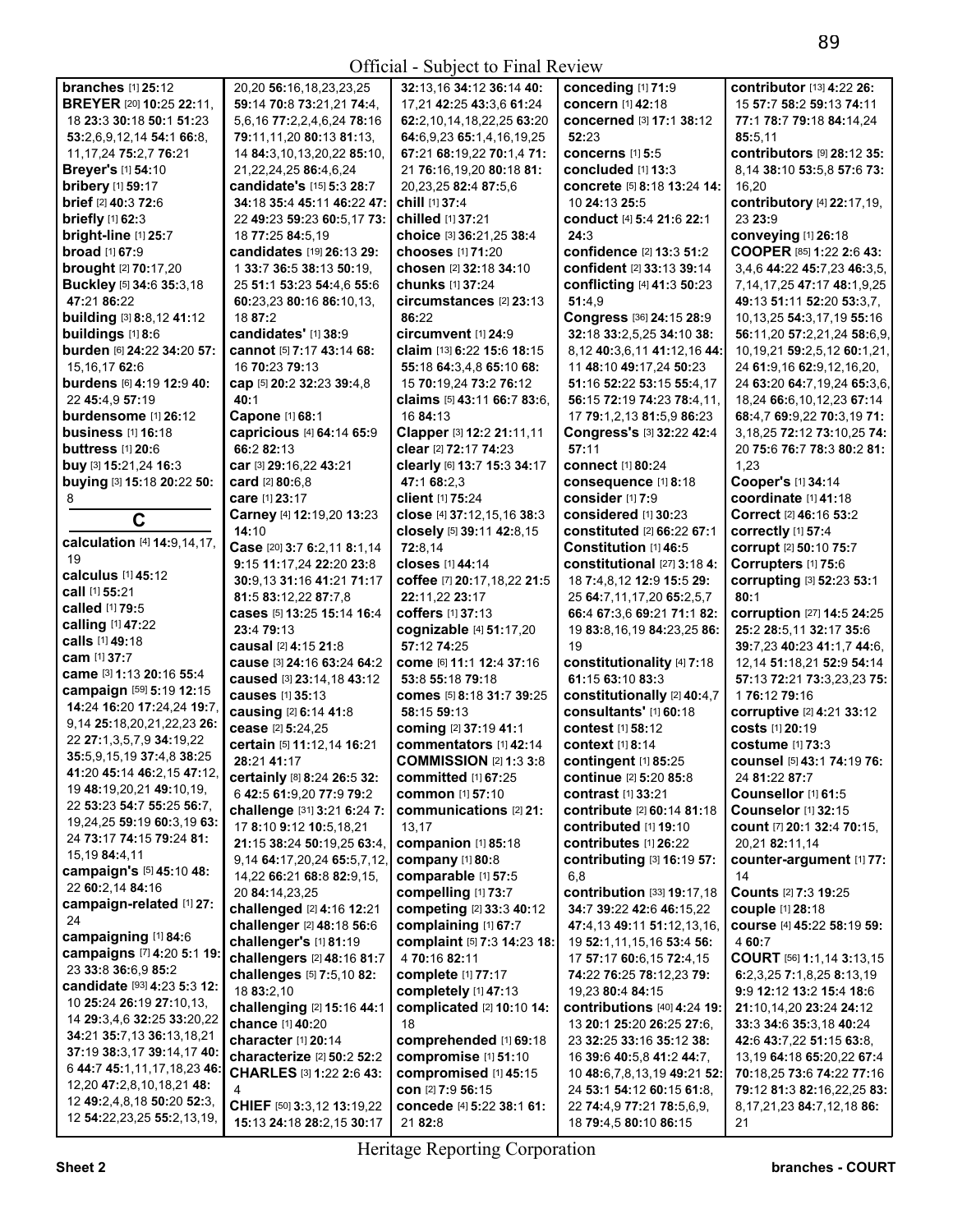| COUIT'S [4] 3:17 5:7 44:21                | degree [1] 33:5                             | distance $[1]$ 67:6                           | 23 12:7 13:6 14:22 16:12            | exactly [7] 4:6 13:18 22:5                                     |
|-------------------------------------------|---------------------------------------------|-----------------------------------------------|-------------------------------------|----------------------------------------------------------------|
| 67:16                                     | Delaware [2] 12:21,23                       | distinction [1] 47:7                          | 18:12,16,22,25 19:6,8,11,           | 25:4 44:23 46:19.21                                            |
| courts [2] 24:2,5                         | delay [1] 13:9                              | distributed [1] 27:2                          | 14,24 28:14,22 37:13 38:3           | examine [1] 5:18                                               |
| cover [1] 31:21                           | delaying [1] 22:9                           | district [14] 3:16 6:2,3 18:6                 | 40:9 44:13 47:21 50:5,9             | example [3] 8:19 9:21 64:                                      |
| <b>covered</b> [1] 56:13                  | deliberate [2] 4:13 21:6                    | 63:12,19 64:18 65:19,20,                      | 51:13,14,20,22 56:4 60:6            | 13                                                             |
| create [1] 84:9                           | deliberately [3] 23:14,18                   | 22 70:18 82:16,22 83:20                       | 76:25 77:6,10 78:7,10,13,           | examples [1] 11:2                                              |
| created [2] 24:16 44:1                    | 43:23                                       | doctrinal [1] 21:2                            | 14,17 79:18 80:17 81:16             | exceed [1] 40:1                                                |
| creates [4] 33:11 45:10 48:               | delivered [2] 10:12,15                      | doctrine [5] 22:12 23:1,12,                   | 85:8.9                              | exceeded [1] 39:9                                              |
| 15,17                                     | delivers [1] 71:8                           | 24 24:1                                       | elections [2] 37:15 61:10           | except [2] 9:24 10:13                                          |
| credit [3] 80:6,8,15                      | democratic [1] 52:4                         | doing [7] 9:17 13:18 30:7,                    | electoral [5] 4:20,25 28:13         | excess [1] 68:9                                                |
|                                           |                                             | 11 31:10 58:15 59:7                           | 35:24 85:3                          |                                                                |
| creditor [3] 60:10,11 74:15               | Department [1] 1:20                         |                                               |                                     | exercise [4] 7:20,22 24:23                                     |
| creditors [2] 60:7 80:13                  | depend [2] 14:9 86:6                        | dollar [2] 33:25 75:21                        | eliminated [1] 40:4                 | 79:7                                                           |
| criteria [1] 16:5                         | dependent [3] 35:7,13 38:                   | dollars [1] 46:1                              | eliminates [1] 26:16                | exercised [1] 82:17                                            |
| critical [2] 10:24 48:22                  | 18                                          | dominantly [1] 45:9                           | else's [2] 49:3,8                   | exist [4] 4:7 11:25 12:14                                      |
| criticizing [6] 9:6,23,25 10:             | deposition [1] 18:19                        | donate [1] 85:6                               | emphasize [1] 6:10                  | 22:7                                                           |
| 1,12,14                                   | deprivation [1] 9:2                         | donated [1] 40:9                              | empirical [1] 42:22                 | existence [1] 84:8                                             |
| crucially [1] 22:4                        | Deputy [1] 1:19                             | donating [1] 4:25                             | emptying [1] 37:13                  | existing [1] 41:13                                             |
| CRUZ [5] 1:6 3:8 14:23 26:                | describing [1] 58:22                        | donations [1] 85:12                           | enable [1] 28:11                    | expect [1] 42:2                                                |
| 145:1                                     | designated [3] 78:6,9,13                    | done [5] 6:15 9:18 22:6 30:                   | enables [1] 48:6                    | expended [1] 57:16                                             |
| Cruz's [6] 3:23 4:16 6:5 43:              | designed [2] 79:6 80:23                     | 15 71:14                                      | enacted [1] 81:5                    | expenditure [12] 34:15 35:                                     |
| 9,11,19                                   | desire [2] 28:10,11                         | donor [9] 27:11,12 33:17,                     | encourage [1] 53:22                 | 3 47:23 48:4 49:11,16,25                                       |
|                                           | detail [1] 56:14                            |                                               | end [1] 20:7                        |                                                                |
| cup [1] 20:18                             |                                             | 19,23 38:17 39:15 44:15                       |                                     | 56:23 57:18 72:3,5 77:3                                        |
| curiosity [1] 28:18                       | deter [3] 54:5 79:14,15                     | 87:4                                          | ended [1] 60:3                      | expenditures [9] 25:21,23                                      |
| <b>curious</b> [1] 31:15                  | determination [1] 15:3                      | donors [3] 38:16 44:13 45:                    | enforceable [1] 5:25                | 35:5,25 36:1 47:16 58:1                                        |
| current [3] 4:3 35:23 82:24               | determine [4] 12:25 28:20                   | 2                                             | enforcement [1] 5:14                | 72:9 81:18                                                     |
| currently [2] 3:25 17:13                  | 32:17 34:9                                  | doom [1] 72:15                                | enforcing [1] 5:10                  | expenses [1] 84:6                                              |
| cushion [1] 33:17                         | determined [2] 28:20 51:                    | dots [1] 80:25                                | engage [4] 4:8 35:21 36:9           | experience [1] 30:12                                           |
| D                                         | 17                                          | doubt [1] 23:23                               | 84:17                               | explain [1] 30:25                                              |
|                                           | differ [1] 78:24                            | down [5] 37:14,20 43:21                       | enough [7] 14:1 19:4 33:            | explanation [1] 30:21                                          |
| D.C [3] 1:10,20,22                        | difference [3] 29:9 34:24                   | 66:2 81:4                                     | 14 65:23 77:18,22 79:17             | explicit [1] 81:6                                              |
| damages [1] 24:17                         | 54:8                                        | drafting [1] 28:9                             | enrich [2] 25:17 26:2               | express [2] 24:16 71:16                                        |
| dangerously [1] 20:17                     | differences [1] 35:1                        | drag [4] 45:10 48:15,17 73:                   | enriching [1] 27:13                 | expression [1] 47:20                                           |
| Davis [3] 81:5 85:18 86:17                |                                             |                                               |                                     |                                                                |
| day [7] 11:12,13 20:7 48:23,              | different [20] 9:14 11:21,                  | $\overline{7}$                                | ensures [1] 26:17                   | extent [12] 23:22 35:10 41:                                    |
|                                           | 21,22 16:8 17:9,11 25:8                     |                                               |                                     |                                                                |
|                                           |                                             | draw [2] 25:21 77:12                          | enter [1] 8:5                       | 24 42:16 45:17 47:2,3 48:                                      |
| 23 59:8.9                                 | 30:9 39:1,24 47:15 55:3,                    | drawn [3] 42:8 72:8,14                        | entering [1] 8:8                    | 25 61:17 69:23 70:5 80:3                                       |
| days [13] 10:3,4,16,17,24                 | 14 60:17 63:16,21 79:13                     | dress [1] 73:4                                | entire [2] 59:20.21                 |                                                                |
| 11:5,6 12:7,16 13:6 14:22                 | 80:182:14                                   | during [1] 71:4                               | entirely [1] 39:1                   | F                                                              |
| 16:11 37:20                               | differently [2] 57:20 60:22                 |                                               | entitlement [1] 26:9                | face [2] 85:20 86:1                                            |
| de [1] 35:20                              | difficult [3] 9:10 14:17 42:                | Е                                             | equalization [3] 73:12,14,          | faced [1] 38:4                                                 |
| deal [2] 8:11 52:7                        | 22                                          | each [7] 33:23 39:20,21 54:                   | 24                                  | faces [1] 17:13                                                |
| debt [17] 17:3,25 19:1 20:9               |                                             | 13,18 86:4,24                                 |                                     | facilitate [6] 4:14 13:10,13                                   |
| 26:17 27:9 32:3 54:23 55:                 | difficulties [1] 41:4                       | earlier [4] 19:16 24:11 36:                   | equalize [1] 28:24                  | 20:23 21:8 22:10                                               |
| 1,3,7,9 58:14,17 60:4,5 80:               | difficulty [1] 16:17                        | 17 72:1                                       | equalizing [1] 72:23                |                                                                |
| 12                                        | dime [4] 49:3,5,9 75:13                     | early [1] 48:19                               | escape [1] 43:14                    |                                                                |
| <b>debtor</b> [1] <b>60:1</b> 0           | direct [2] 7:1 36:11                        |                                               | especially [1] 27:19                | fact [9] 8:15,17 11:8 17:2                                     |
|                                           | directed [2] 3:20 40:10                     | easily [2] 7:21 11:16                         | ESQ [3] 2:3,6,9                     | facilitating [2] 16:14 23:20<br>43:14 68:5 81:6 83:22 86:<br>8 |
| debts [9] 17:21 27:7 60:2,                | directly [3] 31:23 43:12 87:                | easy [3] 9:15 11:2,20                         | <b>ESQUIRE [1] 1:22</b>             |                                                                |
| 14, 17 78: 15, 16 79: 24 80:              | 1                                           | eat [1] 38:6                                  | essentially [2] 15:7 84:5           | facto [1] 35:20                                                |
| 11                                        | disability [1] 12:13                        | editorial [6] 9:6,23,25 10:                   | establish [1] 9:1                   | factual [1] 41:3                                               |
| decide [1] 6:2                            | disadvantages [1] 6:21                      | 12,14,23                                      | established [1] 25:13               | fairly [4] 64:2 66:13,15 67:                                   |
| decides [1] 86:23                         | disagree [1] 42:16                          | editorials [1] 28:23                          | $ET$ [1] 1:6                        | 19                                                             |
| deciding [3] 45:12 55:20                  | discounted [1] 77:16                        | effect [10] 14:4 15:3 30:12                   | even [28] 5:21 17:16 20:8           | far [2] 5:12 7:25                                              |
| 61:14                                     | discounting [1] 77:18                       | 32:8 35:12 36:10 52:24 80:                    | 21:3 22:1,20 24:15 29:3             | <b>fault</b> [1] <b>22:14</b>                                  |
| declared [1] 5:23                         | discourage [1] 54:4                         | 23 84:16 85:5                                 | 32:10 35:22 36:18,19 37:            | <b>favor</b> [1] <b>30:</b> 25                                 |
| default [1] 32:1                          | discriminated [1] 15:19                     | effected [1] 19:16                            | 23 38:20 41:21 42:4,7 43:           | favorable [1] 19:22                                            |
| defaulted [1] 31:4                        | discrimination [2] 8:15,22                  | effective [2] 35:24 84:21                     | 10 49:19 55:10 64:3 72:7            | favors [1] 87:4                                                |
| defeat [1] 64:25                          |                                             | effectively [2] 44:12 79:21                   |                                     | fear [2] 26:14 42:1                                            |
| defeated [1] 44:2                         | discriminatory [1] 15:17                    | effects [1] 25:15                             | 73:25,25 75:13 79:4 86:20,          | feasible $[1]$ 33:6                                            |
| defend [1] 32:22                          | discussing [1] 72:2                         | effort [1] 12:25                              | 24                                  | FEC [3] 5:18 71:9 82:8                                         |
| defendant's [1] 24:14                     | disincentive [1] 84:9                       | either [4] 38:4 71:15 78:14,                  | Everybody [1] 53:3                  |                                                                |
| defends [1] 44:3                          | dismiss [1] 18:6                            | 14                                            | everyone [2] 26:21,22               | FEDERAL [9] 1:3 3:7 5:6,<br>19 25:16 28:4 31:2,5,14            |
|                                           | dismissed [1] 3:14                          |                                               | everything [1] 75:8                 |                                                                |
| defensible [1] 32:20                      | dismissing [1] 83:5                         | elected [3] 50:14 75:10 77:                   | evidence [5] 40:25 41:3,7           | feels [1] 15:1                                                 |
| deference [2] 41:17 42:7                  | disparate [1] 8:16                          | $\overline{7}$                                | 42:10,22                            | few [1] 37:20                                                  |
| defined [1] 49:25<br>defines [2] 49:15,15 | dispute [2] 19:19,21<br>disputes [2] 24:2,6 | electing [1] 77:4<br>ELECTION [44] 1:3 3:7 4: | evil [1] 75:4<br>evocative [1] 63:2 | fewer [1] 36:8<br>field [4] 44:19 72:24 81:11                  |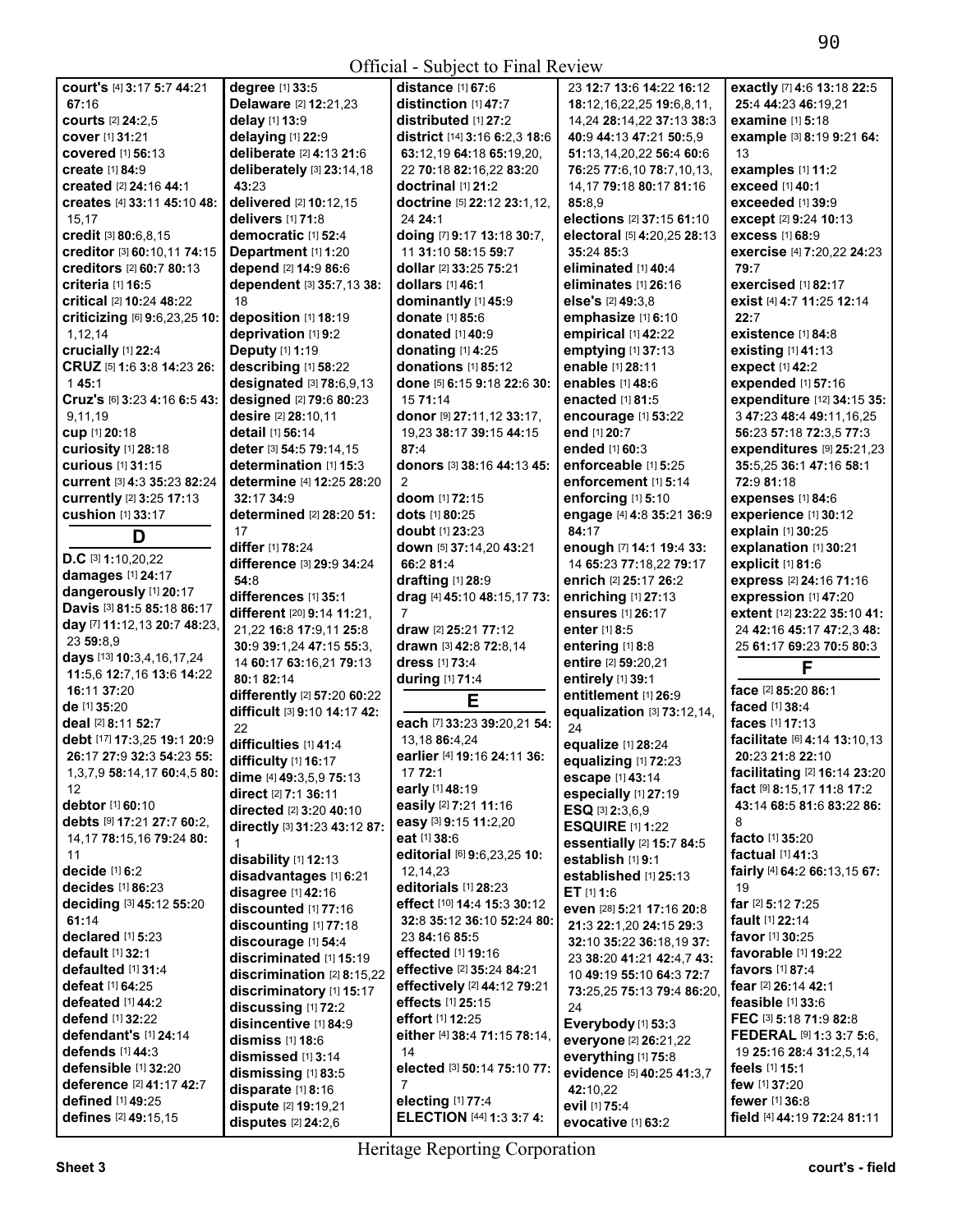|                                     |                              | $\sigma$ menar babject to Final Review |                                   |                                  |
|-------------------------------------|------------------------------|----------------------------------------|-----------------------------------|----------------------------------|
| 85:17                               | G                            | 82:18 83:4,8                           | imposing [1] 12:9                 | intervention [1] 31:16           |
| figure [4] 14:1 32:18,19 34:        |                              | help [4] 50:19,20,24 63:12             | Improperly [2] 66:22 67:1         | intricacies [1] 23:23            |
| 5                                   | gave [3] 35:3 63:14 67:20    | helpful [2] 12:5 23:24                 | inability [2] 17:12 63:25         | introduced [2] 40:25 42:         |
| filed [3] 6:14 12:7 14:21           | gazillion [1] 45:25          | helping [1] 52:2                       | including [1] 78:16               | 10                               |
|                                     | General [3] 1:19 8:25 27:    |                                        |                                   |                                  |
| filing [1] 30:16                    | 22                           | herself [4] 21:7 23:14,16,             | incongruities [2] 72:16 76:       | intrusion [1] 85:14              |
| final [1] 29:9                      |                              | 18                                     | 11                                | intuition [1] 73:11              |
| finally [4] 74:21 75:2,3,16         | generality [1] 29:15         | hesitant [1] 76:8                      | incongruity [2] 44:16 52:         | invalid [5] 5:23 6:19 43:17,     |
| finance [9] 5:19 25:18 33:8         | generally [5] 4:22 19:23     | himself [6] 27:10 43:24 73:            | 19                                | 18 82:8                          |
| 46:12,21 47:9 49:10 56:19,          | 23:10 61:12 71:4             | 21 74:17 85:2,23                       | incongruous [5] 50:4 51:7,        | invalidating [1] 6:17            |
| 25                                  | generate [2] 61:11,22        | history [1] 41:4                       | 8 52:9,22                         | inversion [1] 83:13              |
|                                     | genuine [2] 44:17 76:14      |                                        |                                   |                                  |
| financed [1] 80:15                  | getting [4] 37:1 59:22 77:7, | hold [1] 3:17                          | increase [1] 47:19                | invoke [1] 6:25                  |
| finances [1] 47:10                  |                              | holding [2] 21:21 26:15                | increases $[1]$ 5:3               | involve [1] 14:18                |
| financial [8] 4:11 26:19 35:        | 10                           | honest [1] 75:15                       | incumbency [1] 80:23              | involved [1] 59:16               |
| 15 38:10 47:22 49:18 55:            | gift [22] 26:20 27:20 30:22, | honestly [1] 73:15                     | incumbent [2] 72:23 79:21         | <b>Islands</b> [1] 11:15         |
| 22 58:18                            | 23 31:12,20 32:4,5,7 41:11   | Honor [47] 45:16 46:14,25              | incumbents [5] 50:20,25           | isn't [10] 19:3 25:1 27:16       |
| financially [1] 73:22               | 53:11 58:13,20,22,23 59:1,   |                                        |                                   |                                  |
|                                     | 11, 14, 15 60: 6, 9 74: 12   | 47:17 48:9,16,21 49:13 51:             | 81:7,9,16                         | 46:13 47:12 50:21 52:10,         |
| financing [5] 4:19 41:20            |                              | 11, 14 52: 20 53: 3 55: 17, 23         | indebtedness [2] 59:24            | 15 58:17 66:8                    |
| 47:12 48:5 56:24                    | gifts [10] 5:6 25:11 27:25   | 57:2 58:1,23 59:2,5,12 60:             | 73:20                             | issue [10] 9:5 12:5 62:3 67:     |
| find [3] 11:2 12:1 73:17            | 28:3 31:13,21 74:6,14,17,    | 1,9,24 61:9,16 62:24 64:1,             | Indeed [3] 40:6 67:22 86:         | 3,6 69:25 71:17,17,22 85:        |
| finish [1] 28:1                     | 21                           | 19 65:11 66:12 67:14 68:               | 19                                | 18                               |
| first $[41]$ 3:6, 20, 23 6:4, 22 7: | give [12] 9:20 19:24 31:10   | 15 69:22 70:20,21 72:12                | independent [3] 43:16 64:         | issues [3] 7:13 83:18,19         |
|                                     | 39:5,8 40:20 42:3 55:25      |                                        |                                   |                                  |
| 9 12:12 13:24 14:3,7 19:5           | 63:5 75:13 77:6.23           | 73:1 74:3,9,13 76:7 78:3,              | 4,20                              | itself [14] 43:13 48:1 49:14,    |
| 24:23 25:10 27:22 31:19             |                              | 23 79:17 80:2 81:1,17                  | indeterminacy [1] 14:14           | 22,25 62:6,11 64:3 67:17,        |
| 33:2 35:2 38:1,8 39:13 41:          | given [7] 25:16 27:19 31:    | hope [2] 71:7 79:8                     | indirect [2] 31:21 84:16          | 22 69:18 70:22 72:18 82:         |
| 10 43:10 44:13 46:7 54:15.          | 19,24 41:6 42:6 50:8         | hopefully [1] 49:20                    | individual [4] 34:7 39:15         | 23                               |
| 21 55:11,23 56:12 58:7 70:          | gives [4] 44:12 50:12,13 59: | host [1] 66:15                         | 75:22 78:7                        |                                  |
| 7,10,15 73:7 74:12 78:25            | 13                           | hot [2] 20:17 22:22                    | influence [4] 28:22,24 79:        | J                                |
|                                     | giving [4] 27:12 31:22 32:1  |                                        |                                   | January [1] 1:11                 |
| 79:7 82:6,22 83:18 86:11            | 77:12                        | house [5] 15:19,22,24 16:3             | 1080:1                            | job [2] 58:16 59:7               |
| fit [4] 72:25 73:8,9 76:11          |                              | 23:5                                   | infringement [1] 14:2             |                                  |
| focus [2] 36:19 40:13               | glad [1] 55:19               | housing [1] 15:17                      | inhibition [1] 70:7               | join [1] 69:25                   |
| focused [1] 55:19                   | glove [1] 73:1               | However [2] 50:1 52:1                  | injured [3] 20:7 30:15 61:        | Joint [1] 82:10                  |
| follow [3] 42:15 72:1 83:25         | Gorsuch [2] 36:15 80:19      | hurt [1] 66:25                         | 14                                | Jones [1] 50:12                  |
| following [1] 7:17                  | got [4] 70:6 75:2,3 76:4     | hurts [1] 67:8                         | injuries [1] 29:11                | judge [1] 65:20                  |
|                                     | government [13] 25:12,13     |                                        |                                   | judgeship [1] 13:1               |
| font [2] 9:7,14                     | 28:20 41:18 43:11,14,25      | hypothetical [5] 13:25 23:             | injury [34] 4:5,14,16 6:8,14      | judgeships [1] 12:23             |
| forbid [1] 40:7                     |                              | 15 31:24 62:23 63:6                    | 7:7 8:17 9:3,17 13:17 16:         |                                  |
| forbids [1] 11:19                   | 44:3,11 52:22 73:4 78:21     | hypotheticals [1] 9:11                 | 13,22 17:2 20:14 21:7,9,17,       | judgment [5] 3:17 42:4,7         |
| force [1] 43:18                     | 79:5                         |                                        | 21 22:2 23:18 24:8,10 30:         | 57:11 74:24                      |
| foregoing [1] 45:18                 | government's [3] 27:18       |                                        | 12 43:11,20,24 63:1,24 66:        | judicial [1] 15:2                |
| forgoing [3] 36:22,23,24            | 40:23 43:8                   | idea [1] 74:17                         | 13,13 67:17,19,23 68:3            | jump [1] 75:8                    |
|                                     | governs [1] 58:2             | identical [1] 47:13                    |                                   | jumps [2] 70:5 73:16             |
| form [1] 47:1                       | great [1] 51:1               | identified [5] 5:12 6:12,16,           | insight [1] 28:5                  | jurisdiction [4] 24:2 71:1,      |
| formally [1] 55:10                  |                              |                                        | insist [2] 30:10 85:12            |                                  |
| forthcoming [2] 33:23 34:           | greater [3] 17:21 33:24 75:  | 23 7:6                                 | instance [4] 8:21 16:4 37:        | 282:17                           |
| 3                                   | 21                           | III [2] $23:25$ 24:2                   | 19 87:2                           | Justice [172] 1:20 3:3,3,12      |
| forward [3] 21:1,3 24:15            | ground [5] 6:17 48:20 77:    | <b>illegitimate</b> [2] 44:18 72:      | instances [2] 27:8 61:7           | 5:8,13 7:15 8:2,20 9:5,20        |
| <b>found</b> [1] <b>40:24</b>       | 17,18 84:15                  | 22                                     | Instead [3] 4:7 18:16 51:5        | 10:9,25 13:19,22 15:13 16:       |
|                                     | grounds [2] 21:17 66:2       | imagine [3] 16:15 20:15 66:            |                                   | 16 17:8,16 18:2,15 19:3          |
| four [1] 41:14                      | groundwork [1] 4:12          | 21                                     | insubstantial [1] 4:19            | 22:11.18 23:3 24:18 25:25        |
| fourth [1] 42:19                    |                              |                                        | insufficient [1] 13:3             |                                  |
| <b>Frank [1] 67:25</b>              | guess [6] 9:8 32:19 39:10    | immediate [4] 21:18 36:12              | integrated [1] 30:6               | 26:1,21 27:16,19 28:2,15,        |
| <b>free</b> $[1]$ 8:23              | 47:6 58:13 77:13             | 63:23 67:23                            | intend [1] 67:5                   | 16,17 29:8,20 30:17,17,19,       |
| <b>front</b> $[1]$ 52:3             | H                            | <b>impact</b> [2] <b>36:2 86:13</b>    | intent [1] 18:24                  | 20 31:15 32:13,13,15 34:         |
|                                     |                              | impairs [1] 12:8                       | <b>intention</b> [1] <b>14:24</b> | 12, 12, 13 36: 14, 14, 16 37:    |
| full [5] 4:1 34:3 37:9 38:14        | hall [1] 44:12               | impedes [1] 44:25                      |                                   | 11 39:2,19 40:16,17,17,19        |
| 82:24                               | hand [2] 50:24 51:2          | impinge [1] 85:1                       | intercepted [1] 21:14             | 41:21 42:25 43:3,7 44:22         |
| fund [3] 18:25 49:19 55:22          | handled [1] 83:14            |                                        | interception [1] 21:16            |                                  |
| <b>funded</b> [1] 27:4              | happened [1] 42:23           | implicate [1] 32:6                     | interest [18] 25:3,14 27:18       | 45:8,20,22 46:4,6,9,16,18        |
| fundraising [1] 49:22               |                              | implicated [1] 87:1                    | 30:7 40:23 52:5,6,7 54:2,         | 47:6,24 48:2,24 49:1 50:1        |
| funds [22] 3:24 6:6 16:21           | happens [2] 39:7,8           | implicates [2] 5:5 34:2                | 11, 14 72: 19, 23 73: 5, 14, 24,  | 51:23 53:2,6,9,12,14 54:1,       |
| 17:3,5,18,20 18:5,13,21 20:         | hard [6] 13:25 14:13 55:5    | implication [1] 83:7                   | 24 74:1                           | 9,9,18,20 56:9,12,22 57:14,      |
|                                     | 67:9,11 77:13                | implicit $[1]$ 12:3                    |                                   | 22 58:4,8,12,20,24 59:3,6,       |
| 8,9 29:5 36:8 37:10,15,18           | harm [3] 21:20 23:14 24:13   | implies [1] 78:21                      | interesting [3] 68:24 71:         | 20 60:20,21 61:5,12,24,25        |
| 49:23 62:5,8 84:21 85:9             | <b>hear</b> $[1]$ 3:6        |                                        | 22 75:19                          |                                  |
| fungible [2] 18:24 20:11            | heard [3] 11:3 22:20,25      | imponderables [1] 24:22                | interests [9] 32:7 33:3 40:       | 62:2,10,14,18,22,25 63:20        |
| further [6] 4:24 25:22 28:          | heightened [3] 41:22 42:5    | important [2] 47:5 70:13               | 12 50:24 51:4,9 72:25 76:         | 64:6,9,23 65:1,4,16,19,25        |
| 16 30:18 36:15 76:17                |                              | impose [2] 32:23 70:7                  | 2 86:25                           | 66:8,11,17,24 67:21 68:4,        |
| furthest [1] 33:5                   | 72:13                        | imposes [5] 4:18 7:18 62:              | interfered [1] 24:4               | 18, 19, 20, 22, 23 69: 10 70: 1, |
|                                     | held [6] 34:17 40:15 43:23   | 6 63:1 69:3                            | interrupt [2] 37:12 64:10         | 4 71:3,11,13,19,21,25 72:1,      |
|                                     |                              |                                        |                                   |                                  |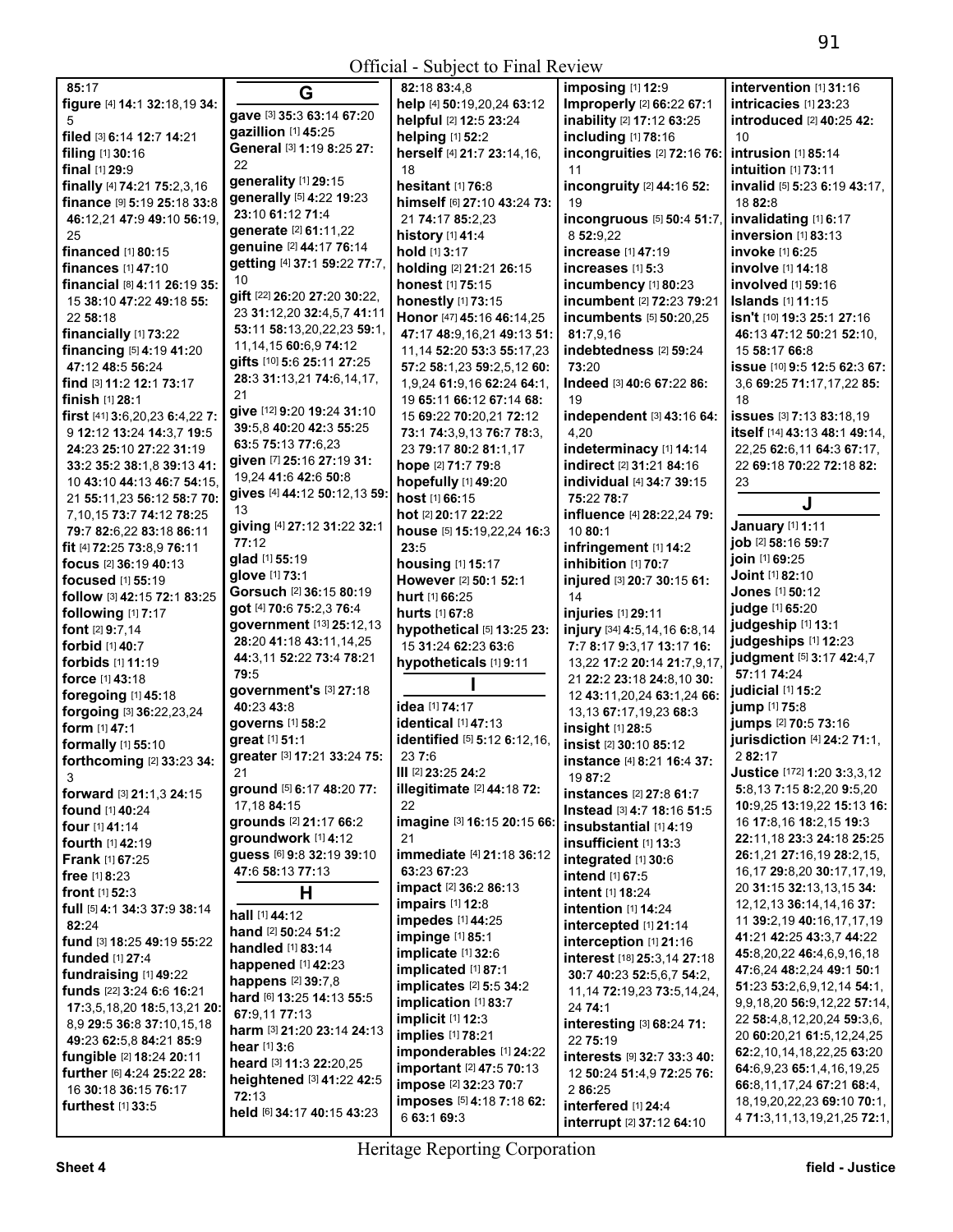| 17 73:10 74:19 75:2,7 76:        | 86:1                                 | low [1] 84:20                   | 17 25:15 53:15,20 54:7,20        | none [4] 5:11 6:1 18:10.10                                         |
|----------------------------------|--------------------------------------|---------------------------------|----------------------------------|--------------------------------------------------------------------|
|                                  |                                      |                                 |                                  |                                                                    |
| 16, 17, 18, 20, 20, 22, 23, 24   | leverage [3] 33:20,24 39:            | lower [2] 28:4,6                | 85:15                            | <b>Nor</b> [1] 43:19                                               |
| 79:22 80:18,18,19,20,21          | 16                                   | M                               | million [1] 60:3                 | normal [2] 65:20 77:5                                              |
| 81:20,20,24,25 82:5,6 84:1       | liberty [1] 85:14                    |                                 | millionaire's [1] 81:2           | nothing [4] 61:23 76:18 77:                                        |
| 86:11 87:5.6                     | life [2] 24:4 43:16                  | made [28] 10:2 13:14,15 15:     | mind [2] 27:23 76:5              | 986:2                                                              |
| justify [1] 73:7                 | light [2] 67:12,15                   | 10,12 26:6,8,8,20 27:1 29:      | miniscule [1] 22:2               | notion [1] 65:8                                                    |
| K                                | likelihood [2] 5:16 35:6             | 7 32:12 33:18 38:18.25 51:      | minor [1] 87:1                   | number [3] 29:10 36:5 44:                                          |
|                                  | likely [3] 5:22 54:24 61:13          | 13, 14, 20, 21 52: 8, 18 59: 10 | minute [1] 44:23                 | 15                                                                 |
| Kagan [38] 34:12,13 45:22        | limit [40] 3:18,22 4:18 5:20         | 60:6 64:3,7 66:7 74:23,24       | misimpression [2] 6:4 82:        | O                                                                  |
| 46:4,6,9,16,18 47:6,24 48:       | 24:1 27:17,22 28:9,23 29:            | magic [1] 79:23                 | 23                               |                                                                    |
| 2,24 49:1 54:18,20 56:9,12,      | 2,5 34:7,8,15,17 35:18,20,           | makeup [1] 79:5                 | <b>mismatch</b> [1] <b>76:10</b> | objections [1] 69:23                                               |
| 22 57:14,22 58:8,12,20,24        | 25 36:12,17 44:19 48:10              | MALCOLM [5] 1:19 2:3,9          | modern [1] 35:22                 | objective [2] 33:4 38:9                                            |
| 59:3,6,20 60:20 68:4,18,20,      | 49:3 51:19 57:6 61:18 70:            | 3:10 82:2                       | monetary [1] 28:6                | obliged [1] 7:9                                                    |
| 23 69:10 71:11 73:10 76:         | 10 71:9 74:3,6,8 82:12 84:           | man [1] 68:1                    | money [61] 14:24 17:22 18:       | obtain [1] 4:1                                                     |
| 22 80:18 84:1                    |                                      | mandate [1] 83:1                |                                  | Obviously [3] 47:2 78:11                                           |
| <b>Kagan's [1] 72:1</b>          | 2,4,9 85:4,7 86:4,9,15               | mandating [1] 30:3              | 11, 16, 17, 22, 24, 25 19: 6, 7, | 81:4                                                               |
| <b>KAVANAUGH [13] 27:16</b>      | limitation [1] 9:12                  | manifestation [1] 40:13         | 24 20:10,11 21:12 25:16          | <b>occur</b> [1] 26:11                                             |
| 36:16 37:11 39:2,19 40:16        | limitations [1] 31:13                | manifestations [1] 40:14        | 26:17 27:12 28:6 29:3,4          | <b>occurs</b> [1] 28:14                                            |
|                                  | limited [7] 8:21 50:5 53:4           | manner [1] 63:3                 | 31:3,22,24 32:1 33:7 34:         | office [1] 14:12                                                   |
| 45:20 54:9 58:4 71:25 72:        | 60:15 74:21 78:4 79:1                |                                 | 18,21 35:19,25 36:6,7,12,        |                                                                    |
| 18 80:20,21                      | limiting [1] 38:4                    | manufacture [3] 16:12,18        | 22 37:5,8 38:18 40:9 45:         | officeholder [4] 31:6,23                                           |
| kind [10] 17:9 52:15,17 55:      | limits [26] 5:6 27:25 28:3           | 21:19                           | 18, 19, 23, 24 46: 1 47: 18 48:  | 32:3 33:13                                                         |
| 7 57:15,16,17 67:5 79:9          | 35:4 36:1 42:6 46:22 47:             | manufactured [1] 16:22          | 3,21 52:3,11 53:23 54:6,7,       | officeholders [1] 31:14                                            |
| 85:24                            | 13 49:1,7,11,12 51:12,16             | manufacturing [1] 24:10         | 8 55:25 56:3 57:1 59:25          | officer [3] 31:2,9 32:9                                            |
| kinds [1] 55:8                   | 53:4 57:9,17,18 58:2 60:             | many [5] 16:25 27:8 44:17       | 73:17 77:23 81:15 84:3 85:       | officials [4] 5:6 25:11,16                                         |
| knowledge [1] 41:19              | 16 72:15 74:22 81:13 84:             | 57:5 61:2                       | 21,23                            | 28:4                                                               |
| known [1] 50:14                  | 15,19 85:1                           | marginal [3] 24:22,24 36:       | month [1] 80:7                   | offset [1] 52:17                                                   |
| knows [3] 4:22 27:11 73:4        | line [1] 25:21                       | 10                              | moot [1] 83:6                    | often [3] 26:10 33:3 48:20                                         |
|                                  | lining [1] 26:4                      | mark [1] 75:12                  | morning [2] 3:5,7                | Okay [6] 10:9 11:24 29:9                                           |
|                                  | link [2] 4:15 21:8                   | materialize [1] 42:2            | most [6] 5:22 17:1 22:1 45:      | 50:11 51:6 66:22                                                   |
| lack [5] 3:15,19 15:15 21:       |                                      | matter [3] 1:13 26:13 43:19     |                                  | once [3] 28:14 34:7 52:10                                          |
| 15 76:11                         | literature [1] 27:1                  | max [1] 44:13                   | 957:761:7                        | one [41] 6:16 7:16 9:21 16:                                        |
| landlord's [1] 60:19             | litigated [3] 6:1,11 83:12           | max-out [1] 74:10               | motion [1] 18:6                  | 24,25 18:19 19:20,20,22                                            |
| large [2] 33:11,21               | litigation [2] 4:15 83:14            | maxed [2] 19:11 78:8            | motivation [1] 22:8              | 22:14 24:20 28:19 33:12,                                           |
| last [2] 37:20 78:13             | little [3] 10:10 40:20 75:12         |                                 | mounts [1] 55:3                  | 17, 19 34: 10, 11 35: 2 39: 2, 2,                                  |
| Laughter [1] 71:24               | live [1] 23:7                        | mayor [6] 9:24,25 10:2,13,      | much [11] 14:10 28:4,6 34:       |                                                                    |
| law [24] 6:13 7:18 8:3 12:21     | loan [64] 3:18,21,23 4:2,17          | 15,24                           | 21 36:2,11 37:8 69:1 81:         | 3 40:9,10 45:3 46:23 48:7                                          |
| 30:2,3,11 33:4 34:16 36:         | 6:5 12:15 13:9,14,15 15:             | mayor's [1] 10:16               | 17 85:6 86:12                    | 50:24 51:21 54:15,15 59:8                                          |
| 20 41:13 42:24 47:14,15          | 10,11 22:3,9 26:4,6,8,14             | McCutcheon [3] 51:15 57:        | murder [1] 67:25                 | 65:20 68:20 70:12 71:6,15                                          |
| 49:9,10 57:19 58:2 59:21,        | 27:20 29:4,6 30:22 31:18,            | 10 74:23                        | must [3] 9:25 10:2,15            | 75:8 80:21 85:21,24 86:5                                           |
| 22 64:14 66:5 73:14 82:14        | 18 32:12 33:16,21 34:1,21            | McDonald's [5] 20:16,18         | myself [2] 20:19,23              | ones [2] 51:1 75:14                                                |
| laws [6] 4:16 5:19 13:13 16:     | 35:10 36:18,19,22 37:4,7,7,          | 21:4 22:21 23:15                | N                                | only [24] 7:11 10:6,18 13:8,                                       |
| 7 21:16 25:18                    | 9 38:5.25 39:13 44:18.24             | meal [2] 80:6,8                 |                                  | 9 16:20 20:21,22 22:8 27:                                          |
| <b>lawsuit</b> [9] 4:12 13:10,12 | 45:13,17,25 46:10,25 47:3            | mean [33] 8:13 11:1,3,9,15      | natural [1] 77:11                | 5,8 51:24 57:6 60:4 62:25                                          |
|                                  | 48:15,21 49:20 53:23 56:6            | 13:25 14:6 15:14 16:15 17:      | nature [2] 36:11 42:21           | 63:9 64:5 65:12 66:7 70:                                           |
| 16:15 20:24 21:8 22:10 23:       | 58:23,25 59:8,9 61:17,19             | 6 19:20 22:16 25:1,6 29:        | necessarily [1] 61:7             | 16 73:5 74:8,10 83:19                                              |
| 20 82:9                          | 63:25 81:13,15 86:3,9                | 21 31:1 36:5 42:13,14 45:       | necessary [3] 7:25 64:17         | open [1] 5:17                                                      |
| lay [1] 4:11                     | loaned [2] 17:23 31:3                | 24 59:3,8,21 68:18 69:10        | 83:20                            | opening [1] 40:3                                                   |
| least [8] 9:11 29:12 43:20       | <b>loaning</b> [2] <b>14:24 54:6</b> | 70:2,5,6,12 71:10,14 73:11      | need [6] 9:9 41:14,15 53:        | <b>openly</b> [1] 44:20                                            |
| 53:24 54:7 56:7 62:22 68:        | loans [13] 5:3 12:10 30:23           | 77:15                           | 17 64:21 78:1                    | operate [1] 61:18                                                  |
| 13                               | 33:7 40:6 44:8 47:18 48:             | meaningfully [1] 28:12          | <b>needs</b> [2] 48:18 77:15     | <b>operates</b> [1] 61:20                                          |
| leaving $[1]$ 6:8                | 11 49:15,16 56:2 84:10 85:           | means [1] 30:4                  | negligence [4] 22:17,19,         | operation [1] 43:13                                                |
| <b>left</b> [2] 26:15 37:15      | 10                                   | measure [1] 44:4                | 23 23:10                         | opinion [1] 30:24                                                  |
| legal [12] 9:3 10:22 12:13,      | long [3] 37:9 51:15 84:19            | measures [1] 21:13              | negligent [2] 22:21 23:16        | opponent [1] 86:6                                                  |
| 13 19:19,21 24:14 26:9 69:       | look [4] 11:18 49:9 61:13            | mechanism [3] 6:25 48:5,        | negligently [1] 21:5             | opportunity [2] 28:13 61:                                          |
| 8,15 82:24 85:12                 |                                      | 5                               | neither [1] 71:15                | 21                                                                 |
| legislative $[2]$ 41:4 42:7      | 66:21                                | media [1] 28:21                 | never [7] 15:10 22:20,24         | <b>opposed</b> [2] <b>79:14 84:14</b>                              |
| legitimate [4] 25:14 29:24       | looked [1] 11:20                     | medical [1] 20:20               | 30:23 64:3 66:7 67:11            | opposite [2] 35:12 73:11                                           |
| 78:22 79:3                       | lose [1] 60:23                       | mentioned [4] 45:21 69:17       | new [3] 19:17 38:18 41:15        | option [1] 37:7                                                    |
| <b>lend</b> [2] 36:6,7           | <b>loser</b> [2] 61:6,19             | 79:1 80:22                      | newspaper [6] 9:5,12,23          | <b>oral</b> [5] <b>1:14 2:2,5 3:10 43:</b>                         |
| less [10] 35:7 36:5,7,11 41:     | losers [3] 60:25 61:10,21            |                                 |                                  |                                                                    |
| 13,15 54:23 60:4 74:15 84:       | <b>losing</b> [2] 86:9,13            | <b>mere</b> [1] 8:15            | 10:4,11,17                       | 4                                                                  |
| 11                               | loss [1] 4:11                        | <b>meritless</b> [1] 43:9       | next [3] 40:10 59:9 78:14        | <b>order</b> [7] <b>8:</b> 25 <b>9:</b> 11 <b>20:</b> 5 <b>21:</b> |
| level [8] 28:6 29:15 44:19       | lost [1] 24:10                       | merits [8] 3:16 4:17 14:17      | <b>Nitti</b> [1] 67:25           | 7 38:14,18 56:3                                                    |
| 54:8 72:7,13 81:10,10            | lot [5] 13:23 22:15 37:16 54:        | 15:5 24:20 28:19 30:25 44:      | nobody [1] 60:8                  | ordered [1] 68:1                                                   |
| leveling [4] 72:24 85:17,19      | 23 85:21                             | 3                               | non-constitutional [6] 7:        | ordinance [2] 9:21 10:11                                           |
|                                  | love [1] 75:25                       | might [10] 8:14 11:10 16:2,     | 4,10 82:15 83:10,16,18           | ordinarily [2] 85:11 86:17                                         |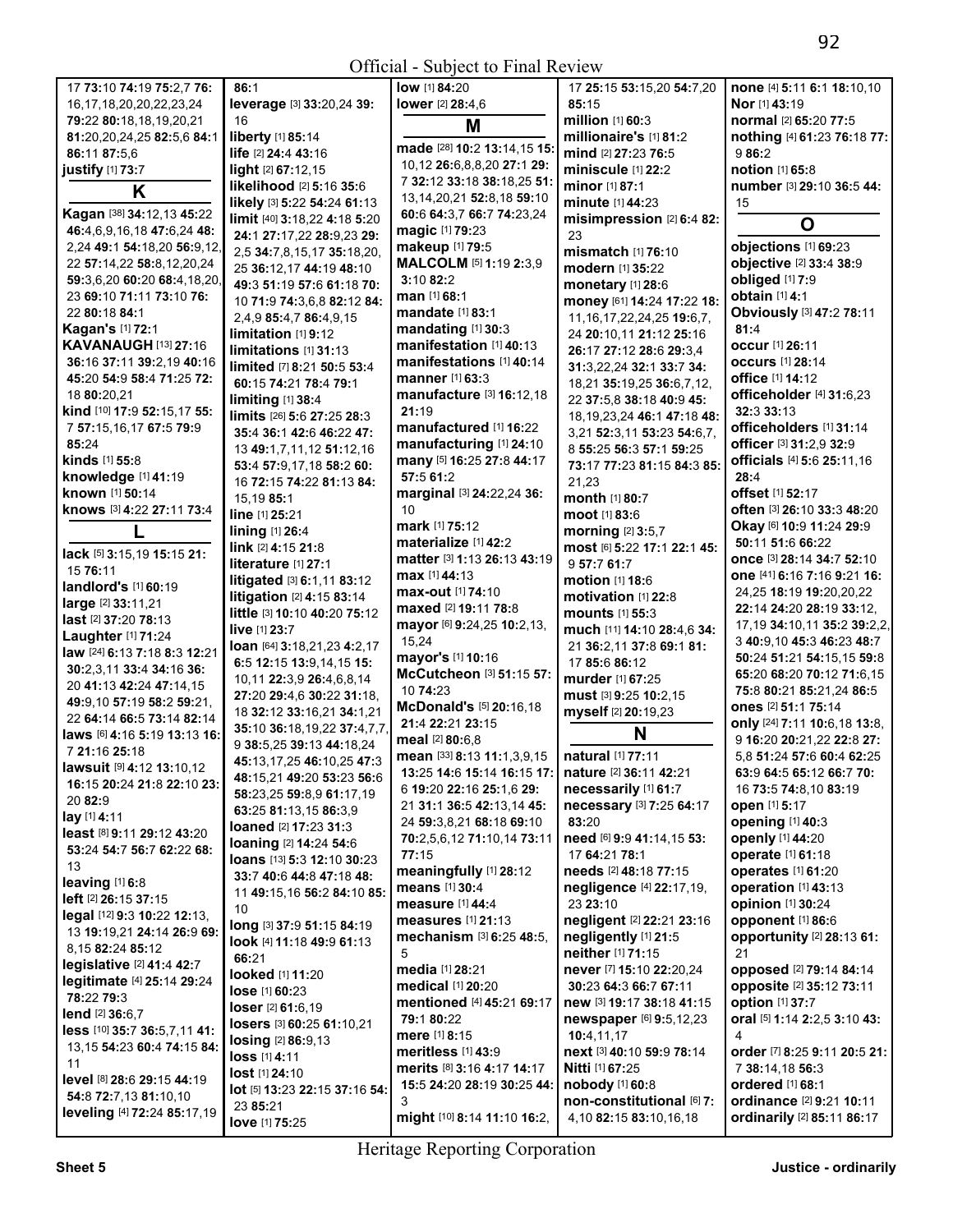| other [31] 4:14 5:8,9,18 6:7                           | 80:5,11,14                             | 15                               | proceed [2] 25:5 83:18       | quo [12] 41:7 44:6 59:16 72:          |
|--------------------------------------------------------|----------------------------------------|----------------------------------|------------------------------|---------------------------------------|
| 8:18,23 22:14 28:8 30:23                               | payoffs [1] 78:18                      | post-election [37] 4:22,24       | proceeded [2] 7:12 83:9      | 20 73:2,3,23 74:25 76:12              |
| 31:7 33:10 35:17 40:21 46:                             | pays [3] 26:16 60:10 80:4              | 6:6 17:4,18 18:5 19:18 27:       | process [2] 28:13 85:3       | 77:12 78:19 79:15                     |
| 15 49:21 51:2 64:14 65:8                               | people [12] 11:16 12:22 15:            | 6 32:25 33:15 35:11 37:17        | proclaimed [1] 44:20         | quos [1] 55:15                        |
| 69:2 72:7,9 74:15 75:11                                | 16 19:10 39:5 42:11,12,15              | 38:15 39:5,22 40:5,7 41:1        | <b>produced</b> [1] 83:13    | R                                     |
| 76:3 79:6 80:13 81:4 85:                               | 59:23 61:13 75:5,12                    | 44:7.10 52:24 53:1 54:12         | progress [1] 75:17           |                                       |
| 22,25 86:8                                             | per [2] 25:17 43:18                    | 61:22 62:8 74:9 77:21 78:        | prohibition [1] 32:24        | race [7] 8:5,15,16 15:20 23:          |
| others [3] 44:17 80:16 84:6                            | percent [2] 60:4,4                     | 4, 5, 9, 12, 18, 23 79: 3 80: 3, | promote [2] 77:1,4           | 6 86:5,19                             |
| otherwise [7] 4:10 21:15                               | permissible [3] 25:19,20               | 10 86:14                         | promptly [3] 13:16 15:11     | racial [3] 8:10,22 16:5               |
| 23:19 30:14 31:25 32:10                                | 27:6                                   | potential [5] 4:21 6:17 14:      | 22:4                         | racially [1] 8:16                     |
| 33:18                                                  | permits [1] 44:9                       | 4 33:12,23                       | proposition [1] 78:2         | Raise [3] 51:5 85:22 86:14            |
| out [14] 4:8 12:6 19:11 21:                            | person [17] 8:4,6 23:4 31:4,           | poured [2] 20:19 22:24           | propositions [1] 34:24       | <b>raised</b> [1] 18:11               |
| 12 24:7 31:6 40:22 44:13                               | 7,8,18,24 39:7,20 54:13,20             | pouring [1] 20:23                | protect [1] 44:4             | rarely [1] 86:14                      |
| 50:3 62:5,7 78:8 80:25 84:                             | 55:11, 12, 13, 18 66: 24               | practical [5] 5:16 9:3 26:       | protection [2] 72:23 80:24   | rather [4] 17:14 31:22 49:            |
|                                                        | person's [1] 39:21                     | 10,13 86:12                      | protective [2] 14:4 21:12    | 11 72:22                              |
| outcome [1] 14:25                                      | personal [3] 5:4 35:15 73:             | practice [4] 4:20 32:9 42:2,     | protects [1] 47:21           | rational $[1]$ 74:2                   |
| outlets [1] 28:21                                      | 18                                     | 17                               | prove [3] 15:23 16:2 78:1    | re [1] 58:16                          |
|                                                        |                                        | practices [1] 15:17              | proven [1] 77:15             | reaches [1] 3:15                      |
| outside [3] 35:7,14 38:10<br><b>outsized</b> [1] 28:21 | personally [4] 25:17,24 26:<br>2 27:13 | pre [1] 18:2                     | provided [2] 9:24 10:13      | reaching [1] 67:3                     |
|                                                        |                                        |                                  |                              | reaction [2] 21:1 77:5                |
| outstanding [2] 27:7 33:                               | perspective [2] 46:23 84:              | pre-election [16] 3:24 17:3,     | providing [1] 59:1           | read [1] 18:19                        |
| 11                                                     | 19                                     | 19,20 18:13,17,21 19:13          | provision [4] 6:13 12:8 44:  | reading [1] 62:17                     |
| over [7] 27:5 28:14 33:20                              | pick [1] 67:5                          | 20:1 26:25 37:10,14 48:13        | 24 85:18                     | ready [1] 16:9                        |
| 39:16 70:24 82:17 86:15                                | picking [1] 55:6                       | 62:5 74:4 80:4                   | provisions [2] 5:18 83:11    | real [5] 21:18 30:1 42:11,12          |
| over-inclusive [2] 61:2,3                              | place [6] 11:14,21 14:8 31:            | precisely [4] 9:17 34:11 45:     | proviso [1] 85:9             | 75:4                                  |
| owed [2] 41:16 60:11                                   | 19 48:14 49:9                          | 5 54:17                          | publicized [1] 31:3          | realistic [1] 41:25                   |
| <b>owes</b> [1] 27:9                                   | placed [1] 48:10                       | precluded [2] 16:19,20           | publish [1] 10:23            | really [10] 14:11 16:10 35:1,         |
| own [32] 21:6,13 24:4 34:                              | places [2] 74:3 81:14                  | preconditions [1] 7:21           | published [3] 10:1,2,15      |                                       |
| 18 35:4,15 36:21 37:21 45:                             | plaintiff [10] 9:1 12:20 13:1          | preferred [1] 58:10              | purchase [2] 45:20 47:19     | 12 46:11 47:6 52:16 55:7<br>84:2 85:4 |
| 24 46:1 47:11,18,18,20,22                              | 20:15 23:13,16 24:8,8,13               | premise [1] 38:1                 | pure [1] 52:10               |                                       |
| 49:5,18,23 50:3 55:21 56:                              | 43:23                                  | prepared [1] 82:7                | purely [2] 24:6 29:5         | reason [11] 9:9 11:4 13:8,9           |
| 3,4 57:1 69:3,8,14 70:14                               | plaintiff's [2] 21:6 24:3              | presented [1] 69:13              | purpose [16] 4:14 5:21 16:   | 20:21,22 21:21 53:19 76:1             |
| 73:18 81:15 84:4 85:1,21                               | plaintiffs [4] 16:6 21:11 30:          | President [1] 9:7                | 14 23:20 25:19 30:15 39:1    | 78:22 79:3                            |
| P                                                      | 10,13                                  | pressed [1] 71:16                | 43:25 44:18 48:17 54:4 56:   | reasons [6] 3:20 27:21 35:            |
|                                                        | played [1] 12:6                        | pressure [1] 71:10               | 5 76:14 79:6 85:13,19        | 2 79:16,17 82:21                      |
| PAGE [4] 2:2 70:6 73:16                                | playing [4] 44:19 72:24 81:            | presumably [2] 30:1,5            | purposes [8] 4:25 12:11      | <b>REBUTTAL [5] 2:8 71:4,8</b>        |
| 82:10                                                  | 10 85:17                               | presumption [1] 86:17            | 23:25 25:22 31:13 32:4 62:   | 82:1,2                                |
| paid [6] 18:4 21:12 48:12                              | pleaded [1] 83:22                      | presupposes [1] 23:10            | 23 63:5                      | receive [1] 33:14                     |
| 60:14 62:5 68:2                                        | please [2] 3:13 43:7                   | pretend [1] 25:7                 | pursues [1] 33:4             | received [2] 19:7,14                  |
| pain [1] 20:20                                         | Plessy [4] 29:16,23 30:5               | pretty [1] 67:8                  | pursuing [1] 6:21            | recipients [1] 42:13                  |
| parasite [3] 63:3,11,16                                | 43:21                                  | prevail [2] 66:1 72:10           | push [1] 49:14               | recognized [1] 79:13                  |
| parasitic [1] 43:15                                    | plus [2] 52:12,13                      | prevent [5] 21:13 24:5 61:       | pushing [1] 72:4             | recognizes [1] 49:17                  |
| part [3] 34:13 81:3,4                                  | pocket [3] 28:7 59:25 73:              | 19 79:15 84:20                   | put [4] 38:13 45:24 52:3 73: | record [1] 41:15                      |
| <b>participate</b> [1] 28:12                           | 18                                     | preventing [3] 24:24 25:15       | 17                           | redesignated $[2]$ 19:9,25            |
| participating [1] 3:4                                  | pockets [2] 26:4 79:25                 | 72:20                            | puts [2] 36:20 48:6          | redesignation [1] 19:15               |
| particular [10] 8:5 9:7 14:9                           | point [18] 6:8 9:4 16:24 20:           | prevention [1] 76:12             | putting [1] 59:25            | reduce [2] 35:6 55:9                  |
| 34:5 38:22 39:16 52:15.17                              | 12 32:10 52:8,18 54:19 57:             | previous [1] 78:16               | puzzles [1] 58:14            | reducing [1] 38:9                     |
| 85:13 86:25                                            | 3,22 59:21,21 71:14 74:20              | principal [2] 27:9 33:4          |                              | references [1] 81:6                   |
| particularly [2] 9:15 48:16                            | 75:3,15,16 85:7                        | principle [1] 24:10              | Q                            | reflect [1] 74:24                     |
| parties [5] 46:12,20 47:9                              | pointed [2] 40:22 84:1                 | principles [1] 7:7               | quest [1] 68:13              | reflecting [1] 28:4                   |
| 48:3 69:24                                             | points [1] 16:25                       | pro [14] 41:7 44:6 52:4 55:      | question [30] 12:12,17 13:   | reflects [1] 76:14                    |
| party [8] 7:17,20 12:22 31:                            | political [1] 55:23                    | 15 59:16 72:20 73:2,3,23         | 5 15:12 16:10 18:23 24:20    | refund [1] 19:16                      |
| 17 58:24,25 59:6 87:1                                  | politics [1] 42:15                     | 74:25 76:12 77:11 78:19          | 29:9 32:16 40:11 45:25 50:   | reg [2] 15:9 22:6                     |
| <b>pass</b> [2] 44:12 84:5                             | poor [1] 51:1                          | 79:15                            | 3 53:17 54:10 56:13 63:7.    | regardless [3] 8:17 14:25             |
| passed [2] 10:5,18                                     | popular [1] 50:21                      | pro-camp [1] 20:3                | 8,17,18,22 66:19 67:19 69:   | 64:10                                 |
| <b>passes</b> [2] 9:21 10:10                           |                                        |                                  | 20,21 71:5 73:19 75:23 78:   | regulates [1] 5:5                     |
| past [2] 77:8 78:7                                     | portion [1] 38:6                       | pro-campaign [1] 20:3            | 21 80:21 82:7                | regulation [45] 4:7 5:10,24           |
| patterns [1] 77:20                                     | position [5] 19:21 20:4,5              | pro-competitive [1] 52:4         | questions [5] 5:7 28:18 44:  | 6:13,15,18,19,23 7:5,6,11             |
| pause [1] 8:11                                         | 21:24 38:14                            | pro-democratic [1] 54:2          | 21 71:4 72:1                 | 9:19 13:12 17:14 43:12 44:            |
| pauses $[1]$ 8:6                                       | possibility [4] 37:1,22 50:            | probably [4] 7:24 10:21 56:      | quid [14] 41:7 44:6 55:15    | 24 45:16 62:13,14 63:1,10,            |
| pay [12] 17:5, 19, 22 18: 25                           | 10 61:6                                | 13 75:20                         | 59:16 72:20,20 73:2,3,23     | 15,23 64:4,13,21 65:5,8,12,           |
| 31:4 32:2 58:17 63:25 77:                              | possible [1] 33:5                      | probe [1] 34:9                   | 74:25 76:12 77:11 78:19      | 23 66:1,25 67:8,22 68:5,16,           |
| 24,25 80:6,11                                          | possibly [1] 8:3                       | problem [10] 39:7,23 42:12       | 79:15                        | 25 69:2,6,16,24 70:23 82:8,           |
| <b>payback</b> [1] <b>52:16</b>                        | post [3] 18:2 61:11 77:10              | 51:25 67:2,3 69:8,15 70:         | quite [6] 29:8 37:20 47:7    | 12,15                                 |
|                                                        | post-con [1] 32:24                     | 16 75:22                         |                              |                                       |
| paying [6] 26:4 52:11 62:7                             | post-contribution [1] 33:              | problems [2] 41:8 86:20          | 53:18 72:17 77:17            | regulatory [4] 4:3 82:18              |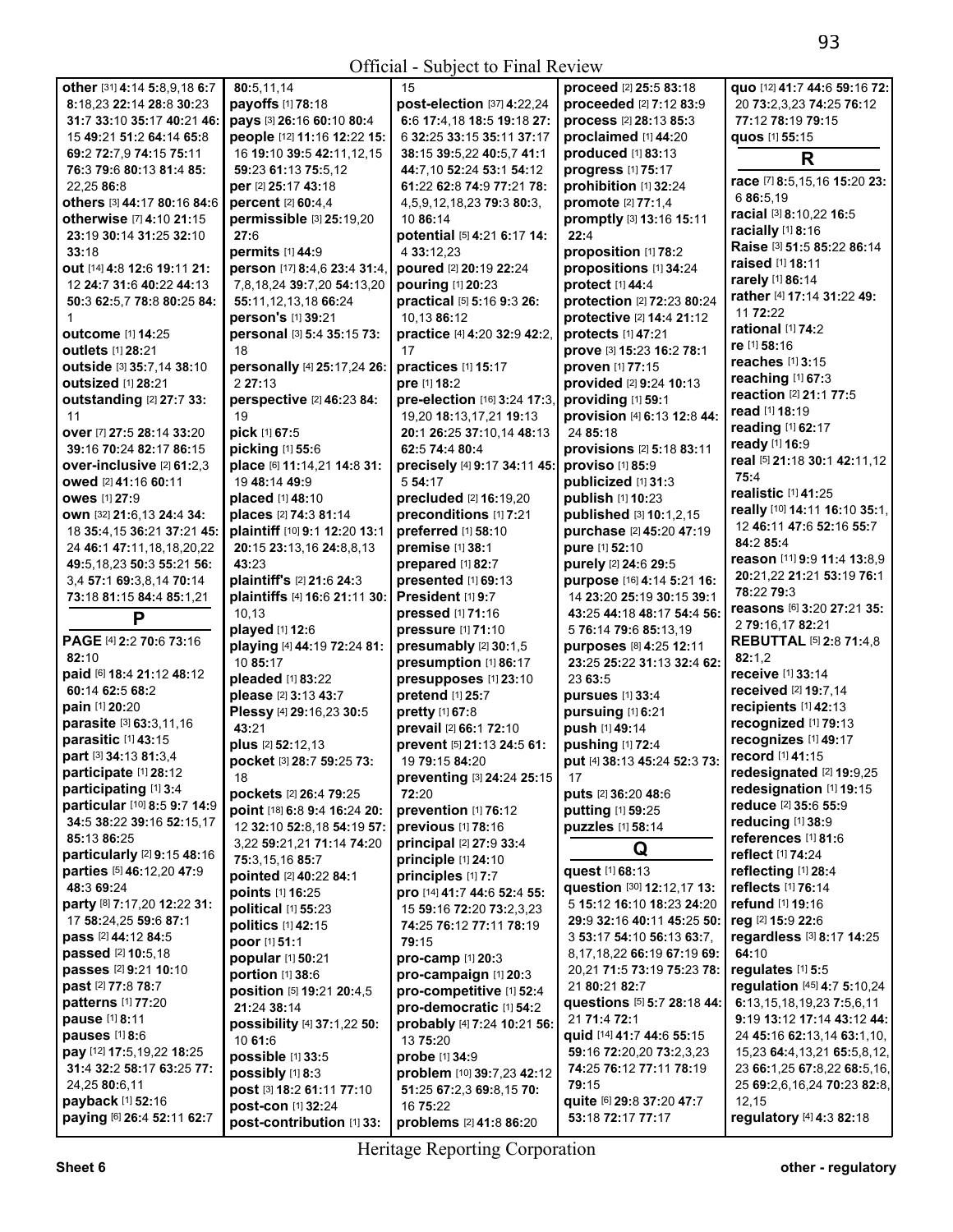Official - Subject to Final Review

| 83:6,10                                          | richer [6] 27:14 32:9,11 33:      | Seems [5] 37:3 50:16 52:                  | <b>solicit</b> [1] 38:15                                | 85:20,20                                            |
|--------------------------------------------------|-----------------------------------|-------------------------------------------|---------------------------------------------------------|-----------------------------------------------------|
| rejected [2] 7:11 18:7                           | 18 59:10 73:22                    | 21 69:14 76:4                             | Solicitor [1] 1:19                                      | statutes [3] 21:23 59:15,17                         |
| related [1] 39:11                                | rights [6] 8:23 12:9 24:23        | seen [2] 50:8,9                           | somebody [7] 14:11 31:4                                 | statutory [8] 3:17,21 24:17                         |
| relevant [1] 29:18                               | 30:10 70:11 73:8                  | segregation [1] 30:4                      | 49:3.8 56:17 58:15 59:10                                | 68:9 69:4,20,23 71:1                                |
| reliance [1] 38:10                               | risk [7] 32:17 51:17,21 52:9      | self-financing [3] 12:10                  | <b>somehow</b> [1] 77:15                                | STEWART [59] 1:19 2:3,9                             |
| rely [2] 37:17 48:18                             | 56:11 57:12 74:25                 | 47:1 84:2                                 | <b>sometimes</b> [2] 84:7,12                            | $3:9,10,12$ 5:8,11,15 7:15,                         |
| remaining [2] 17:13 62:7                         | ROBERTS [40] 3:3 13:19,           | self-inflicted [8] 4:4 6:9                | sorry [7] 10:7 37:12 39:3                               | 23 8:13,24 9:8 10:7,20 12:                          |
| remedy [1] 24:17                                 | 22 15:13 24:18 28:2,15 30:        | 20:14 21:20 29:11,18 30:8                 | 46:6 56:21 62:1 64:9                                    | 2 13:21 14:16 16:1,16 17:                           |
| remotely [1] 3:4                                 | 17 32:13 34:12 36:14 40:          | 43:20                                     | Sort [6] 15:14 25:3 41:23                               | 6,10,23 18:3 19:2,5 22:16                           |
| removed [2] 12:14 13:2                           | 17 42:25 43:3 61:24 62:2.         | self-infliction [1] 4:13                  | 68:24 69:10.11                                          | 23:2,9 25:6 26:5,24 27:21                           |
| repaid [14] 3:24 6:5 13:16                       | 10, 14, 18, 22, 25 64: 6, 9, 23   | sell [2] 23:5 54:24                       | Sotomayor [16] 3:4 16:16                                | 28:3,17,25 29:17,23 31:1,                           |
| 15:11 17:25 26:9,18 35:11                        | 65:1,4,16,19,25 68:19,22          | selling [2] 20:17 21:5                    | 17:8,16 18:2,15 19:3 32:                                | 20 32:21 34:13,25 36:17                             |
| 37:10 38:14 39:15 45:15                          | 70:1.4 71:21 76:16.20 80:         | SENATE [3] 1:6 3:8 44:20                  | 14, 15 61: 5, 12 74: 19 76: 23,                         | 37:6.25 39:10 40:2.19 41:                           |
| 47:349:21                                        | 18 81:20,25 87:6                  | Senator [8] 3:23 4:11,16 6:               | 24 79:22 86:11                                          | 9,24 43:2 62:4 71:7,19 81:                          |
| repay [13] 17:3,13 20:8 22:                      | rough [1] 34:1                    | 5 14:23 26:1 43:9 45:1                    | <b>sounds</b> [1] 22:12                                 | 25 82:2,4                                           |
| 3 27:7 29:6 33:16 40:5 44:                       | rule [4] 25:7 43:15,18 86:25      | Senator's [1] 4:1                         | <b>source</b> [1] 7:6                                   | still [12] 5:17 8:7 17:21 19:                       |
| 7 48:3 59:7 74:5 80:7                            | rules [8] 31:21 32:5,7 41:        | <b>senators</b> [1] 77:20                 | special [2] 41:19 44:5                                  | 25 27:1,3 51:22 65:14 72:                           |
| repaying [4] 16:21 58:25                         | 11 85:23 86:5,18,23               | Sense [6] 27:14 29:19 30:9                | <b>specific [1] 16:24</b>                               | 9 76:5 84:24 85:6                                   |
| 59:23 73:20                                      | run [7] 9:6,23 10:11 12:22        | 57:10 69:18 74:11                         | specifying [1] 25:19                                    | stipulate [1] 20:21                                 |
| repayment [31] 3:18,214:                         | 13:1 14:12 27:3                   | <b>sensical [1] 77:23</b>                 | speech [38] 8:23 10:1,3,12,                             | stipulated [6] 3:22 13:8 15:                        |
| 1,4,17 5:2 13:10 22:9 26:                        | running [2] 35:8,14               | separate [3] 31:13 69:3,13                | 15, 16 27: 24 35: 20, 21, 24                            | 8 18:1,3,10                                         |
|                                                  |                                   | serious [1] 74:20                         |                                                         |                                                     |
| 11 27:15 30:21,22 31:17                          | S                                 | serve [1] 5:20                            | 36:1,4,9 44:25,25 45:1,2,5,                             | stipulation [2] 18:12 62:4<br>stopping [1] 40:23    |
| 33:1,22 34:3 36:23,24 37:                        | same [17] 5:5 16:3 21:24          |                                           | 6,10,11,19 46:13,21 47:9,                               |                                                     |
| 9,23 44:18,24 46:11 58:22                        | 34:6,16 39:6 46:23 50:13          | <b>serves</b> [1] 44:4                    | 11, 19 49: 2, 4, 7 55: 22, 23 77:                       | straightforward [2] 6:10                            |
| 61:18.19 81:13 82:24 85:                         | 52:8,18 53:16 55:11 56:14         | set [4] 6:15 32:23 35:18 47:              | 4 80:4,5,14 84:11,17                                    | 14:20                                               |
| 10 86:4,9                                        | 61:20 62:1 86:18,23               | 14                                        | spell [1] 80:25                                         | strike [3] 33:9 64:12 66:1                          |
| repayments [1] 39:4                              | <b>sat</b> [2] <b>30:</b> 6 43:21 | seven [4] 12:7 13:6 14:22                 | spend [13] 28:23 29:3 34:                               | striking [1] 55:5                                   |
| repeat [2] 53:17,21                              | satisfaction [1] 32:3             | 16:11                                     | 18 35:19 36:13,18,25 37:                                | strong [1] 20:25                                    |
| repeatedly [1] 43:22                             | satisfied [2] 7:21 34:8           | several [1] 79:12                         | 16 45:23,25 77:7,8 84:3                                 | strongly [1] 15:1                                   |
| represent [1] 74:25                              | satisfy [1] 28:18                 | <b>severe</b> [1] 25:10                   | spending [3] 36:21 37:2                                 | <b>struck [1] 81:4</b>                              |
| represented [1] 81:8                             | saying [12] 11:25 12:4 19:        | <b>severed</b> [2] 4:15 21:8              | 57:1                                                    | <b>structure</b> [1] 56:24                          |
| requirement [4] 64:16 69:                        |                                   | shed [2] 67:12,15                         | spends [1] 85:21                                        | <b>studies</b> [1] 77:16                            |
| 3,4,15                                           | 23 21:2 22:8 49:14 50:3           | shoes [1] 60:18                           | spent [1] 55:12                                         | subject [3] 4:10 8:16 85:9                          |
| requires [1] 35:24                               | 54:10 56:15 67:25 72:5 75:        | shouldn't [1] 54:12                       | sponsor [1] 44:20                                       | subjecting [1] 16:13                                |
| reserved [1] 43:22                               | 4                                 | show [4] 9:1,2 16:6,8                     | stage [1] 18:6                                          | subjects [1] 43:23                                  |
| resolution [1] 83:2                              | says [14] 8:4 9:22,25 17:18       | showed [1] 77:19                          | stand [3] 22:25 30:10 60:                               | submission [2] 76:10,14                             |
| resolve [4] 8:1 24:6 51:4                        | 22:14 23:4 26:2 27:19 31:         | showing [1] 42:11                         | 17                                                      | Submit [3] 52:21 72:17 74:                          |
| 83:17                                            | 8 33:3 44:5 58:15 59:6 66:        | side [2] 40:21 76:3                       | standard [2] 66:14 67:16                                | 18                                                  |
| resolved [1] 84:12                               | 25                                | <b>sides</b> [1] 23:11                    | standing [34] 3:15,19 9:1                               | submitted [2] 87:7,9                                |
| resources [2] 37:21 49:19                        | scalpel [1] 34:9                  | significant [3] 4:21 33:19                | 10:5 11:8 12:5,11,18,24                                 | subsequently [2] 18:9 19:                           |
| respect [11] 26:23 31:10                         | <b>scenario</b> [1] 38:23         | 42:10                                     | 13:4,7 14:8,19 15:4,16 16:                              | 8                                                   |
| 34:4 42:5 61:1,4,18 63:9,                        | school [2] 16:4,5                 | similar [4] 34:20 71:6 84:                | 11, 12, 25 17: 11 18: 7 21: 15,                         | substantial [3] 5:16 25:14                          |
| 21 67:16 77:9                                    | <b>screams</b> [1] 73:23          | 13 86:2                                   | 19 23:1 24:1,20 29:10,12                                | 33:17                                               |
| respectfully [1] 76:9                            | scrutiny [7] 41:22 42:5,8         | similarly [4] 28:22 54:13,                | 43:9 44:1 62:3 66:14 68:                                | <b>sudden</b> [1] 25:4                              |
| respecting [2] 47:15 49:10                       | 72:8,8,14,14                      | 21,22                                     | 24 69:12,14                                             | suddenly [1] 11:8                                   |
| respects [1] 61:3                                | SEC [1] 66:22                     | simple [1] 78:2                           | standpoint $[1]$ 6:20                                   | suffered [2] 23:19 24:13                            |
| respond [2] 71:20 82:6                           | Second [9] 4:3 7:2 38:20          | simply [6] 4:5 13:17 21:19                | stands [2] 8:7 60:20                                    | suffering [1] 20:21                                 |
| response [2] 57:25 84:8                          | 39:18 41:16 75:8 82:25 83:        | 23:15 32:23 49:14                         | start [4] 54:24 55:7 59:22,                             | sufficient [6] 25:2 27:17                           |
| rest [1] 60:2                                    | 24 86:16                          | simultaneous [1] 19:16                    | 23                                                      | 40:25 56:14 84:21 86:14                             |
| restaurant [1] 80:5                              | seconds [3] 8:7,7,11              | <b>since</b> [2] 43:21 85:11              | started [1] 50:3                                        | <b>sufficiently [3] 21:18 26:</b>                   |
| <b>rested</b> [1] 6:19                           | Section [24] 5:9,13 9:22,24,      | single [1] 57:7                           | <b>state</b> [1] 8:4                                    | 12 73:6                                             |
| restrict [1] 3:25                                | 24 10:5,6,11,13,14,18,19          | single-judge $[1]$ 70:18                  | <b>stated</b> [1] <b>78:21</b>                          | suggesting [2] 49:6 57:15                           |
| restriction [14] 7:19 8:10 9:                    | 30:6 43:13,15,17 44:4,9           | sir [2] 16:17 62:20                       | <b>STATES [2] 1:1.15</b>                                | <b>suggests</b> [1] 52:23                           |
| 14 10:23 12:13 24:9 46:10,                       | 54:5 56:5 61:17 68:17 72:         | sit [1] 68:11                             | <b>statue</b> [1] 62:10                                 | <b>suing [1] 20:19</b>                              |
| 10,11,19 47:8,10,11 48:15                        | 25 81:14                          | <b>sitting</b> [1] 29:16                  | statute [57] 3:24 4:7 5:4,21,                           | Suit [10] 3:14 6:14 12:7 14:                        |
| restrictions [3] 12:21 13:2                      | <b>sections</b> [1] 9:22          | <b>situated</b> [3] <b>54:13,21,22</b>    | 23 6:19 9:18 11:10,19 13:                               | 22,25 20:15 21:1,3 24:15                            |
| 25:11                                            | see [13] 23:5 29:8 39:24 50:      | <b>situation [3] 17:9 55:3,14</b>         | 11 15:1,9 17:15,17,17 22:6                              | 30:16                                               |
| restricts [1] 11:4                               | 16 51:8,8 52:18 69:5 70:5         | situations [1] 38:2                       | <b>37:</b> 23 <b>38:</b> 21 <b>40:</b> 15 <b>43:</b> 17 | supplemental [1] 82:17                              |
| result [7] 5:17,22 24:14 30:                     | 75:5,16 78:17 86:16               | <b>size</b> [1] 38:4                      |                                                         | Support [4] 73:14 77:22 79:                         |
| 12 36:8 79:9 84:11                               | seed [1] 33:7                     | <b>slower</b> [1] 75:12                   |                                                         | 10,11                                               |
|                                                  | Seek [1] 79:14                    |                                           | 15 62:6,9,12 63:11,14 64:2,                             |                                                     |
| <b>retire</b> [2] <b>78:</b> 15 80:11            | seeking [2] 65:21 79:14           | <b>small</b> [3] <b>33:12 39:14 85:14</b> | 11 65:3,13,14 66:16 67:5,                               | Suppose [3] 8:3 31:1 37:                            |
| retiring [1] 80:12                               | seem [2] 36:20 69:1               | <b>Smith [2] 50:13,14</b>                 | 20 68:6 69:2,7,18 70:6,22                               | 11                                                  |
| return [1] 62:2<br><b>ravarsa</b> [2] 3.16 83.21 | seemed [1] 77:20                  | solely [5] 4:10 16:14 21:7<br>23.1030.15  | 72:15,18 73:5 74:1 76:13<br>80.2282.202383.347          | <b>supposed</b> [6] 14:14 24:21<br>25.550.1183.1417 |

Heritage Reporting Corporation

**80:**22 **82:**20,23 **83:**3,4,7

**23:**19 **30:**15

**25:**5 **50:**11 **83:**14,17

**reverse** [2] **3:**16 **83:**21